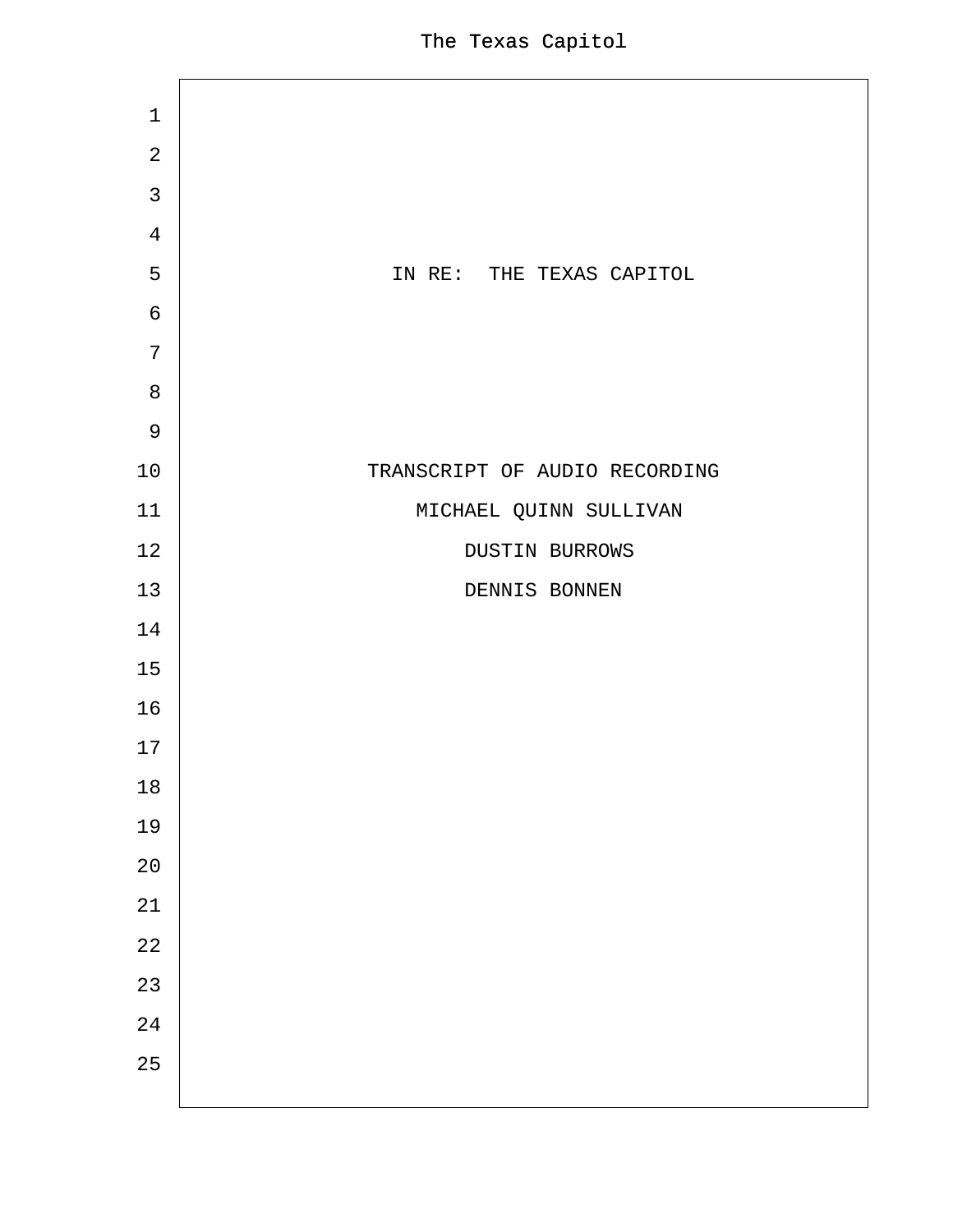| 1              | (Background conversation.)                                    |  |  |
|----------------|---------------------------------------------------------------|--|--|
| $\overline{2}$ | MICHAEL QUINN SULLIVAN: Howdy.                                |  |  |
| 3              | <b>DUSTIN BURROWS: Been a while.</b>                          |  |  |
| 4              | DENNIS BONNEN: So what are you thinking?                      |  |  |
| 5              | MICHAEL QUINN SULLIVAN: I'm thinking that I'm                 |  |  |
| 6              | glad it's not raining.                                        |  |  |
| $\overline{7}$ | DENNIS BONNEN: Okay.                                          |  |  |
| 8              | DUSTIN BURROWS: That was good.                                |  |  |
| 9              | DENNIS BONNEN: Did you get to do any of the -- I              |  |  |
|                | 10 don't know if I'd call it presidential stuff but in        |  |  |
| 11             | Normandy, when you were there for (Unintelligible).           |  |  |
| 12             | MICHAEL QUINN SULLIVAN: Yeah, it was fantastic.               |  |  |
| 13             | It was great.                                                 |  |  |
| 14             | DUSTIN BURROWS: First time to go?                             |  |  |
| 15             | MICHAEL QUINN SULLIVAN: No, this was my third                 |  |  |
| 16             | time to be at the American cemetery. First ceremony.          |  |  |
| 17             | DENNIS BONNEN: First 75th anniversary?                        |  |  |
| 18             | MICHAEL QUINN SULLIVAN: Yeah. First 75th                      |  |  |
| 19             | anniversary. I'd never heard Macron speak. I'd met him        |  |  |
| 20             | three or four years ago. Pretty -- pretty interesting         |  |  |
| 21             | fellow, for French politics, but his speeches -- he's         |  |  |
|                | 22 never afraid -- similar to Trump -- to just, you know, say |  |  |
|                | 23 whatever is going through his head politically, right? And |  |  |
| 24             | \$0 it was very interesting to see both of their speeches.    |  |  |
| 25             | Neither one of whom -- allegedly their offices had not        |  |  |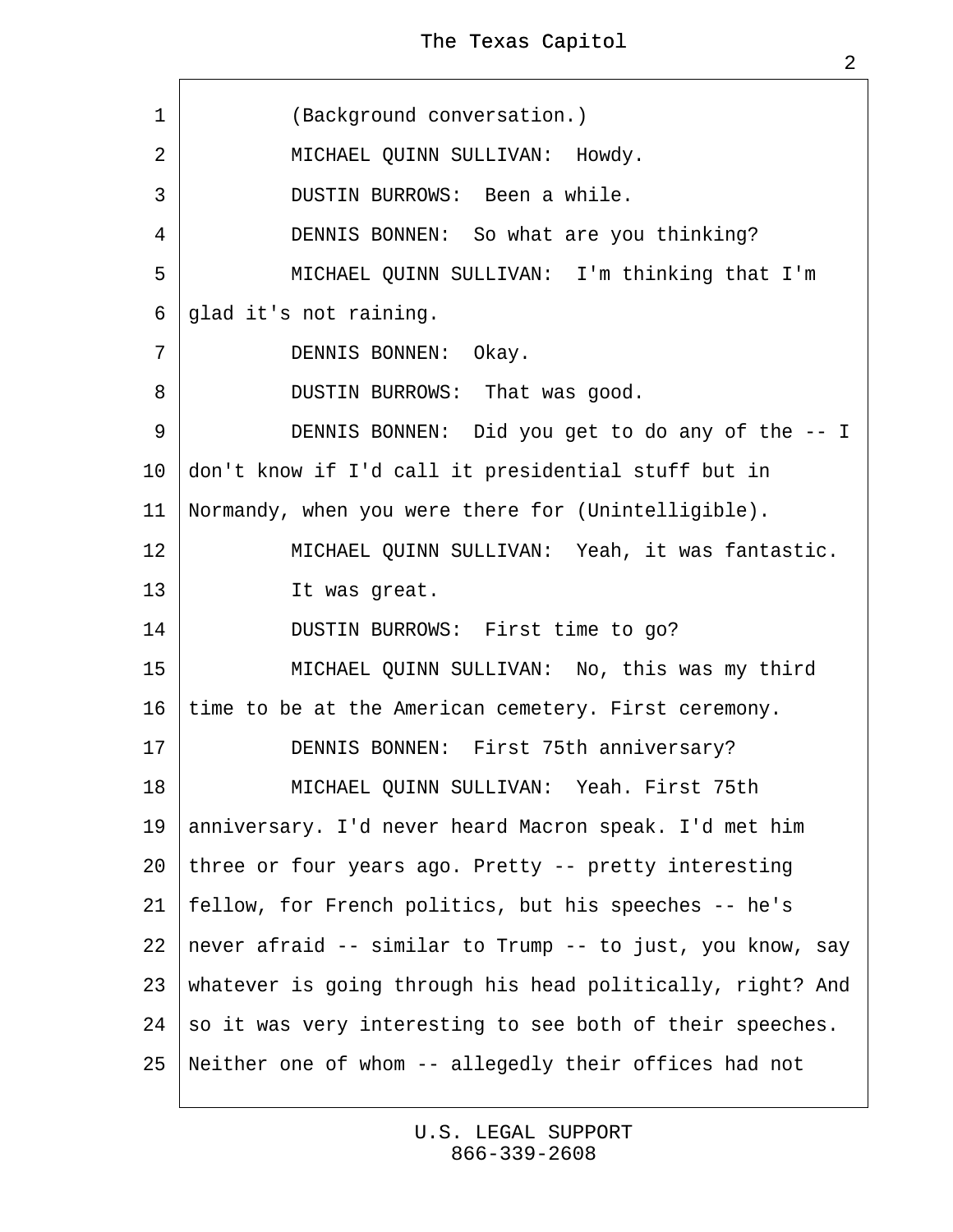1 communicated what their speech topics were, other than the ·2· obvious, you know, and it was very interesting to see 3 Macron's speech. He tends to be far more political in his 4 speeches, you know when there's the big black eye turned 5 on at him and yet his speech was just amazing down the ·6· line. Just the relationship between France and the United ·7· States, the gratitude towards the veterans and the ·8· families and that kind of thing and Trump similarly was ·9· just -- 10 **DENNIS BONNEN:** I didn't know Trump said any of 11 that stuff. I heard he said Nancy Pelosi was a woman or 12 something. 13 | MICHAEL QUINN SULLIVAN: Yeah, I think he had a 14 Laura Ingraham interview or something like that. 15 | DENNIS BONNEN: No, I'm kidding. (Unintelligible) 16 | MICHAEL QUINN SULLIVAN: His speech -- if you get 17 a chance, go back and watch it. So the Macron speech they 18 had all these TV's, you know, set up, with kind of a live 19 transcript going on and it was -- even the live transcript 20· was pretty good, but then reading a more, you know, 21 thoughtful text. 22 | DENNIS BONNEN: It was just... 23 **MICHAEL QUINN SULLIVAN: Just fantastic. And then** 24· Trump's speech was just really wonderful. 25 **DENNIS BONNEN:** I did not get to see that. I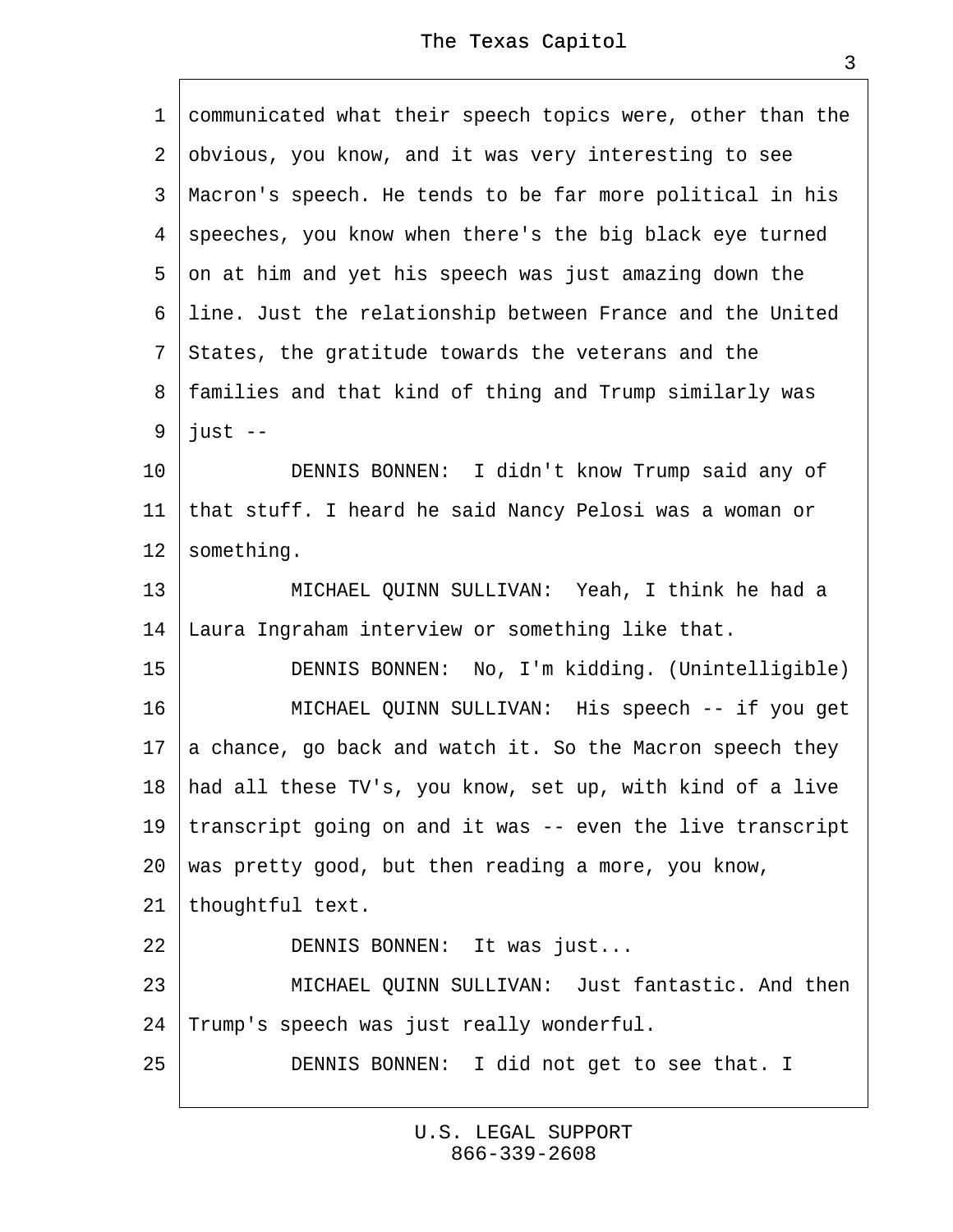·1· actually did hear I heard he was pretty, I think Fox,

2 someone on Fox I heard said it was probably the best

3 speech he had ever given.

4 | MICHAEL QUINN SULLIVAN: I wouldn't disagree.

 $\overline{5}$  | There was at least once when Macron got visibly,

·6· you know, kind of --

7 | DENNIS BONNEN: A little emotional.

8 | MICHAEL QUINN SULLIVAN: Yeah, kind of choked up 9 on his words, and Trump the same thing. Not when he was 10· speaking, when he had spoken and he had recognized one of 11 the veterans and walked over to him, something was said 12 there, because when Trump came back you could kind of see 13 this little catch in his throat.

14 | DENNIS BONNEN: They all kind of got it. I love 15 that.

16 | MICHAEL QUINN SULLIVAN: It was amazing. So, I 17· chatted with several of the fellows who had been presented 18· the Legion of Merit and each one of them just really neat 19· fellows to talk with. And the next day my daughter and I 20· were visiting with another one of the fellows and he had 21 jumped with the 101st on 5:00 a.m. or whatever on D-Day 22 and then he was in the jump into Market Garden and had 23 been one of the liberators of one of the concentration 24 ¢amps, and was talking about just the smell when he came 25· into the city, not knowing. He was an enlisted man. He had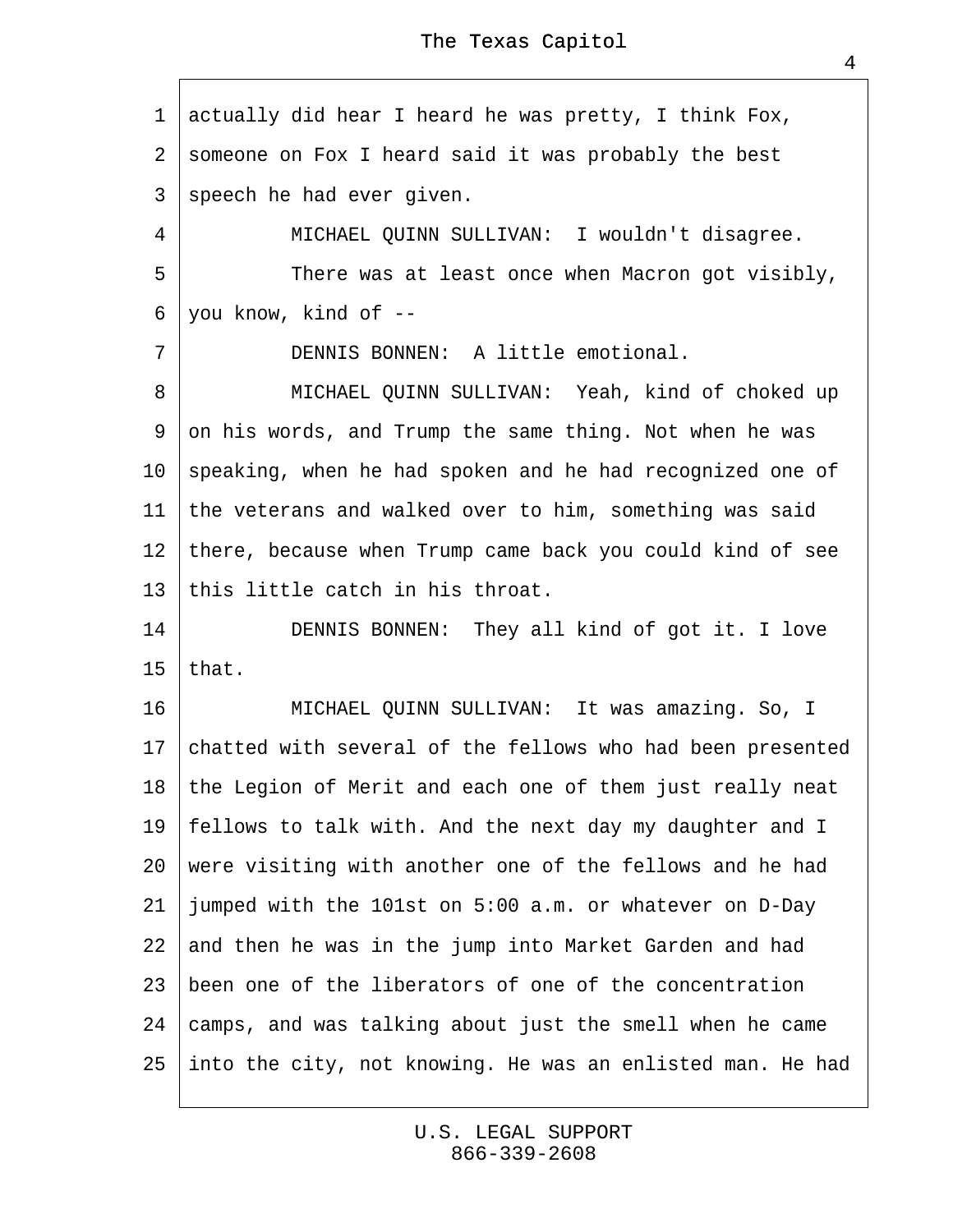1 no idea. You know. There's increasing evidence that 2 Eisenhower and the allied command had become aware about 3 the concentration camps at some point in the early, early ·4· '40s but of course he knew nothing about it, but there's 5 this weird smell in town, and he was saying, they were 6 just kind of going: I've never been in Germany before. ·7· Maybe this is normal -- I don't know -- kid from ·8· Minnesota, you know, and he said that then, you know, two, 9 two of the guys out in the countryside, doing their sweeps 10 for Germans, and they come across this camp. And so then 11 he was there that afternoon and that's where the smell was 12 coming from. And so he was there with, you know, his 13 company commander and others talking to the mayor of the 14 little town (unintelligible). Did you know what the smell 15 $\forall$  was? 16 | DENNIS BONNEN: Right. 17 | MICHAEL QUINN SULLIVAN: He said looking back he 18· was even more (unintelligible), but at the time. What 19· about the smell? Let alone everything else. Just the 20 smell. And anyway, it was very interesting talking to him. 21· The guy is 96 years old. 22 | DENNIS BONNEN: That's (unintelligible). We're 23 losing these guys. 24 | MICHAEL QUINN SULLIVAN: Yeah, but after his --25· this little talk, he jumped off the stage, me and my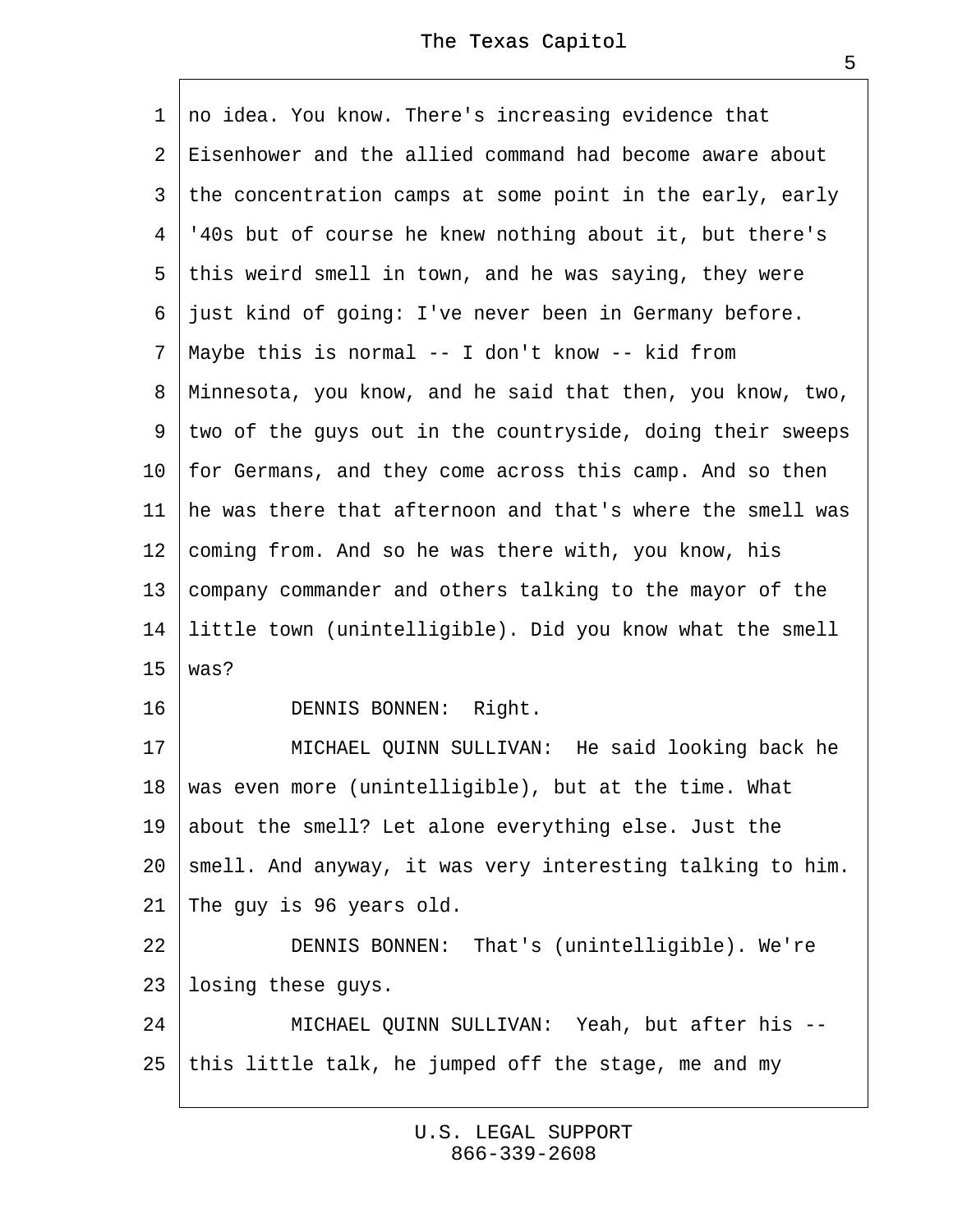1 daughter were sitting there, and he came back and sat next 2 to us, and I mean he literally bounded off of the stage. I ·3· mean, not -- not, you know, feeble, someone, it was like, 4 holy moly, I hope when I'm 96. 5 | DENNIS BONNEN: We can only hope. 6 | MICHAEL QUINN SULLIVAN: I hope when I'm 56.  $7 \mid$  Anyway, it was... 8 **DENNIS BONNEN:** That's cool. 9 | MICHAEL QUINN SULLIVAN: It was interesting. My 10· daughter had never been to the American cemetery and the 11 point I tried to make to her, this was a cemetery full of 12 boys her age. 13 | DENNIS BONNEN: That's right. These are your 14· classmates. 15 | MICHAEL QUINN SULLIVAN: Yeah, yeah. It's 10,000, 16 yeah, 20 to, and you have some of the old guys. 17 | DENNIS BONNEN: Not many though. No, it was 19 to  $18 \; 23.$ 19 | MICHAEL QUINN SULLIVAN: You're talking --20 **DENNIS BONNEN:** The outlier would be 21 (unintelligible).  $22$  | MICHAEL QUINN SULLIVAN: Yeah, it was the company 23 commander who got hit, that king of thing, but it's 24 byerwhelming a bunch of 20-year-olds. 25 **DENNIS BONNEN:** I don't know, your being there, I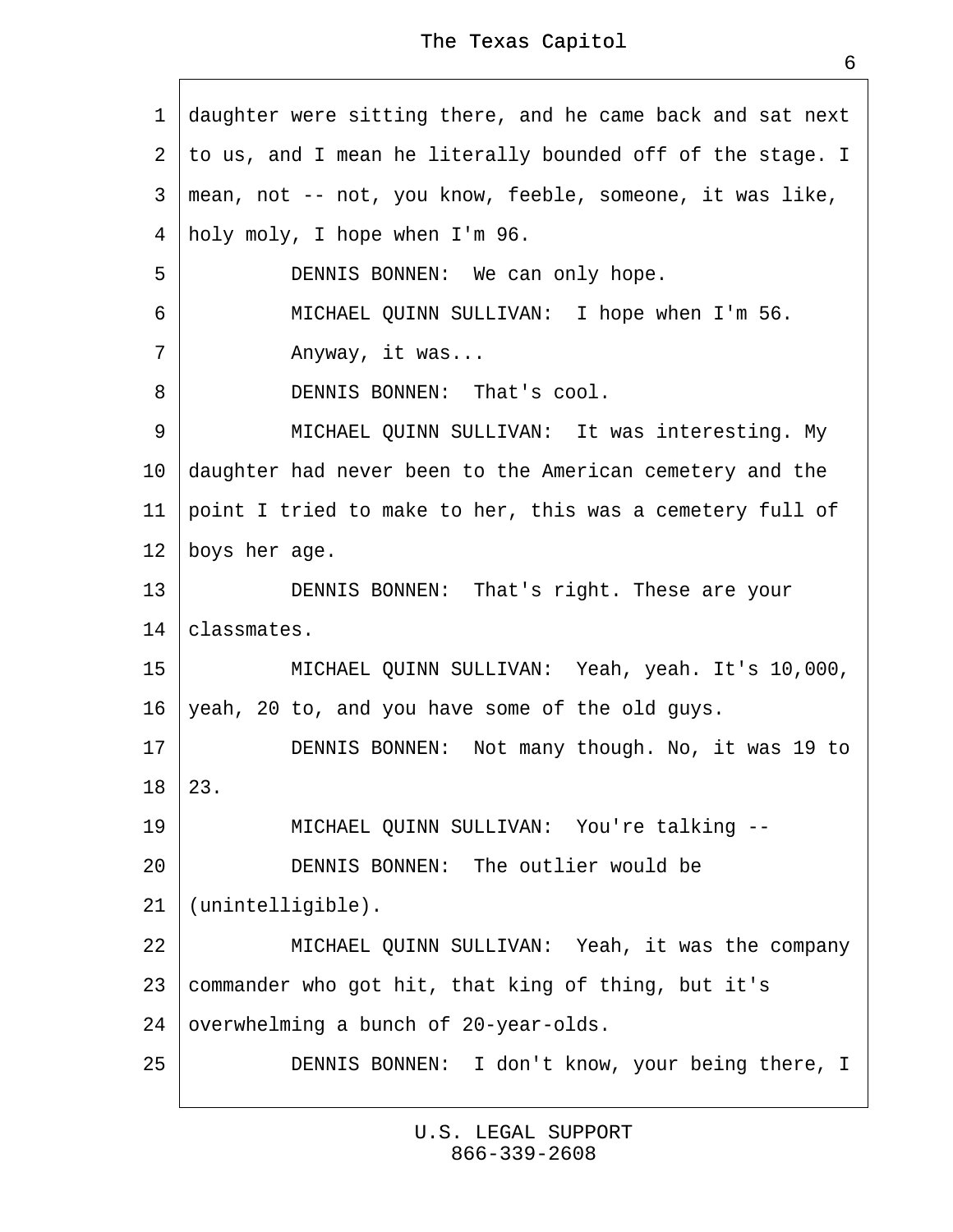·1· don't know if you saw this or experienced it, but I was 2 seeing it, watching it on TV. They had current 3 paratroopers and these guys climbed the side of the hill 4 and they were like, wow. 5 | MICHAEL QUINN SULLIVAN: Yeah. Point du Hoc. 6 | DENNIS BONNEN: They had 'em on ropes and 7 harnesses. 8 | MICHAEL QUINN SULLIVAN: The things that would ·9· have been secured at the top, not shot up with a -- 10 **DENNIS BONNEN: Yes. Wow.** 11 | MICHAEL QUINN SULLIVAN: Grappling hook, yeah. It 12 was pretty neat. Also there was a little ceremony at 13 Sainte Mere Eglise, which is the first real town that was 14 liberated. Every year they have a commemoration of their 15 liberation day, which was the 7th of June and this year 16· for the first time they had, they had American and Danish 17· paratroopers which were the ones that came into the city 18· first and one American actually landed on the church 19 steeple, his parachute did, and hung there for two hours 20 trying to shoot the Germans from up there. Crazy stories. 21 The guy lived. Survived the war. 22 But for the first time they had a German paratrooper unit 23· there also and they later -- I barely speak English, but a 24· fellow who was with us, kind of translating, you know, 25 loosely translating what the guy was saying and then of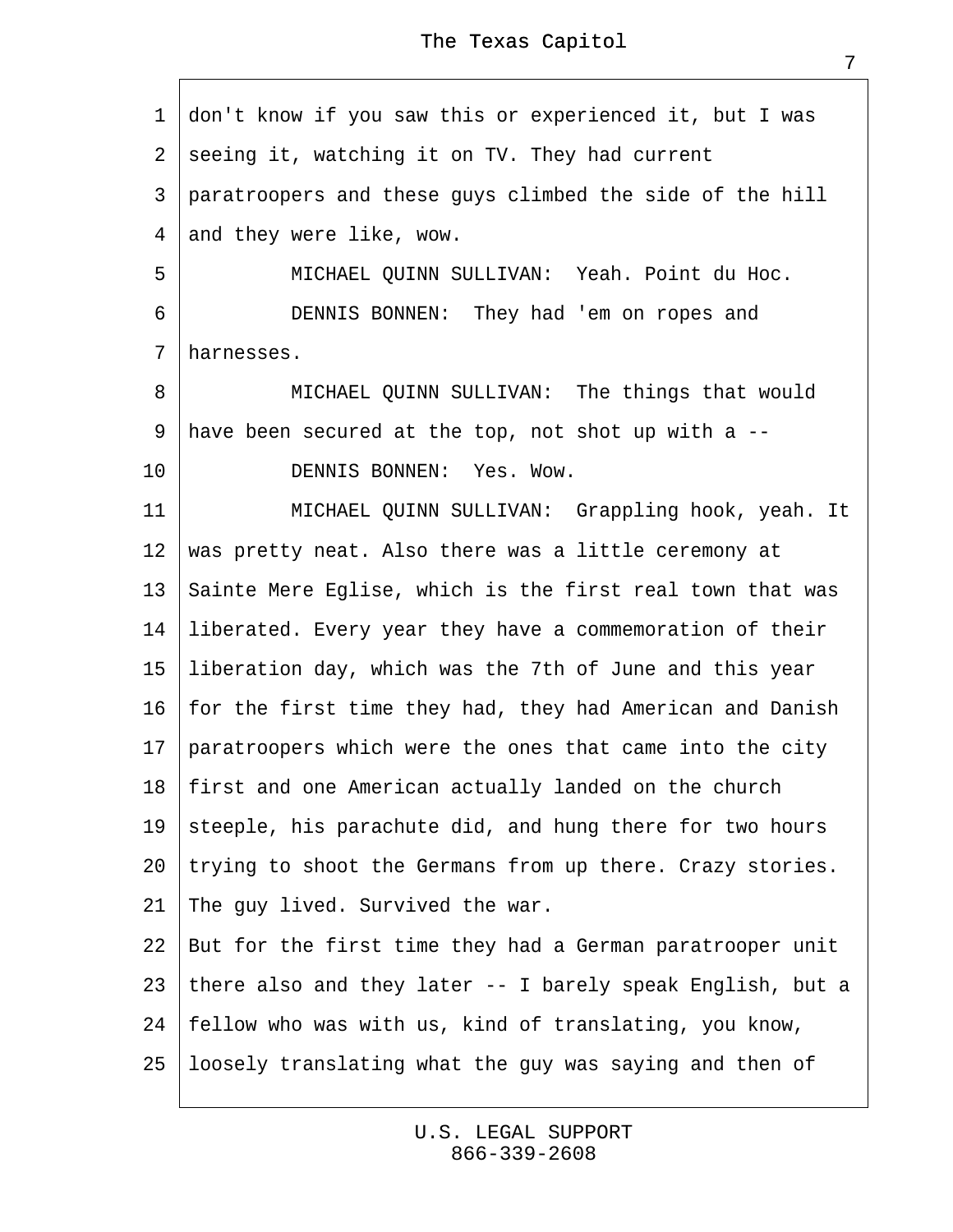1 course this was a little small -- you know, there were a 2 hundred people standing around at this little ·3· (unintelligible) but just emotions. We can't undo our 4 wrongs, but you did. 5 **DENNIS BONNEN: Wow.** 6 | MICHAEL QUINN SULLIVAN: It was really neat. It

7 was just a neat thing. Again, he was German. He could have

 $8$  just stayed at home that day.

9 | DENNIS BONNEN: Wow.

10 | MICHAEL QUINN SULLIVAN: Yeah, so that was...

11 DENNIS BONNEN: That's cool. That's awesome.

 $12$  MICHAEL QUINN SULLIVAN: And of course we had to

13 eat snails.

14 | DUSTIN BURROWS: They must have been really

15 hungry in France at one time.

16 | MICHAEL QUINN SULLIVAN: Apparently so, yeah.

17· Apparently so, yeah. I just don't get it.

18 **DENNIS BONNEN:** I don't get that at all either.

19 It's kind of like London. When we took the boys to London

20· for spring break two years or so ago I finally

21 (unintelligible). We don't need to eat the British food.

22  $\,$  It was bland and awful and whatever else. And the funny

23 thing is apparently in London they have good restaurants

24 for everything else.

25 **MICHAEL QUINN SULLIVAN: Some of the best Indian**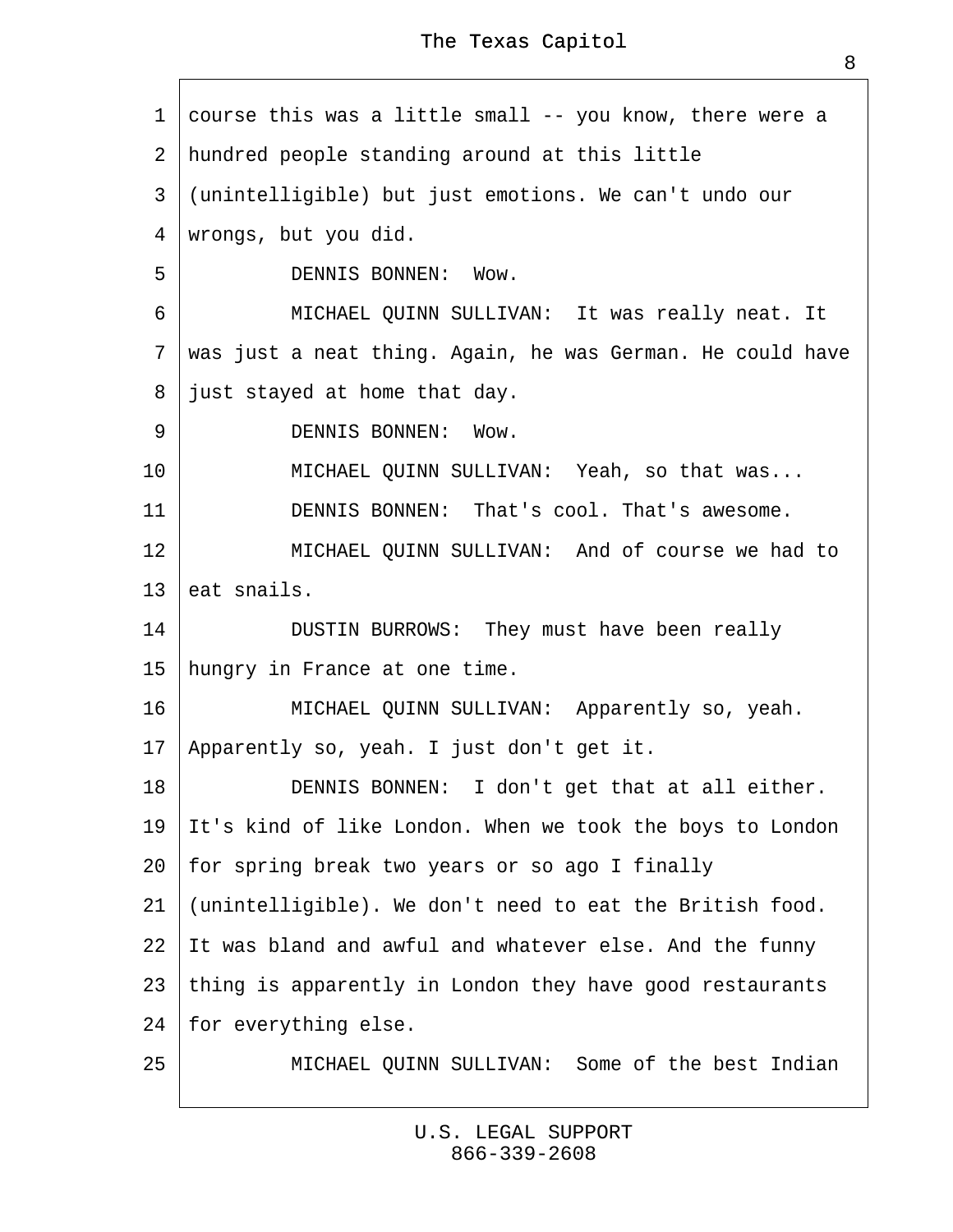1 food I've ever had in my life is there in London. Of 2 course when you go in and colonize some established 3 country, against their will, you'll bring back some good 4 (unintelligible) but some of the best food there off of 5 this little place, I actually went there again this time, ·6· the name of it is some name I can't pronounce but right ·7· off Trafalgar Square. It's just It's amazing. Anyway, so, 8 that was fun. 9 | DENNIS BONNEN: All right, so... 10 | MICHAEL QUINN SULLIVAN: What's going on? 11 **DENNIS BONNEN:** I'm trying to win in 2020. 12 | MICHAEL QUINN SULLIVAN: Okay. 13 **DENNIS BONNEN:** In November. And when we had 14 breakfast, one of the things I visited with you about was, 15 is there any way that for 2020 we sort of say -- and when 16  $\parallel$  say "we," I'm not really being in the middle of it, but 17 we're not trying to kill each other. 18 | MICHAEL QUINN SULLIVAN: Whoever the "we" is. 19 | DENNIS BONNEN: Yeah, whoever the "we" is, let's 20· not spend millions of dollars fighting in primaries, when 21 we need to spend millions of dollars trying to win in 22 November.  $23$  | And so honestly, I just wanted to see if we can 24 try and figure that out, and I mean this in a polite way. 25· If you need some primaries to fight in, I will leave and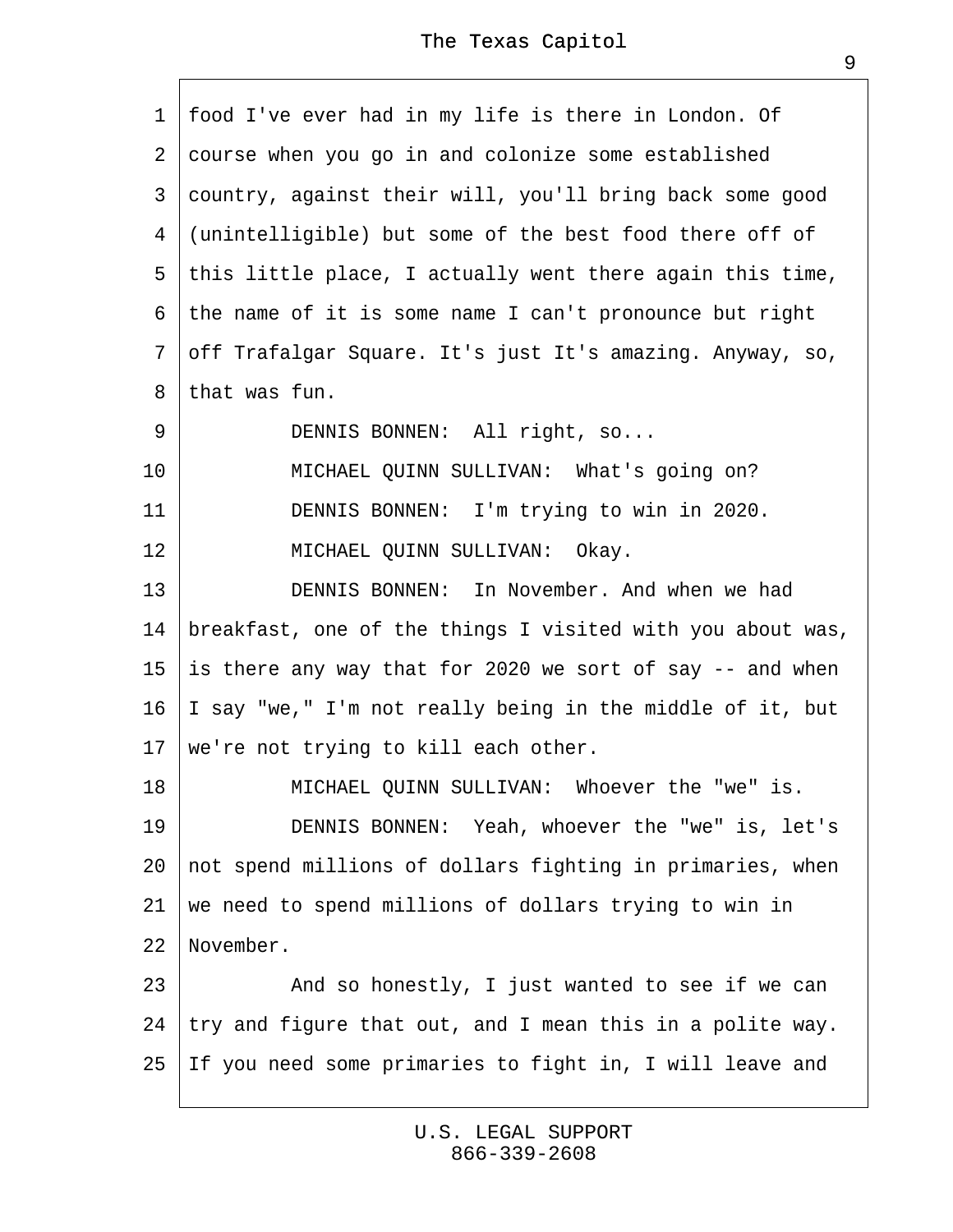| 1               |                                                             | Dustin will tell you some that we would love it if you       |  |
|-----------------|-------------------------------------------------------------|--------------------------------------------------------------|--|
|                 | 2 fought in them -- not that you need our permission -- but |                                                              |  |
|                 | 3 what I would love to be able to do, candidly, is kind of  |                                                              |  |
|                 |                                                             | 4 have -- I don't want to say an agreement -- but kind of an |  |
|                 |                                                             | 5 understanding, look, you want to go pop some guys, if      |  |
|                 |                                                             | 6 you're asking us -- which you don't have to -- let me put  |  |
|                 |                                                             | 7 it this way: Am I going to always make you happy? No. Am I |  |
|                 |                                                             | 8 perfect? No way.                                           |  |
| 9               |                                                             | MICHAEL QUINN SULLIVAN: In 26 years you haven't              |  |
| 10              |                                                             | tried to, so (unintelligible).                               |  |
| 11              |                                                             | <b>DENNIS BONNEN: I've tried.</b>                            |  |
| 12              |                                                             | MICHAEL QUINN SULLIVAN: I'm kidding, I'm                     |  |
| 13              |                                                             | kidding, I'm kidding.                                        |  |
| 14              |                                                             | DENNIS BONNEN: But here's my point.                          |  |
| 15              |                                                             | MICHAEL QUINN SULLIVAN: He once had this                     |  |
| 16              |                                                             | glorious mane of hair, and he'd go block walking in Lake     |  |
| 17 <sup>2</sup> | Jackson.                                                    |                                                              |  |
| 18              |                                                             | DENNIS BONNEN: Why Ron Paul would ride his bike.             |  |
| 19              |                                                             | MICHAEL QUINN SULLIVAN: Ron Paul would ride his              |  |
| 20              | bike.                                                       |                                                              |  |
| 21              |                                                             | DENNIS BONNEN: But I again, it's not going to                |  |
| 22              |                                                             | always be what you would tell, dictate if you were in        |  |
| 23              | charge, okay? But I have been and will continue to govern   |                                                              |  |
| 24              | from the conservative perspective of our caucus over. So    |                                                              |  |
| 25              |                                                             | the problem I'm going to have is that either way, whether    |  |
|                 |                                                             |                                                              |  |

 $\Gamma$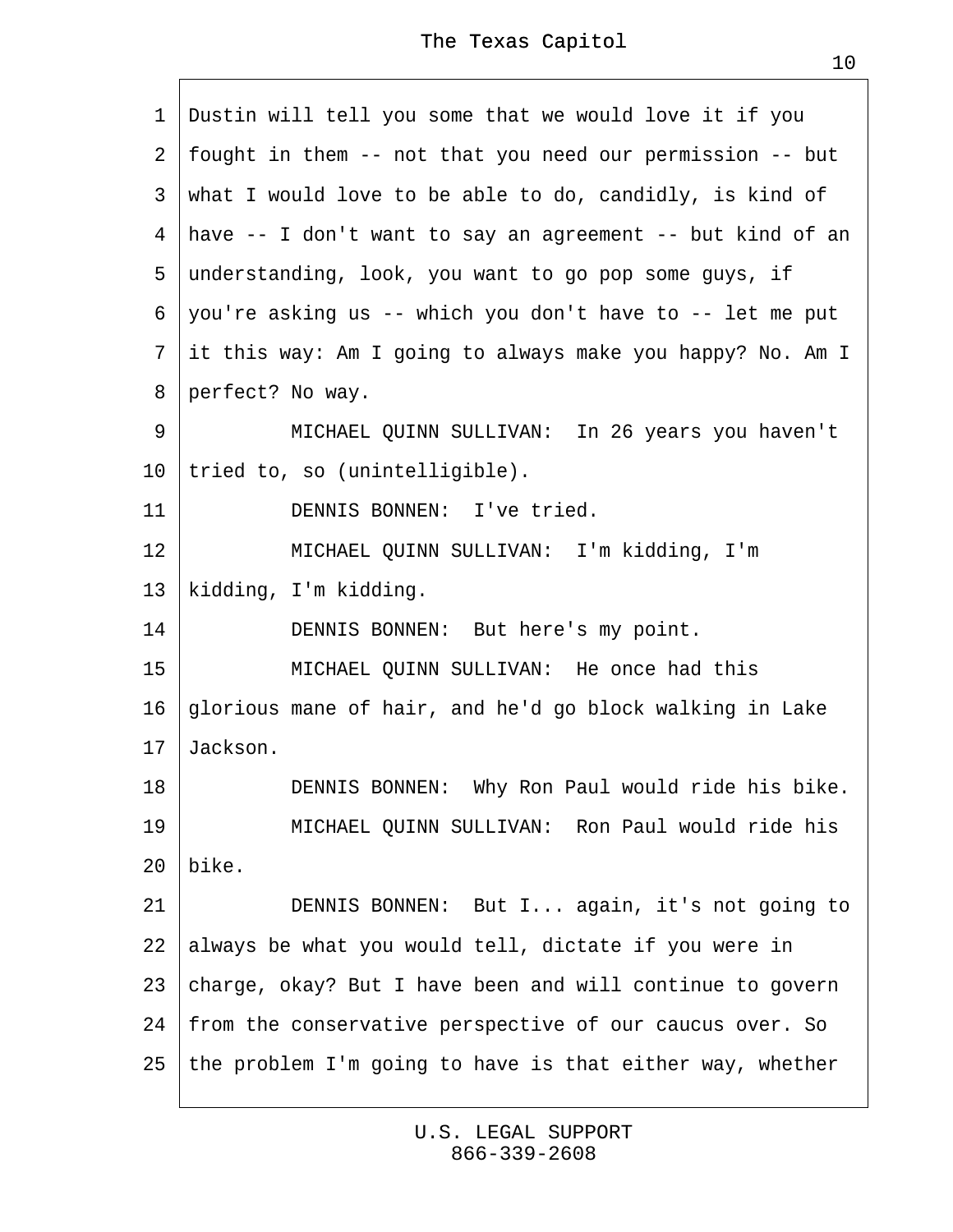|                 | 1 we lose a few seats or we gain a few seats or we just stay  |  |  |
|-----------------|---------------------------------------------------------------|--|--|
|                 | 2 stagnant, if I still have the same ten moderate             |  |  |
|                 | 3 Republicans who don't want to help on anything, I'm still   |  |  |
|                 | 4 unable to do what you and I would want done and then maybe  |  |  |
|                 | 5 not even more what you would want done, okay? And that's a  |  |  |
|                 | 6 monumental shift. Joe Straus wanted to govern from there    |  |  |
|                 | 7 and screw here. I wanted to govern from here and screw      |  |  |
| 8               | there, you follow me?                                         |  |  |
| 9               | MICHAEL QUINN SULLIVAN: Yep.                                  |  |  |
| 10              | DENNIS BONNEN: So my frustration                              |  |  |
| 11              | DUSTIN BURROWS: You know that's accurate? I can               |  |  |
| 12 <sub>2</sub> | give you stories and examples of where that's from.           |  |  |
| 13              | MICHAEL QUINN SULLIVAN: Yeah.                                 |  |  |
| 14              | DUSTIN BURROWS: So you accept that?                           |  |  |
| 15              | DENNIS BONNEN: So my point is, instead of                     |  |  |
| 16              | killing each other and wasting a lot of money and energy      |  |  |
| 17              | + and I'm not being funny when I say this, and in 2022 if     |  |  |
|                 | 18 you want to come try and kill me and Dustin and every      |  |  |
| 19              | other person you can find, I would hope you would not feel    |  |  |
| 20              | you should or you need to, but fair. I just think we've       |  |  |
| 21              | got to get through 2020, guarantee if we try and hold this    |  |  |
|                 | 22 majority -- which, with all due respect to Trump, who I    |  |  |
|                 | 23 love, by the way -- he's killing us in urban-suburban      |  |  |
|                 | 24 districts. I mean, Angie Chen Button by polling, she's     |  |  |
|                 | 25 even, he's down 15 points. Yeah, I mean like -- anyway. So |  |  |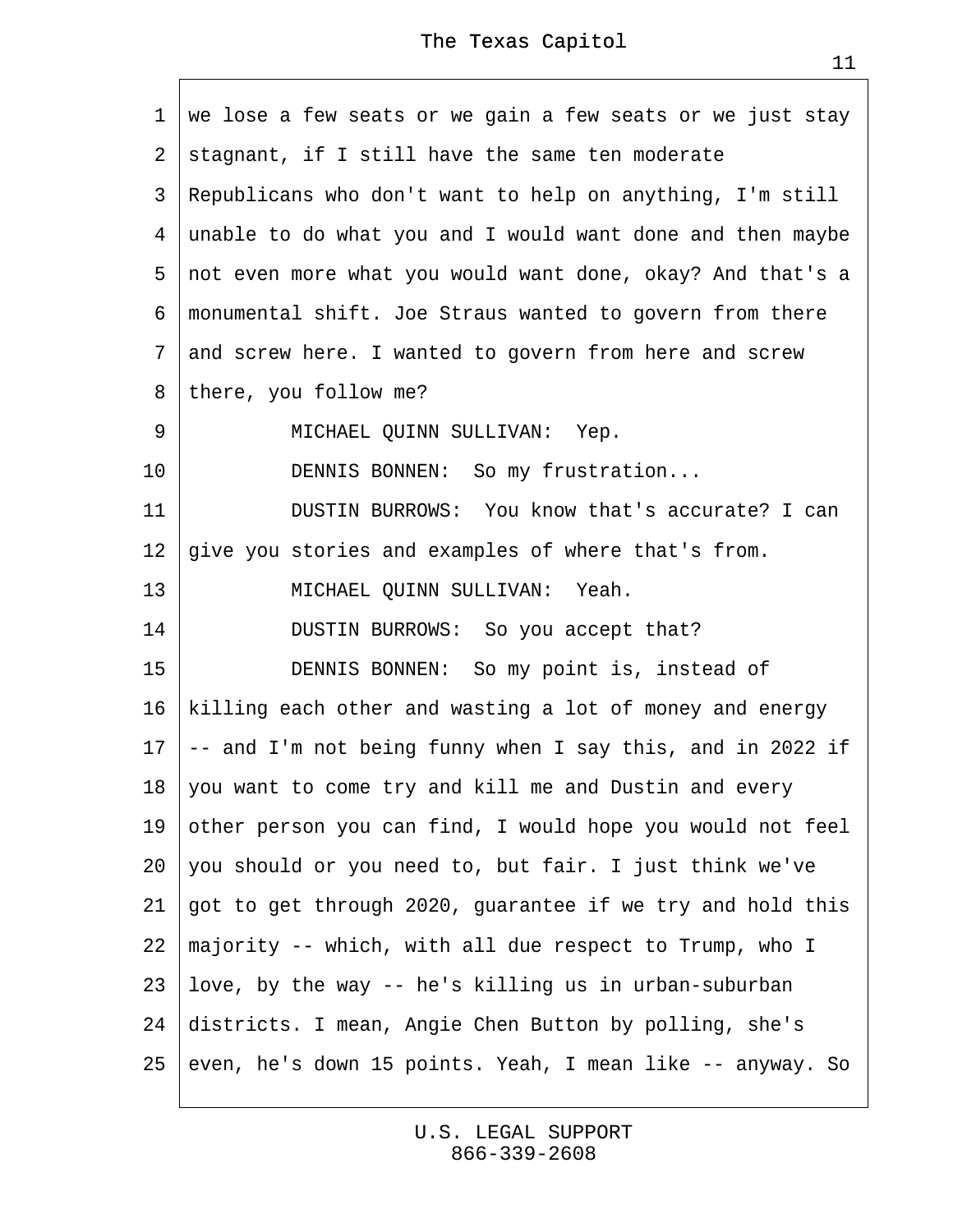1 I guess that's where I'm going, is can we kind of not ·2· waste our resources, yours and mine and everyone else's, 3 fighting over members that aren't really a huge problem. ·4· You might not find they'll be your favorites, but they're ·5· not particularly a problem, and even help us out, and ·6· maybe kill off one or two or three that are never going to ·7· help. And then let's also turn our guns completely on -- ·8· and I'm not making a joke when I tell you this -- I can't 9 stand Ana Marie Ramos. I mean, Jon Rosenthal makes my skin 10 crawl. He's a piece of shit. Gavin Massingill said it 11 well, begging this is all confidential -- after we meet 12 with him the first time he leaves us, I said what did you 13 think of him? And he goes, well, his wife's going to be 14· really pissed when she learns he's gay. I said yep. But my 15 point is we've got Michelle Beckley, who's vile, okay? But 16· we've got people who beat our Republicans, that are not 17 (even trying to act like moderate Democrats, okay? Which is 18· good for us because we ought to be able to take their 19 heads off. But I need you firing harder that way than 20· these ways. Does that make sense? And let me tell you what 21 I'll do for you -- real quick, you need to hear what I 22· want to do for you.

23 | MICHAEL QUINN SULLIVAN: I don't need anything 24 done.

25 | DENNIS BONNEN: Well, no, you do. You do. If we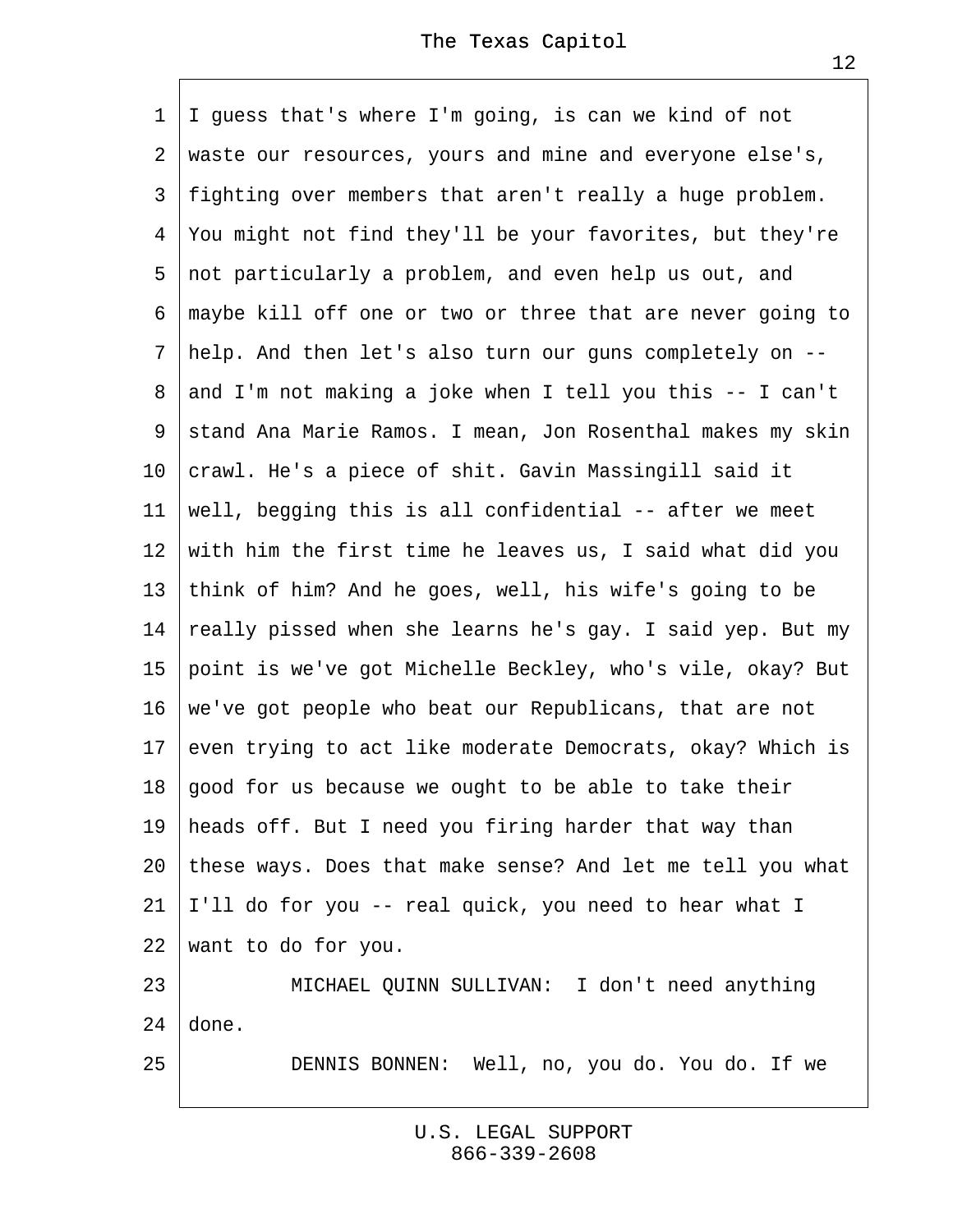1 can make this work. I'll put your guys on the floor next 2 session.

3 | MICHAEL QUINN SULLIVAN: Or take them all off. 4 I'm fine either way. So...

5 | DENNIS BONNEN: Well, here's what I will do: I'll ·6· do what Patrick did, I'll take Braddock off. But anyhow, 7 so in general, I think it's a value to have your guys out 8 there, to be truthful.

9 | MICHAEL QUINN SULLIVAN: So the easiest way in a 10· suburban district, that I've seen, for a candidate or for 11 an incumbent to be tarnished is when you're able to have 12 the surrounding people say, that person stinks, that 13 person's a problem, that person's not delivering for us. 14· So how does that work like with Michelle Beckley, I can't 15 remember her name I'm hoping I don't have to remember her 16 hame for very long...

17 | DENNIS BONNEN: Correct, we are too.

18 | MICHAEL QUINN SULLIVAN: ...I make it a point not 19· to remember any of those people's names, but, you know, to 20· be able to have Tan Parker and Jared Patterson and Justin 21· Holland, who their districts, you know touch, to be able 22 to say to the -- you know, to the local Republican club, 23· the Rotary Club, the others, we've got to get rid of her. 24 **DENNIS BONNEN:** So here's the issue and you may 25 not love the answer: Can they go to that club and say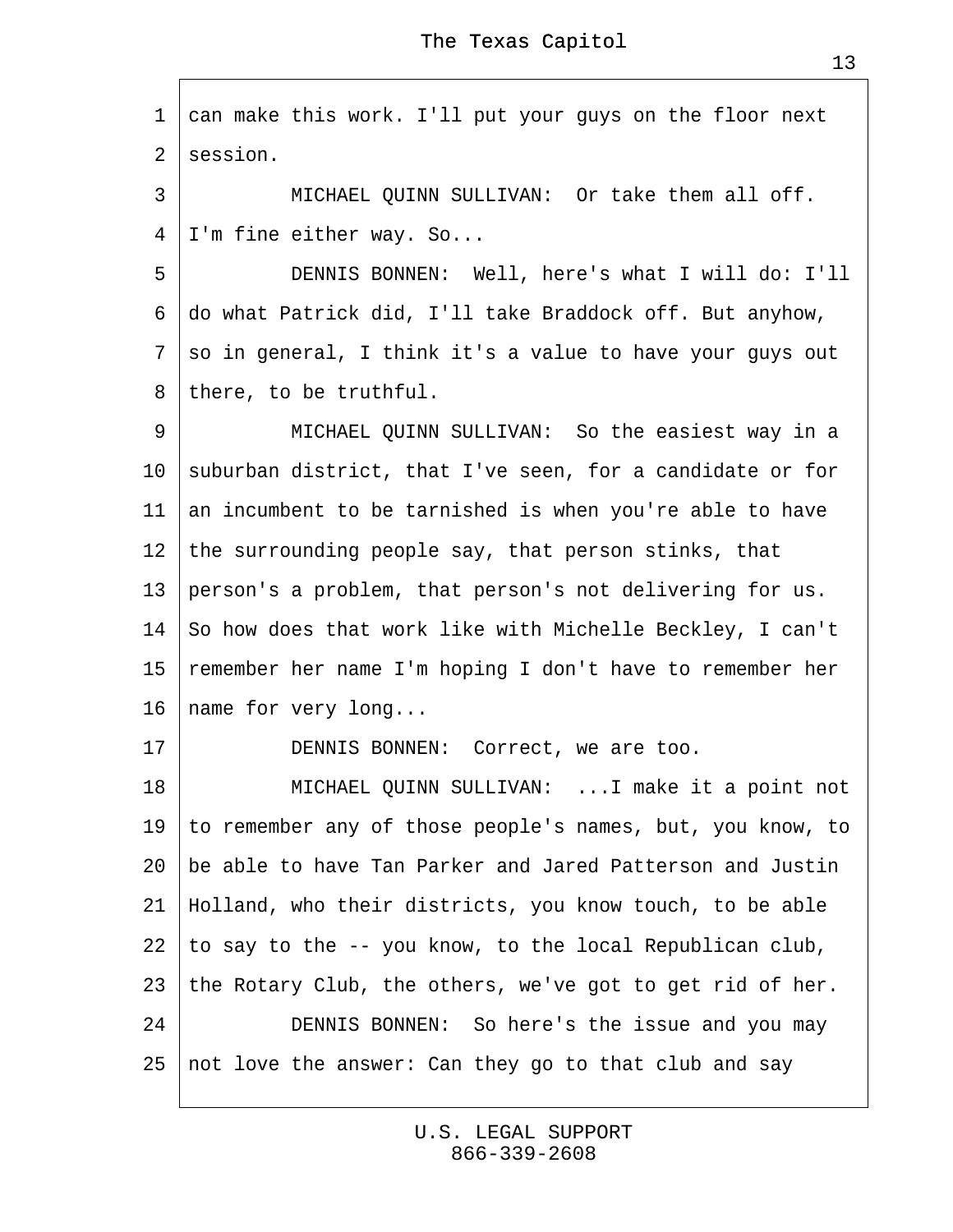·1· that? 2 | MICHAEL QUINN SULLIVAN: Mm-hmm. 3 | DENNIS BONNEN: Maybe a little careful. But they 4 can't and we've never done that. When Craddick was ·5· speaker. We didn't put names on a list against a sitting ·6· member but can they go in there and talk to these groups ·7· and tell them that? Yeah, because -- not to be arrogant -- 8 as long as they don't get over the top. The goal is for me ·9· to get to decide who screwed up and when I said no one 10 tampaign against each other and I've had the feedback from 11· people I trust, Trey Martinez Fischer is totally turned in 12 a knot because he isn't sure what the hell to do because I 13 blew his plans up. And so that's what I was cutting off. 14· So if Justin Holland wants to go talk to the Republican 15 club and say, let me tell you, Michelle Beckley is 16· heinous. I'm fine with that. Fair. -- But I want to be 17· honest. Can Justin Holland put his name on a mail piece 18 that says, "I hate Michelle Beckley" or "She's horrible"? 19· He shouldn't do that. That won't -- 20 | MICHAEL QUINN SULLIVAN: Yeah, no one knows that 21 but it's the, you know, guys being timid, because let's 22· face it, there are 181 timid people. We have a political 23 system. Designed for timid people. 24 | DENNIS BONNEN: (Unintelligible) That's part of

25· why he's here.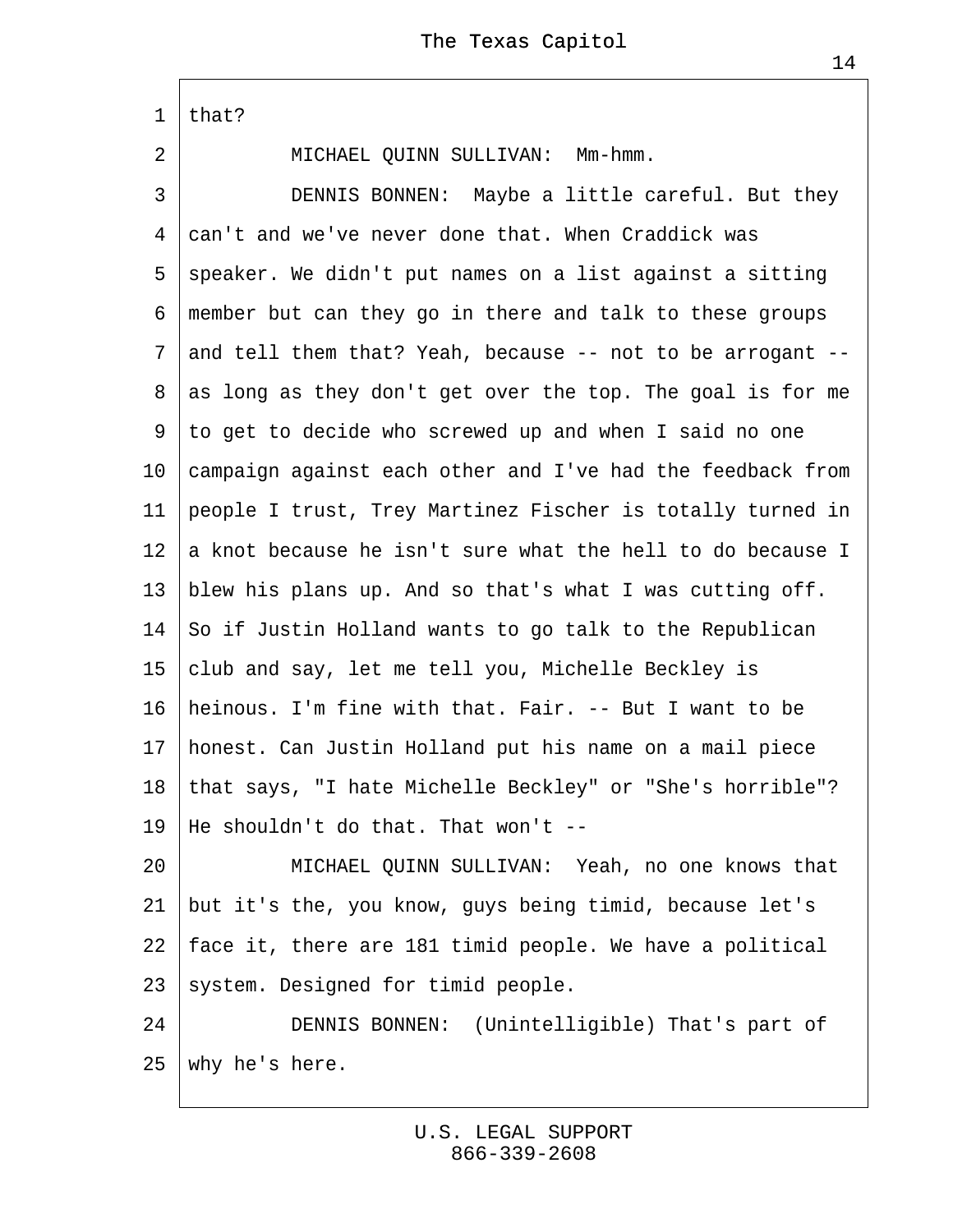1 | MICHAEL QUINN SULLIVAN: And so the frustration, 2 the concern --3 | DENNIS BONNEN: I get it. 4 | MICHAEL QUINN SULLIVAN: Is that giving someone 5 an excuse to do nothing is always better. Keeping I ·6· forget her name, 61, Beckley, Michelle -- keeping her in ·7· is easier. It's just easier. It's just easier. For 8 everyone. 9 | DENNIS BONNEN: Michael, I get it. 10 | MICHAEL QUINN SULLIVAN: So for guys who now have 11 the out, Oh, you know, Ron, Billy, Sam, Suzie, whoever, 12 **I'd love to help you --**13 **DENNIS BONNEN:** Can I say this to you? 14 | MICHAEL QUINN SULLIVAN: Yeah. 15 | DENNIS BONNEN: They actually don't. Publicly 16· they do, but the pressure they're going to feel from me 17 and him and TLR and others, yeah, you need to be in a 18 community, talking about (unintelligible). 19 | MICHAEL QUINN SULLIVAN: But they also then have 20 you in the Houston Chronicle saying I don't want anyone 21 *campaigning.* 22 **DENNIS BONNEN:** Michael, we can argue all day. 23 | MICHAEL QUINN SULLIVAN: I'm just saying 24 respectedly...(unintelligible). 25 | DUSTIN BURROWS: If I can say something too.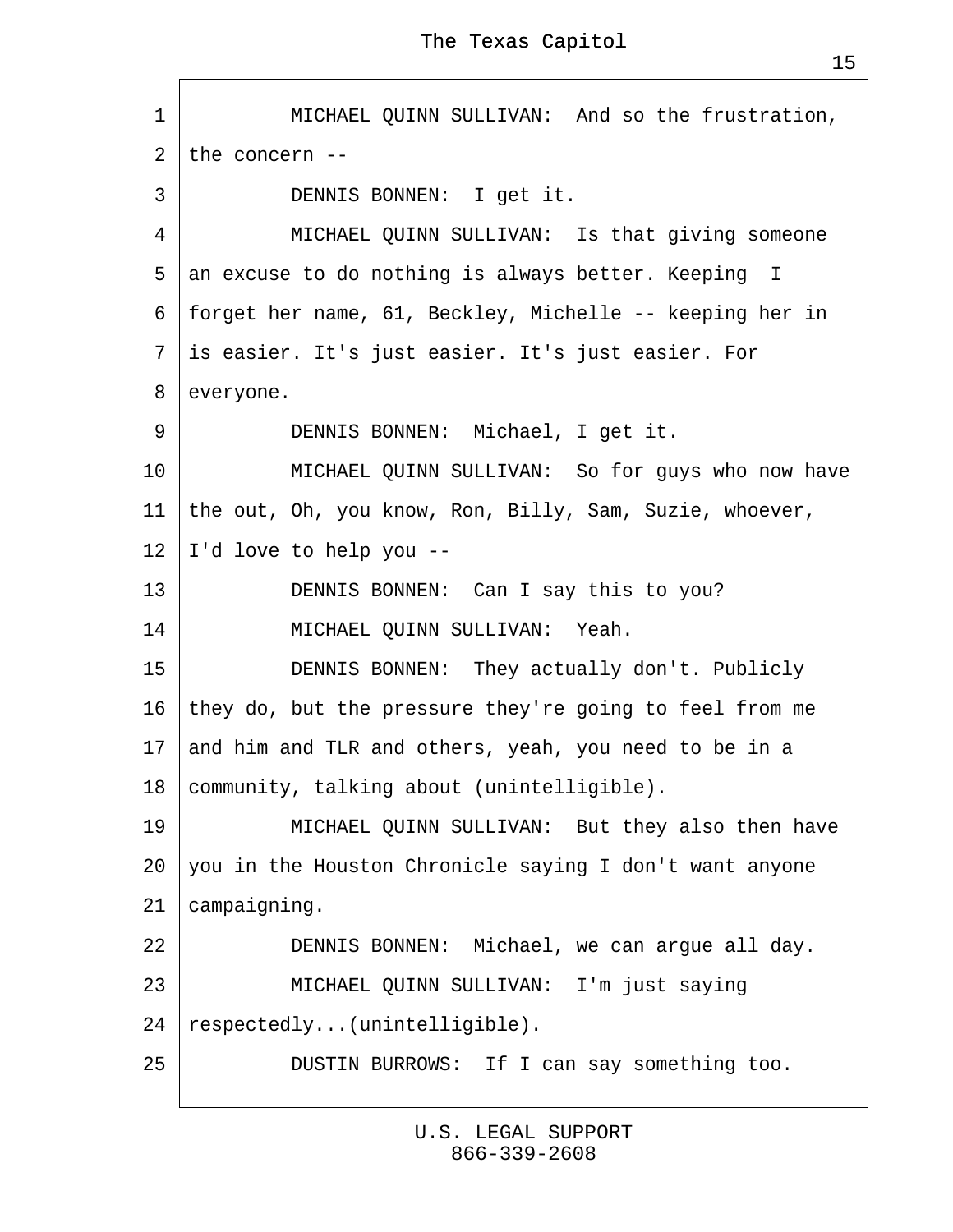1 | MICHAEL QUINN SULLIVAN: Yeah. 2 | DUSTIN BURROWS: I think that I can speak for 3 some of the broader Republicans when they say what the 4 word campaigning was alluding to, right? We're talking 5 about Chris Turner putting in \$40,000 against Morgan 6 Meyer. 7 | MICHAEL QUINN SULLIVAN: Right. 8 | DUSTIN BURROWS: We're talking about Trey 9 Martinez Fischer, others making donations so when there 10 was no speaker to enforce the unwritten rules of the 11 house, these guys come back and you basically have to lop 12 everybody's freaking head off if they, you know, give 13· pointable money quotes, the things that we all know you 14 ¢an't cross the line with, and they all understand that. 15 If they don't, they will understand that. 16 **DENNIS BONNEN:** Let me say this because this is 17· pretty important, it's where I'm frustrated with y'all: I 18 had to be really clear because for the last ten years, the 19· Democrats were being encouraged the way we're going to 20· encourage Republicans, and y'all should appreciate that as 21 much as anybody because you know what we had for ten 22 vears. You see what I mean? 23 | MICHAEL QUINN SULLIVAN: No, I don't think I 24 understand what you mean -- I'm sorry. Say it one more

 $25$  time.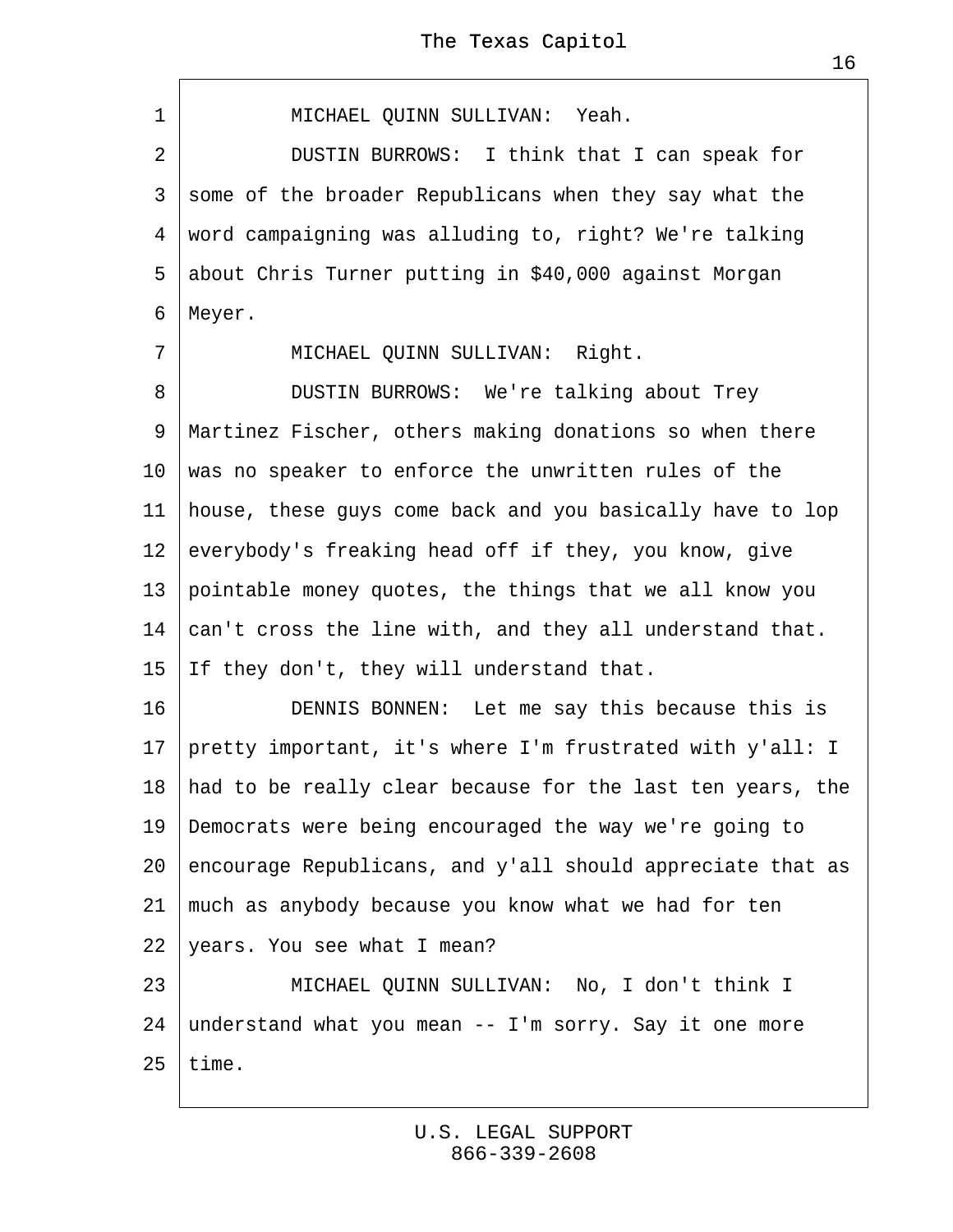| 1               | DENNIS BONNEN: The, go ahead and screw with                 |  |  |
|-----------------|-------------------------------------------------------------|--|--|
| 2               | those guys, it's fine                                       |  |  |
| 3               | MICHAEL QUINN SULLIVAN: Oh, I see what you mean.            |  |  |
| 4               | DENNIS BONNEN:  was what Democrats were being               |  |  |
| 5               | told. No, I was trying to deliver the message with great,   |  |  |
|                 | 6 the people I needed to frighten were the Democrats and we |  |  |
|                 | 7 can privately in the yard we have deliver the message to  |  |  |
| 8               | the Republicans, go get out there.                          |  |  |
| 9               | MICHAEL QUINN SULLIVAN: That's good. Then that              |  |  |
| 10              | would be my advice to you.                                  |  |  |
| 11              | DENNIS BONNEN: Don't take this wrong way. You're            |  |  |
| 12 <sub>2</sub> | not giving that advice. We're already doing it.             |  |  |
| 13              | DUSTIN BURROWS: We want to win.                             |  |  |
| 14              | DENNIS BONNEN: We're on the same page.                      |  |  |
| 15              | MICHAEL QUINN SULLIVAN: That is my --                       |  |  |
| 16              | DENNIS BONNEN: And that's my point.                         |  |  |
| 17              | MICHAEL QUINN SULLIVAN: It's that these guys                |  |  |
|                 | 18 heed to hear --                                          |  |  |
| 19              | <b>DENNIS BONNEN: Correct.</b>                              |  |  |
| 20              | MICHAEL QUINN SULLIVAN: -- clearly your -- the              |  |  |
| 21              | expectation is, we're taking out seats. Because what.       |  |  |
| 22              | DENNIS BONNEN: Michael, now it won't be a PAC               |  |  |
| 23              | that will go after a sitting Democrat, but I'm going to     |  |  |
| 24              | put \$3 million into a PAC later this month from my account |  |  |
| 25              | to protect Republican House members. That's going to be a   |  |  |

 $\sqrt{ }$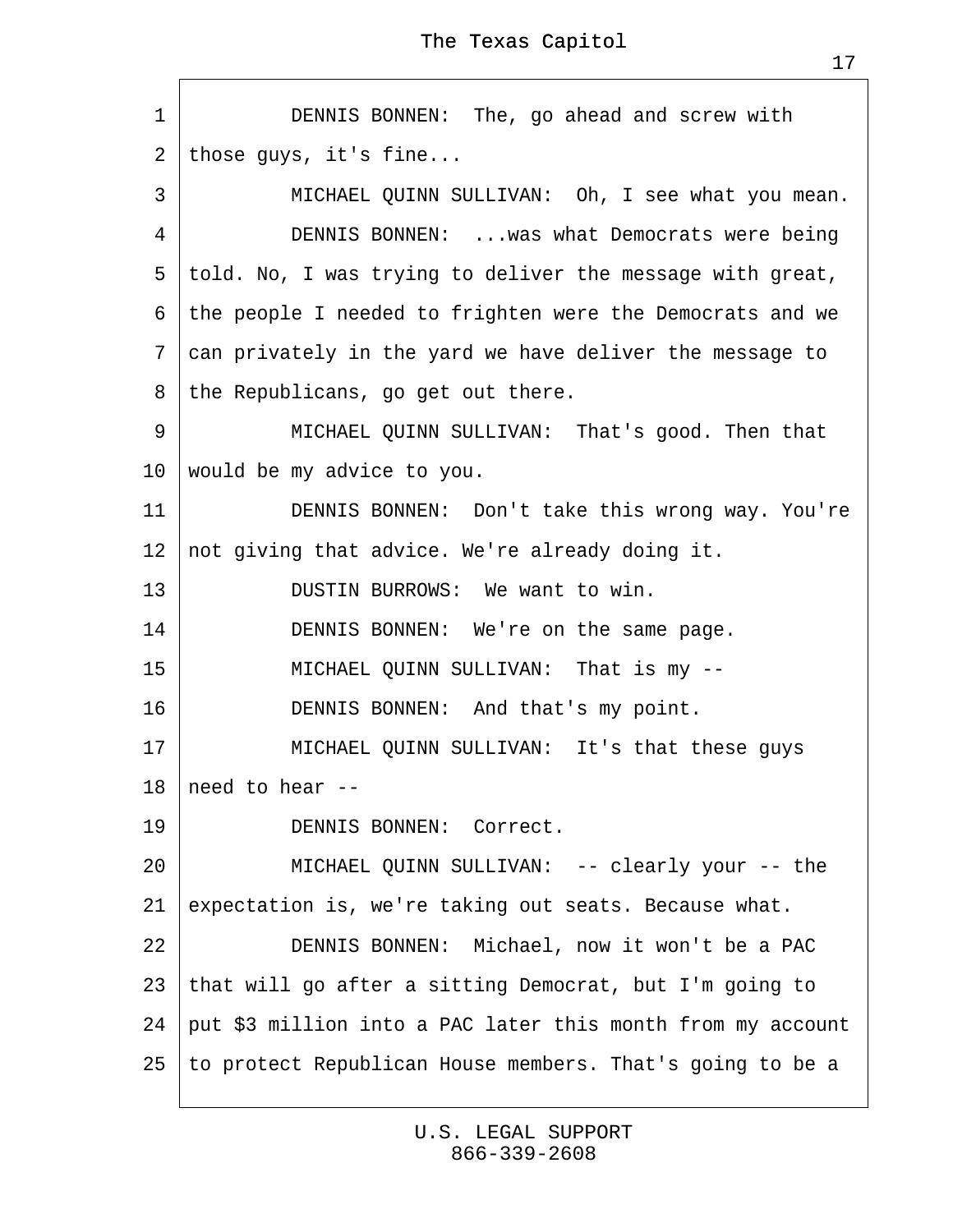·1· pretty clear message that we're here to fight for our 2 people.

3 | (Simultaneous speaking.)

4 **DENNIS BONNEN:** Time out. Hear me out. Time out. 5 Then we will continue, which we already are, saying, and ·6· you guys need to go get Michelle Beckley, get Jon ·7· Rosenthal. Let me tell you a quick story. We signed Senate ·8· Bill 2 today, sent it to the governor. What did I do to ·9· you? I said, tell Burrows to come back in. We rode back 10 over and we were leaving. I said get him back in. I said 11 here, he's going to call you. Wally's Burgers, his son, 12 who is a real estate agent, he says, you know, man, I love 13· what you guys have done. I'm telling you, that Talarico 14 kid, that Democrat guy, we've got to, he needs to be 15 challenged. I said, you ready to run? He says, I'm up for 16· it. I said, are you serious? Because I'm not joking. He 17 said yeah. I said go get Burrows. 18 **DUSTIN BURROWS:** I've already texted him. 19 | DENNIS BONNEN: I just recruited someone, an 20 opponent, Michael. Do I need that, I mean --21 | MICHAEL QUINN SULLIVAN: My only -- my offer to 22 you, is what you're doing is I think the guys who do that  $23 +$  I'm not necessarily meaning a press release but there 24· has to be very clear communication because a number of the 25· guys I'm most worried about sitting on their hands are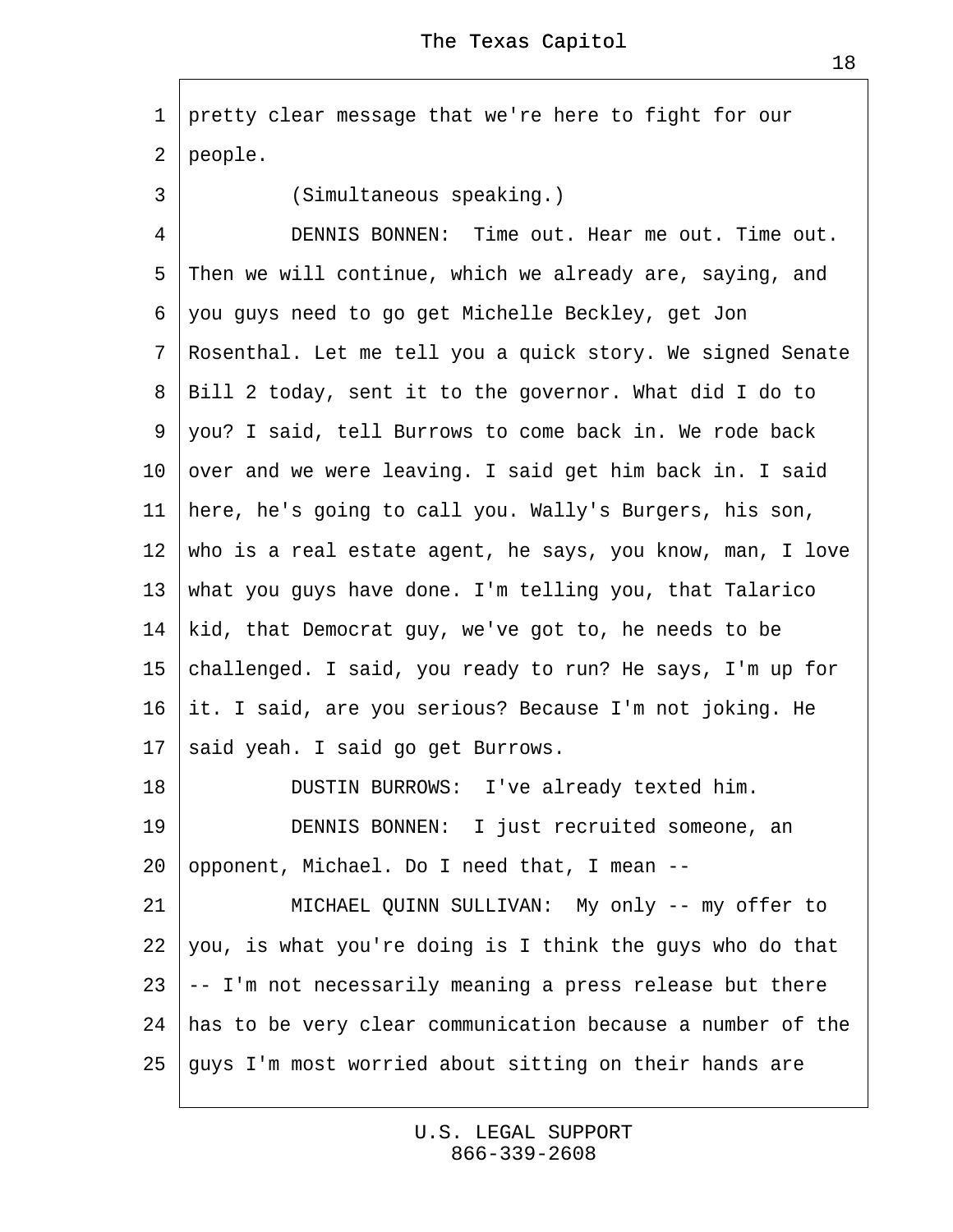·1· guys who are going to say to their Republican women's 2 club, I'd love to help you out but I've got this problem, 3 the speaker... 4 | DENNIS BONNEN: Michael, if they say that, 5 they're full of shit. 6 | MICHAEL QUINN SULLIVAN: I didn't say they 7 weren't. 8 | DENNIS BONNEN: Here's my point: Whether I send a ·9· press release out, I don't want to be disrespectful, I'm 10 not, they'd still do that. Fair? 11 | MICHAEL QUINN SULLIVAN: Yes, but they won't have 12 the excuse. 13 **DENNIS BONNEN: That's fair. But I don't think** 14 there's going to be a lack of clarity. I would argue there 15 really isn't any now for them. And I get what you're 16 saying and I agree with it. 17 | DUSTIN BURROWS: I talk to Rodney Anderson every 18 other day to figure out what's going on in Dallas County, 19 *just to make sure I know.* 20 **DENNIS BONNEN:** And we have a great Hispanic 21· female candidate against John Turner who I'm going to meet 22· with soon, you know, (unintelligible). Joe Straus wouldn't 23 have met with her. Actually, you want to hear an 24· interesting factoid? Joe Straus did meet her at an event 25· and said, why are you running against a good moderate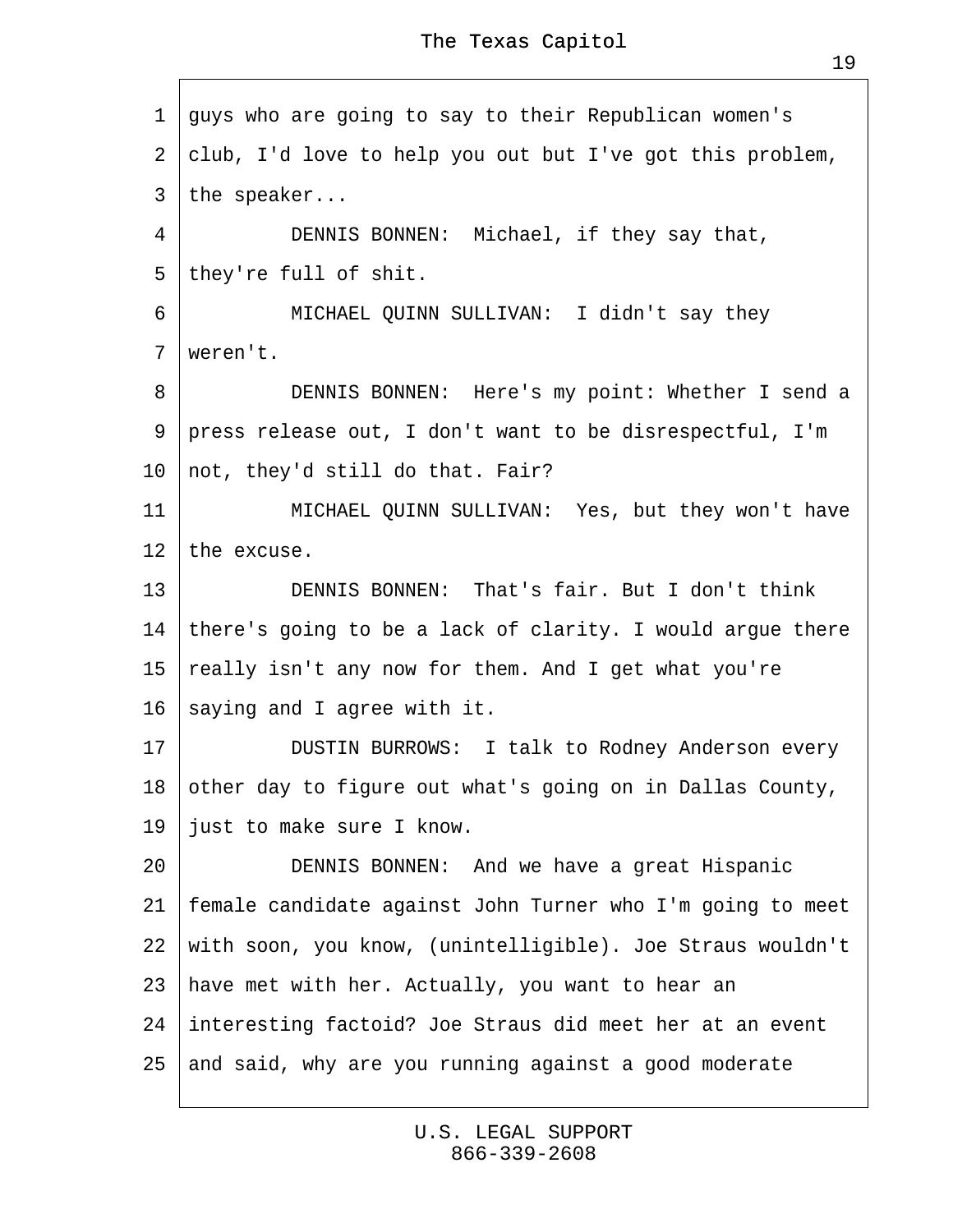1 Democrat? Why don't you run against Morgan Meyer? Yeah. 2 | MICHAEL QUINN SULLIVAN: That's funny. 3 | You mean like recently. 4 | DENNIS BONNEN: A week or two ago. 5 | MICHAEL QUINN SULLIVAN: That's funny. 6 **DENNIS BONNEN:** Yes. And that's my frustration, 7 candidly. This is a whole different place right now and 8 y'all aren't recognizing that. 9 | MICHAEL QUINN SULLIVAN: No, I think we do 10 recognize it. I think it's that what -- I think what you 11 need to understand is that we don't control things, you 12 know. Debbie Riddle is out talking about running against 13 Valoree Swanson. 14 **DENNIS BONNEN:** And y'all beat her because she 15 screwed everybody. 16 | MICHAEL QUINN SULLIVAN: Sure. Yeah, yeah. I 17 don't get to control what Debbie Riddle --18 | (Simultaneous speaking.) 19 | DENNIS BONNEN: You do --20 | UNKNOWN PERSON: Mr. Speaker. 21 | DENNIS BONNEN: Thank you. 22 | MICHAEL QUINN SULLIVAN: I get to control what I 23  $\phi$ o, and that's all I get to control. I get to control what 24  $\parallel$  do and that's why. Now at the same time, I also don't 25· get to control, that people look out there and see, they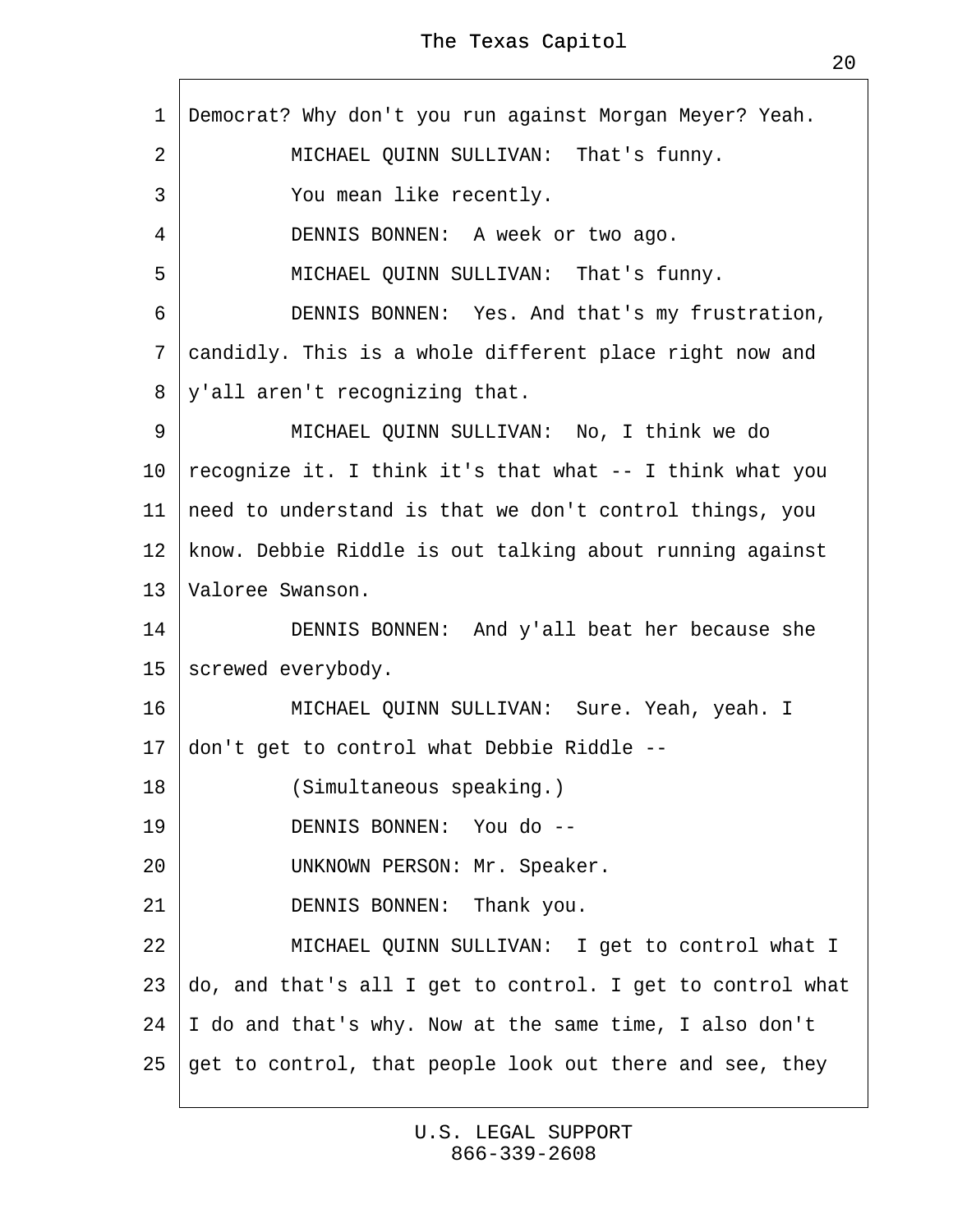|                 | 1 see the Democrat governor of Louisiana signing a heartbeat  |  |  |  |  |
|-----------------|---------------------------------------------------------------|--|--|--|--|
|                 | 2 bill. They see, all these --                                |  |  |  |  |
| 3               | DENNIS BONNEN: You know who opposed the                       |  |  |  |  |
| 4               | heartbeat bill? Elizabeth Graham.                             |  |  |  |  |
| 5               | MICHAEL QUINN SULLIVAN: I'm not. Well, yeah, but              |  |  |  |  |
|                 | 6 Elizabeth Graham doesn't have a vote in these two           |  |  |  |  |
|                 | 7 chambers. Neither do I.                                     |  |  |  |  |
| 8               | DENNIS BONNEN: But Michael. But time out, real                |  |  |  |  |
| 9               | quick, here's my frustration: How'd that been in the          |  |  |  |  |
|                 | 10 Senate?                                                    |  |  |  |  |
| 11              | MICHAEL QUINN SULLIVAN: Yeah, I'm not                         |  |  |  |  |
| 12 <sup>°</sup> | criticizing the House right now.                              |  |  |  |  |
| 13              | DENNIS BONNEN: You're missing my point. There                 |  |  |  |  |
|                 | 14 has been a ton of criticism of the House -- hold on -- and |  |  |  |  |
|                 | 15 of me, that hasn't been equally critical of the Senate,    |  |  |  |  |
|                 | 16 and I don't want you to beat the Senate up, I really       |  |  |  |  |
|                 | 17 don't, but here's my point: There are two chambers here.   |  |  |  |  |
| 18              | MICHAEL QUINN SULLIVAN: Yeah, and we have been                |  |  |  |  |
| 19              | critical of -- now -- on the other hand there's --            |  |  |  |  |
| 20              | DUSTIN BURROWS: Let's talk about some of the                  |  |  |  |  |
| 21              | fiscal issues, real quick, because I just want to make        |  |  |  |  |
|                 | 22 sure. So we come out and we have a 58 billion-dollar       |  |  |  |  |
|                 | 23 fiscal note because Terry Holcomb and Mark Ramsey come to  |  |  |  |  |
| 24              | my committee, and say the most important bill, RPT number     |  |  |  |  |
|                 | 25 one priority, is eliminating the M&O property tax. We      |  |  |  |  |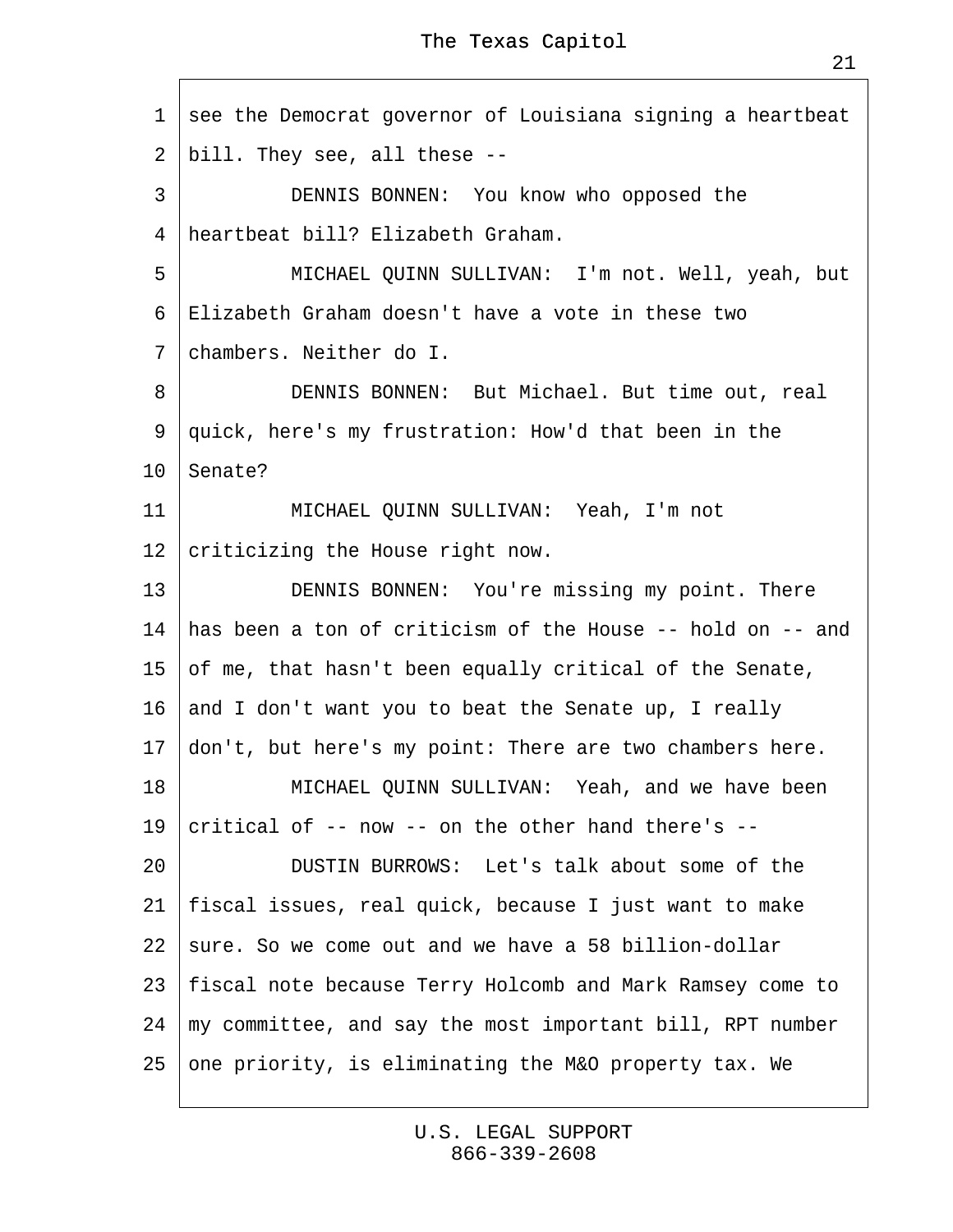·1· passed that bill because the speaker wants it to happen, 2 put it on Major State, gets it through. You guys call it a 3 freakin' study because it ends in two years. That was the 4 number one bill, according to Dickey and everybody else at 5 RPT that we passed. 6 **DENNIS BONNEN:** Did the Senate touch it? 7 **DUSTIN BURROWS:** The Senate did not touch it. 8 Taxpayer funded lobby got on Major State, survived a point ·9· of order, pushed hard because it started because Dade 10· Phelan says to me, hey, how much fun do you think it will 11 be to have Mayor Adler run back and forth between trying 12· to cover these two things. They go to the speaker's 13· people, they say, no, no, no, I'm not telling you, you 14 know, what to do, but you need to do this. 15 | DENNIS BONNEN: What did I even tell you. I want 16· you two texting each other or your clerks communicating to 17 say, we're calling Adler now, you call Adler now. 18 | DUSTIN BURROWS: And this was the whole plan, and 19 that's the whole reason it even got started over there 20 because they were not moving that thing. We did 21· three-and-a-half percent. I tried to take CO's and count 22 it on M&O, which y'all never recognized, which is probably 23· the biggest game changer. They can't get rid of this funny 24· business. We removed schools to put in 3, not because it's 25· different philosophically --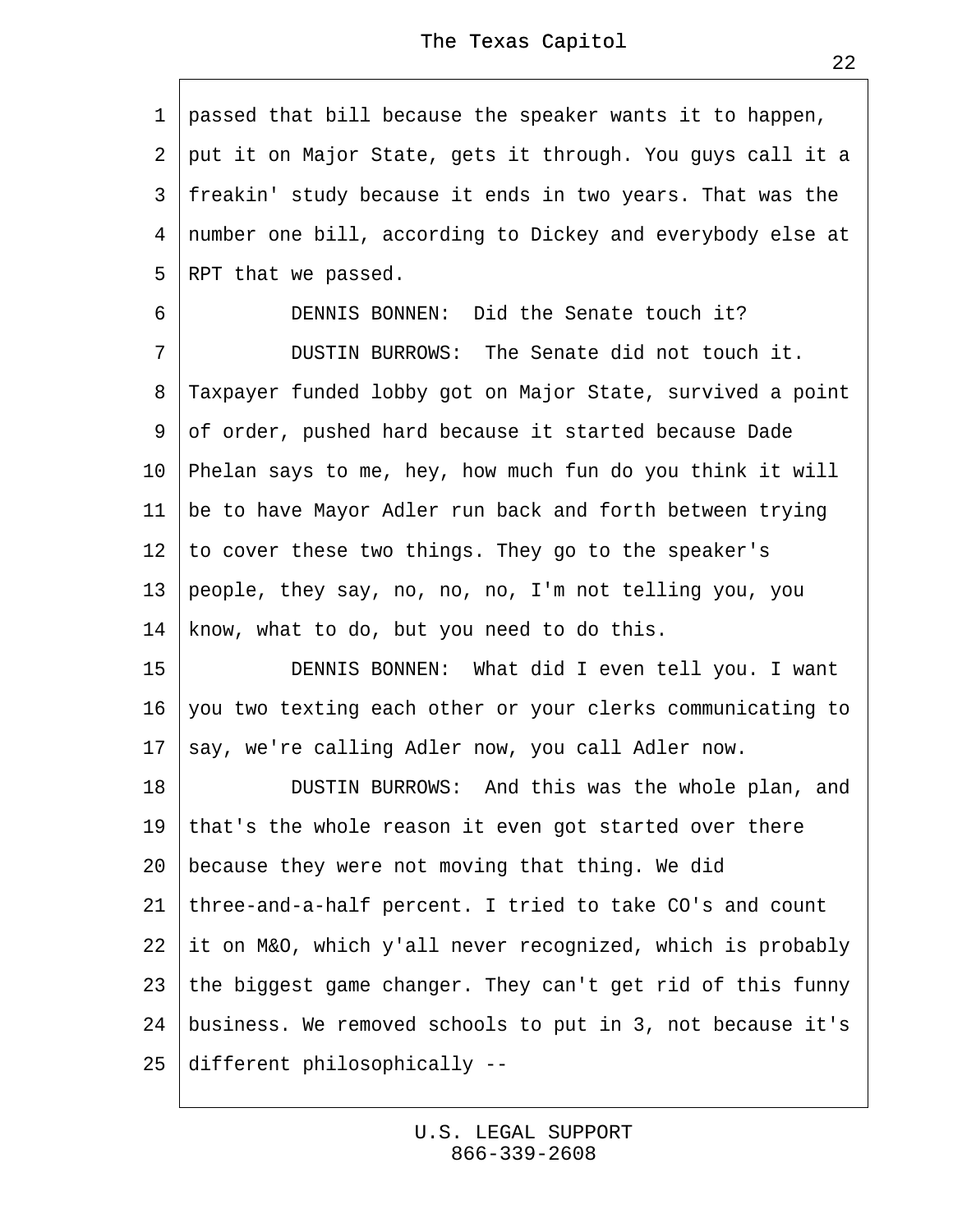| 1               | MICHAEL QUINN SULLIVAN: Dustin, when did you               |  |  |
|-----------------|------------------------------------------------------------|--|--|
| $\mathbf{2}$    | ever call us back when we called and asked your office     |  |  |
| 3               | guestions? I know the answer to that. I know the answer to |  |  |
| 4               | that. I know the answer to that. You never called us back. |  |  |
| 5               | DUSTIN BURROWS: Well, yeah, but you called me a            |  |  |
| 6               | moron on Twitter and (unintelligible). I'm just telling    |  |  |
|                 | 7 you, though.                                             |  |  |
| 8               | DENNIS BONNEN: The problem is when you call                |  |  |
| 9               | people "moron" and this and that, they don't trust you to  |  |  |
| 10              | have the conversation.                                     |  |  |
| 11              | DUSTIN BURROWS: SO, I'm just saying though, the            |  |  |
| 12 <sup>°</sup> | facts are                                                  |  |  |
| 13              | MICHAEL QUINN SULLIVAN: I don't think we called            |  |  |
| 14              | you a moron.                                               |  |  |
| 15              | DUSTIN BURROWS: You said "moronic."                        |  |  |
| 16              | MICHAEL QUINN SULLIVAN: We may have said                   |  |  |
| 17              | something was moronic. And I will                          |  |  |
| 18              | DUSTIN BURROWS: "The moronic Dustin Burrows"               |  |  |
| 19              | which refers to the person being a "moron." But that being |  |  |
| 20              | \$aid, fair is fair.                                       |  |  |
| 21              | DENNIS BONNEN: He's right.                                 |  |  |
| 22              | DUSTIN BURROWS: That all being said, I mean                |  |  |
| 23              | whether I give you a quote or not, the facts are the facts |  |  |
| 24              | and the policy is the policy.                              |  |  |
| 25              | MICHAEL QUINN SULLIVAN: But Dustin, we can only            |  |  |
|                 |                                                            |  |  |

 $\Gamma$ 

ı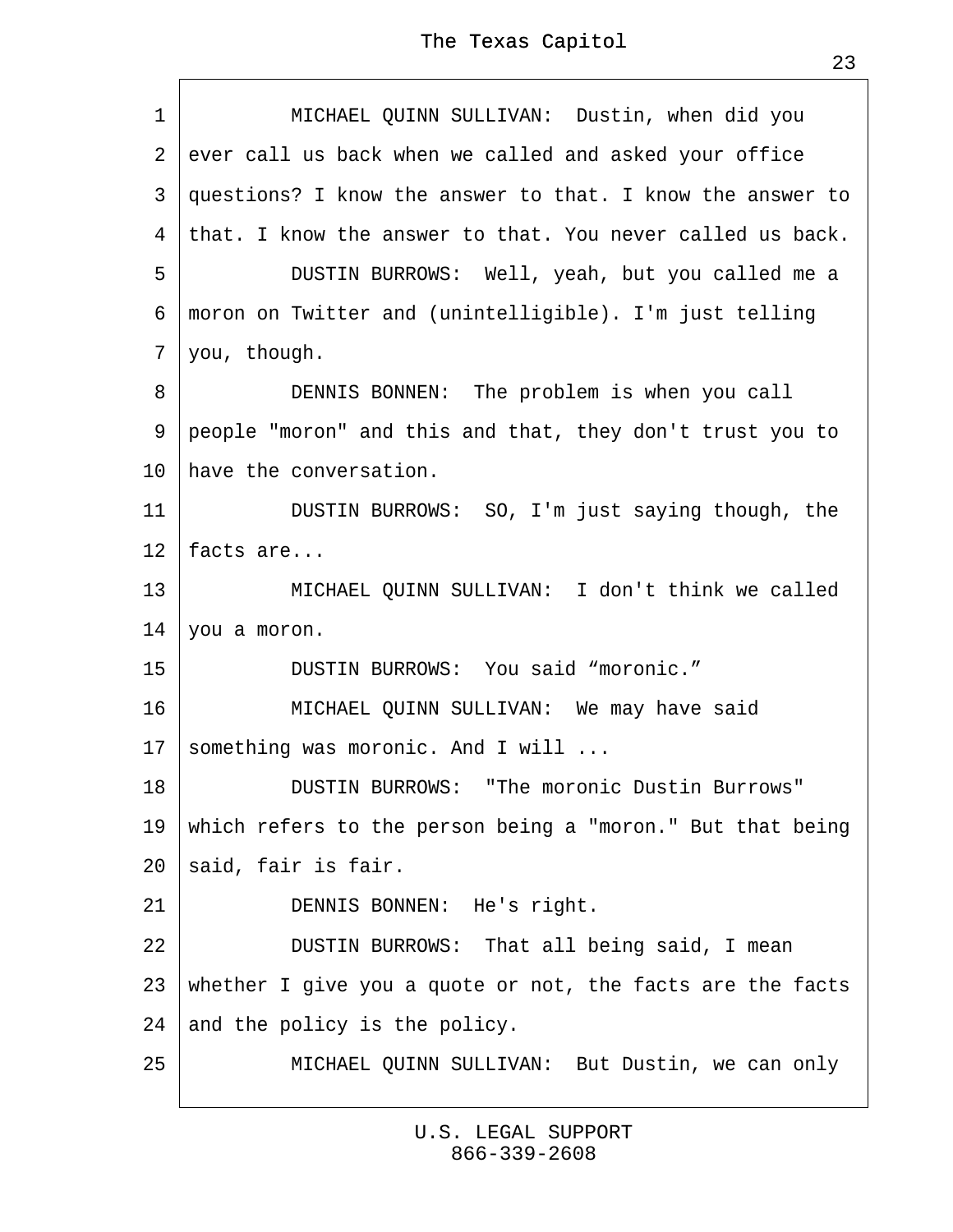|    | 1 act. Let me be very clear. I've never claimed the gift of  |
|----|--------------------------------------------------------------|
|    | 2 designed 2 desired to be infallible.                       |
|    | 3 We also don't know what you're doing in the background.    |
| 4  | Y'all made sure we did not get to see stuff that was going   |
| 5  | on the floor. Y'all made sure of that. That's your call,     |
|    | 6 not mine. That's fine. All right, so to the extent that    |
|    | 7 you were trying to do things and we didn't know about it,  |
|    | 8 maybe you should have let us know about it. You chose to   |
|    | 9 not let us know what you were doing. You made that         |
|    | 10 decision I didn't' get to -- don't tell us what you're    |
| 11 | doing, okay? So if you want us to know what you're           |
|    | 12 doing --                                                  |
| 13 | DENNIS BONNEN: Michael, hold on. Was that part               |
| 14 | of your legislation?                                         |
| 15 | DUSTIN BURROWS: Which one?                                   |
| 16 | DENNIS BONNEN: The CX.                                       |
| 17 | DUSTIN BURROWS: Oh, yeah.                                    |
| 18 | MICHAEL QUINN SULLIVAN: Then you should have                 |
| 19 | reached out, hey, guys, I don't know if you saw this or      |
|    | 20 not, you need to see this, be aware of this. You know, I  |
|    | 21 have no permanent friends and no permanent enemies. I'm   |
|    | 22 married to one person, period, and that will happen until |
| 23 | \$he puts a bullet in my head. When she's tired of me.       |
| 24 | DUSTIN BURROWS: But here's the thing. I want to              |
| 25 | the very clear. I'm also not the guy sitting over there      |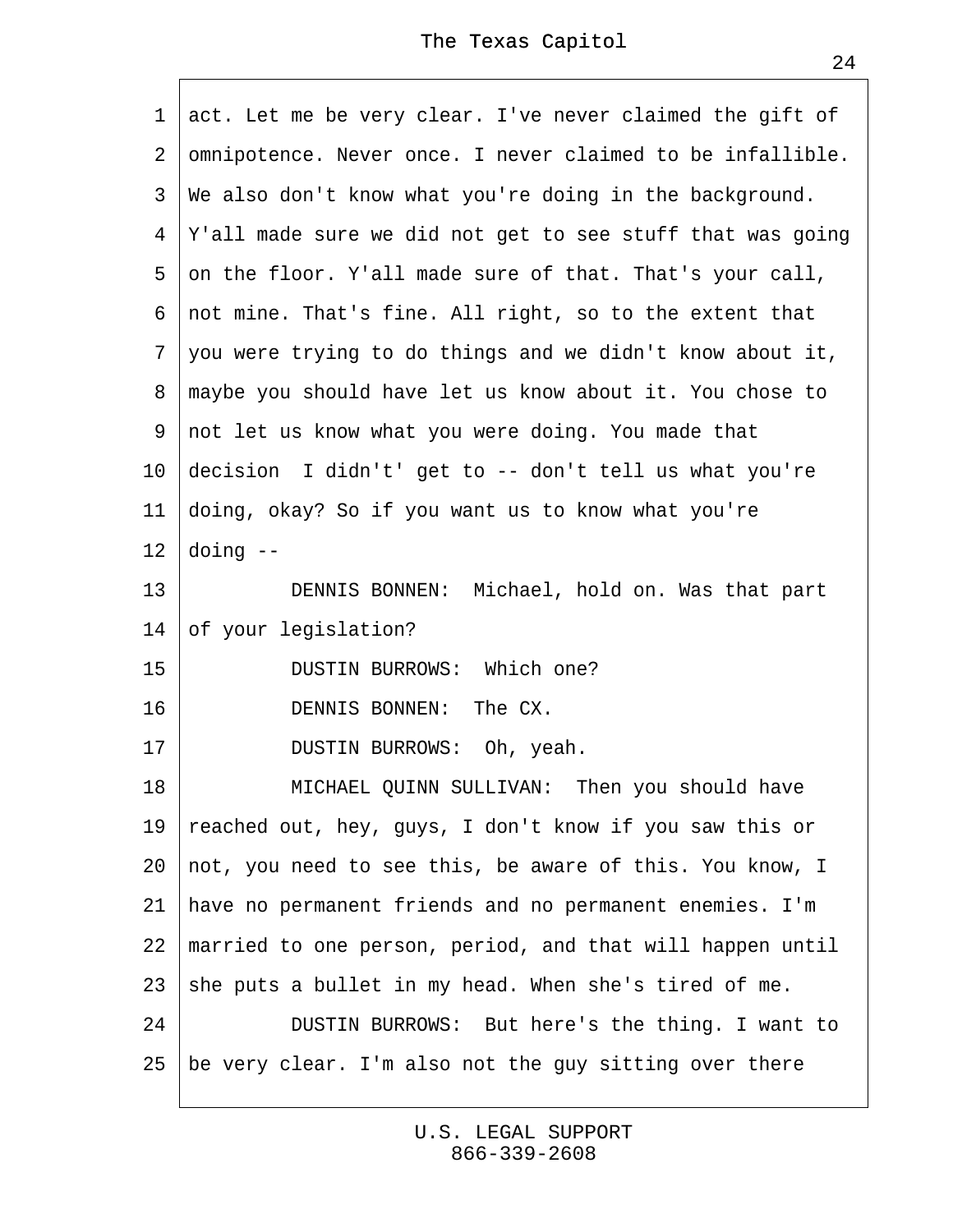1 with Scott Braddock telling him shit, because I don't 2 trust him or like him. I think he's sleazy. I don't do the 3 same thing with any of the newspapers. I don't have the 4 relationships with anybody, feeding them information about 5 what I'm doing because I like to play my cards differently ·6· than that. But that being said, I mean we did some great ·7· things and had some great successes and I'm sitting here 8 wondering -- you know, there were crickets in the 9 background on it. 10 | MICHAEL QUINN SULLIVAN: So to the extent that 11 there are a lot of big issues, a lot of big things that 12 people want in there, being seen in other states, and 13 Texas is -- look, I don't care if Greg Abbott sat there 14· and said, I want every Democrat priority passed. I don't 15 ¢are what he said. I don't care if you did it, I don't 16 ¢are if Patrick did it. I don't care. What people are 17 seeing is that there are a lot of big initiatives, a lot 18 of big reforms, that weren't done. 19 | DENNIS BONNEN: Michael. 20 | MICHAEL QUINN SULLIVAN: I just named one. 21 | Heartbeat being one, union dues being another, 22 taxpayer funded lobbying being another. 23 | DUSTIN BURROWS: Taxpayer funded lobbying being

24 killed. And we worked as hard as we could, the Jane Nelson

25· amendment, we brought that back because we lost the bill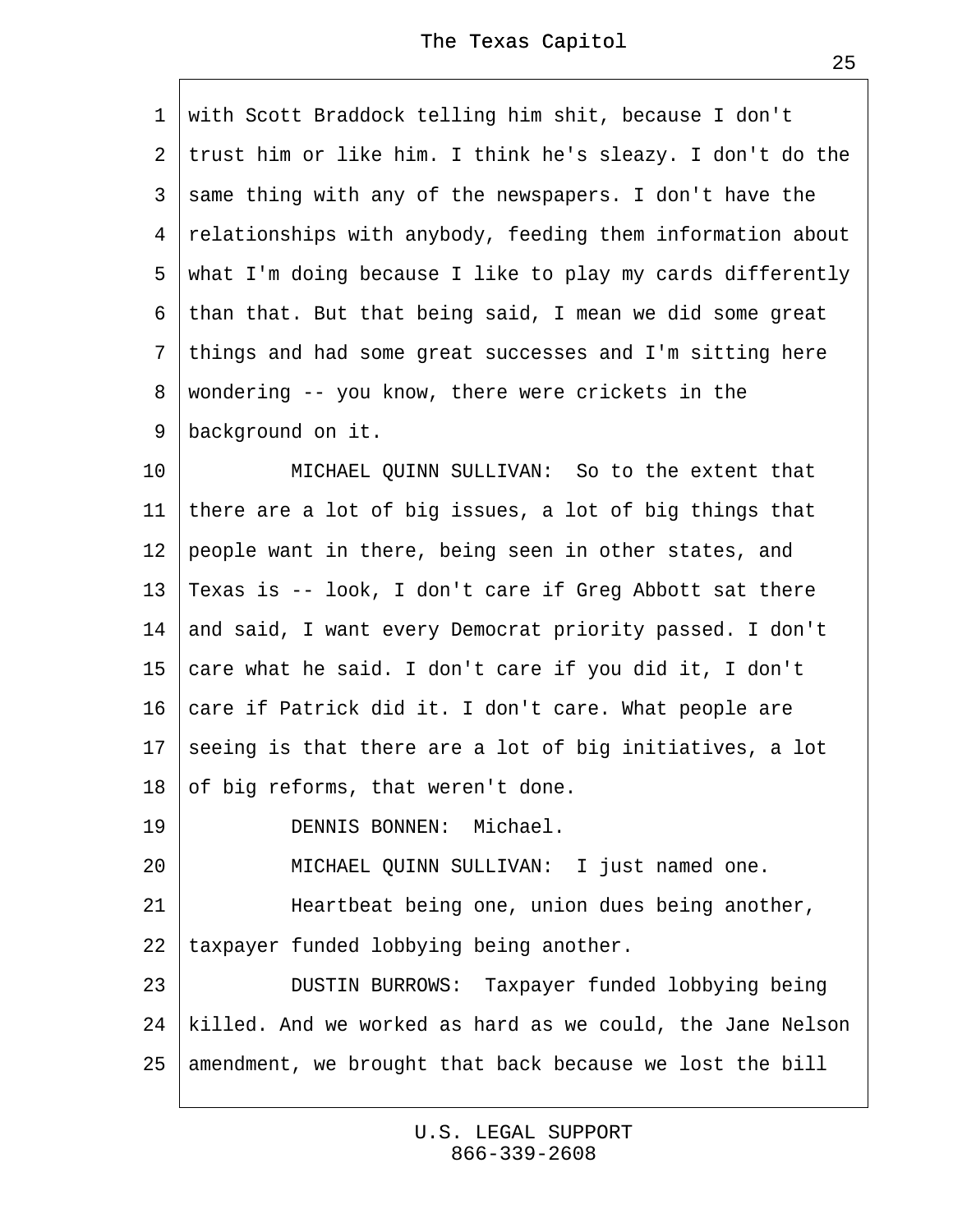1 on the floor and put that on the Jane Nelson bill. These 2 were things we fought like hell to get. 3 | DENNIS BONNEN: I just want to see equal 4 treatment. 5 **I** MICHAEL QUINN SULLIVAN: And there's -- if there  $6 \div$  the problem is that when you've got 85 Republicans. ·7· Every single one of those should have passed. 8 | DUSTIN BURROWS: 83. 9 | MICHAEL QUINN SULLIVAN: 83 Republicans, every 10 single one of them should have passed. 77 Republicans, 11 every single one of 'em should have passed, but they 12 didn't. And there's this, the very clear, let's lock arms 13 and let's all praise each other inwardly, you know, and 14 that's all we get to see is, let's all sing Kum ba yah. 15 | DUSTIN BURROWS: But apparently the Senate never 16 filing those bills is great? 17· · · · · ·MICHAEL QUINN SULLIVAN:· No. We've criticized 18 them. 19 | DUSTIN BURROWS: Not nearly enough. I could go 20 through pound for pound. I don't remember any of their 21 chairmen being called moronic and talking about dumb 22· things and not, you know, getting into the nuts and bolts 23· of it. I mean, there was unequal treatment. Which is fine, 24 it's your prerogative.

25 | MICHAEL QUINN SULLIVAN: Yeah. Yes, it is, but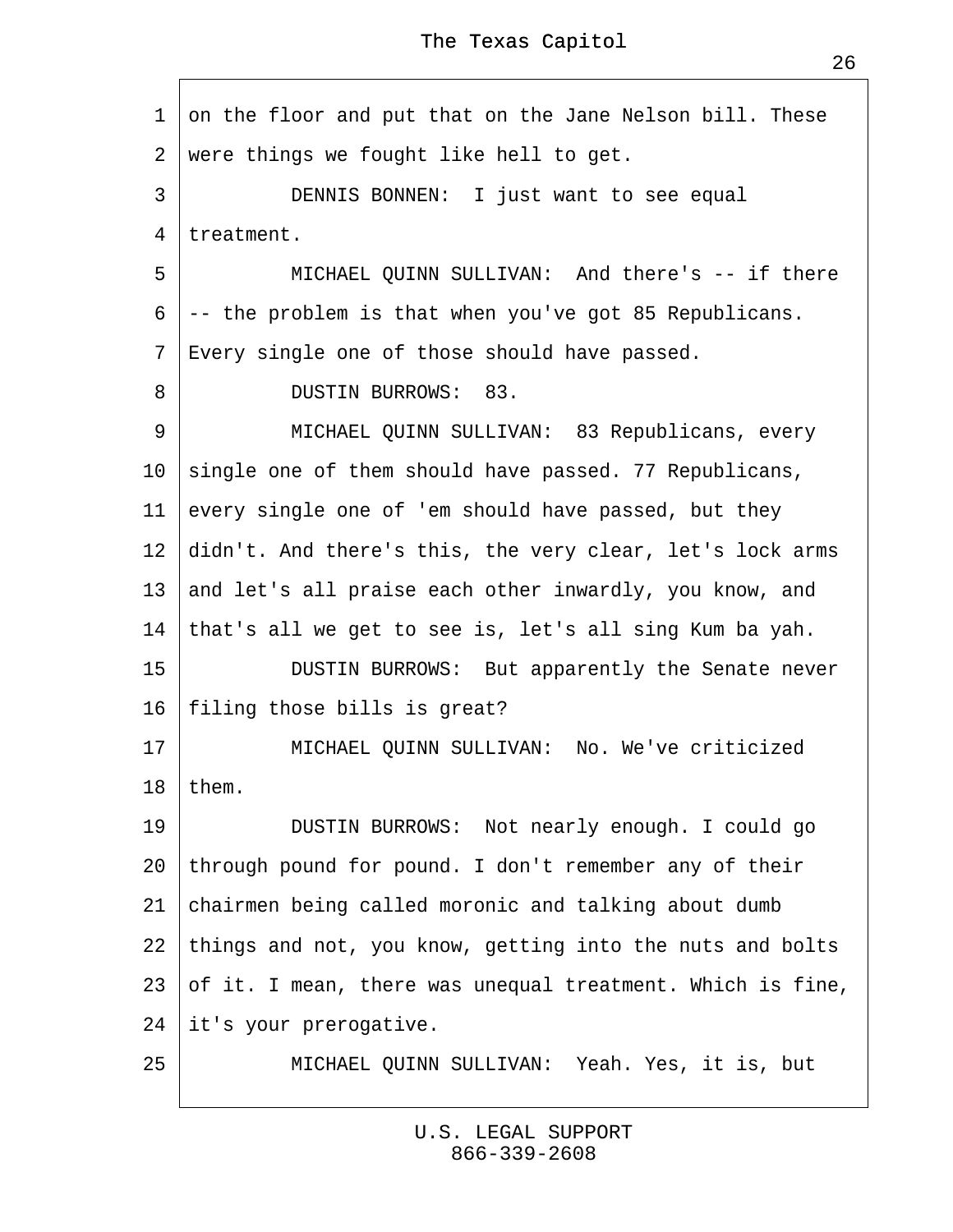·1· it's also the fact that --

2 | DUSTIN BURROWS: Philosophically --

3 | MICHAEL QUINN SULLIVAN: They answer a lot more ·4· questions than y'all do, they talk about a lot more

5 things. They also pass things.

6 | DUSTIN BURROWS: So do we. You called you called 7 the eliminating the M&O property tax, the number one thing 8 of RPT, you said it was nothing and basically that it was 9 a study.

10 | MICHAEL QUINN SULLIVAN: It was a study.

11 | DUSTIN BURROWS: It would have freaking ended it 12 in two years.

13 | MICHAEL QUINN SULLIVAN: It would not have ended 14 it. It was a study that would have been undone because the 15 fiscal note was \$60,000, sixty billion dollars.

16 **DUSTIN BURROWS:** This is the RPT number one 17· priority, it is the biggest game changer. Terry Holcomb 18· and Mark Ramsey coming to me, this is what we want, we 19 passed it last minute. Maybe your criticism should be, why 20· is RPT saying this is their number one priority of their 21 planks, and of course now we're getting these things that 22 say we didn't pass any of their planks. This was their 23 plank position, eliminate school M&O property. 24 | MICHAEL QUINN SULLIVAN: But it didn't. It said 25· we're going to study it for two years, figure out a way to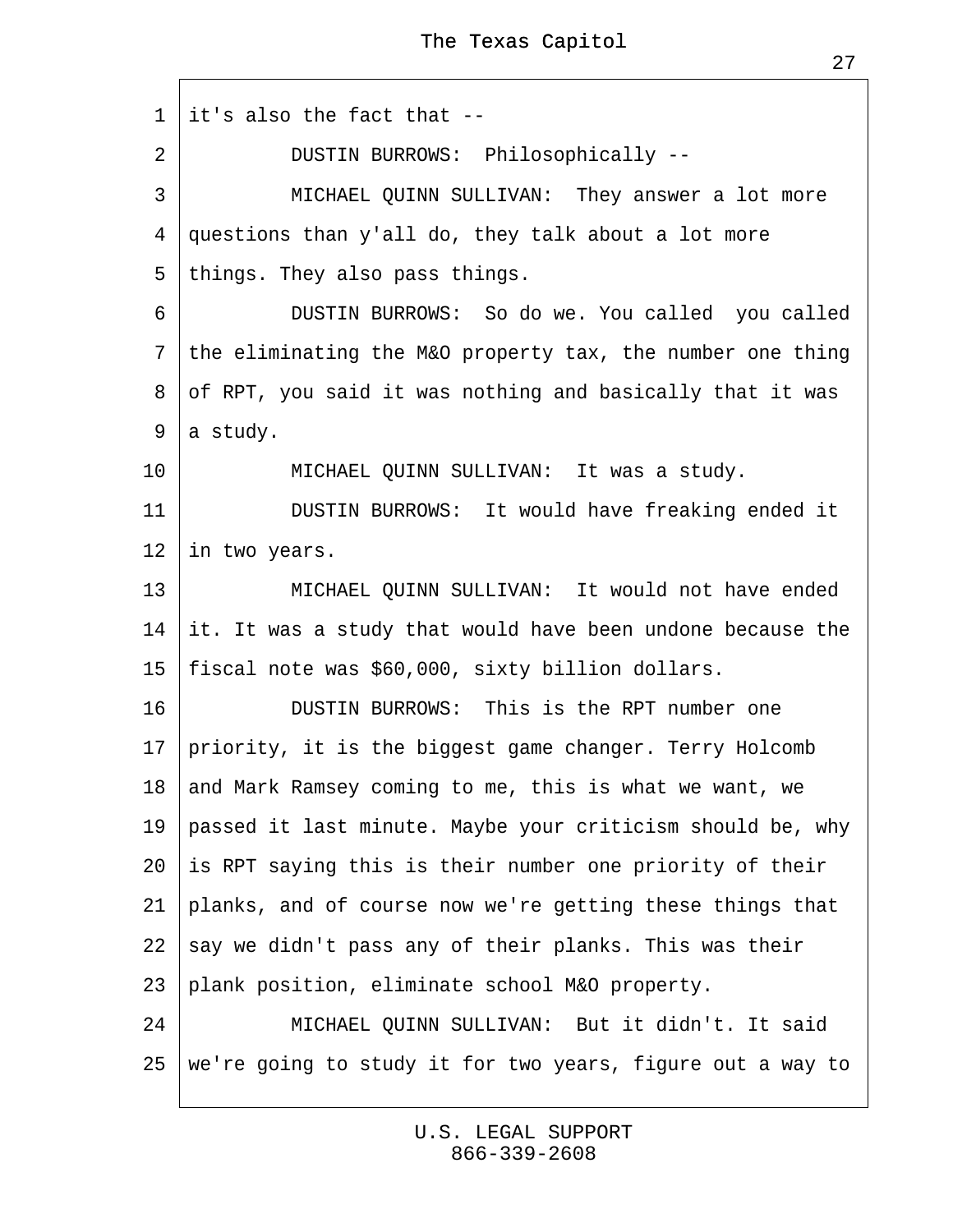·1· do it and then it will go away, maybe, unless the ·2· legislature does something differently in two years. 3 That's the read of the legislation. Now, maybe you have 4 the absolute certainty that in the next legislative 5 session, the legislature would have done something to find 6 **\$60 billion.** 7 | DUSTIN BURROWS: So not even pass the bill? 8 Essentially we're better off not having (unintelligible). 9 | MICHAEL QUINN SULLIVAN: We actually supported 10· the TPPF plan which was what we were loudly and longly 11 supporting for several years, the (unintelligible). I 12 didn't think any of us heard word one about the two-year 13 study end it in two years thing, but look, I'm not on the 14· SREC, I don't work for the Republican Party of Texas, I 15  $\,\mathrm{tan}^\prime$  t, you know, speak for what they suddenly decide they 16· are going to pass. What I do know is that, you know, 17· abolition of abortion went nowhere. Taxpayer funded 18 lobbyists went nowhere. 19 | DUSTIN BURROWS: Abolition of abortion never got 20· filed in the Senate. You saw an amendment got on -- that 21 he put on for Stickland, because he was pissed at the D's, 22· that basically says cities will not be banned from doing 23 this because our first city has come around and actually 24· banned abortion. You can see, that's why they don't just 25 completely ban it. That is now something you can now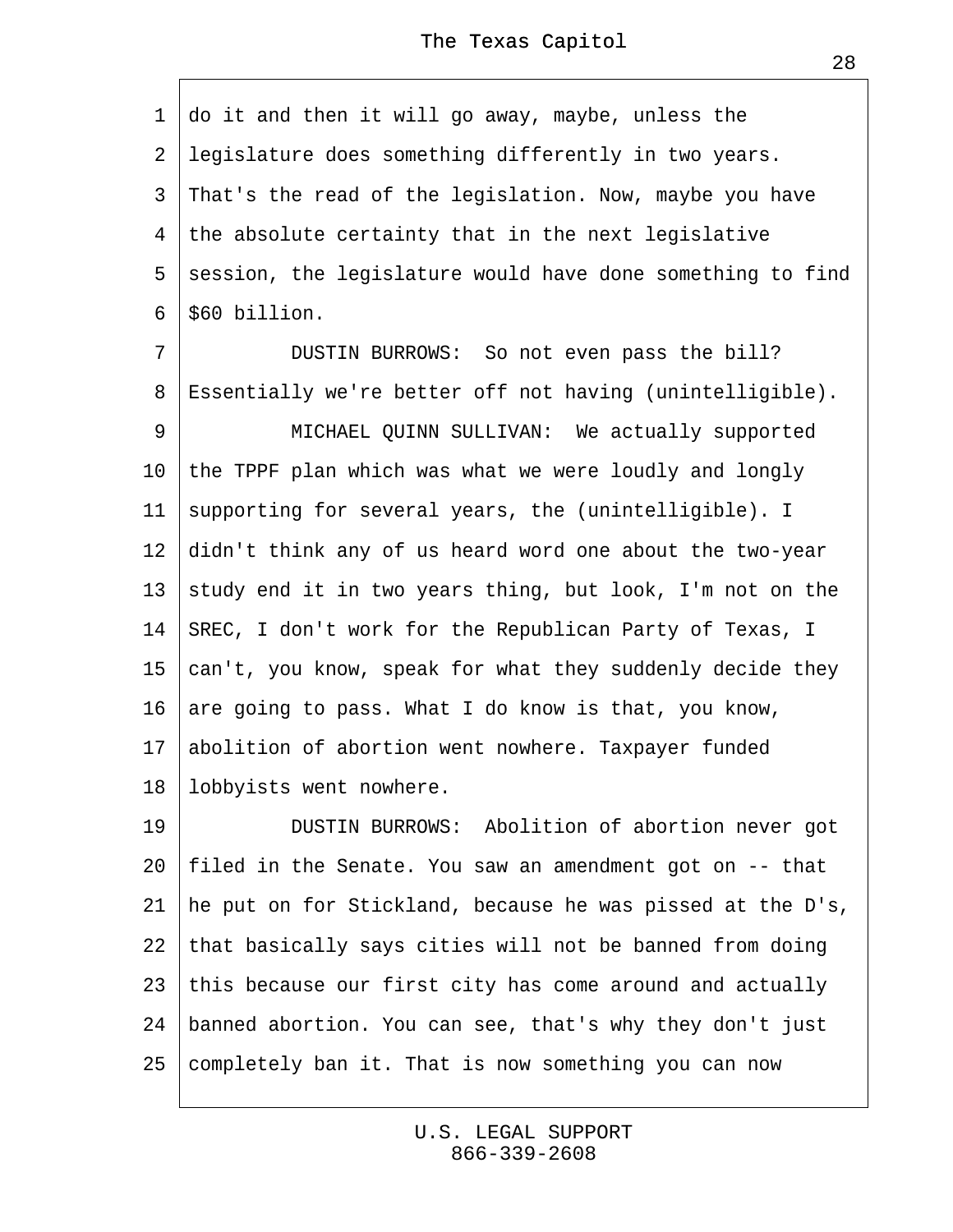1 anchor on to in law.

2 | MICHAEL QUINN SULLIVAN: We increased state 3 spending 14 percent.

4 | DUSTIN BURROWS: By the way. My question is, when 5 did y'all become the abolish abortion, heartbeat side?

6 | MICHAEL QUINN SULLIVAN: I'm not suggesting these

7 things are our priorities, I'm telling you, why are the

8 grassroots upset? This is what we're hearing from people.

9 This is what we're hearing from people.

10 | DUSTIN BURROWS: They're also upset because

11 they're being told to be upset.

12 | MICHAEL QUINN SULLIVAN: I don't think people are

13 stupid. I tend to believe that Texas voters can actually

14 see whether or not legislation passes or not.

15 | DUSTIN BURROWS: Oh, I think Texas voters are

16· incredibly bright, but what I'm saying is they're being

17· gaslighted and told daily how bad this is with

18 extraordinarily high -- anyways.

19 **DENNIS BONNEN:** Here's the thing, and I mean this

20 politely: I don't care about that right now.

21 | MICHAEL QUINN SULLIVAN: All I care about is

22 results. I cannot give a rip who the State rep from

23 Lubbock, Texas.

24 **Comultaneous speaking.)** 

25 | MICHAEL QUINN SULLIVAN: Do they get to go to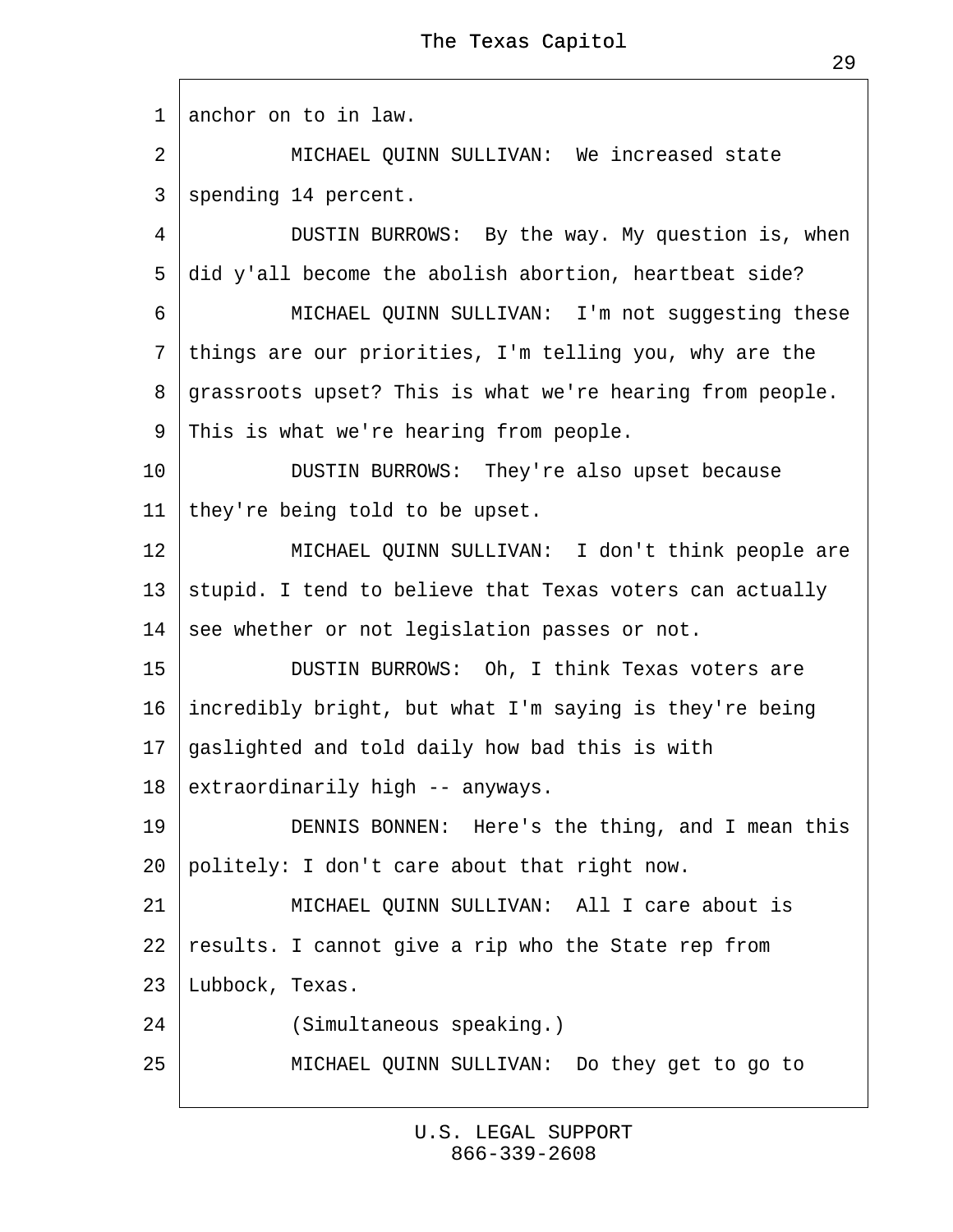1 church they get to have their job, they get to have their 2 lives.

3 | DENNIS BONNEN: Here's my point: I don't think 4 there's -- and honestly what I'm about say, I don't want 5 to even waste time on, because I'm here trying to figure ·6· out what we're going to do in the next 18 months. I don't ·7· think there's the same question, argument about what the 8 Senate chooses to do versus what the house chooses to do. 9 | MICHAEL QUINN SULLIVAN: (Unintelligible). 10 **DENNIS BONNEN:** But with that said, honestly, we 11 don't even care about that. And I mean that. 12 | MICHAEL QUINN SULLIVAN: I appreciate that. 13 | DENNIS BONNEN: What matters to me right now is 14· that I don't want to have to see you and now it will be 15· me, truthfully, you know, and I'm not saying you are, 16· don't take it that way but if y'all fund a candidate that 17 funs against Dustin Burrows then I'm going to have to help 18· make sure Dustin has his money, I don't want to waste that 19· money, and if we want to do that in 2020, fine, and I'm 20· not being funny saying let's do it, I get it, but we're in 21 a unique election cycle where we don't need to burn that 22· money up this time, and between you and I, he has some 23· folks -- because the speaker of the House shouldn't tell 24· you some folks to go pop, but he has some folks, if you 25· want to go pop, they're going to have to find their own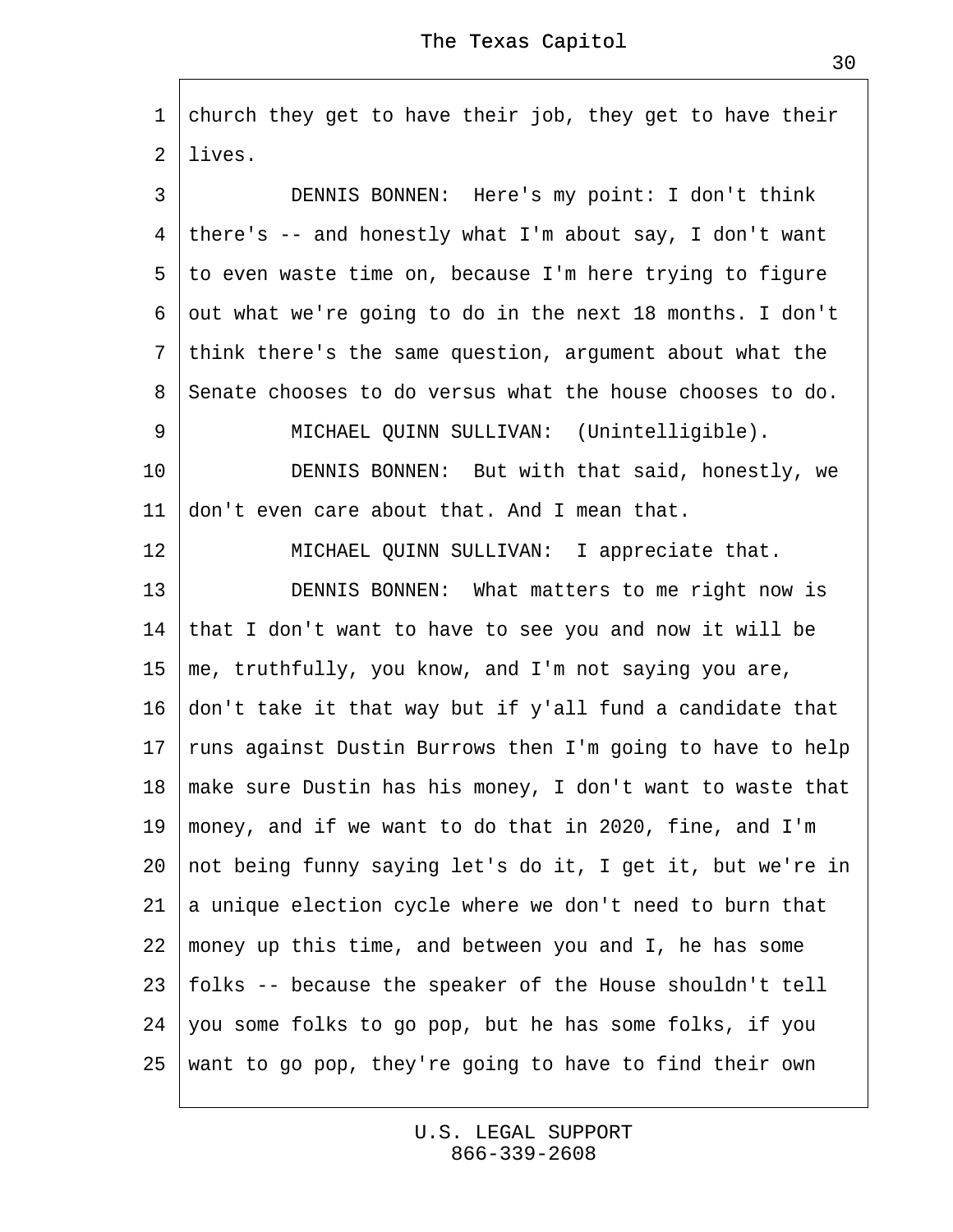·1· money. I may give them a pittance here and there but I 2 ain't going to do what Joe Straus did. If Phil Stephenson 3 is finding himself needing help in a primary, he's not ·4· getting \$150,000 out of me. And what does that mean? Think 5 about that for a while. They're left to find their own ·6· funding. They're in a pretty stuff spot. 7 | MICHAEL QUINN SULLIVAN: I think there's the 8 sense that I actually like being involved in primaries, I ·9· actually don't. That's actually not something I enjoy. 10  $\parallel$  That is our, that is a --11 | DENNIS BONNEN: Well, let's not touch any of 12  $then.$ 13 | MICHAEL QUINN SULLIVAN: What is beyond tertiary? 14 • Whatever is beyond tertiary. Now, we have, and we 15 probably will continue to be involved in elections. 16 **Whatever that means.** 17 | DENNIS BONNEN: I'm not saying you shouldn't be 18· involved in elections. I want you to be involved in the 19· November elections. 20 **MICHAEL QUINN SULLIVAN: But there's this** 21 presumption that we feel some urge to spend the money in 22 an election. 23 **DENNIS BONNEN:** That's fair. 24 | MICHAEL QUINN SULLIVAN: Not a single person on 25· my staff gets fed because we spend money on elections. No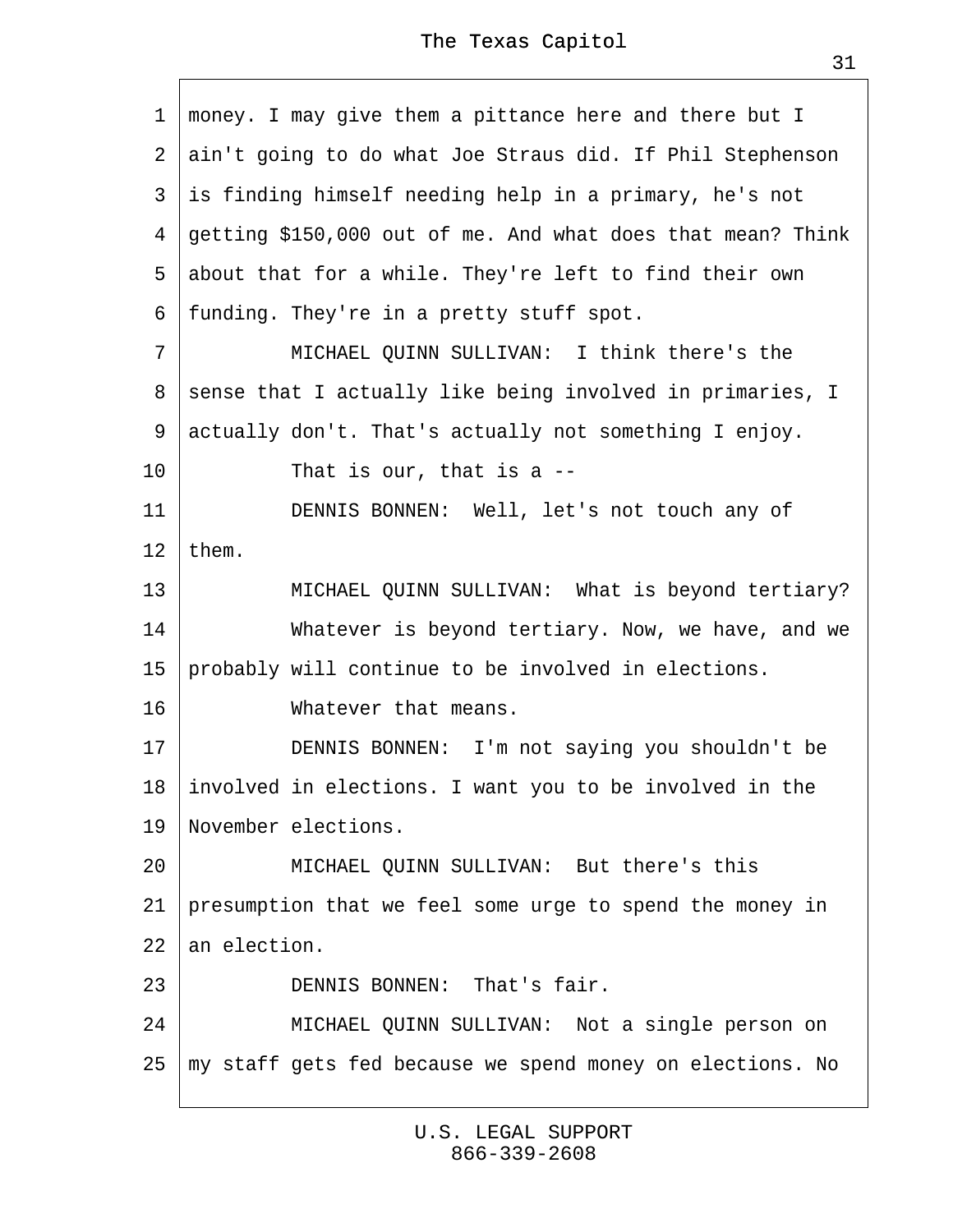| 1               | one does. No salaries --                                    |  |  |
|-----------------|-------------------------------------------------------------|--|--|
| $\overline{2}$  | DENNIS BONNEN: I'm not even saying --                       |  |  |
| 3               | MICHAEL QUINN SULLIVAN: No no, But I'm saying,              |  |  |
|                 | 4 it's not a -- it's not a mission critical thing for us.   |  |  |
|                 | 5 It's an outgrowth of things that we care about and things |  |  |
|                 | 6 that we do. It's an outgrowth. If the but it's not        |  |  |
|                 | 7 something that we look for, it's not something that we're |  |  |
| 8               | anxious for.                                                |  |  |
| 9               | DENNIS BONNEN: Fair enough.                                 |  |  |
| 10              | MICHAEL QUINN SULLIVAN: But it is something,                |  |  |
| 11              | that, at the end of the day --                              |  |  |
| 12              | DENNIS BONNEN: But with that said, I do think               |  |  |
| 13 <sup>°</sup> | there's some opportunities here because there are a few     |  |  |
| 14              | people that I'm not going to go dump money in to protect    |  |  |
| 15 <sub>1</sub> | them.                                                       |  |  |
| 16              | MICHAEL QUINN SULLIVAN: But TLR will.                       |  |  |
| 17              | DENNIS BONNEN: No, they won't.                              |  |  |
| 18              | MICHAEL QUINN SULLIVAN: Think so? I hope so.                |  |  |
| 19              | I can look.                                                 |  |  |
| 20              | DENNIS BONNEN: I can't make promise you. Let me             |  |  |
| 21              | put it this way: I'm not going to call and ask them to.     |  |  |
| 22              | And truthfully --                                           |  |  |
| 23              | MICHAEL QUINN SULLIVAN: There's guys like Travis            |  |  |
| 24              | Clardy, who there was a fantastic candidate that ran        |  |  |
|                 | 25 against him.                                             |  |  |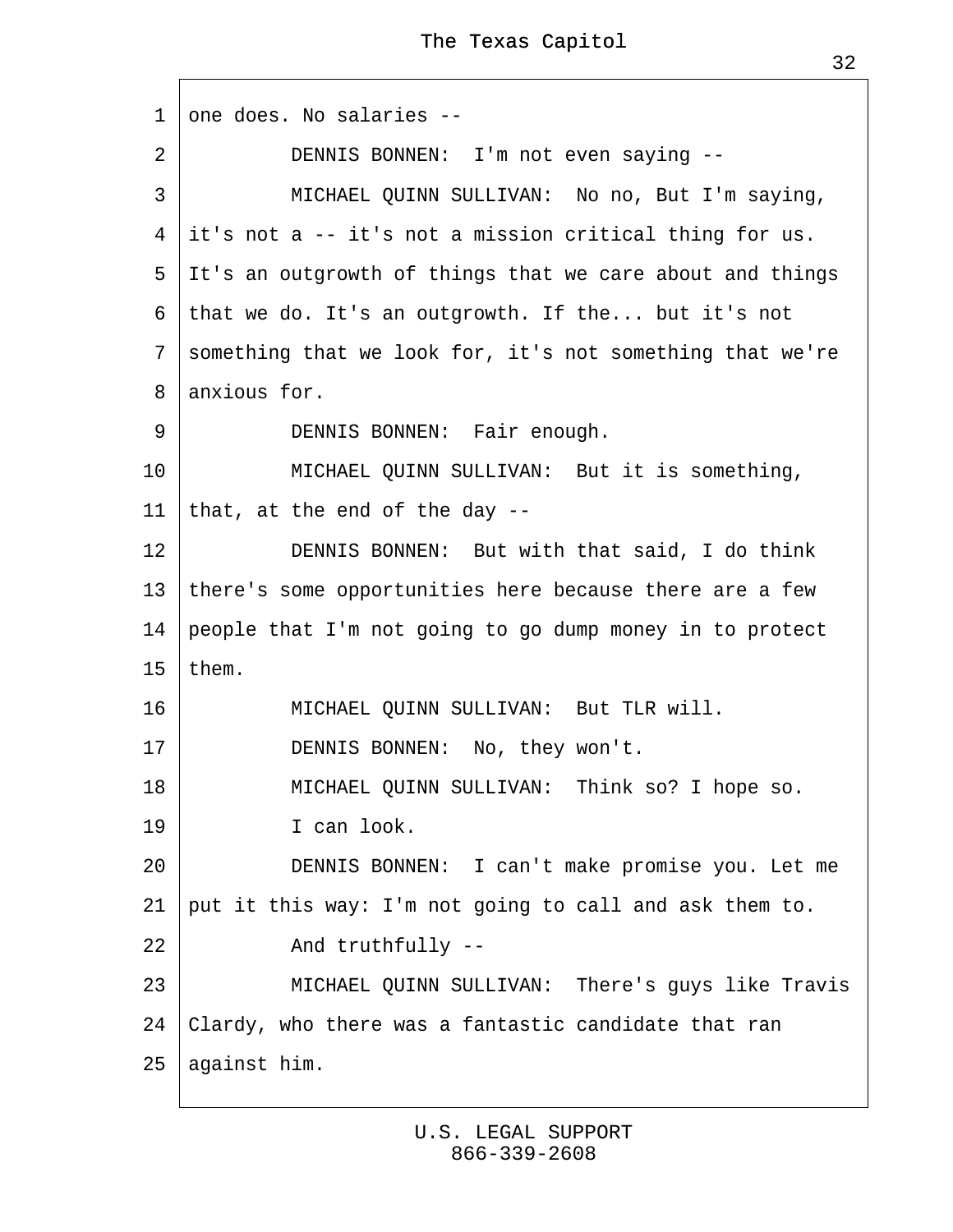$\Gamma$ 

| 1            | DENNIS BONNEN: Wait, time out. They endorsed              |  |  |  |  |  |
|--------------|-----------------------------------------------------------|--|--|--|--|--|
| $\mathbf{2}$ | against Travis Clardy.                                    |  |  |  |  |  |
| 3            | MICHAEL QUINN SULLIVAN: No, no. Yeah, I was               |  |  |  |  |  |
| 4            | shifting people.                                          |  |  |  |  |  |
| 5            | DENNIS BONNEN: Started with the wrong guy. I'm            |  |  |  |  |  |
|              | 6 kidding.                                                |  |  |  |  |  |
| 7            | MICHAEL QUINN SULLIVAN: No, I was shifting                |  |  |  |  |  |
|              | 8 people there. You had a number of people like the ART's |  |  |  |  |  |
|              | 9 and some of the Austin lobby guys.                      |  |  |  |  |  |
| 10           | DENNIS BONNEN: I can't control ART as much, but           |  |  |  |  |  |
| 11           | will tell them to leave it alone.                         |  |  |  |  |  |
| 12           | MICHAEL QUINN SULLIVAN: Who were active. We had           |  |  |  |  |  |
|              | 13 a fantastic city council guy, grassroots. He was       |  |  |  |  |  |
| 14           | disgustingly perfect.                                     |  |  |  |  |  |
| 15           | DENNIS BONNEN: For which race?                            |  |  |  |  |  |
| 16           | MICHAEL QUINN SULLIVAN: Against Clardy and yet,           |  |  |  |  |  |
|              | 17 you know --                                            |  |  |  |  |  |
| 18           | DENNIS BONNEN: Yeah, but ART was doing what Joe           |  |  |  |  |  |
| 19           | Straus told them to do.                                   |  |  |  |  |  |
| 20           | MICHAEL QUINN SULLIVAN: I don't --                        |  |  |  |  |  |
| 21           | DENNIS BONNEN: I'm not going to tell them to do           |  |  |  |  |  |
| 22           | that.                                                     |  |  |  |  |  |
| 23           | MICHAEL QUINN SULLIVAN: Okay.                             |  |  |  |  |  |
| 24           | DENNIS BONNEN: That's my point. I can't promise           |  |  |  |  |  |
| 25           | Vou --                                                    |  |  |  |  |  |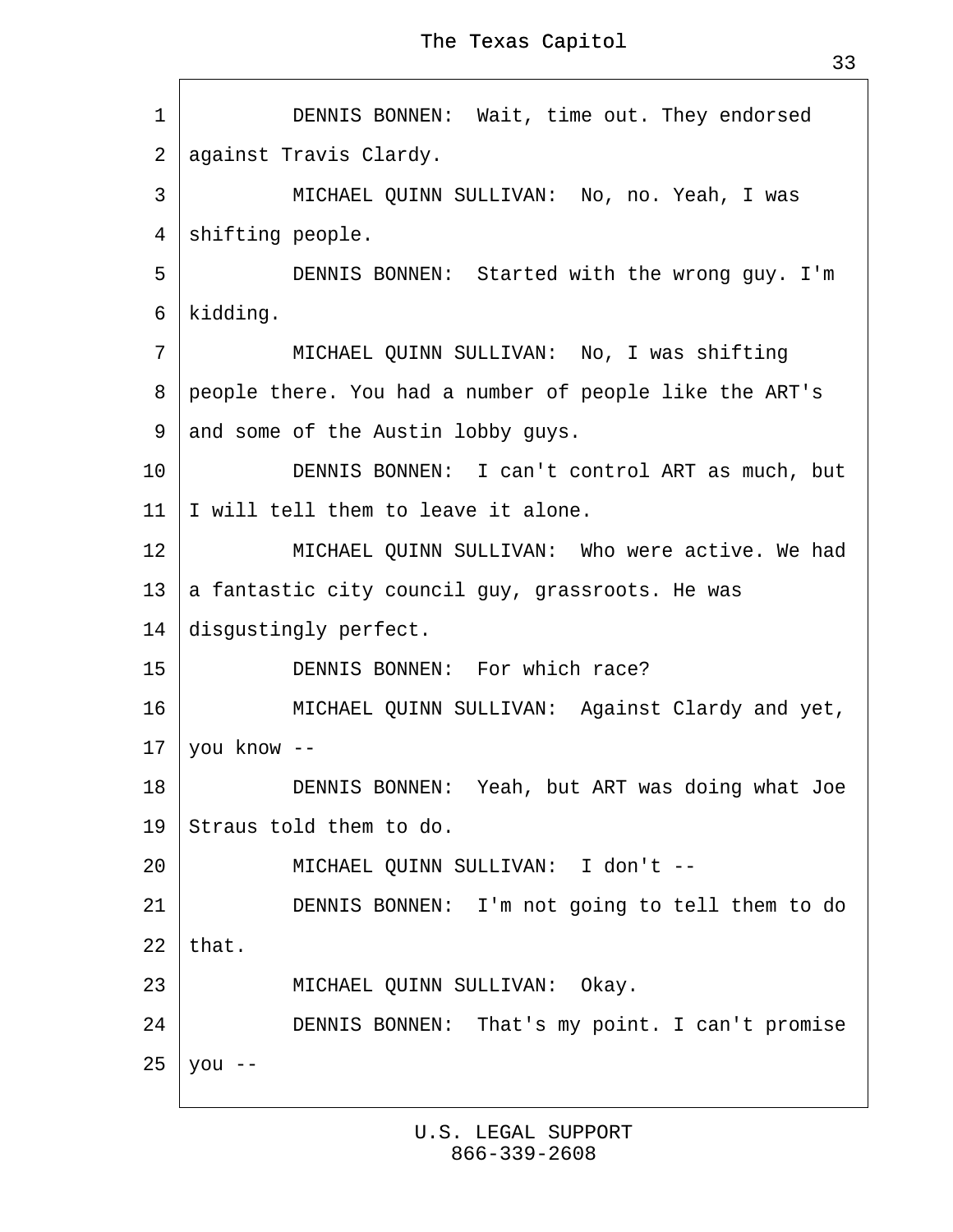| 1  | MICHAEL QUINN SULLIVAN: No, I understand. You                 |  |  |
|----|---------------------------------------------------------------|--|--|
| 2  | don't get to control those people.                            |  |  |
| 3  | DENNIS BONNEN: I'm not. Because guess what?                   |  |  |
| 4  | Travis Clardy and Phil Stephenson, and I don't want to go     |  |  |
| 5  | any farther down that list.                                   |  |  |
| 6  | MICHAEL QUINN SULLIVAN: I understand.                         |  |  |
| 7  | I'm not asking you to.                                        |  |  |
| 8  | DENNIS BONNEN: He can. I'm that much closer to                |  |  |
| 9  | passing taxpayer funded lobbying. Let me tell you             |  |  |
|    | 10 something: In this office and in the conference room on    |  |  |
|    | 11 that end, any mayor, county judge that was dumb ass enough |  |  |
|    | 12 to come meet with me, I told them with great clarity, my   |  |  |
| 13 | goal is for this to be the worst session in the history of    |  |  |
| 14 | the legislature for cities and counties.                      |  |  |
| 15 | DUSTIN BURROWS: I hope the next session's even                |  |  |
| 16 | worse.                                                        |  |  |
| 17 | DENNIS BONNEN: And I'm all for that. But, so I                |  |  |
| 18 | guess my Are you comfortable with this?                       |  |  |
| 19 | MICHAEL QUINN SULLIVAN: Yeah, I am comfortable,               |  |  |
| 20 | to the extent that the thing that drives whether or not       |  |  |
| 21 | people have opponents isn't us. We've never recruited a       |  |  |
| 22 | single candidate for any office. Never once.                  |  |  |
| 23 | DENNIS BONNEN: That's fair.                                   |  |  |
| 24 | MICHAEL QUINN SULLIVAN: That just makes my head               |  |  |
|    | 25 hurt. The -- you know --                                   |  |  |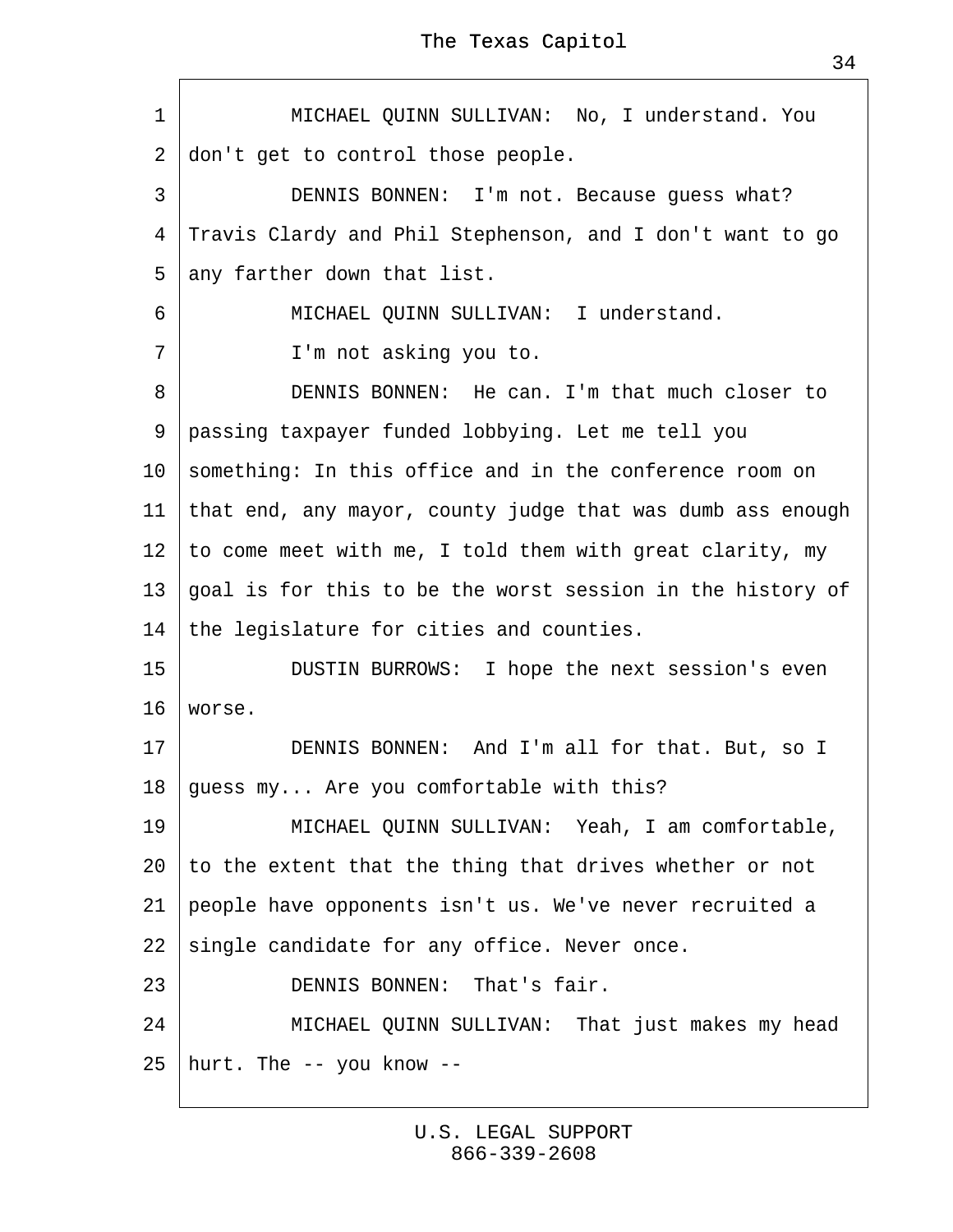|  |  | The Texas Capitol |
|--|--|-------------------|
|--|--|-------------------|

| 1               | DENNIS BONNEN: But you do drive whether they              |  |
|-----------------|-----------------------------------------------------------|--|
| 2               | become viable or not by putting money on it.              |  |
| 3               | MICHAEL QUINN SULLIVAN: That's maybe true.                |  |
| 4               | DENNIS BONNEN: And that is different than                 |  |
| 5               | recruiting. I want to be very fair about that. It's sort  |  |
|                 | 6 of what I'm saying in reverse. If I'm not putting money |  |
| $\overline{7}$  | into Phil Stephenson. It's a little different race.       |  |
| 8               | MICHAEL QUINN SULLIVAN: I just want you to                |  |
|                 | 9 understand, I can't control when someone runs against   |  |
| 10 <sup>1</sup> | <b>Billy Bob.</b>                                         |  |
| 11              | DENNIS BONNEN: No, no. Let me be clear with you           |  |
| 12 <sup>2</sup> | about that. You have no responsibility who runs. Your     |  |
| 13              | responsibility is whether your money lands there. Fair?   |  |
| 14              | MICHAEL QUINN SULLIVAN: Yeah.                             |  |
| 15              | That's exactly true.                                      |  |
| 16              | DENNIS BONNEN: When Damon Rambo ran, he ran on            |  |
| 17              | his own. Seriously, he really did, and then you funded    |  |
| 18              | him. And I want to be clear, I'm okay, I mean that, but   |  |
| 19              | that's a perfect example. He showed up completely on his  |  |
| 20              | own. I know that. I absolutely know that, Michael.        |  |
| 21              | MICHAEL QUINN SULLIVAN: And that's the, the way           |  |
| 22              | we've always approached things.                           |  |
| 23              | DENNIS BONNEN: So all I'm asking is that this             |  |
| 24              | time you don't fund him.                                  |  |
| 25              | MICHAEL QUINN SULLIVAN: Yeah, that was                    |  |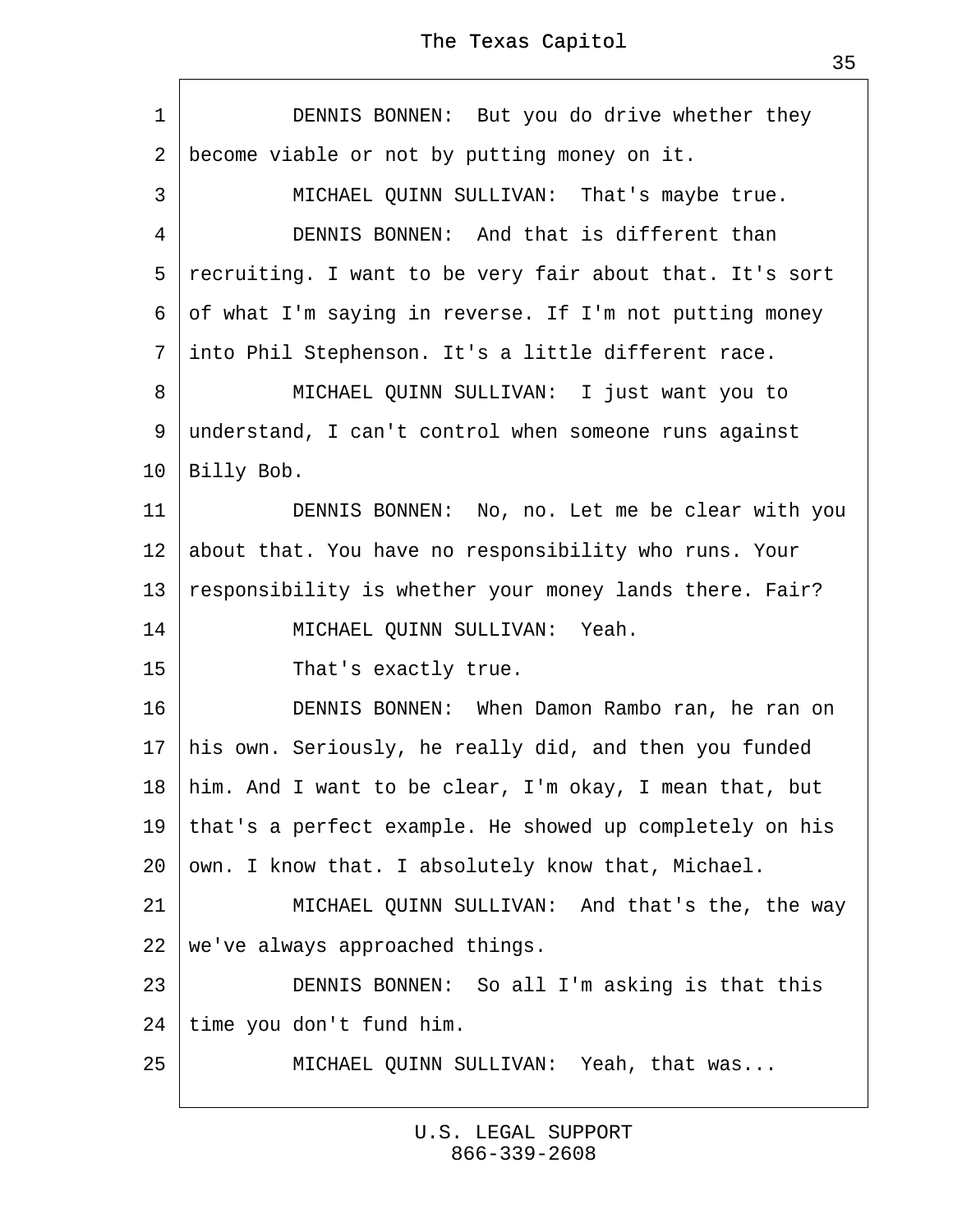1 | DENNIS BONNEN: And I've got a lady running this 2 time. I hope you won't fund her. 3 | MICHAEL QUINN SULLIVAN: More than likely we 4 would not. 5 | DENNIS BONNEN: And I hope you won't fund about ·6· 90 percent of any others that show up in a Republican ·7· primary this time, and he'll show you the list of who we 8 hope someone will show up and we hope you will fund. 9 | MICHAEL QUINN SULLIVAN: Okay, that's fair. 10 **DENNIS BONNEN:** Does that make sense? 11 | MICHAEL QUINN SULLIVAN: Yeah, that does make 12 sense. So again, from an expectation perspective. 13 | DENNIS BONNEN: Yeah, I want us both --14 | MICHAEL QUINN SULLIVAN: So one, you know, that 15  $+$  It is a woman, right? A nurse? I know it was a nurse 16· that's running against you. 17 | DENNIS BONNEN: Yeah. A nurse. Yeah. 18 **MICHAEL QUINN SULLIVAN: The nurse that is** 19 funning against you. Flat, hey, this person's running 20· against the speaker of the house, period. Don't care. 21 **DENNIS BONNEN:** Y'all said a little more than 22 that. But that's okay. 23 | MICHAEL QUINN SULLIVAN: I don't really it 24 actually happened while I was gone. 25 | DENNIS BONNEN: Michael, let me be very clear, I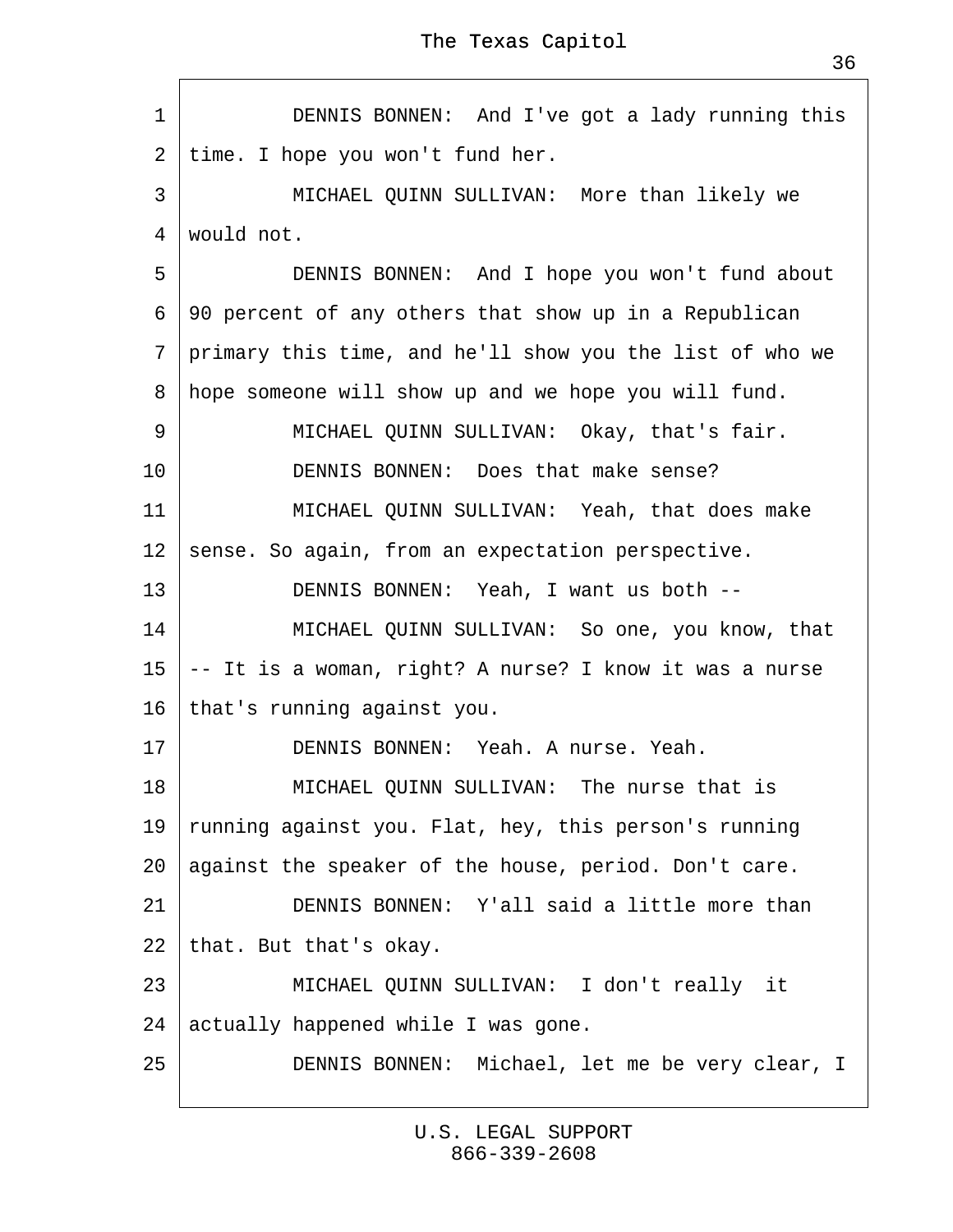<span id="page-36-0"></span>·1· would prefer you to not hammer me every chance you get but 2 if you don't waste your money on me, I'm okay. 3 | MICHAEL QUINN SULLIVAN: But I want to be clear 4 that we will write about races. 5 **DENNIS BONNEN: Yeah. Fair.** 6 | MICHAEL QUINN SULLIVAN: We will write about ·7· races and, yeah, hopefully my guys are getting better at 8 the way they write about races, more clear, more flat. 9 | DENNIS BONNEN: I want to be clear, the way they, 10 I'm okay, but the way they wrote about mine, it wasn't 11 clear or flat. With that said --12 | MICHAEL QUINN SULLIVAN: I'll take another look 13 at that. That's fine. But we're not going to ignore the 14 races that are happening. 15 | DENNIS BONNEN: I'm not asking you. Don't put 16· your money into them, and don't write about them more than 17 you have to. 18 | MICHAEL QUINN SULLIVAN: The fact that we don't 19 have to -- that we're not spending money there is a wholly 20 different decision tree, made by a wholly different part 21 of the organization.  $22$  | DENNIS BONNEN: That's my point.  $23$   $\sim$  And you see where I'm going. 24 | MICHAEL QUINN SULLIVAN: And I just want to be 25 ¢lear, another thing we're not going to be doing is we're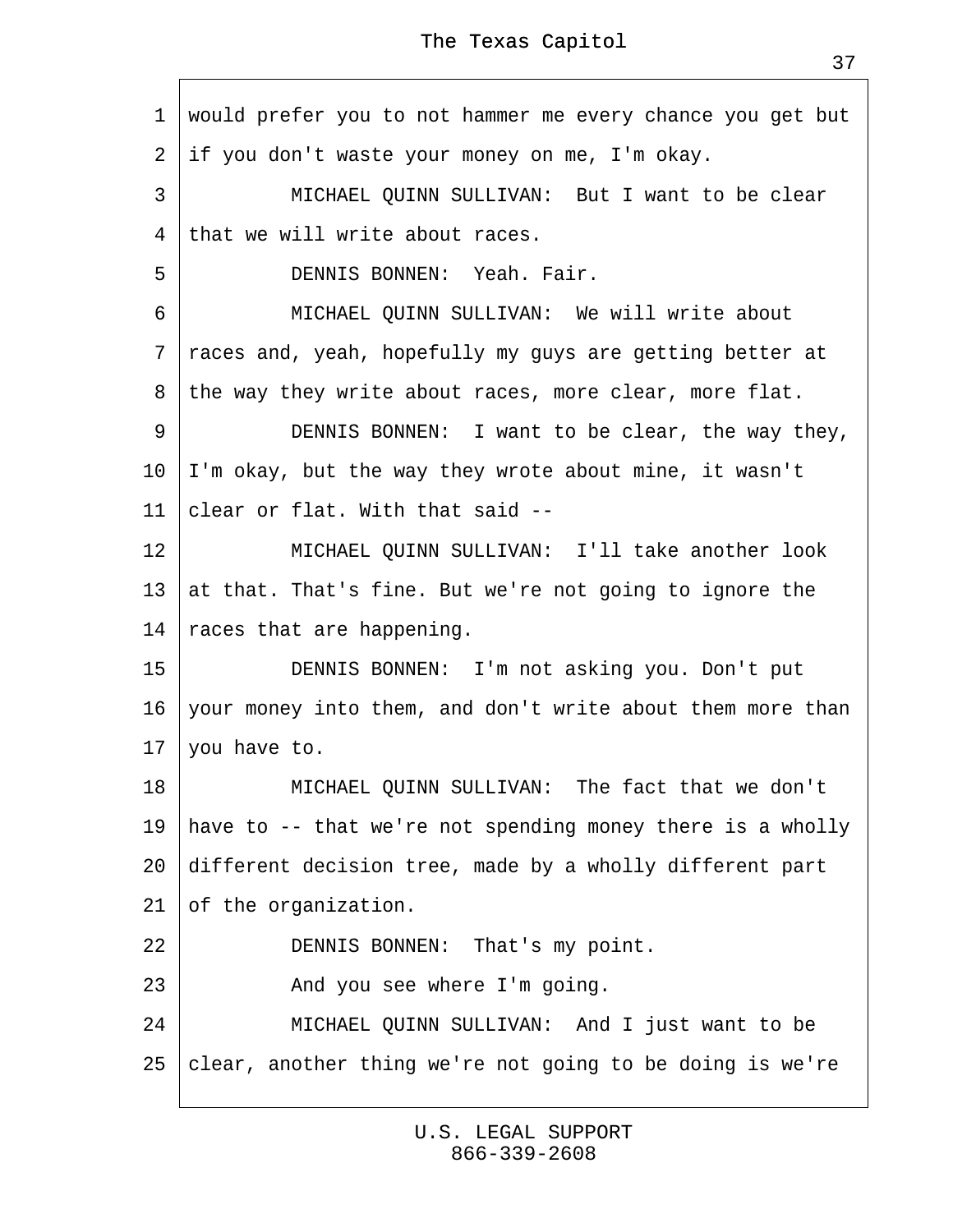<span id="page-37-0"></span>1 not going to be saying, look at the emperor's fine 2 clothes, because from our perspective, the issues that we 3 track and care about, which we've talked about all these 4 other things --5 **DENNIS BONNEN:** I'm not asking you to do that. 6 | MICHAEL QUINN SULLIVAN: They didn't pass, so 7 we're going to say they didn't pass. 8 **So to the extent that --**9 | DENNIS BONNEN: You can't say Senate Bill 2 10 didn't matter to you. 11 | MICHAEL QUINN SULLIVAN: It did matter to us. 12 **DENNIS BONNEN:** It's a big win. I said it today. 13 | thought about quitting last session because I didn't 14 know how we could get it done. I was pretty demoralized 15 over that, because it's kind of hard, when you're busting 16· your ass and you realize it's the speaker who's screwing 17· you. But, you know, look, don't take this the wrong way: I 18· don't need you to praise anyone. I would like you to tone 19· down the pops at people that are decent members. Maybe not 20· as decent as you want 'em but they're better than others, 21 and let's unload on those that we need to get rid of. 22 **MICHAEL QUINN SULLIVAN: I would love to have** 23 that list. 24 **DENNIS BONNEN:** I'm going to walk out and talk to 25 Boys State.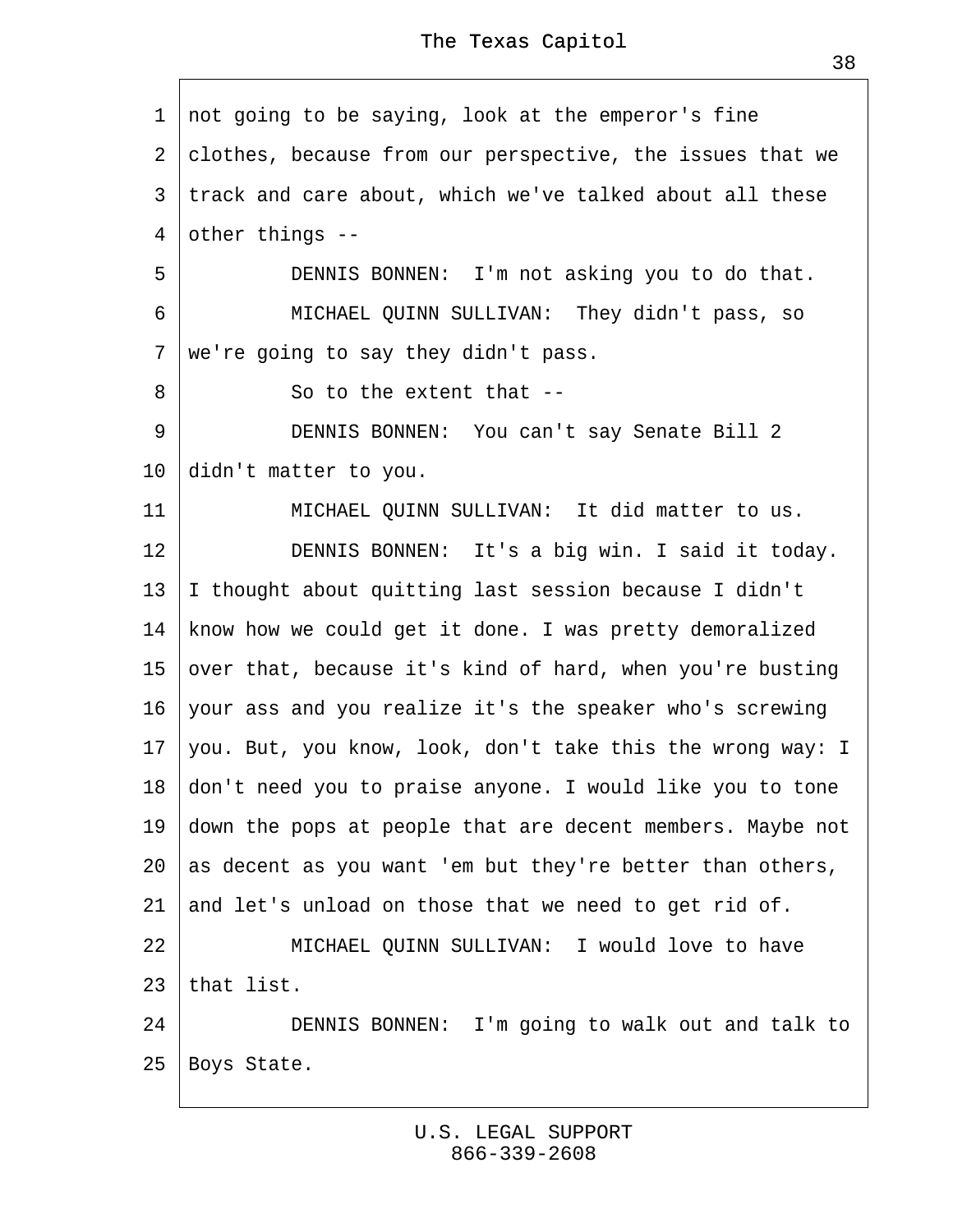<span id="page-38-0"></span>1 | MICHAEL QUINN SULLIVAN: I'm talking to them in 2 two hours. 3 | DENNIS BONNEN: And I'll let him work with you on ·4· that because I probably shouldn't do that, and I would 5 prefer you not to say I'm awful or not to say of course ·6· Bonnen's got an opponent, because he wasn't conservative ·7· and he did a shitty job. I mean that. Because don't ·8· forget, when y'all do that, you don't spend your money -- 9 which I appreciate and that is the rule -- but then they 10 get to spend their money to drive your message. 11 | MICHAEL QUINN SULLIVAN: Yeah. 12 **DENNIS BONNEN:** So that's why I'd like that toned 13 back. 14 | MICHAEL QUINN SULLIVAN: Appreciate that.  $15$  Appreciate that. 16 **DENNIS BONNEN:** Across the board. I don't mean on 17· me. And let's go after these Republicans that· and I'm not 18 kidding when it comes to 2020 if we're successful and we 19 gain maybe one or two or three Republican seats, we beat 20 some of these liberal pieces of shit, take people out, and 21· we maybe flip a couple of these primaries, better R's, 22 kick my ass if we're not doing a better job. 23 | MICHAEL QUINN SULLIVAN: I appreciate that. 24 **DENNIS BONNEN: Fair?** 25 · MICHAEL QUINN SULLIVAN: Fair.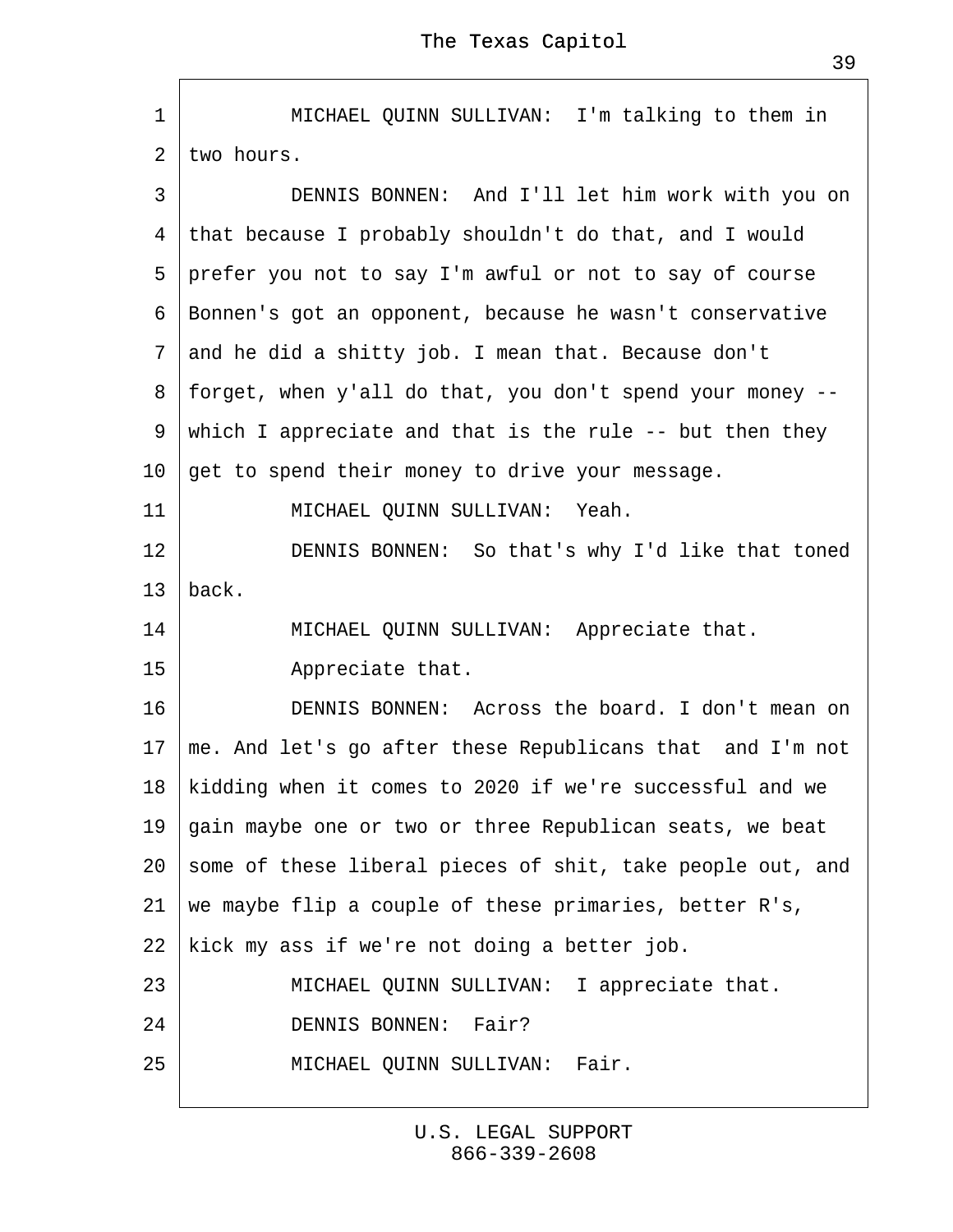<span id="page-39-0"></span>

| 1               | DENNIS BONNEN: You and I have always gotten                  |
|-----------------|--------------------------------------------------------------|
|                 | 2 along. Thank you.                                          |
| 3               | MICHAEL QUINN SULLIVAN: You did look better with             |
| 4               | hair, by the way.                                            |
| 5               | DENNIS BONNEN: No, you're right. But you know                |
|                 | 6 what. I'm not joking about this. My hair would kind of go  |
|                 | 7 all over the place, so I was very at peace. I was tired of |
| 8               | screwing with that shit. Thanks for taking the time.         |
| 9               | MICHAEL QUINN SULLIVAN: Appreciate it.                       |
| 10              | DENNIS BONNEN: All right.                                    |
| 11              | So we're clear, the money's the issue. And just              |
| 12 <sup>2</sup> | back down on the rhetoric. You follow me?                    |
| 13              | MICHAEL QUINN SULLIVAN: Anything that we do with             |
| 14              | money, I'll make sure an appropriate conversation is had.    |
| 15              | DENNIS BONNEN: Correct. And there are times you              |
| 16 <sup>1</sup> | and I can talk too. I just want to be cautious because I     |
| 17 <sup>1</sup> | don't want to get you in trouble or get me in trouble.       |
| 18              | MICHAEL QUINN SULLIVAN: It's 5:00 p.m., I'm not              |
| 19              | in jail, it's a good day.                                    |
| 20              | DENNIS BONNEN: Exactly.                                      |
| 21              | MICHAEL QUINN SULLIVAN: And never in this                    |
| 22              | building.                                                    |
| 23              | DENNIS BONNEN: That's right. Fair.                           |
| 24              | MICHAEL QUINN SULLIVAN: Thank you, sir. Adios.               |
| 25              | DENNIS BONNEN: Hey, and I'm not kidding, we                  |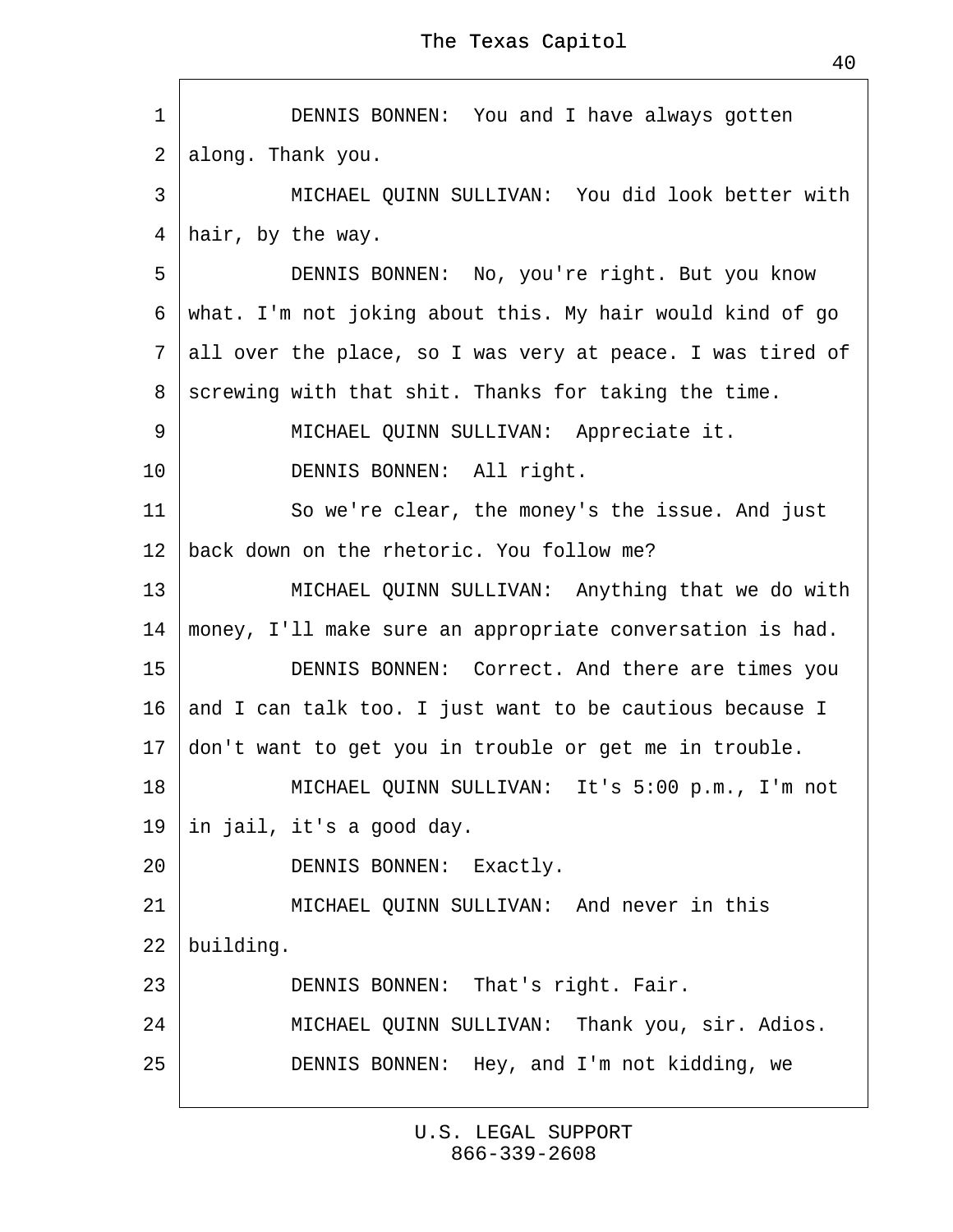<span id="page-40-0"></span>

| 1               | should be able to beat some of these people. They're         |
|-----------------|--------------------------------------------------------------|
|                 | 2 horrible. And don't forget, Blakemore told Schofield not   |
| 3               | to worry about it and they didn't spend any money, Gary      |
|                 | 4 Elkins spent no money and did nothing. Those two seats, we |
|                 | 5 should win. Beckley we should beat. Ana Marie Ramos is     |
|                 | 6 awful. And don't forget something else: If a Democrat      |
|                 | 7 member does make a public statement against a Republican,  |
|                 | 8 I'm all in against them.                                   |
| 9               | MICHAEL QUINN SULLIVAN: Excellent. Hey, how was              |
| 10              | your trip? We talked about mine.                             |
| 11              | DENNIS BONNEN: Good, thank you. No, good. We had             |
| 12 <sub>2</sub> | a very good time.                                            |
| 13              | MICHAEL QUINN SULLIVAN: Sunburn.                             |
| 14              | DENNIS BONNEN: No, actually (unintelligible) Did             |
|                 | 15 you see the article an Austin man 41, 42, drowned, on a   |
| 16              | Boy Scout camp which hits me a little beyond the             |
|                 | 17 obvious, but Jackson, my 15-year-old, is in Canada for    |
|                 | 18 High Adventure Canoeing.                                  |
| 19              | MICHAEL QUINN SULLIVAN: Is it the Northern Tier?             |
| 20              | DENNIS BONNEN: Yes Northern Tier, Yes, Not                   |
| 21              | fantastic because I couldn't go because I was told I         |
| 22              | couldn't be gone where you have no cell service or           |
| 23              | communications while the veto period is going on.            |
| 24              | MICHAEL QUINN SULLIVAN: I leave in a week for                |
| 25              | Philmont.                                                    |

 $\Gamma$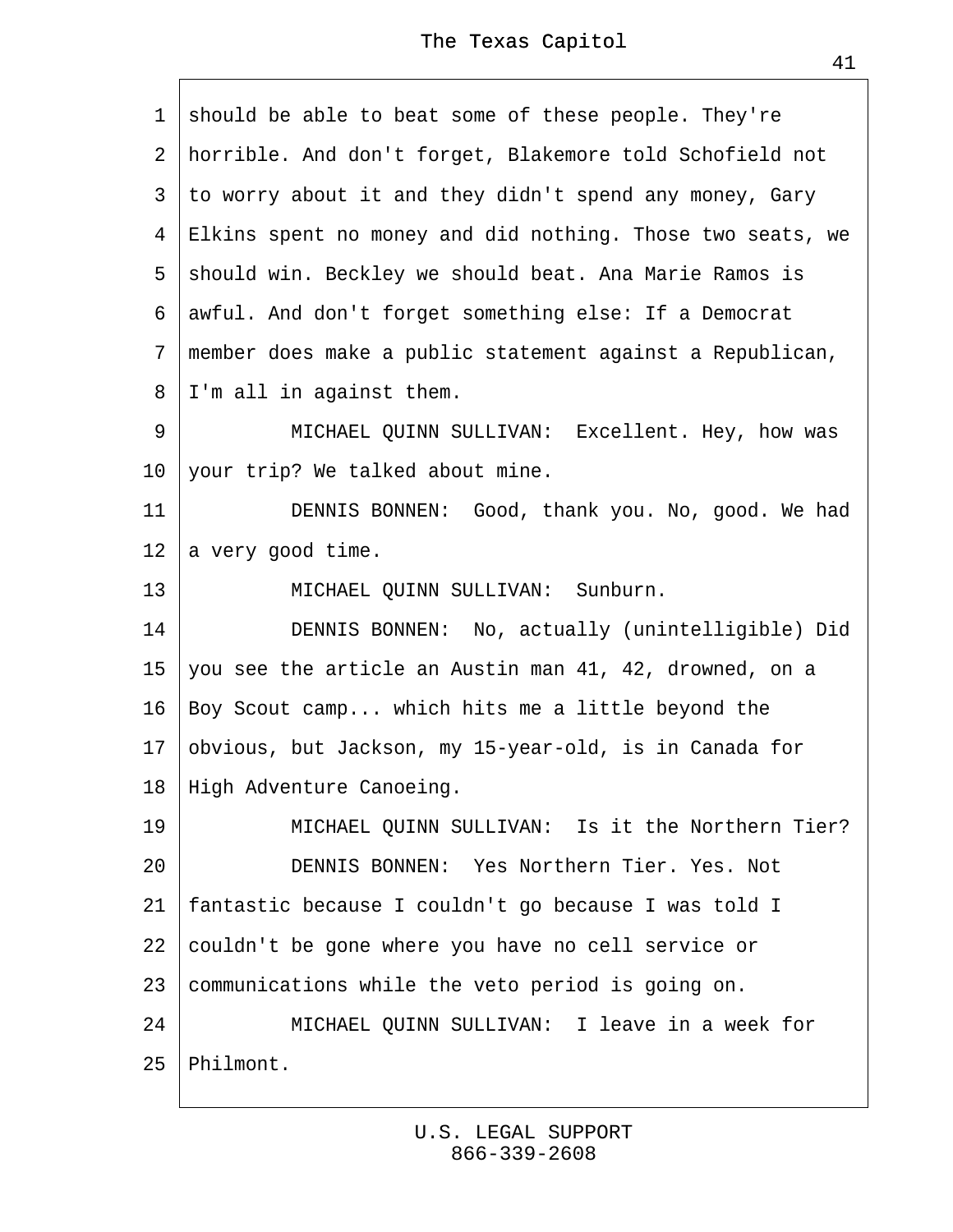<span id="page-41-0"></span>

| 1              | DENNIS BONNEN: Hey. This is not a hollow offer.              |
|----------------|--------------------------------------------------------------|
| 2              | My in-laws have had a house for 50 years in Red River.       |
| 3              | MICHAEL QUINN SULLIVAN: Oh, really?                          |
| $\overline{4}$ | DENNIS BONNEN: Which is, Philmont.                           |
| 5              | MICHAEL QUINN SULLIVAN: Yeah, yeah.                          |
| 6              | DENNIS BONNEN: If you need a night on the way in             |
| 7              | or a night on the way out --                                 |
| 8              | MICHAEL QUINN SULLIVAN: Thanks. I appreciate                 |
|                | 9 that.                                                      |
| 10             | DENNIS BONNEN: We can work together and we don't             |
| 11             | have to mean we love each other. I'm not asking for the      |
|                | 12 public image to be, oh look at those two guys they are    |
|                | 13 doing lovely -- bullshit. I don't need it, you don't need |
|                | 14 it. But we can work together. You know that.              |
| 15             | MICHAEL QUINN SULLIVAN: I appreciate it.                     |
| 16             | Thank you, sir.                                              |
| 17             | DENNIS BONNEN: Thank you.                                    |
| 18             | MICHAEL QUINN SULLIVAN: Good speech.                         |
| 19             | (Dennis Bonnen leaves the room.)                             |
| 20             | DUSTIN BURROWS: So taxpayer funded lobby is the              |
| 21             | benchmark for next session.                                  |
| 22             | MICHAEL QUINN SULLIVAN: Do you mind if I write               |
| 23             | down names?                                                  |
| 24             | DUSTIN BURROWS: Hmm-mm. I mean, that is -- I've              |
| 25             | committed to Mayes, I've committed to Dade. We're going to   |
|                |                                                              |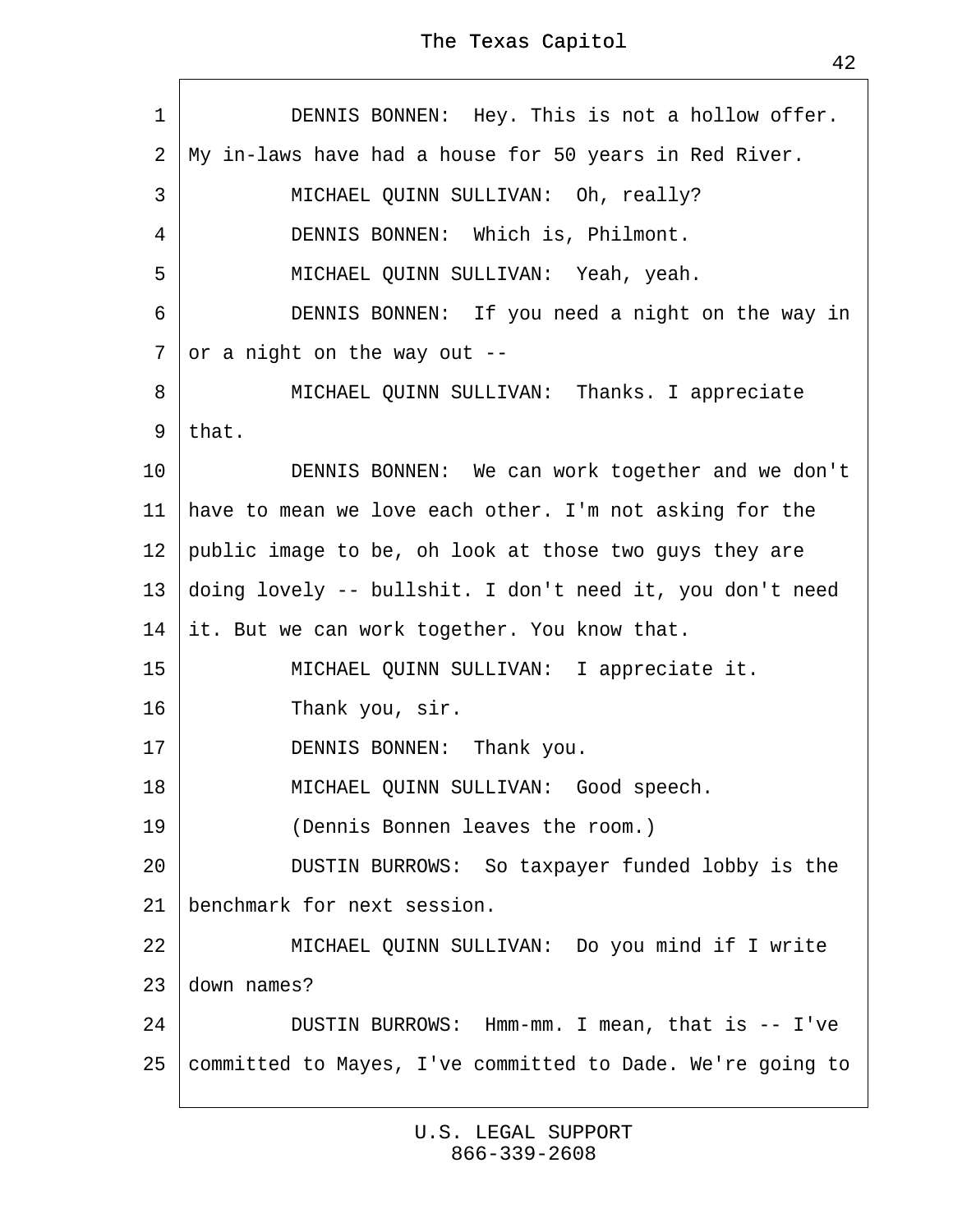<span id="page-42-0"></span>1 spend the entire interim trying to expose what those ·2· dollars are being used on, try and get public support 3 built around it and we want to come back and take taxpayer 4 funded lobbying. 5 | MICHAEL QUINN SULLIVAN: Yeah. 6 | DUSTIN BURROWS: So what I think the easiest way ·7· for me to say this, I pulled the vote sheet from ·8· Republicans who voted against taxpayer funded lobbying and ·9· I'm going to go through the list of names and tell you who 10 I think would flip their vote back on the good side. I 11 don't have to worry about them. Steve Allison voted 12 against it, Doc Anderson voted against it, but Doc will 13 come around. I'm good with Doc. I think he's, we'd be 14  $\phi$ ood. 15 | MICHAEL QUINN SULLIVAN: Is he coming back?  $16$  | I'm hearing rumors that he is not. 17 **DUSTIN BURROWS: I don't know. But Doc's one of** 18  $\,\,\rm \psi s.$  Ashby, it's 50/50 what he'd do. Same with Ernest 19 Bailes. Keith Bell voted against it. He's a freshman. I 20· think Keith would probably come around. Button, she voted 21 against it, but she's good, especially for her district. 22· Clardy's the ringleader of all opposition. We'd be 23· thrilled to see Clardy, somebody else come back from that 24 district. 25 | MICHAEL QUINN SULLIVAN: Okay.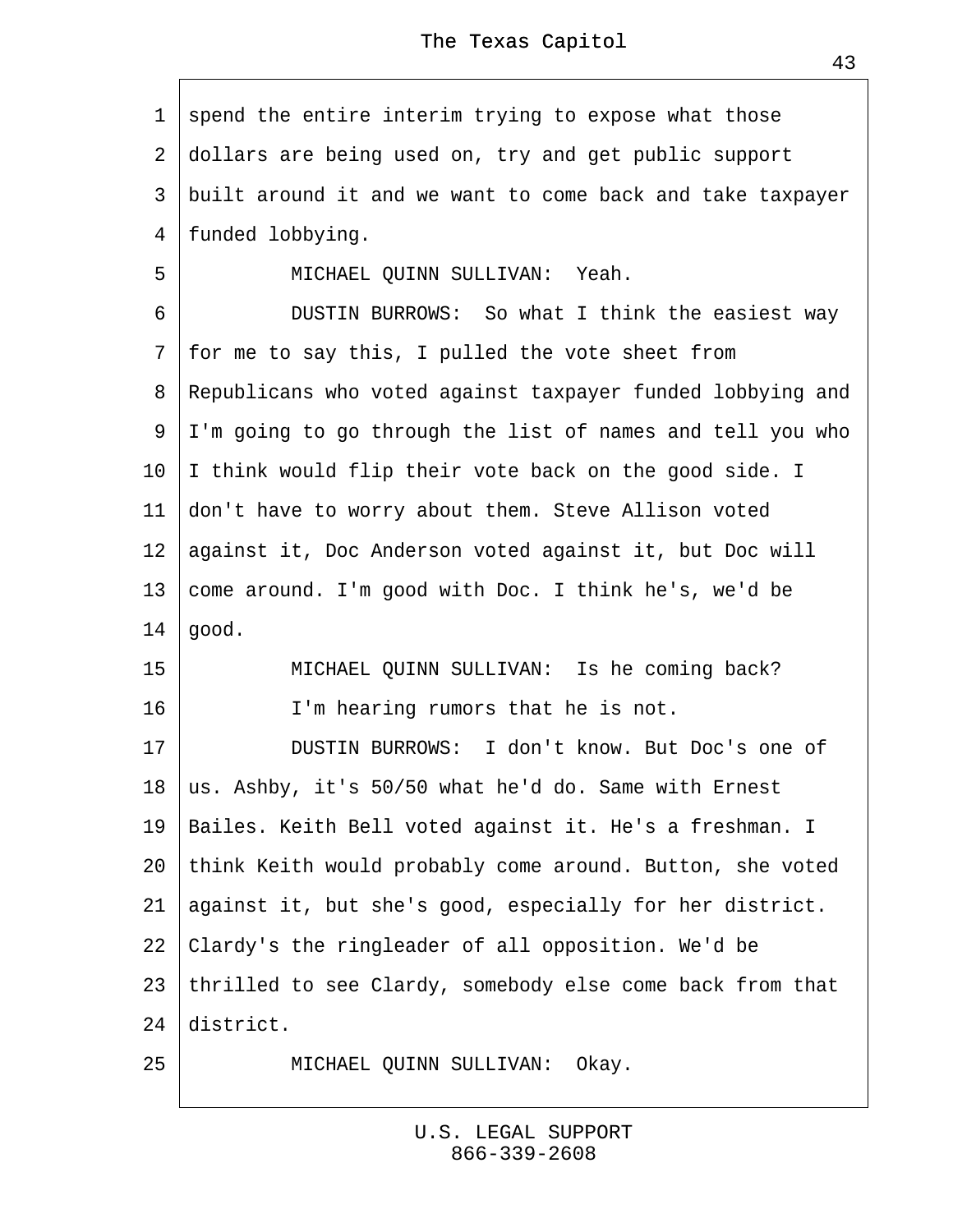<span id="page-43-0"></span>

| 1                | DUSTIN BURROWS: Darby voted against it, Hunter               |  |  |  |  |
|------------------|--------------------------------------------------------------|--|--|--|--|
|                  | 2 voted against it. I don't know what Hunter did, to be      |  |  |  |  |
|                  | 3 honest with you. Kacal voted against it, Lambert voted     |  |  |  |  |
|                  | 4 against it, Tan Parker voted against it. That makes no     |  |  |  |  |
|                  | 5 sense to me in his district at all. John Rainey voted      |  |  |  |  |
|                  | 6 against it Smithee voted against it, Phil Stephenson voted |  |  |  |  |
|                  | 7 against it. Those are pretty much the ones that I don't    |  |  |  |  |
| 8                | know how to turn back to vote for it next time.              |  |  |  |  |
| 9                | MICHAEL QUINN SULLIVAN: Mm-hmm. So Smithee keeps             |  |  |  |  |
|                  | 10 saying he's not running again, but then he keeps running. |  |  |  |  |
|                  | 11 For the eight years I've known him, he has said he wasn't |  |  |  |  |
|                  | 12 funning again, and then he kept running. I'm not sure he  |  |  |  |  |
|                  | 13 ¢an be beaten.                                            |  |  |  |  |
| 14               | DUSTIN BURROWS: No, not after watching Four's                |  |  |  |  |
| 15 <sub>15</sub> | race. I mean                                                 |  |  |  |  |
| 16               | MICHAEL QUINN SULLIVAN: Okay. So you'd say                   |  |  |  |  |
|                  | 17 Allison, Ashby, Bailes -- Bell? Keith Bell, is he a --    |  |  |  |  |
| 18               | DUSTIN BURROWS: Leave him alone.                             |  |  |  |  |
| 19               | He's just a dumb freshman.                                   |  |  |  |  |
| 20               | MICHAEL QUINN SULLIVAN: Clardy, Darby, Kacal,                |  |  |  |  |
| 21               | Lambert, Rainey, Stephenson.                                 |  |  |  |  |
| 22               | DUSTIN BURROWS: Is Parker on that list?                      |  |  |  |  |
| 23               | MICHAEL QUINN SULLIVAN: No. I didn't' understand             |  |  |  |  |
| 24               | what you mean about Parker.                                  |  |  |  |  |
| 25               | DUSTIN BURROWS: I'd put Parker on that list.                 |  |  |  |  |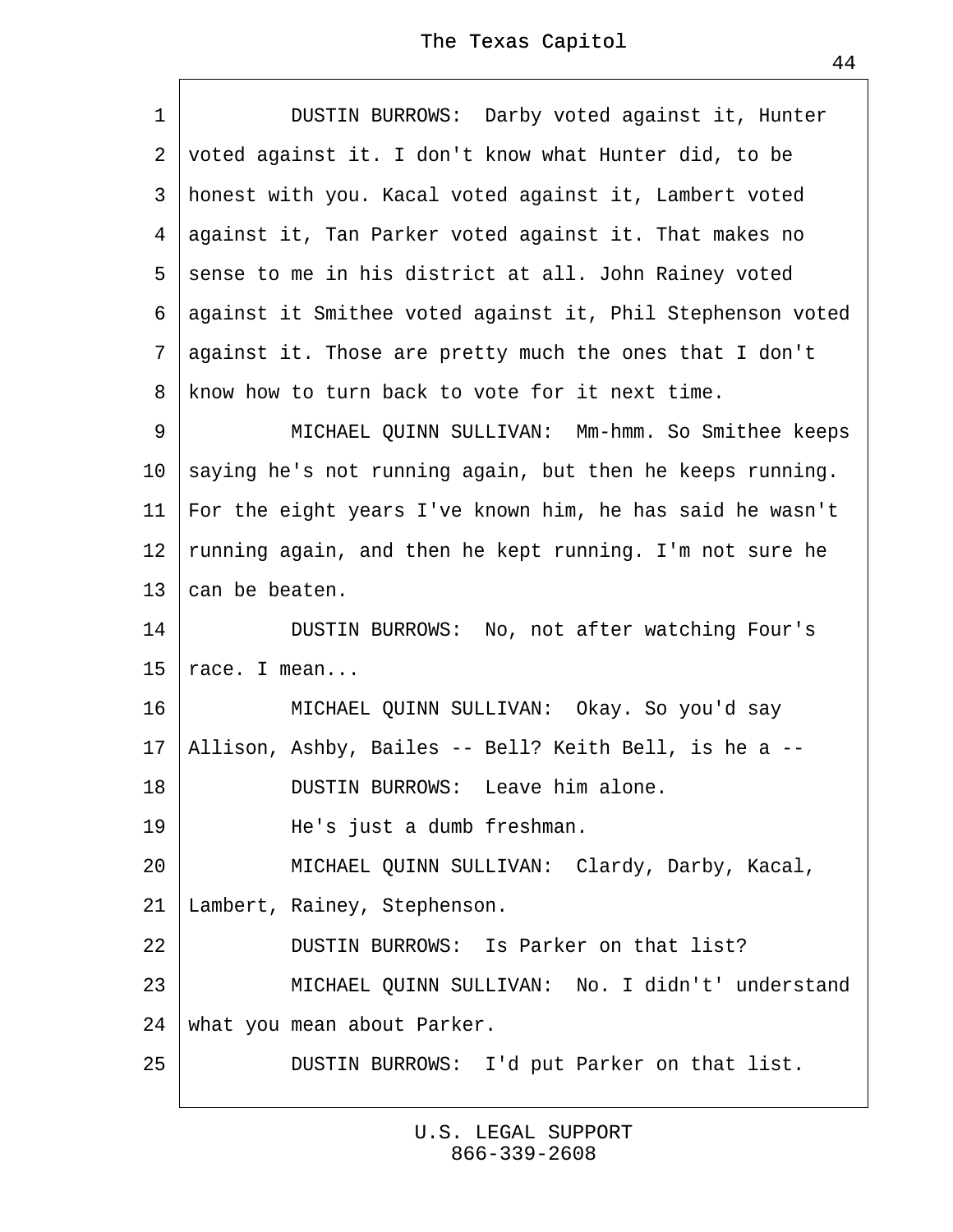| The Texas Capitol |  |
|-------------------|--|
|-------------------|--|

<span id="page-44-0"></span>1 | MICHAEL QUINN SULLIVAN: Interesting. There's a 2 very wealthy lady in his district who hates him with a 3 passion. Okay. Good targets.

4 **DUSTIN BURROWS:** I think that's the benchmark for 5 the next session, to pass that bill, what do you think?

6 | MICHAEL QUINN SULLIVAN: I would definitely say 7 it is a benchmark. I think that --

8 | DUSTIN BURROWS: There's other good things but if ·9· I had to make one fundamental difference to the state of 10 Texas, stopping the practice of tax dollars being used to 11 lobby might make the biggest economic difference.

12 **MICHAEL QUINN SULLIVAN: Yes. On the economic** 13 side, yes. On the political side, I would put ending 14 funding for union dues. The government collection of union 15· dues. Only because, you know, a good reading of Sun Tzu 16 motes the first thing you do is cut off your enemy's 17 supply lines. 98 percent of union money goes to Democrats. 18· You can justify, with a straight nonpolitical face, not 19 having government fund the collection of union dues. 20 | Make --21 | DUSTIN BURROWS: We get the Republicans on the 22· floor can -- well, see the problem we get into -- and I 23· found this out -- I almost didn't have the votes to pass 24· the bill because the teachers' unions being against it, 25· which was scary. You get a couple of the Pub Ed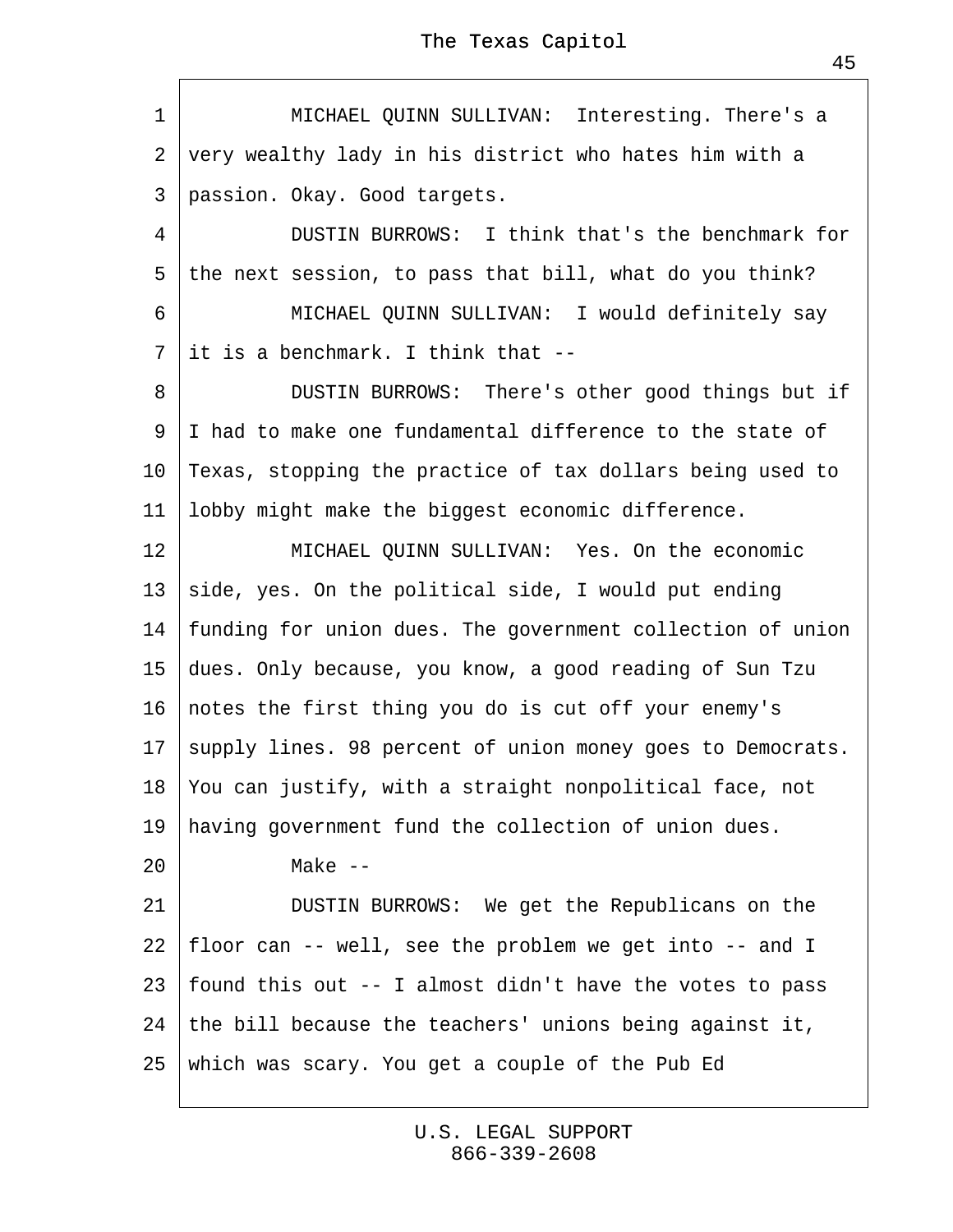<span id="page-45-0"></span>1 Republicans, and then they get scared of the fire, police 2 stuff. I'm not saying it can't be done. 3 | MICHAEL QUINN SULLIVAN: That's the problem you 4 have is that why are you guys scared of the public teacher ·5· unions, the fire and police it's because-- 6 **DUSTIN BURROWS:** We just have to put it on the ·7· floor like we did. Here's the thing: It's also a two-cycle 8 process. If you can get taxpayer funded lobby. Now we have 9 the threshold requirement, now, that some of it should be 10 but there being made public. Most people don't understand 11 what the hell taxpayer funded lobbying does. 12 They don't know it's being used against police, fire, 13 taxpayers everything else. Trying to expose it and build a 14 ¢ase will make a difference to getting it passed next 15 session. Union dues may be the same type of then you just 16 have to flop it, get a test vote out of it, you know, and 17· then push the narrative or try to push the narrative in 18 between, to get that done. 19 | MICHAEL QUINN SULLIVAN: Yeah. 20 **DUSTIN BURROWS:** What are the other economic 21 benchmarks? 22 | MICHAEL QUINN SULLIVAN: Again, from an issue set 23 I'm expert in, those two are kind of the strongest. You 24· know, additional property tax reform, additional property 25· tax relief efforts.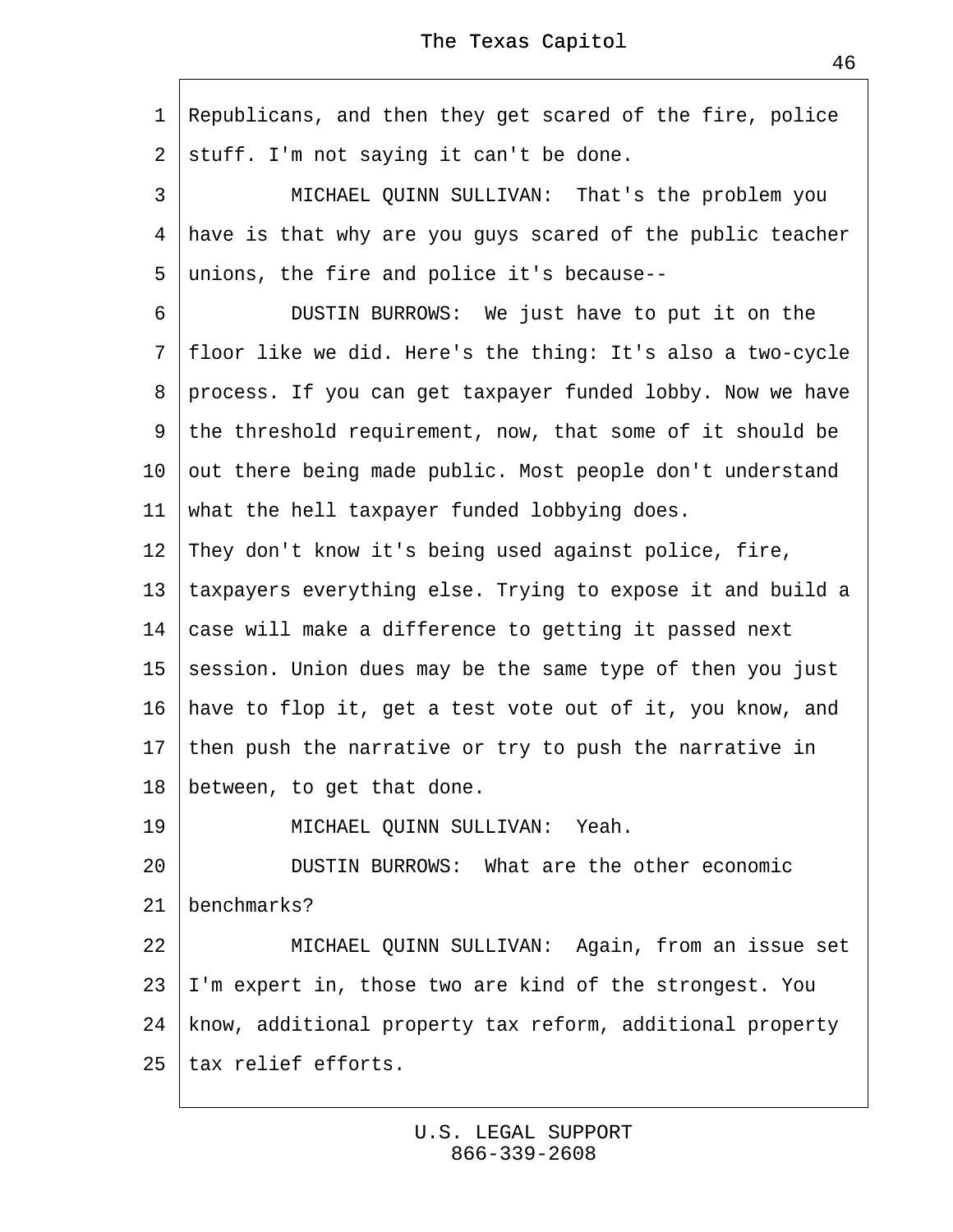<span id="page-46-0"></span>1 | DUSTIN BURROWS: Those are two big things that I 2 want to do. 3 | MICHAEL QUINN SULLIVAN: The thing you need to be 4 cautious of is no one believes in the tax swap fairy and 5 so to the extent --6 **DUSTIN BURROWS:** You don't know my plan yet. 7 | MICHAEL QUINN SULLIVAN: I'm just saying -- about 8 the property tax swap. 9 | DUSTIN BURROWS: No, no, you have not heard my 10  $\phi$ lan. 11 | MICHAEL QUINN SULLIVAN: Okay. 12 **DUSTIN BURROWS:** I've pitched this to the 13 governor, I've started pitching this to some of my 14 colleagues. Why don't we just take the two local pennies 15 that are being used for economic development and put those 16· into driving down property taxes? We don't raise anything, 17 it's already a statewide average, it's economic 18· development dollars, we hate cities and counties. I'll 19· take a hard look at them in the interim on a review, to 20 see whether or not they've outlived their usefulness. 21 | MICHAEL QUINN SULLIVAN: Are there any contracts 22 tied to those two, to the two pennies? 23 | DUSTIN BURROWS: Probably. You may have to bring 24 them on late but I don't think there's a harm in starting. 25 **I** MICHAEL QUINN SULLIVAN: That's like when we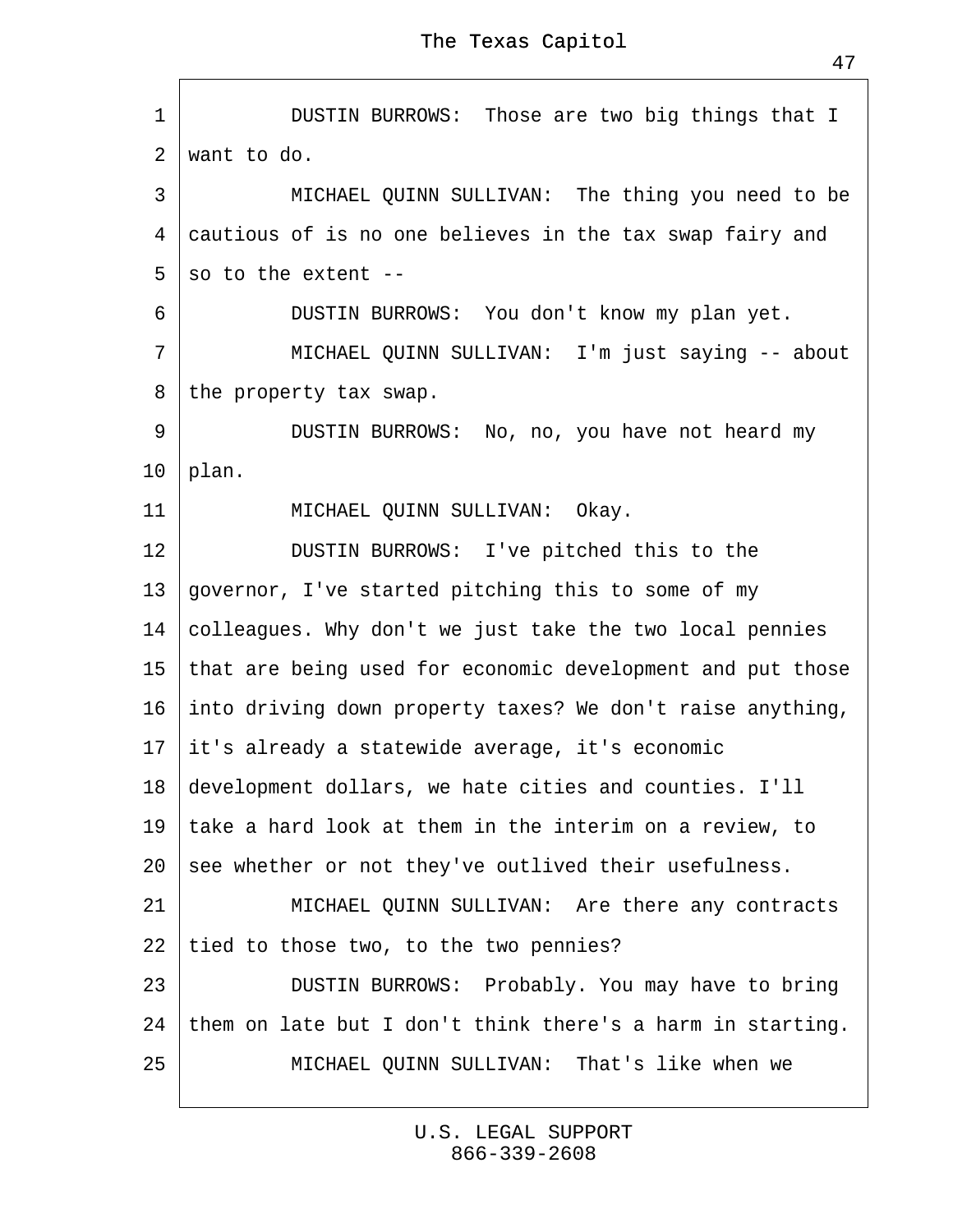<span id="page-47-0"></span>·1· talk, we're always careful to talk about eliminating the 2 school M&O because you've got a 20-year horizon before you 3 can eliminate the I&S. So you can't eliminate all school ·4· property taxes, just contractually we're in bed with 5 school I&S for 20 years. 6 | DUSTIN BURROWS: The question is the contract --7 is it based upon a specific revenue stream or a general 8 revenue stream? 9 | MICHAEL QUINN SULLIVAN: Right, whereas the I&S 10 is a specific revenue stream. 11 **DUSTIN BURROWS:** And I would assume that it's not 12  $\|$ t's a sales tax penny, not a debt obligation. 13 | MICHAEL QUINN SULLIVAN: Right. 14 | DUSTIN BURROWS: But, I mean, if you want to 15 drive down property taxes significantly -- as I said, I 16· just want the local governments to have a worse session 17 next session, by ending taxpayer funded lobby and stealing 18· their two pennies, putting them toward the taxpayers. 19 | MICHAEL QUINN SULLIVAN: You see, that is not 20· what I'm talking about. When I talk about the tax fairy, 21· the tax swap, that's what I'm talking about. I'm talking 22· about the, let us create a new tax or add to an existing 23· tax, and trust us, we did that in 2006. 24 **DUSTIN BURROWS:** I want to take tax cuts. That's

25· my idea, and I'm proud of it.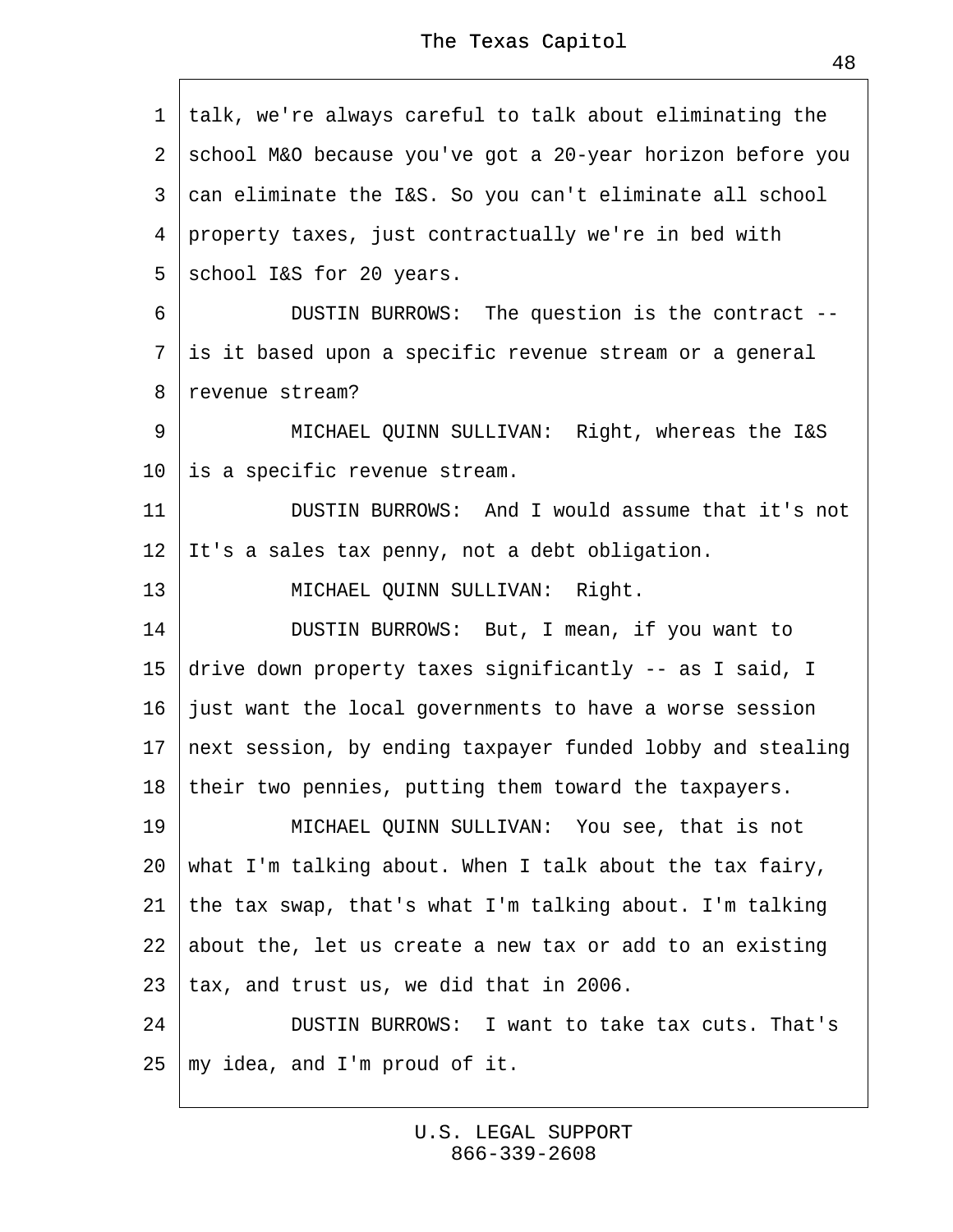<span id="page-48-0"></span>1 | MICHAEL QUINN SULLIVAN: Yeah, I love it. That's 2 a great idea.

3 | DUSTIN BURROWS: I think it works great. Those 4 are the economic benchmarks for a strong 86, 87th ·5· legislative session but I can't get my city and county ·6· guys -- I barely passed SB 2. You do know that. It was not ·7· easy. Maybe it looked easy in the House, but I had to whip 8 votes day in and day out and mayors were calling and 9 everything else. I mean, I had people who were more 10 interested in listening to their mayors than they are to 11· their taxpayers. Still. Those are tall lifts, getting rid 12 of taxpayer funded lobbying and dedicating their two local 13 pennies to property taxpayers. 14 **MICHAEL QUINN SULLIVAN: I think outside of** 15 those, you know, there are the life issues. I mean, 16 ultimately, for as much as it pains me --17 | DUSTIN BURROWS: I think we can get to Schaefer's 18· bill. 19 | MICHAEL QUINN SULLIVAN: -- most voters don't get 20 excited about voting on economic issues, they get excited 21 on social issues. That's what drives them out. And so to 22· the -- and so I think that there's some life issues, there 23 some gun issues which are kind of a weird middle area, 24 that need to be addressed.

25 | DUSTIN BURROWS: I think that, you know, we come

[U.S. LEGAL SUPPORT](http://www.uslegalsupport.com)  $866 - 339 - 2608$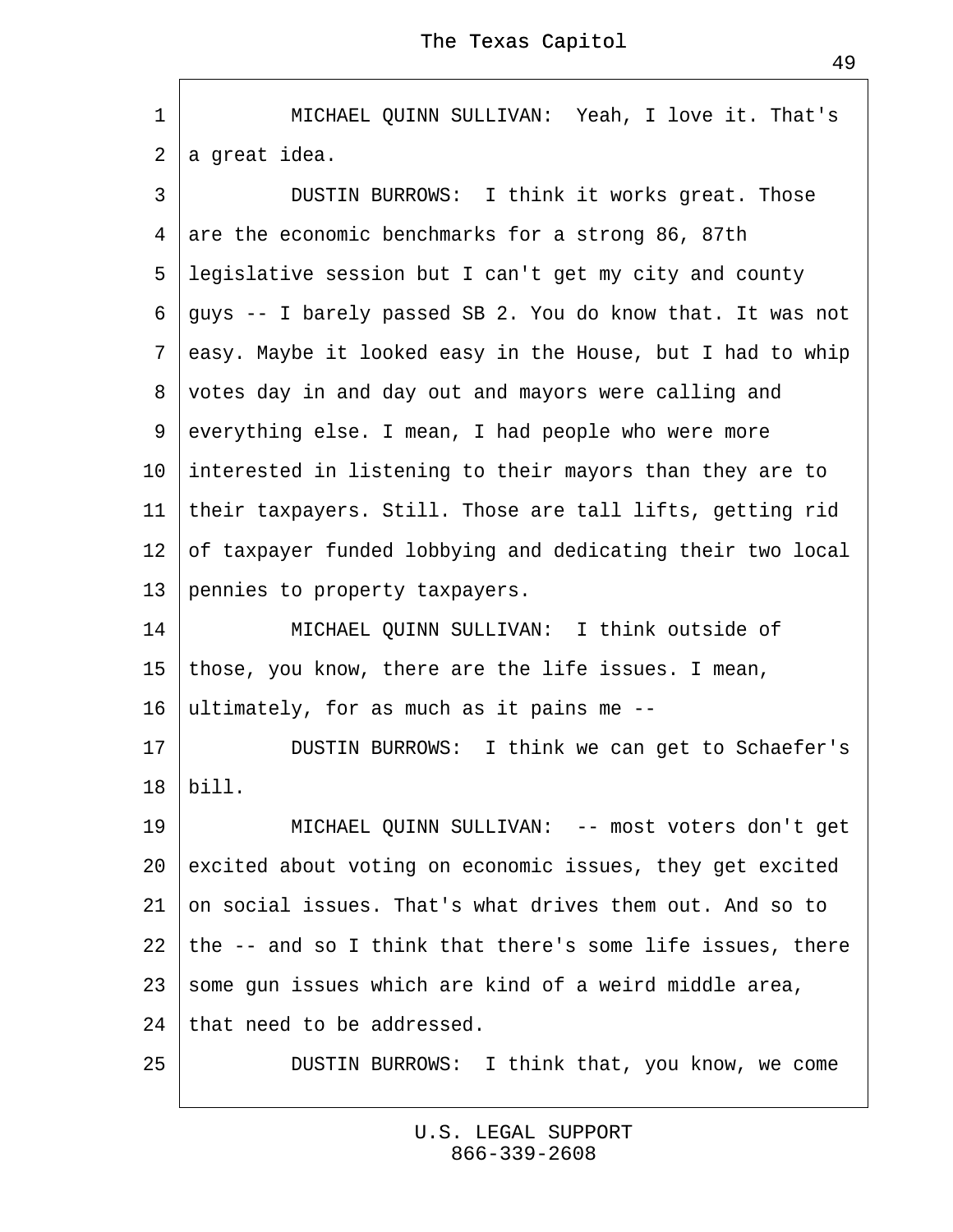<span id="page-49-0"></span>1 back with a few more Republicans and maybe a few more of 2 the right Republicans, we've got enough votes for ·3· Schaefer's bill next session. I think that's -- 4 | MICHAEL QUINN SULLIVAN: That's the pre-NDA bill? 5 **DUSTIN BURROWS: Yeah. I voted for it in the** ·6· past, I'll support it again. I think we can rally support ·7· for something like that. I think when we talk about Second 8 Amendment issues, I've always told the gun guys, they need 9 to start with just eliminating any fee whatsoever for the 10 license and do that one session and then start dialing 11 back the requirements. But if the Full Monte is what they 12 want all in one tranche, it ain't going to happen. It's 13· too big of a lift at one time, to get people socialized 14 with, especially when you don't have a huge groundswell of 15 moderate actors explaining it to them in a way they can 16 digest. So you've got to appreciate the incremental 17· approach we've got to have. 18 | MICHAEL QUINN SULLIVAN: But I think from a if 19 you're looking at the next session, I think that a mistake 20· that we make is, oh, this is a school finance session, or 21 whatever. No, no. Everyone knows there's going to be 1500 22 pieces of legislation that end up sliding across the 23· governor's desk and to get people excited -- 24 | DUSTIN BURROWS: Here's the one thing that's 25· different from the start of this session to last session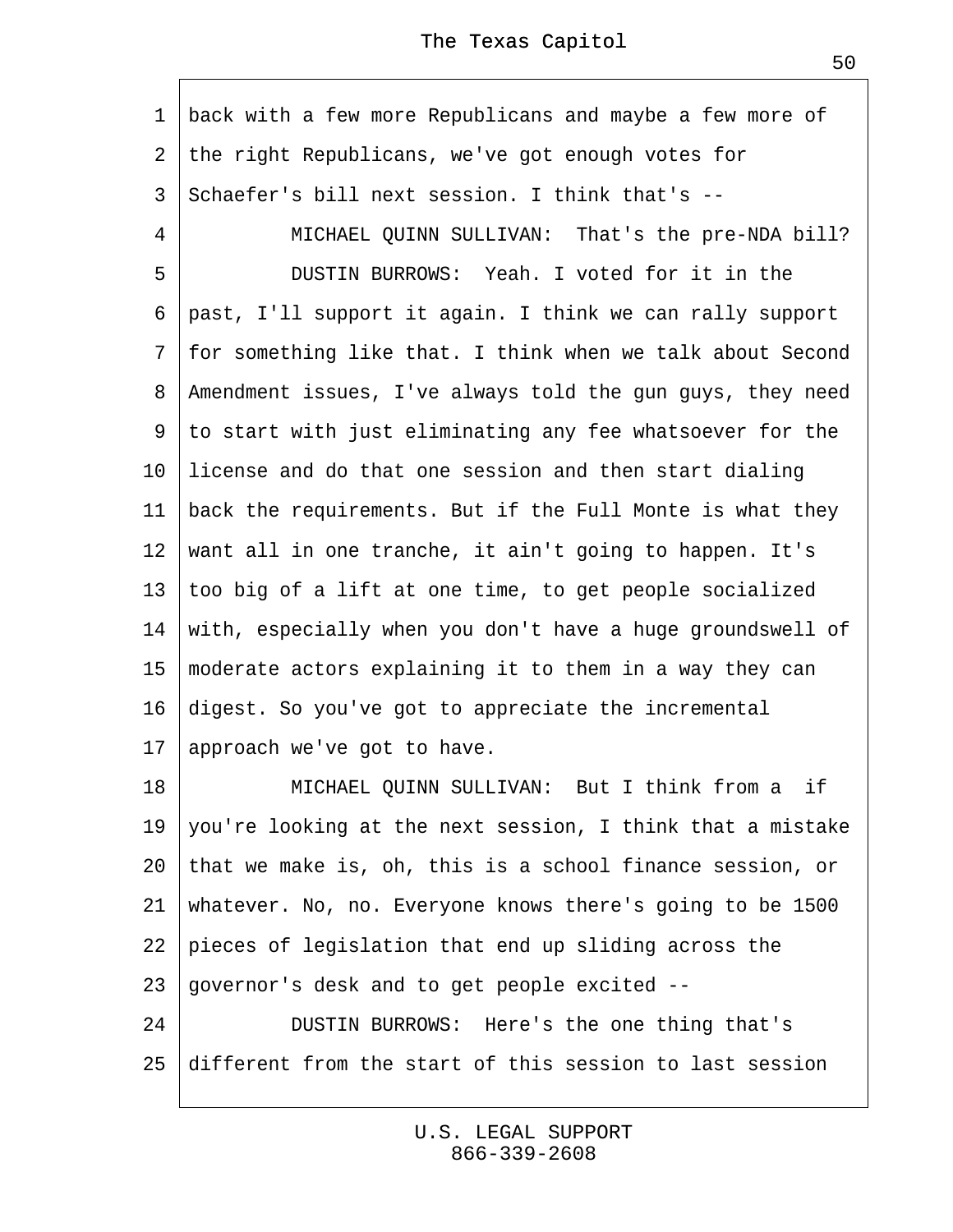<span id="page-50-0"></span>·1· was this session we have a speaker. I mean all of us -- I ·2· mean I don't think any of us came into with any idea -- 3 number one, I didn't know I was going to be the ways and 4 means chair, I didn't know what M&O calculation was, much 5 less having a tax policy. Every chairman that he put in ·6· place, every person who has a conservative bone in their ·7· body didn't come in with an appreciation of what the 8 session would look like because they were working on the ·9· speaker's race, to make sure it wasn't somebody on the 10 other side of the spectrum. The good news is the House has 11 time to get prepared for that session. 12 | MICHAEL QUINN SULLIVAN: Hopefully. We'll see how 13 November goes. 14 | DUSTIN BURROWS: Yeah, but I hope you'll help us 15 in November. I hope everybody will help us in November. 16 | MICHAEL QUINN SULLIVAN: Our, the whole "should" 17 have" thing, I think that we're going to regret 18 eliminating straight-ticket voting. I think we're going to 19  $+$  I think we are all going to live to regret it. I was 20 ambivalent on it. 21 **DUSTIN BURROWS: I was too.** 22 | MICHAEL QUINN SULLIVAN: When it happened two 23 years ago. Just... 24 | DUSTIN BURROWS: I trusted the governor's office 25 and others who swore it was the best thing since sliced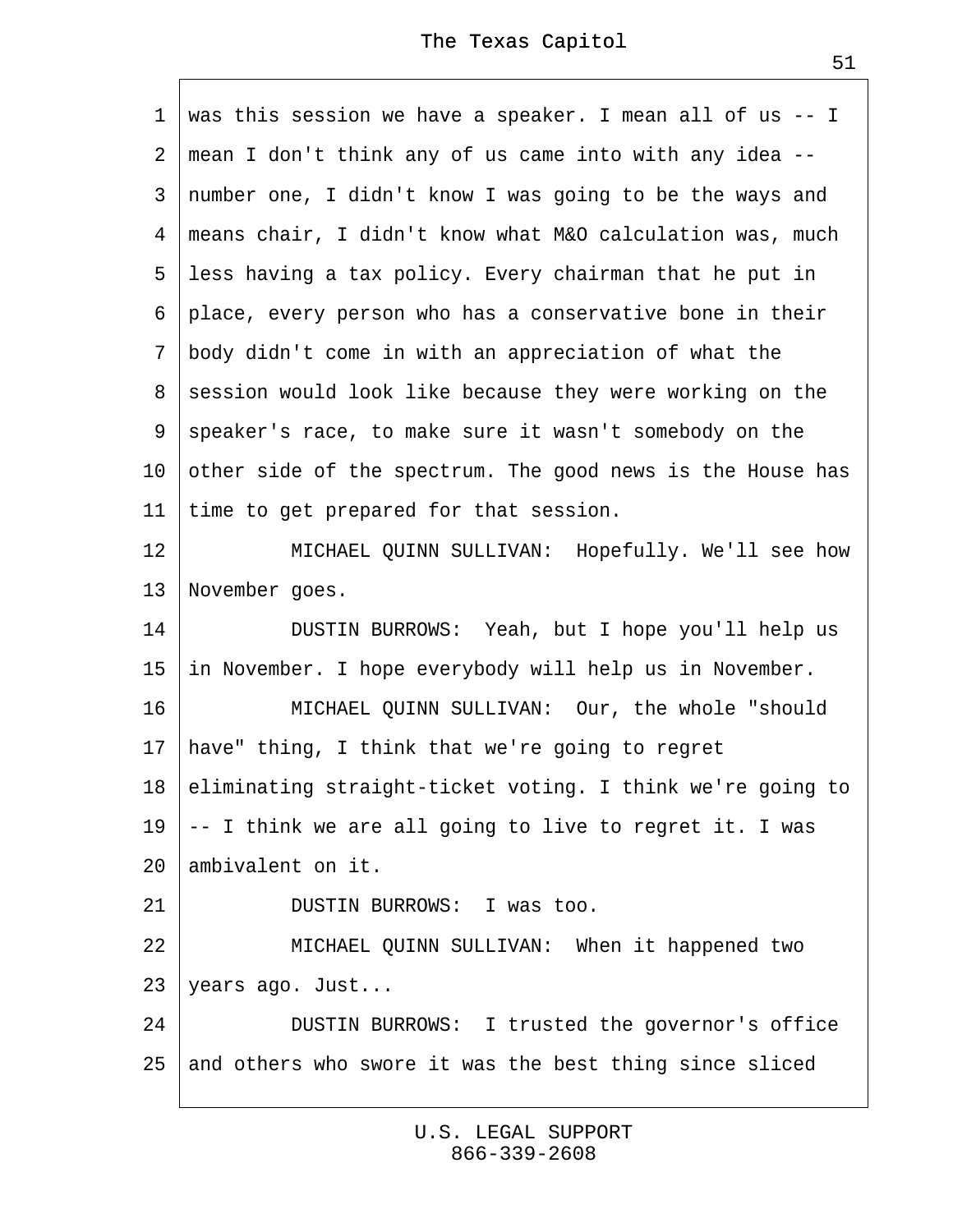<span id="page-51-0"></span>

2 | MICHAEL QUINN SULLIVAN: The fact that they 3 wanted it pushed to a year in which they weren't on the 4 ballot is what sent up my first red flag, and I just, I 5 have been going through the over and under votes ·6· historically and particularly with, you know, whatever ·7· everybody thinks of the president and the presidential 8 contest, a whole lot of people are going to be coming out 9 and I think turning out to vote for -- I think Trump is 10· going to win Texas, he's going to win it back to normal 11· levels. But the people he pulls out are going to be people 12 who really don't know or care what a state representative 13· is. And so they're going to go Trump and then they're 14· going to go, okay, the U.S. senator, I guess that might be 15 important. I've seen this person on TV. Okay. And now 16· you're talking about judges and all this other crap that 17· they don't understand what they are and why they -- you 18· know, am I supposed to vote for these? I don't know what 19· these people do. All this, railroad commission. I don't 20 ¢are about choo-choo trains. So it's going to be really 21  $\epsilon$ asy for that person just coming out for Trump to go, I'm 22 done. That's my fear.

23 | DUSTIN BURROWS: I guess we'll have a Republican 24 ¢aucus meeting, hopefully to elect the most moderate 25 Democrat speaker and go to war.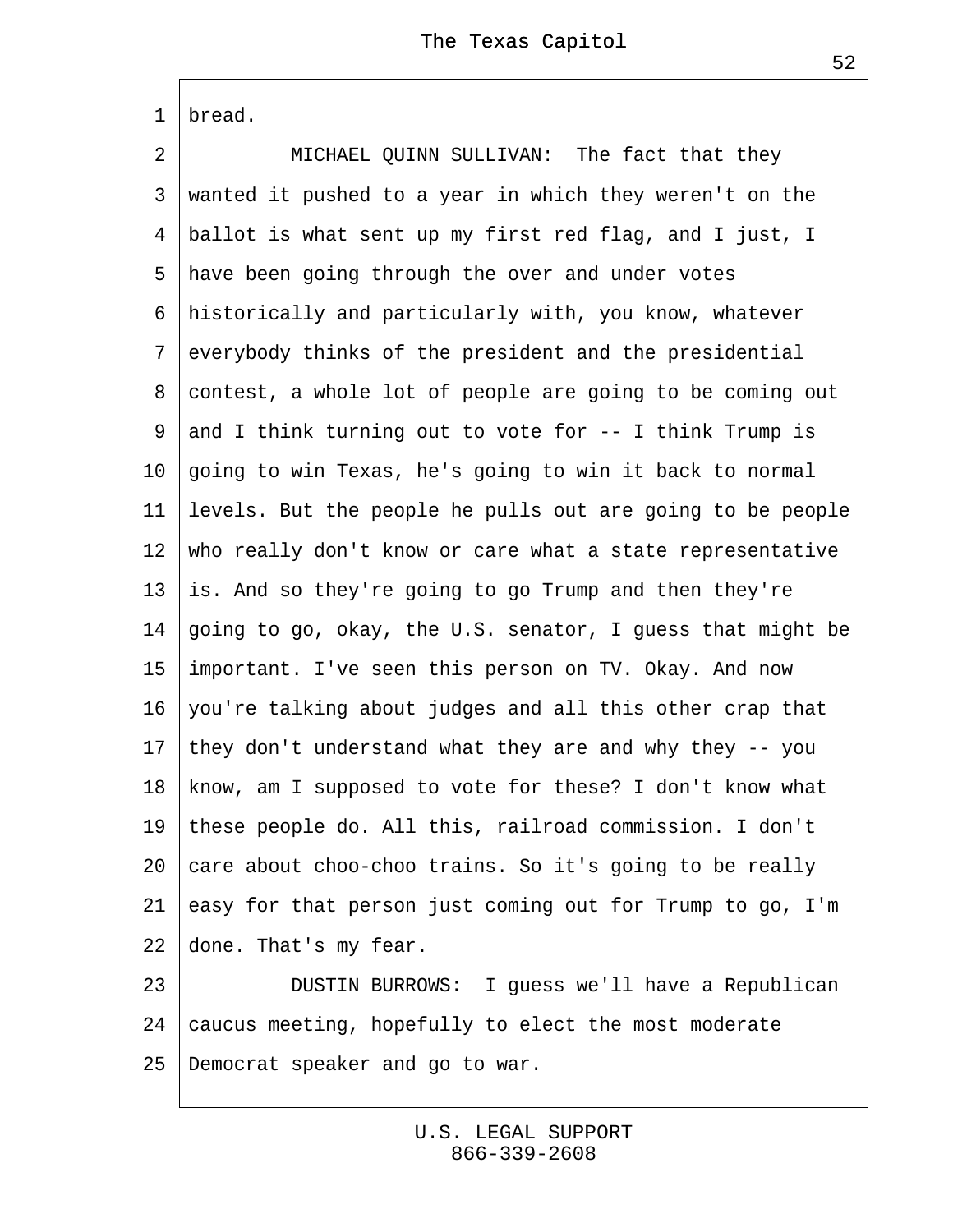<span id="page-52-0"></span>1 | MICHAEL QUINN SULLIVAN: That's where I think we 2 have to be looking politically, at the how do we... you 3 know, how do we get those -- if we don't know who they are 4 and we don't know who is the person who hasn't yet, who 5 hasn't voted but he's coming out because they're a ·6· Trumper, you know, to get them -- to keep going down the ·7· ballot. Most of the groups have always been reticent to 8 say, vote straight Republican. There's never been money 9 spent in Texas. I mean, in the 25 years I've been watching 10 Texas politics, there's never been a, vote 11 Republican up and down the ballot, campaign. It just has 12 not happened. It's always been, you know, vote for this 13· guy and don't pay attention to what party he is, but vote 14· for this guy because he's a great conservative. Don't pay 15 attention to what party he is. And that's got to be 16· different this time, is my gut read. I think trying to 17 convince someone who's never heard -- you know, who 18· doesn't understand the legislature and understand all 19 these things and get them to go through the pages, if 20· you're in Harris County, I think State Rep starts on page 21· 5, you know, of the voting machine. I mean, that's a -- 22 you've got a gazillion of those district judges and 23· appellate level judges, that sort of stuff they've got to 24· get through. So the voter education has to be different 25· this time than we've ever done before. That's my, that's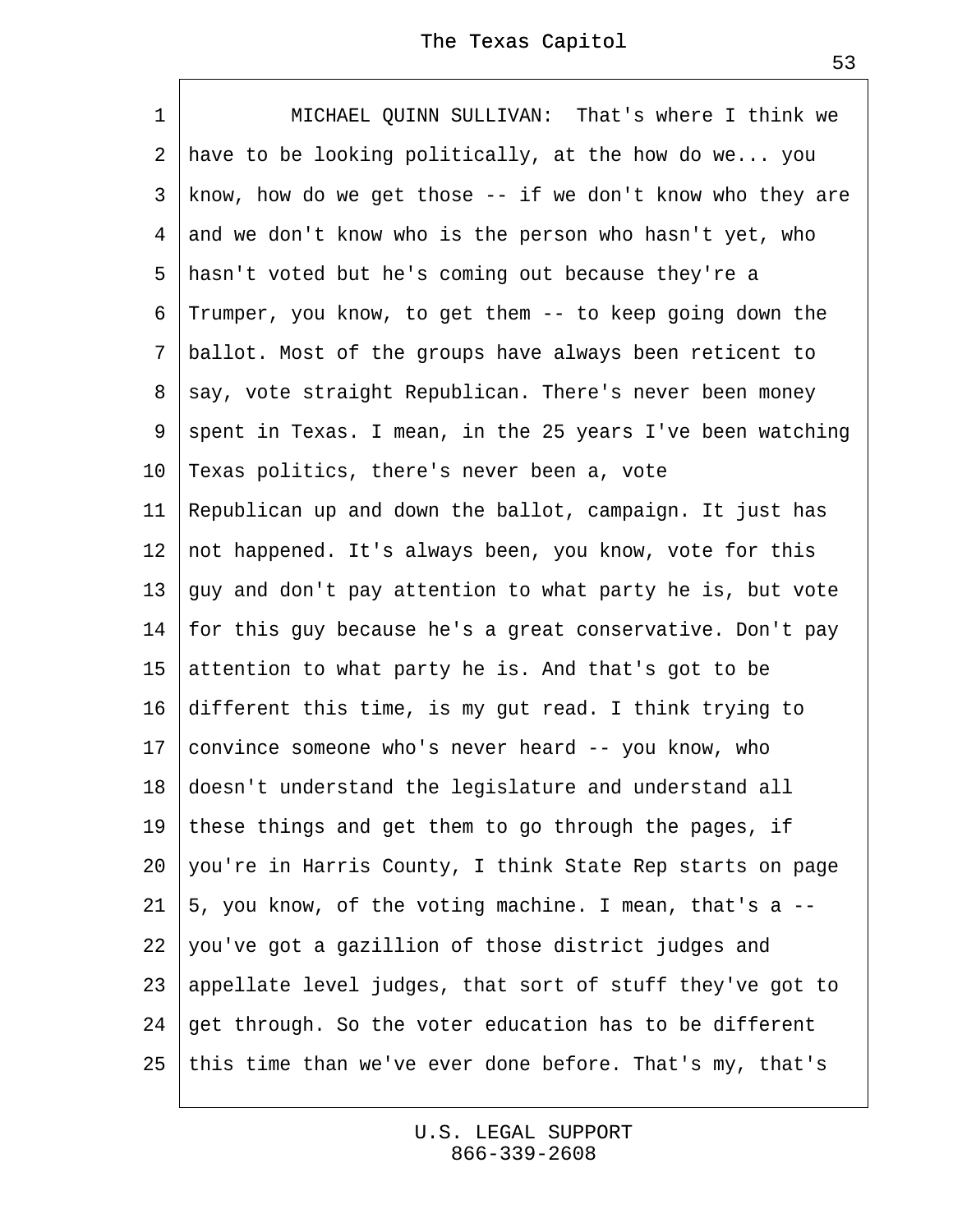<span id="page-53-0"></span>1 the challenge I think we have, that is less about vote for ·2· Matt Shaheen than, vote for every Republican on your 3 ballot.

4 | DUSTIN BURROWS: I've thought about calling some 5 consultants out of Ohio and Florida that have a little ·6· more experience with more of a swing state, purple state, ·7· general election type of issue and I was getting some 8 names from a mutual friend of mine, ours Anthony Holm 9 and trying to get in touch just to get some. I think most 10 of our consultants have been primary focused and not 11 general focused, and I want to get some advice from 12 butside of the realm. 13 **MICHAEL QUINN SULLIVAN: Yeah. All of our folks** 

14 are accustomed to -- on both sides -- we've been a very 15 good one party state for a long, for a hundred years, and 16· that's what everything's built around. So to the extent 17 that we need to figure out how to...

18 **DUSTIN BURROWS:** I hope it goes back the other 19 way. I'm all about having a one-party state.

20 | MICHAEL QUINN SULLIVAN: Yeah.

21 | DUSTIN BURROWS: 2020's kind of the big test.

22 **MICHAEL QUINN SULLIVAN: A Democrat House will** 

23 produce a Democrat congressional map, and then that will

24· be the end of the republic. At that point you'll have an

25· assured majority of Democrats in the U.S. Congress for a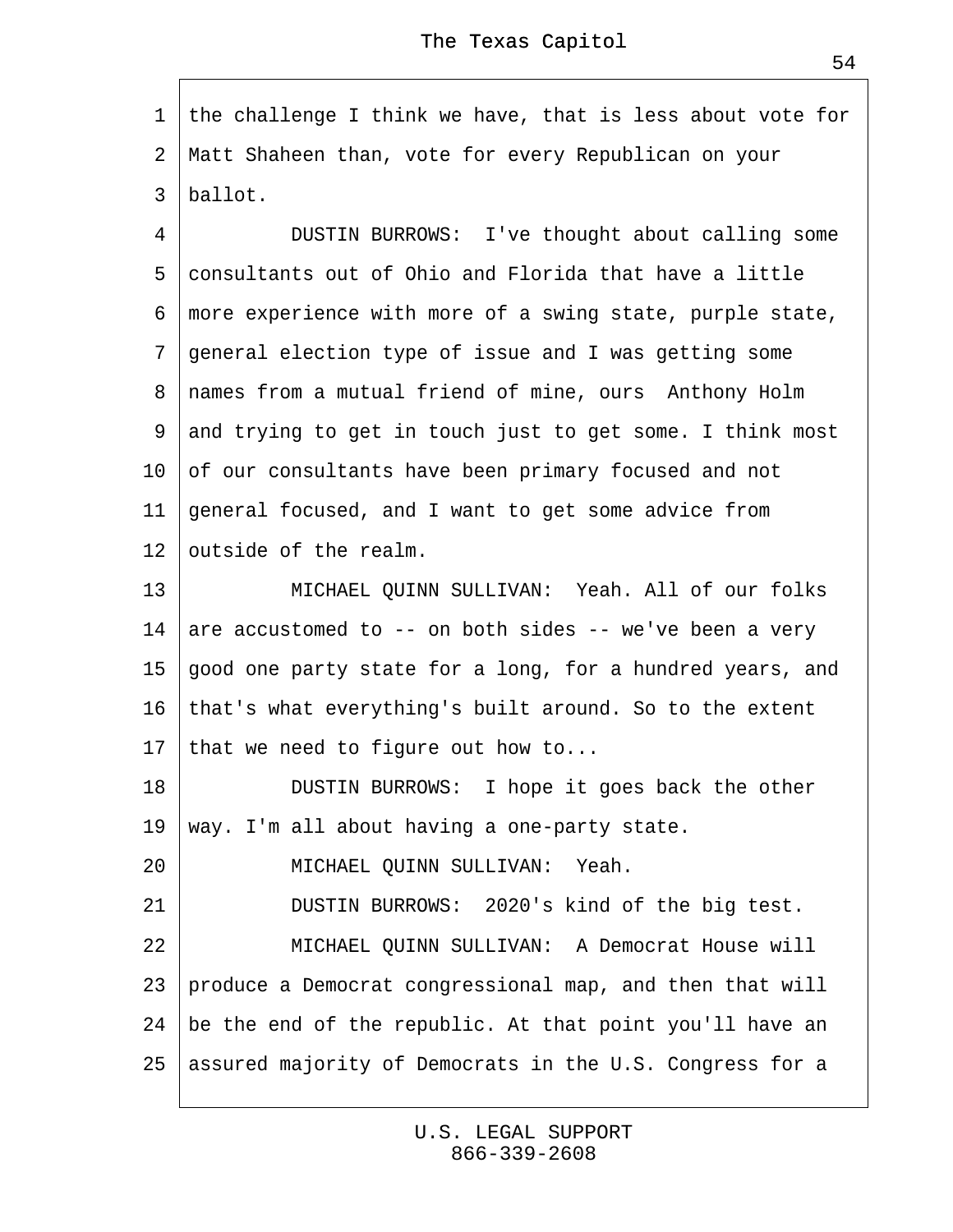<span id="page-54-0"></span>1 decade. You know, as people get used to their congressman

·2· being a Democrat, even if they're not --

3 | DUSTIN BURROWS: Then they get socialized to the 4 idea.

5 | MICHAEL QUINN SULLIVAN: Yeah.

6 **DUSTIN BURROWS:** They hate babies.

7 | MICHAEL QUINN SULLIVAN: And even if they don't,

8 they just go along with it, or they stop voting. So it's

9 an existential threat.

10 | DUSTIN BURROWS: Good to see you.

11 | MICHAEL QUINN SULLIVAN: Yeah.

12 | DUSTIN BURROWS: You've got my cell. I'll try to

13 be more available, I realize I was not good at that this

14 session.

15 | MICHAEL QUINN SULLIVAN: Well, it's not me who

16 talls it's Brandon or Destin are the two.

17 | DUSTIN BURROWS: You had equal treatment as

18 everybody, which I've just decided as a first-time chair,

19· moving things through, I was just going to stay out of the 20 press.

21 | MICHAEL QUINN SULLIVAN: Well, you'll never get

22 to do that. You heading home today?

23 | DUSTIN BURROWS: (Unintelligible).

24 | MICHAEL QUINN SULLIVAN: Do you have a direct

25· flight?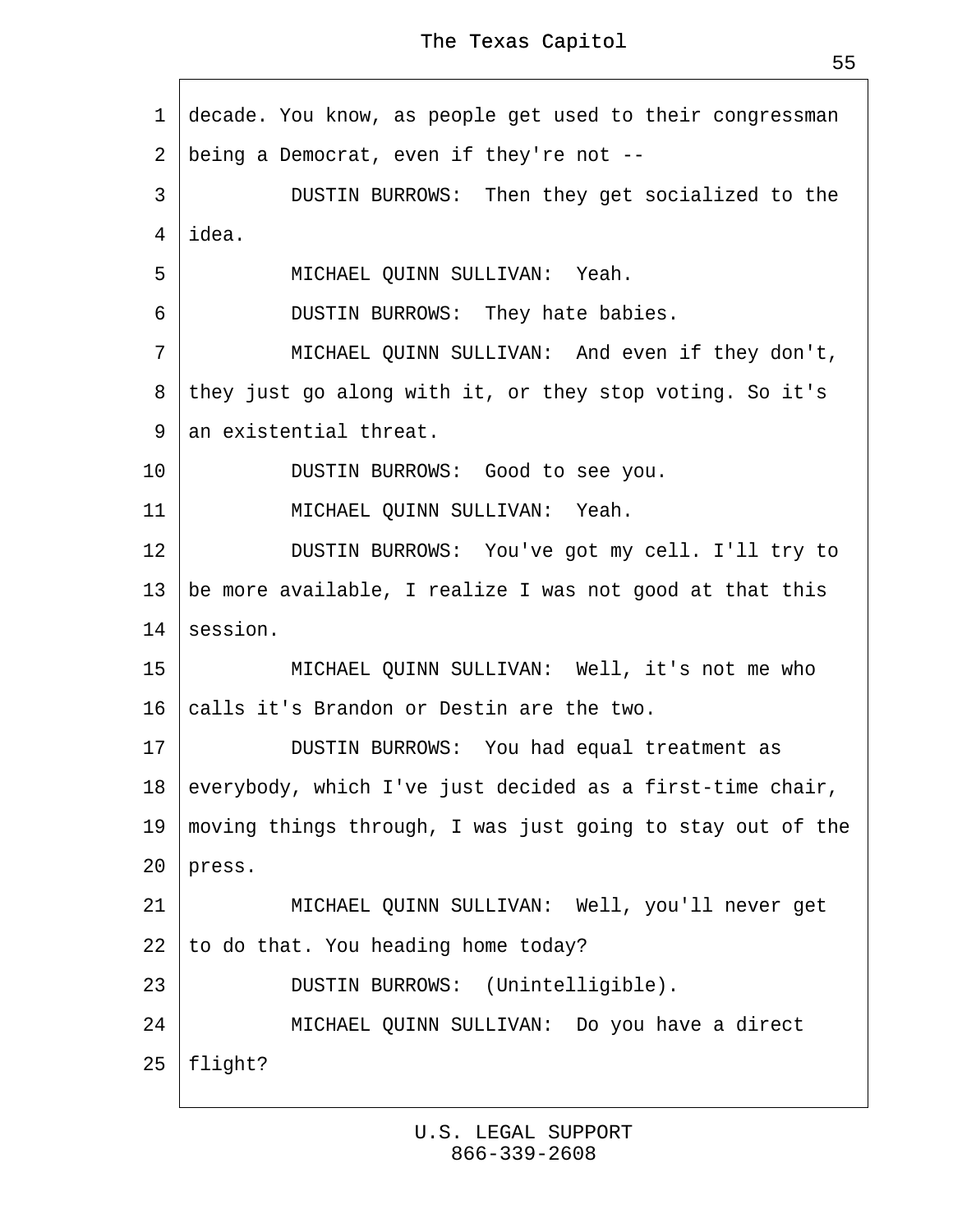<span id="page-55-0"></span>

| $\mathbf 1$              | (Unintelligible.)          |
|--------------------------|----------------------------|
| $\overline{2}$           | (Background conversation.) |
| $\mathbf{3}$             | (End of recording.)        |
| $\overline{\mathcal{A}}$ |                            |
| $\sqrt{5}$               |                            |
| $\,$ 6 $\,$              |                            |
| $\boldsymbol{7}$         |                            |
| $\bf 8$                  |                            |
| $\boldsymbol{9}$         |                            |
| $10$                     |                            |
| $11$                     |                            |
| 12                       |                            |
| 13                       |                            |
| 14                       |                            |
| 15                       |                            |
| $16\,$                   |                            |
| $17$                     |                            |
| $18$                     |                            |
| 19                       |                            |
| $20\,$                   |                            |
| 21                       |                            |
| 22                       |                            |
| 23                       |                            |
| 24                       |                            |
| 25                       |                            |
|                          |                            |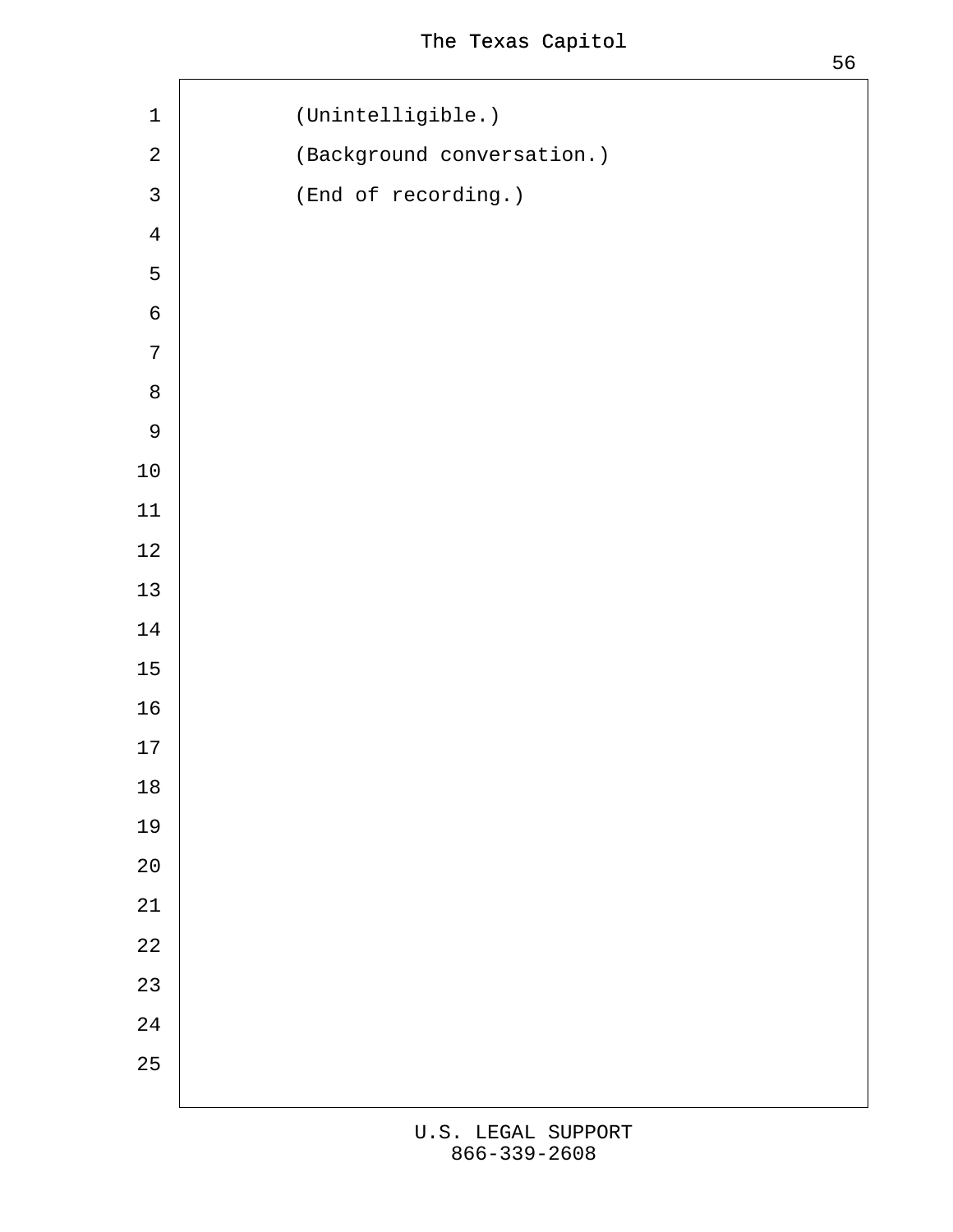| 1               | CERTIFICATE                                                 |
|-----------------|-------------------------------------------------------------|
| 2               |                                                             |
| 3               |                                                             |
| 4               | I, TERRI NESTORE, Certified Shorthand Reporter/             |
| 5               | Transcriptionist, do hereby certify that I was authorized   |
|                 | 6 to transcribe the foregoing recorded proceeding, and that |
|                 | 7 the transcript is a true and accurate transcription of my |
|                 | 8 shorthand notes, to the best of my ability, taken while   |
| 9               | listening to the provided recording.                        |
| 10              |                                                             |
| 11              | I further certify that I am not of counsel or               |
| 12 <sub>2</sub> | attorney for either or any of the parties to said           |
| 13              | proceedings, nor in any way interested in the events of     |
| 14              | this cause, and that I am not related to any of the         |
| 15              | parties thereto.                                            |
| 16              |                                                             |
| 17              |                                                             |
| 18              | Dated this 11th day of October, 2019.                       |
| 19              |                                                             |
| 20              |                                                             |
| 21              | TERRI NESTORE, CSR 5614, RPR, CRR                           |
| 22              |                                                             |
| 23              |                                                             |
| 24              |                                                             |
| 25              |                                                             |
|                 |                                                             |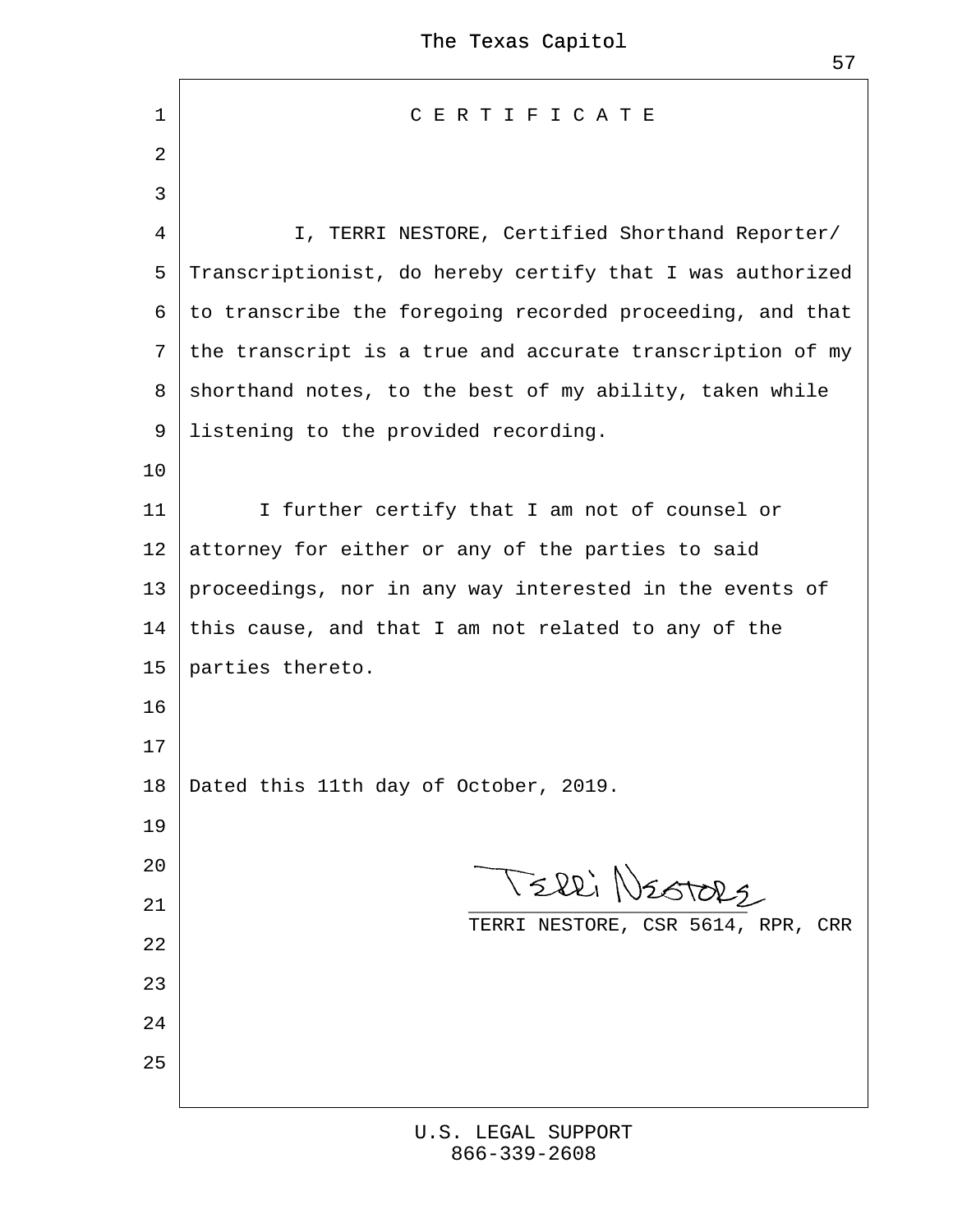|                                 |                                   | able $10:3$                         | $28:9,23$ $29:13$                 |
|---------------------------------|-----------------------------------|-------------------------------------|-----------------------------------|
| \$                              | $\overline{\mathbf{4}}$           | $12:18$ $13:11$ ,                   | $31:8,9$ 36:24                    |
|                                 |                                   | $20, 21$ $41:1$                     | 41:14                             |
| $$150,000$ $31:4$               | 40 $s$ 5:4                        | $abolish$ 29:5                      | add $48:22$                       |
| $$3$ $17:24$                    | 41:15<br>41                       | abolition                           | additional                        |
| $$40,000$ 16:5                  | 42<br>41:15                       | 28:17,19                            | 46:24                             |
| $$60$ $28:6$                    |                                   | abortion                            | addressed                         |
| $$60,000$ 27:15                 | 5                                 | 28:17,19,24                         | 49:24                             |
|                                 |                                   | 29:5                                | Adios $40:24$                     |
| $\mathbf{1}$                    | 5 53:21                           | about $4:24$                        | Adler $22:11$ ,                   |
|                                 | 50 $42:2$                         | $5:2,4,19$ 9:14<br>$15:18$ $16:5,8$ | 17                                |
| $10,000$ $6:15$                 | $50/50$ 43:18                     | $18:25$ $20:12$                     | Adventure                         |
| $101st$ $4:21$                  | 56 $6:6$                          | $21:20$ $24:7,8$                    | 41:18                             |
| 14 29:3                         | 58 $21:22$                        | $25:4$ $26:21$                      | advice $17:10$ ,                  |
| $15 \quad 11:25$                | $5:00$ $4:21$                     | $27:4$ 28:12                        | 12 54:11<br>$\alpha$ fraid $2:22$ |
| 15-year-old                     | 40:18                             | 29:20,21                            |                                   |
| 41:17                           |                                   | 30:4,7,11                           | after $5:24$<br>$12:11$ $17:23$   |
| 1500 50:21                      | 6                                 | $31:5$ 32:5                         | 39:17 44:14                       |
| 18 30:6                         |                                   | $35:5, 12$ 36:5                     | afternoon                         |
| 181 $14:22$                     | 61<br>15:6                        | 37:4,6,8,10,                        | 5:11                              |
| 19 6:17                         |                                   | $16\ \ 38:3,13$<br>$40:6$ $41:3,10$ | again 8:79:5                      |
|                                 | 7                                 | $43:11$ $44:24$                     | $10:21$ 36:12                     |
| $\mathbf{2}$                    |                                   | 47:748:1,20,                        | 44:10,12                          |
|                                 | 75th $2:17,18$                    | $21,22$ 49:20                       | $46:22$ 50:6                      |
| $2 \quad 18:8 \quad 38:9$       | 26:10<br>77                       | $50:7$ 52:16,20                     | against $9:3$                     |
| 49:6                            | 7:15<br>7th                       | 54:1,4,19                           | $14:5,10$ 16:5                    |
| $20$ 6:16 48:5                  |                                   | absolute $28:4$                     | 19:21,25<br>$20:1,12$ 30:17       |
| $20$ -year $48:2$               | 8                                 | absolutely                          | $32:25$ $33:2,16$                 |
| 20-year-olds                    |                                   | 35:20                               | $35:9$ $36:16$ ,                  |
| 6:24                            | 83 26:8,9                         | accept 11:14                        | $19, 20$ $41:7, 8$                |
| $2006$ $48:23$                  | 26:6<br>85                        | according                           | 43:8, 12, 19, 21                  |
| 2020 9:11,15<br>$11:21$ $30:19$ | 49:4<br>86                        | 22:4                                | 44:1, 2, 3, 4, 6,                 |
| 39:18                           | 87th 49:4                         | account 17:24<br>accurate           | 745:2446:12                       |
| 2020's 54:21                    |                                   | 11:11                               | age $6:12$                        |
| $2022$ $11:17$                  | 9                                 | accustomed                          | agent $18:12$                     |
| 23 <sub>o</sub><br>6:18         |                                   | 54:14                               | $ago$ $2:20$ $8:20$               |
| 25<br>53:9                      | 36:6<br>90                        | across 5:10                         | $20:4$ 51:23                      |
| 26<br>10:9                      | $5:21$ $6:4$<br>96<br>45:17<br>98 | $39:16$ 50:22                       | agree $19:16$                     |
|                                 |                                   | act 12:17                           | agreement<br>10:4                 |
| 3                               |                                   | 24:1                                | ahead $17:1$                      |
|                                 | Α                                 | $active$ 33:12                      | aint 31:2                         |
| 22:24<br>$\mathbf{3}$           | 4:21<br>a.m.                      | actors 50:15                        | 50:12                             |
|                                 | Abbott 25:13                      | $actually$ 4:1                      | all $3:18$ 4:14                   |
|                                 |                                   | $7:18$ 9:5                          | $8:18$ 9:9                        |
|                                 |                                   | $15:15$ $19:23$                     |                                   |
|                                 |                                   |                                     |                                   |

 $\mathbf 1$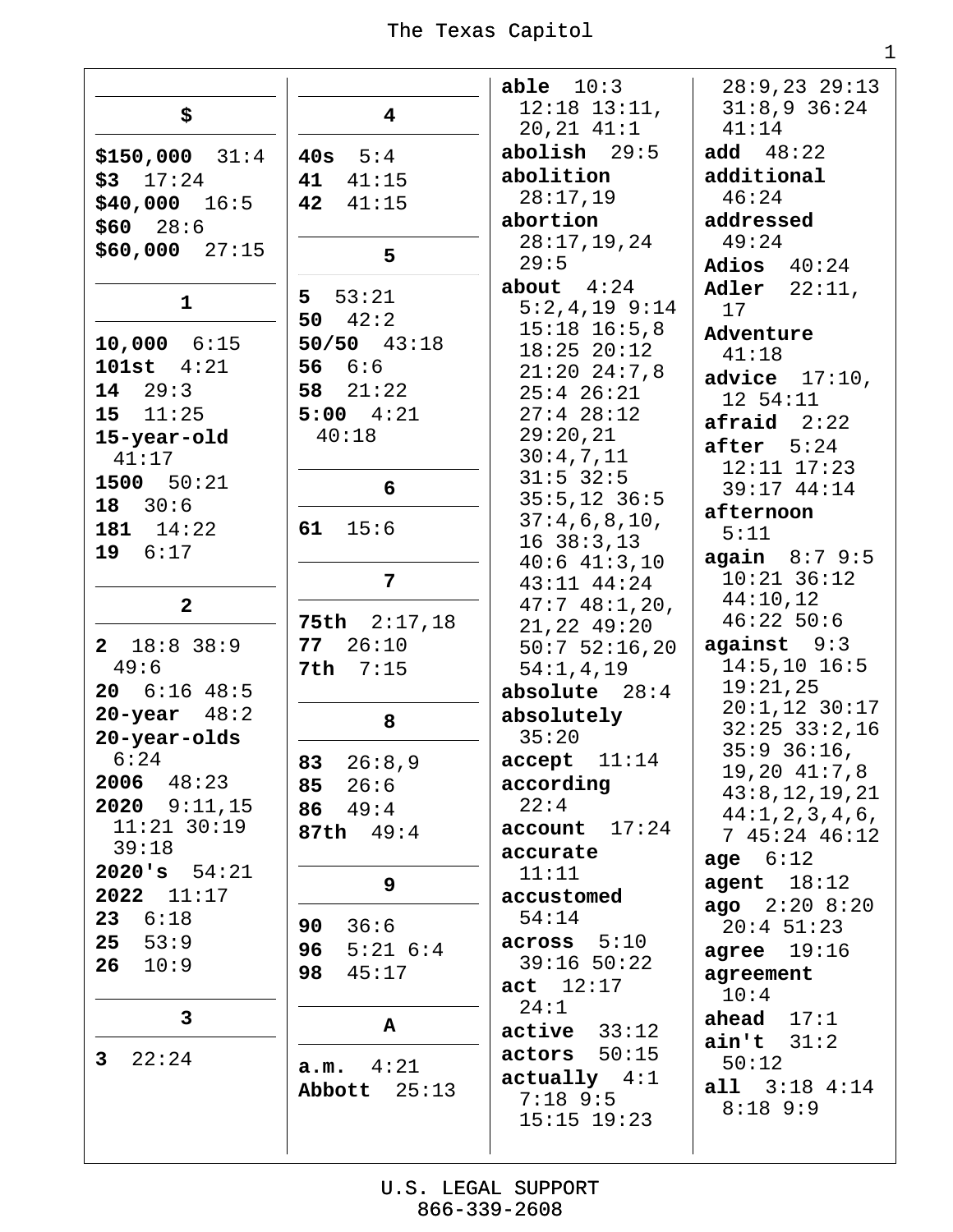| $11:22$ $12:11$   | <b>Ana</b> $12:9$ $41:5$   | 17,18,20           | anyway $5:20$       |
|-------------------|----------------------------|--------------------|---------------------|
| $13:3$ $15:22$    | anchor $29:1$              | 40:1, 11, 15,      | 6:79:711:25         |
| 16:13,14          | and $2:23:3:2$ ,           | 16, 21, 25         | anyways $29:18$     |
| $20:23$ $21:2$    | 5, 6, 7, 8, 17,            | 41:2,3,4,6         | apparently          |
| $23:22$ $24:6$    | 19, 23, 4:9, 10,           | $42:10$ $43:2,3$ , | 8:16,17,23          |
| 26:13,14          | 11, 18, 19, 20,            | $8,9$ 44:12        | 26:15               |
| 29:21 34:17       | $22, 24$ 5:2,5,            | $45:22$ $46:1,5$ , | appellate           |
| $35:23$ $38:3$    | 8, 10, 11, 12,             | $13, 16$ $47:4$ ,  | 53:23               |
| $40:7,10$ $41:8$  | $13, 20, 25$ 6:1,          | $15, 18$ $48:11,$  | appreciate          |
| $43:22$ $44:5$    | $2, 10, 16$ 7:3,           | 17, 23, 25         | $16:20$ 30:12       |
| 48:350:12         | 4, 6, 15, 16, 18,          | 49:5, 8, 12, 21,   | 39:9, 14, 15, 23    |
| 51:1,19           | 19, 23, 25                 | 22, 50:1, 10, 23   | $40:9$ $42:8,15$    |
| 52:16,19          | $8:12,22$ 9:2,             | $51:3,25$ 52:4,    | 50:16               |
| $53:18$ $54:13$ , | 13, 15, 23, 24,            | 5, 6, 7, 9, 13,    | appreciation        |
| 19                | $25 \t10:16,23$            | 15, 16, 17, 25     | 51:7                |
| allegedly         | 11:4,5,7,12,               | 53:4,11,13,        | approach            |
| 2:25              | 16, 17, 18, 21             | 15, 18, 19, 22     | 50:17               |
| allied $5:2$      | 12:2,5,7,8,                | 54:5, 7, 9, 10,    | approached          |
| Allison 43:11     | $13, 20$ $13:20$ ,         | $11, 15, 23$ 55:7  | 35:22               |
| 44:17             | $24, 25$ $14:4, 6$ ,       | Anderson           | appropriate         |
| alluding $16:4$   | 7, 9, 10, 13, 15           | 19:17 43:12        | 40:14               |
| almost<br>45:23   | 15:1,17                    | Angie $11:24$      | are $2:46:13$       |
| alone $33:11$     | 16:11,14,20                | anniversary        | $12:6, 16$ $13:17$  |
| 44:18             | 17:1,6,16                  | 2:17,19            | $14:22$ $18:5$ ,    |
| along $40:2$      | 18:5, 10                   | another $4:20$     | $16, 25$ $19:1, 25$ |
| 55:8              | 19:15, 16, 20,             | 25:21,22           | $21:17$ $23:12$ ,   |
| already $17:12$   | $25\ 20:6,7,14,$           | 37:12,25           | $2325:11,16$ ,      |
| $18:5, 18$ 47:17  | 23, 24, 25                 | answer $13:25$     | 17 28:16            |
| also $7:12,23$    | 21:14,16,18,<br>22, 23, 24 | 23:3,427:3         | 29:7,12,15          |
| $12:7$ $15:19$    | 22:4,11,18,21              | Anthony 54:8       | $30:15$ $32:13$     |
| $20:24$ $24:3,25$ | 23:2,6,9,17,               | $anxious$ $32:8$   | 34:18 37:7,14       |
| 27:1,529:10       | 24 24:7, 21, 22            | any 2:9 3:10       | 38:19 40:15         |
| 46:7              | 25:7, 12, 14, 24           | $9:15$ 13:19       | $42:12$ $43:2$      |
| always $10:7$ ,   | 26:1, 5, 12, 13,           | $19:15$ $25:3$     | 44:746:4,20,        |
| $22$ 15:5 35:22   | $21,22$ $27:8$ ,           | $26:20$ $27:22$    | $23$ $47:1, 15, 21$ |
| $40:1$ $48:1$     | 18, 21, 28:1,              | $28:12$ $31:11$    | 49:4,10,11,         |
| $50:8$ 53:7,12    | 10, 23, 29:17,             | 34:5, 11, 22       | 15, 23, 51:19       |
| $am$ 10:7 34:19   | 1930:4,11,                 | 36:641:3           | 52:8, 11, 17        |
| 52:18             | 14, 15, 19, 22             | $47:21$ 50:9       | $53:3$ $54:14$      |
| $amazing$ $3:5$   | 31:1,4,14                  | 51:2               | 55:16               |
| $4:16$ 9:7        | 32:5, 21, 22               | anybody $16:21$    | area $49:23$        |
| ambivalent        | $33:9,16$ $34:4$ ,         | 25:4               | aren't<br>12:3      |
| 51:20             | 10, 14, 17                 | anyhow $13:6$      | 20:8                |
| amendment         | 35:4, 17, 18, 21           | anyone $15:20$     | argue $15:22$       |
| $25:25$ $28:20$   | 36:1, 5, 7, 8              | 38:18              | 19:14               |
| 50:8              | 37:7, 16, 23, 24           | anything $11:3$    | $argument$ 30:7     |
| American 2:16     | 38:3, 16, 21, 24           | $12:23$ 40:13      | 26:12<br>arms       |
| $6:10$ 7:16,18    | 39:3,4,7,9,                | 47:16              |                     |
|                   |                            |                    |                     |
|                   |                            |                    |                     |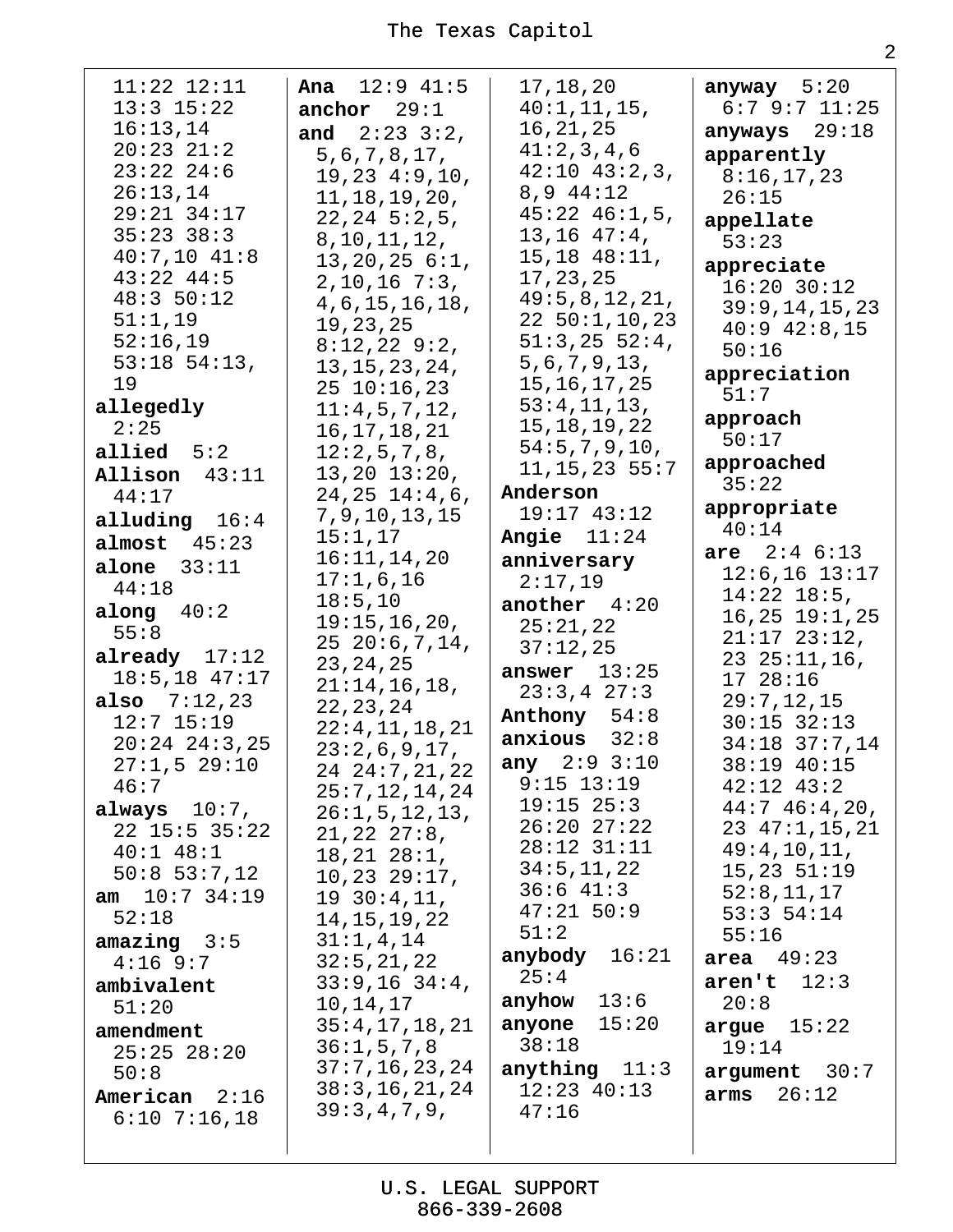3

around  $8:2$ awesome  $8:11$  $28:23$  43:3,  $13,20$  54:16  $\arccosant$  14:7 **ART** 33:10,18 ART's  $33:8$  $article$  41:15  $as 14:8$  $16:20,21$  $25:24$  33:10  $38:20$  48:15  $49:16$  55:1, 17,18 Ashby  $43:18$  $44:17$  $ask$  32:21 asked  $23:2$ asking  $10:6$  $34:7$  35:23  $37:15$  38:5  $42:11$  $ass 34:11$  $38:16$  39:22 assume  $48:11$ assured  $54:25$ at  $2:16$  3:5  $4:5 \t5:3,18$  $7:9,12$   $8:2,8$ ,  $15, 18$   $19:24$  $20:24$   $22:4$  $28:21$   $32:11$  $37:7,13$   $38:1$ , 19 40:7 42:12  $44:5$  47:19  $50:13,19$   $53:2$  $54:24$  55:13 attention  $53:13,15$ Austin  $33:9$  $41:15$ available  $55:13$ average  $47:17$ aware  $5:2$  $24:20$ away  $28:1$ 

 $awful 8:22$  $39:5$  41:6  $\mathbf{B}$  $ba = 26:14$ babies  $55:6$ back  $3:17$  $4:12$  5:17 6:1  $9:3$  16:11  $18:9.10$   $22:11$  $23:2,4$   $25:25$  $39:13$  40:12  $43:3,10,15,23$  $44:8$  50:1,11  $52:10$   $54:18$ background  $2:1$  24:3 25:9  $56:2$ **bad**  $29:17$ **Bailes**  $43:19$  $44:17$ ballot  $52:4$  $53:7,11$   $54:3$ **ban**  $28:25$ banned  $28:22$ , 24  $barelv$  7:23  $49:6$ **based**  $48:7$ basically  $16:11$   $27:8$  $28:22$ beat  $12:16$  $20:14$   $21:16$  $39:19$   $41:1,5$ beaten  $44:13$ because  $4:12$  $12:18$   $14:7$ ,  $12, 21$   $16:16$ ,  $18, 21$   $17:21$  $18:16,24$  $20:14$   $21:21$ ,  $23$   $22:1,3,9$ ,  $20, 24$   $25:1, 5,$  $2527:14$ 

 $28:21,23$  $29:10$   $30:5,23$  $31:25$   $32:13$  $34:338:2,13,$  $15, 39:4, 6, 7$  $40:16$   $41:21$  $45:15,24$   $48:2$  $51:8$  53:5,14 because-- $46:5$ Beckley  $12:15$  $13:14$   $14:15$ , 18 15:6 18:6  $41:5$ become  $5:2$  $29:5$  35:2 **bed**  $48:4$ been  $2:3$  $4:17,23$  5:6  $6:10$  7:9 8:14  $10:23$   $21:9$ , 14, 15, 18  $27:14$  52:5  $53:7,8,9,10,$ 12 54:10,14 before  $5:6$  $48:253:25$ begging  $12:11$ **being**  $6:25$  $9:16$   $11:17$  $14:21$   $16:19$  $17:4$   $23:19.22$  $25:6, 12, 21,$  $22, 23, 26:21$  $29:11,16$  $30:20$   $31:8$  $43:2$   $45:10,24$  $46:10,12$  $47:15$  55:2 believe  $29:13$ believes  $47:4$ **Bell** 43:19  $44:17$ benchmark  $42:21$   $45:4,7$ benchmarks  $46:21$   $49:4$ 

**best**  $4:2 \ 8:25$  $9:4$  51:25 better  $15:5$  $28:8$  37:7  $38:20$   $39:21$ ,  $22 \t 40:3$ between  $3:6$  $22:11$   $30:22$  $46:18$ beyond  $31:13$ , 14 41:16 big  $3:4$  $25:11,17,18$  $38:12$  47:1  $50:13$   $54:21$ biqqest  $22:23$  $27:17$  45:11 **bike**  $10:18,20$  $bili1 18:8$  $21:2,4,24$  $22:1,4$   $25:25$  $26:1$  28:7  $38:9$  45:5,24  $49:18$  50:3,4  $$  $28:6$ billion-dollar  $21:22$  $bills$   $26:16$  $Billy$  15:11  $35:10$ black  $3:4$ Blakemore  $41:2$ bland  $8:22$ blew  $14:13$ block  $10:16$ board  $39:16$ Bob  $35:10$ body  $51:7$  $bolts$   $26:22$ bone  $51:6$ **Bonnen**  $2:4,7$ ,  $9, 17, 3:10, 15,$  $22, 25, 4:7, 14$  $5:16,226:5,$ 8, 13, 17, 20, 25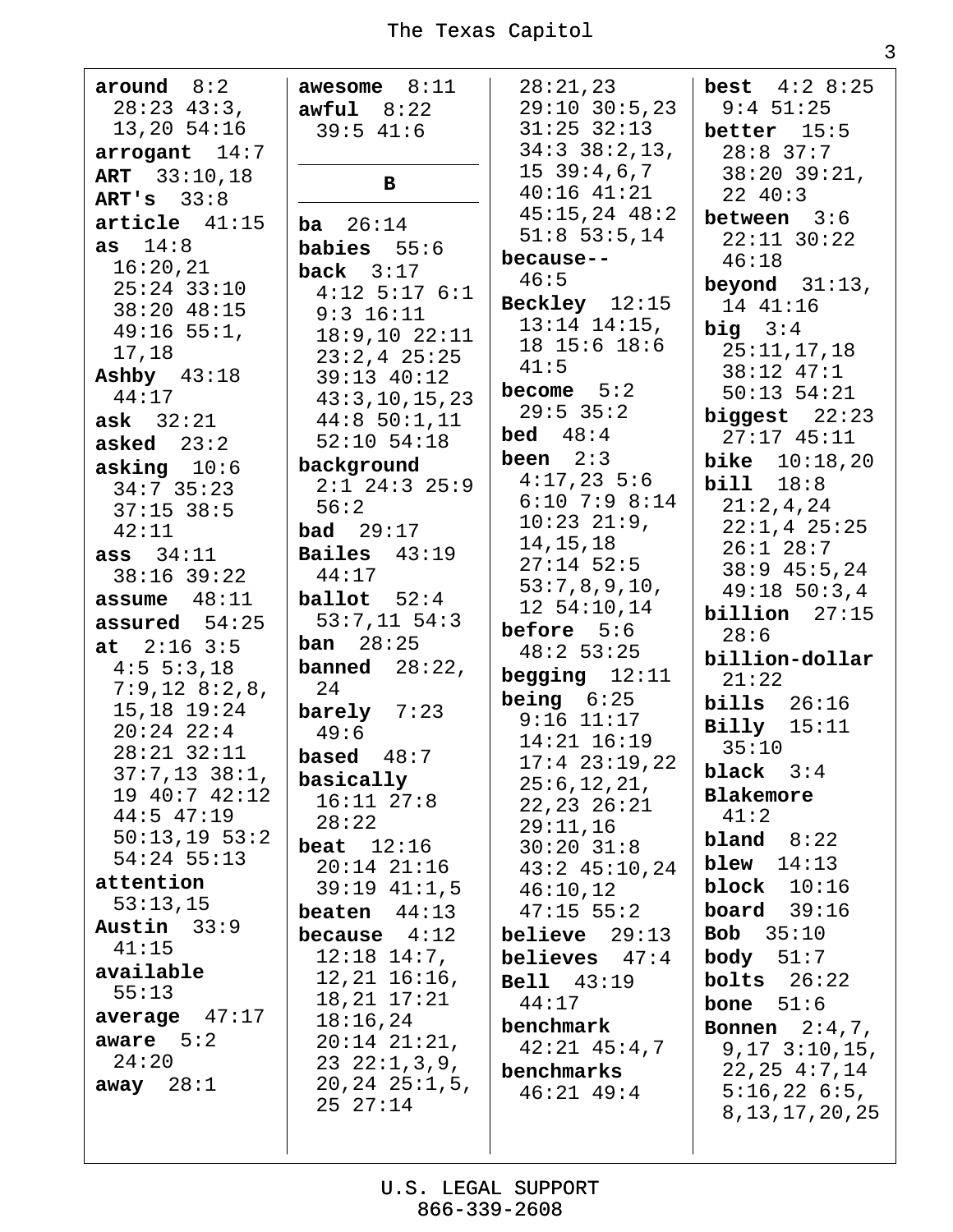| $7:6,10$ 8:5,9,             | breakfast                       | busting $38:15$      | 32:21                               |
|-----------------------------|---------------------------------|----------------------|-------------------------------------|
| $11, 18$ 9:9, 11,           | 9:14                            | <b>but</b> $2:10,21$ | called $23:2$ ,                     |
| $13, 19$ $10:11,$           | bright $29:16$                  | $3:20 \ 5:4,18,$     | $4, 5, 13$ $26:21$                  |
| 14, 18, 21                  | bring $9:3$                     | $246:237:1$ ,        | 27:6                                |
| 11:10,15                    | 47:23                           | 22, 23, 8:3, 4       | calling $22:17$                     |
| $12:25$ $13:5$ ,            | British $8:21$                  | 9:4,6,16             | 49:854:4                            |
| $17, 24$ $14:3, 24$         | broader<br>16:3                 | 10:2,4,14,21,        | calls $55:16$                       |
| 15:3,9,13,15,               |                                 | 23 11:20             |                                     |
| 22 16:16                    | brought $25:25$                 | 12:4, 14, 15, 19     | came $4:12,24$<br>$6:1$ 7:17 $51:2$ |
| 17:1,4,11,14,               | <b>build</b> $46:13$            | $13:6, 19$ $14:3,$   |                                     |
| 16, 19, 22                  | building                        | 6, 16, 21            | camp $5:10$                         |
| 18:4, 19 19:4,              | 40:22                           | 15:16,19             | 41:16                               |
| 8, 13, 20, 20:4,            | built $43:3$                    | $17:23$ $18:23$      | campaign                            |
| 6, 14, 19, 21               | 54:16                           | 19:2,11,13           | $14:10$ 53:11                       |
| 21:3,8,13                   | bullet $24:23$                  | 21:5,8,17            | campaigning                         |
| $22:6, 15$ $23:8,$          | bullshit                        | $22:14$ $23:5$ ,     | $15:21$ $16:4$                      |
| $21 \t24:13,16$             | 42:13                           | $19,25$ $24:24$      | 4:24<br>camps                       |
| $25:19$ $26:3$              | bunch $6:24$                    | $25:6$ $26:11$ ,     | 5:3                                 |
| 29:19:30:3,                 | Burgers 18:11                   | 15, 25, 27:24        | can $6:59:23$                       |
| $10, 13$ $31:11,$           | burn $30:21$                    | 28:13 29:16          | $11:11,19$ $12:1$                   |
| $17, 23$ $32:2, 9$ ,        |                                 | 30:10, 16, 20,       | $13:1,25$ $14:6$ ,                  |
| 12, 17, 20                  | Burrows $2:3$ ,                 | $24$ $31:1,20$       | $17$ $15:13,22,$                    |
| 33:1, 5, 10, 15,            | 8,14 8:14                       | 32:3,6,10,12,        | 25 16:2 17:7                        |
| 18, 21, 24                  | 11:11,14                        | $16$ 33:10,18        | $23:25$ $28:24$ ,                   |
| 34:3,8,17,23                | $15:25$ $16:2,8$                | $34:17$ $35:1,18$    | 2529:13                             |
| 35:1,4,11,16,               | $17:13$ $18:9$ ,                | $36:22$ $37:1,3$ ,   | $32:19$ $34:8$                      |
| $23 \t36:1,5,10,$           | 17,18 19:17                     | $10, 13$ $38:17$ ,   | $40:16$ $42:10$ ,                   |
| 13, 17, 21, 25              | $21:20$ $22:7,18$               | 20 39:9 40:5         | 14 44:13                            |
| 37:5,9,15,22                | 23:5, 11, 15,                   | $41:17$ $42:14$      | $45:18,22$ $46:8$                   |
| 38:5, 9, 12, 24             | $18, 22$ $24:15$ ,              | 43:12,17,21          | 48:3 49:17                          |
| 39:3, 12, 16, 24            | $17, 24$ $25:23$                | $44:10$ $45:8$       | 50:6,15                             |
| 40:1, 5, 10, 15,            | 26:8,15,19                      | $47:24$ $48:14$      | can't 8:3 9:6                       |
| 20, 23, 25                  | 27:2,6,11,16                    | 49:5,750:11,         | $12:8$ 13:14                        |
| 41:11,14,20                 | $28:7,19$ 29:4,                 | 18 51:14             | $14:4$ $16:14$                      |
| 42:1, 4, 6, 10,             | 10, 15, 30:17                   | $52:11$ $53:5,13$    | $22:23$ $28:15$                     |
| 17,19                       | $34:15$ $42:20$ ,               | Button $11:24$       | $32:20$ $33:10$ ,                   |
| <b>Bonnen's</b> $39:6$      | $24$ 43:6,17                    | 43:20                | 24 35:9 38:9                        |
| both $2:24$                 | 44:1, 14, 18,                   | by $11:23,24$        | 46:248:3                            |
| $36:13$ $54:14$             | 22, 25, 45:4, 8,                | $29:4$ 35:2          | 49:5                                |
| <b>bounded</b> $6:2$        | $21\;46:6,20$                   | 37:2040:4            | Canada $41:17$                      |
| Boy $41:16$                 | 47:1,6,9,12,                    | 48:17                | candidate                           |
|                             | $23\;48:6,11,$                  |                      | $13:10$ $19:21$                     |
| boys $6:12$<br>$8:19$ 38:25 | $14, 24$ $49:3,$                |                      | $30:16$ $32:24$                     |
|                             | 17, 25, 50:5, 24<br>51:14,21,24 | $\mathbf C$          | 34:22                               |
| <b>Braddock</b> $13:6$      | $52:23 \ 54:4,$                 |                      | candidly $10:3$                     |
| 25:1                        | $18, 21$ 55:3,6,                | calculation          | 20:7                                |
| <b>Brandon</b> $55:16$      | 10, 12, 17, 23                  | 51:4                 | cannot $29:22$                      |
| bread $52:1$                | business                        | call 2:10            | Canoeing                            |
| break<br>8:20               | 22:24                           | $18:11$ $22:2,17$    | 41:18                               |
|                             |                                 | $23:2,8$ 24:5        |                                     |
|                             |                                 |                      |                                     |

 $\overline{4}$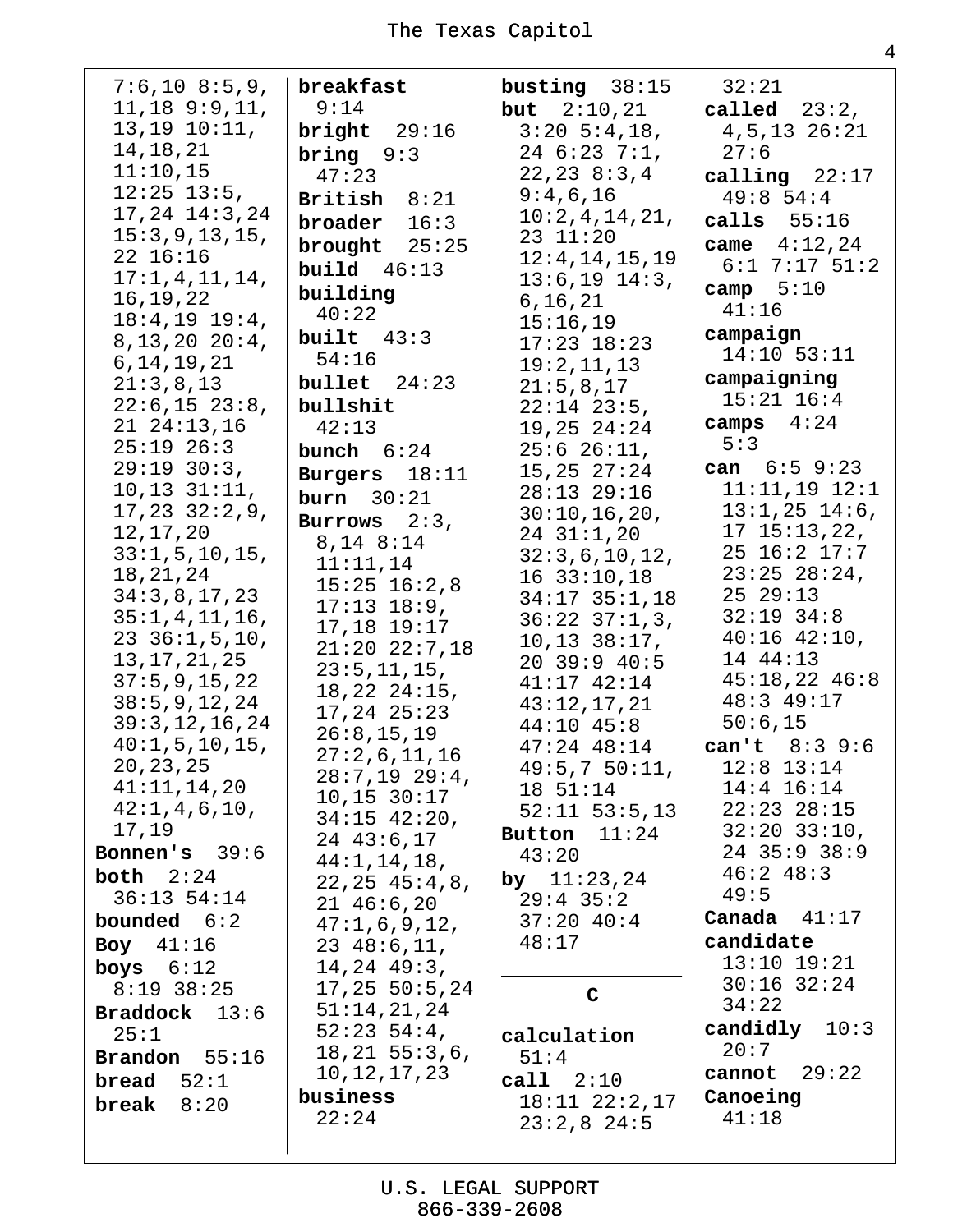| $cards$ 25:5          | Chronicle          | comes $39:18$           |
|-----------------------|--------------------|-------------------------|
| <b>care</b> $25:13$ , | 15:20              | comfortable             |
| $15, 16$ $29:20$ ,    | church $7:18$      | 34:18,19                |
| 21 30:11 32:5         | 30:1               | coming $5:12$           |
| $36:20$ $38:3$        | cities $28:22$     | $27:18$ 43:15           |
| 52:12,20              | $34:14$ $47:18$    | $52:8, 21$ 53:5         |
| $careful$ $14:3$      | $city$ 4:25        | command 5:2             |
| 48:1                  | $7:17$ 28:23       | commander               |
| case $46:14$          | $33:13$ 49:5       | $5:13 \ 6:23$           |
| $\texttt{catch}$ 4:13 | claimed $24:1$ ,   | commemoration           |
| caucus $10:24$        | 2                  | 7:14                    |
| 52:24                 | Clardy $32:24$     | commission              |
| cautious              | $33:2,16$ $34:4$   | 52:19                   |
| $40:16$ $47:4$        | 43:23 44:20        | committed               |
| cell 41:22            | Clardy's           | 42:25                   |
| 55:12                 | 43:22              | committee               |
| cemetery 2:16         | clarity $19:14$    | 21:24                   |
| 6:10,11               | 34:12              | communicated            |
| ceremony $2:16$       | classmates<br>6:14 | 3:1                     |
| 7:12                  | clear $16:18$      | communicating           |
| certainty<br>28:4     | $18:1,24$ $24:1,$  | 22:16                   |
|                       | $25\ 26:12$        | communication           |
| chair $51:4$<br>55:18 | 35:11,18           | 18:24                   |
| chairman $51:5$       | $36:25$ $37:3,8$ , | communications<br>41:23 |
| chairmen              | 9, 11, 25, 40:11   | community               |
| 26:21                 | clearly $17:20$    | 15:18                   |
| challenge             | clerks $22:16$     | company 5:13            |
| 54:1                  | climbed $7:3$      | 6:22                    |
| challenged            | closer $34:8$      | completely              |
| 18:15                 | clothes $38:2$     | 12:728:25               |
| chambers              | $club$ $13:22$ ,   | 35:19                   |
| 21:7,17               | $23, 25$ $14:15$   | concentration           |
| chance $3:17$         | 19:2               | $4:23 \; 5:3$           |
| 37:1                  | $CO's$ 22:21       | concern $15:2$          |
| changer $22:23$       | colleagues         | conference              |
| 27:17                 | 47:14              | 34:10                   |
| charge $10:23$        | collection         | confidential            |
| chatted $4:17$        | 45:14,19           | 12:11                   |
| Chen $11:24$          | $colonize$ $9:2$   | Congress                |
| choked $4:8$          | come $5:10$        | 54:25                   |
| choo-choo             | $11:18$ $16:11$    | congressional           |
| 52:20                 | $18:9$ $21:22,23$  | 54:23                   |
| chooses $30:8$        | $28:23$ 34:12      | congressman             |
| chose $24:8$          | 43:3, 13, 20, 23   | 55:1                    |
| Chris $16:5$          | $49:25$ 51:7       | conservative            |
|                       |                    | $10:24$ 39:6            |

 $51:6$  53:14 consultants  $54:5,10$ contest  $52:8$ continue  $10:23$   $18:5$  $31:15$ contract  $48:6$ contracts  $47:21$ contractually  $48:4$ control  $20:11,17,22,$  $23, 25$   $33:10$  $34:2$  35:9 conversation  $2:1$  23:10  $40:14$  56:2 convince  $53:17$  $cool 6:8 8:11$ Correct  $13:17$  $17:19$   $40:15$ could  $4:12$  $8:7$  25:24  $26:19$   $38:14$ couldn't  $41:21,22$  $count1$  33:13 count  $22:21$ counties 34:14 47:18 country  $9:3$ countryside  $5:9$ county  $19:18$  $34:11$   $49:5$  $53:20$ couple  $39:21$  $45:25$ course  $5:4$  $8:1,12$  9:2  $27:21$  39:5 cover  $22:12$ Craddick  $14:4$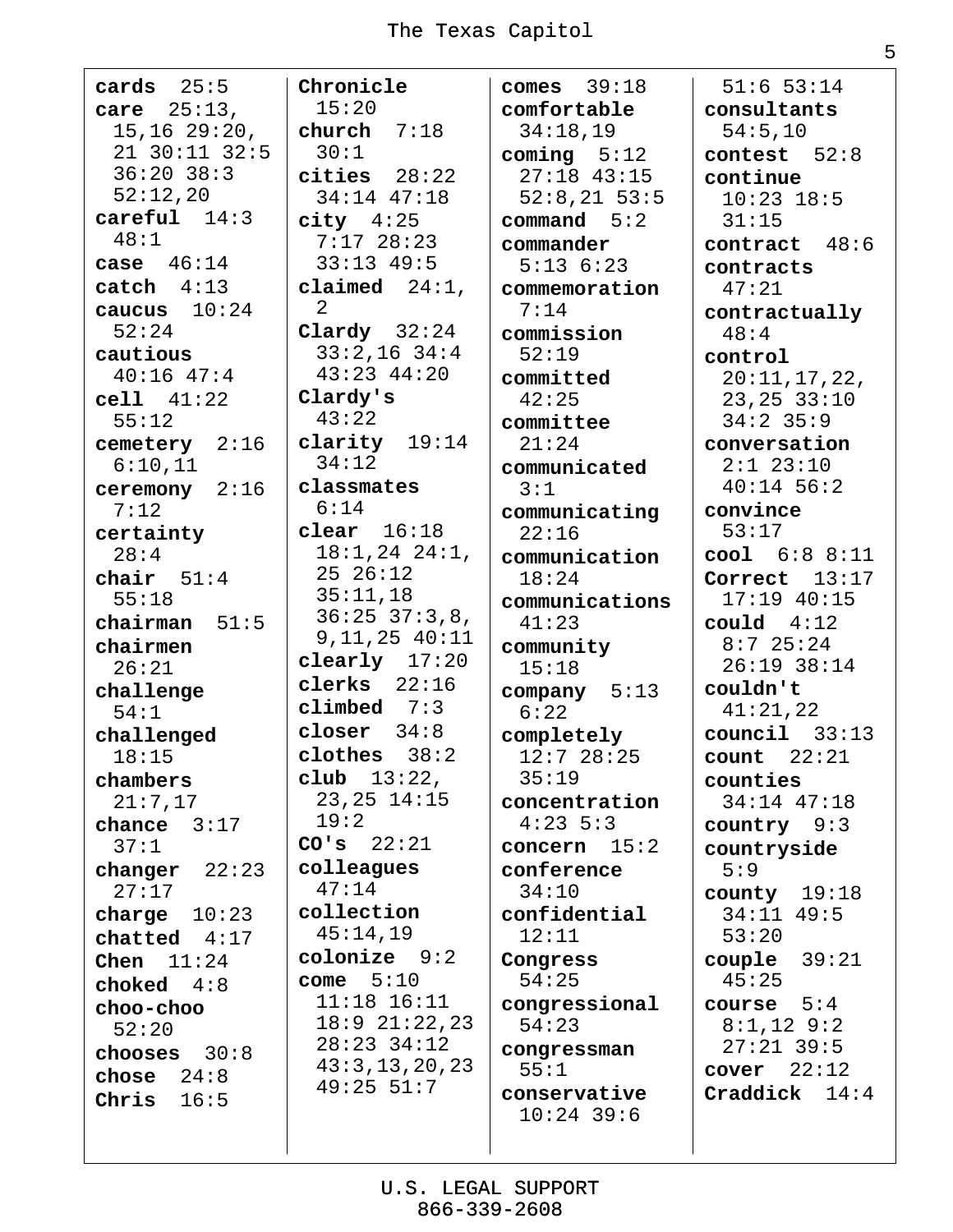crap  $52:16$  $crawl$   $12:10$ Crazy  $7:20$ create  $48:22$  $crickets$  25:8 critical  $21:15,19$  32:4 criticism  $21:14$   $27:19$ criticized  $26:17$ criticizing  $21:12$ cross  $16:14$ current  $7:2$ cut  $45:16$ cuts  $48:24$ cutting  $14:13$  $CX 24:16$  $cycle$   $30:21$ D  $D'S$  28:21  $D-DAY$  4:21 Dade  $22:9$  $42:25$ daily  $29:17$ Dallas  $19:18$ Damon  $35:16$ Danish  $7:16$ Darby  $44:1,20$ daughter 4:19  $6:1,10$ day  $4:19$  7:15  $8:8$  15:22  $19:18$   $32:11$  $40:19$   $49:8$ Debbie  $20:12$ ,  $17$ debt  $48:12$  $decade$  55:1 decent  $38:19$ , 20 decide  $14:9$  $28:15$ 

decided  $55:18$ decision  $24:10$  37:20 dedicating  $49:12$ definitely  $45:6$ deliver  $17:5$ , 7 delivering  $13:13$ Democrat  $17:23$   $18:14$  $20:1$   $21:1$  $25:14$  41:6  $52:25$   $54:22$ ,  $23 \, 55:2$ Democrats  $12:17$   $16:19$  $17:4,6$  45:17  $54:25$ demoralized  $38:14$ dennis  $2:4,7$ ,  $9, 17, 3:10, 15,$  $22, 25, 4:7, 14$  $5:16,226:5.$ 8, 13, 17, 20, 25  $7:6,10$  8:5,9,  $11, 18$  9:9, 11,  $13, 19$   $10:11,$ 14, 18, 21  $11:10,15$  $12:25$   $13:5$ ,  $17, 24$   $14:3, 24$  $15:3,9,13,15,$ 22 16:16  $17:1,4,11,14,$ 16, 19, 22  $18:4, 19$   $19:4,$  $8, 13, 20, 20:4,$  $6, 14, 19, 21$  $21:3,8,13$  $22:6, 15$   $23:8,$  $21 \t24:13,16$  $25:19$   $26:3$  $29:19:30:3$ ,  $10, 13$   $31:11$ ,

 $17, 23$   $32:2, 9,$ 12, 17, 20  $33:1, 5, 10, 15,$ 18, 21, 24  $34:3,8,17,23$  $35:1,4,11,16,$  $23, 36:1, 5, 10,$ 13, 17, 21, 25  $37:5, 9, 15, 22$  $38:5, 9, 12, 24$  $39:3, 12, 16, 24$  $40:1, 5, 10, 15,$ 20, 23, 25  $41:11,14,20$  $42:1, 4, 6, 10,$ 17,19 Designed  $14:23$ desk  $50:23$ Destin  $55:16$ development  $47:15,18$ dialing  $50:10$ Dickey  $22:4$ dictate  $10:22$ did  $2:9$   $3:25$  $4:1$  5:14 7:19  $8:4$  12:12  $13:6$   $18:8$  $19:24$   $22:6,7$ ,  $15,20$   $23:1$  $24:4$   $25:6,15$ ,  $16\;\;29:5\;\;31:2$  $35:17$   $38:11$  $39:740:3$  $41:4,14$   $44:2$  $46:748:23$  $\text{didn't}$  3:10  $14:5$  19:6  $24:726:12$  $27:22,24$  $28:12$   $38:6,7$ ,  $10, 13$   $41:3$  $45:23 \t51:3,4,$  $7\phantom{.}$ didn't'  $24:10$  $44:23$ 

difference  $45:9,11$   $46:14$ different  $20:722:25$  $35:4,737:20$  $50:25$  53:16,  $2.4$ differently  $25:5$   $28:2$ digest  $50:16$  $direct$   $55:24$ disagree  $4:4$ disgustingly  $33:14$ disrespectful  $19:9$ district  $13:10$   $43:21$ , 24 44:5 45:2  $53:22$ districts  $11:24$   $13:21$ do  $2:910:3$  $11:4$   $12:21$ ,  $22, 25$   $13:5, 6$  $14:12,19$  $15:5, 16$   $18:8$ ,  $20, 22$   $19:10$  $20:9,19,23,24$  $21:7$   $22:10,14$  $24:725:2$  $27:4,6$   $28:1$ , 16 29:25  $30:6,8,19,20$  $31:2$   $32:6,12$  $33:19,21$   $35:1$  $38:5 39:4,8$  $40:13$   $42:22$  $43:18$   $45:5,16$  $47:2$  49:6  $50:10$   $52:19$  $53:2,3$  55:22, 24 Doc  $43:12,13$ Doc's  $43:17$ does  $12:20$  $13:14$   $28:2$  $31:4$   $32:1$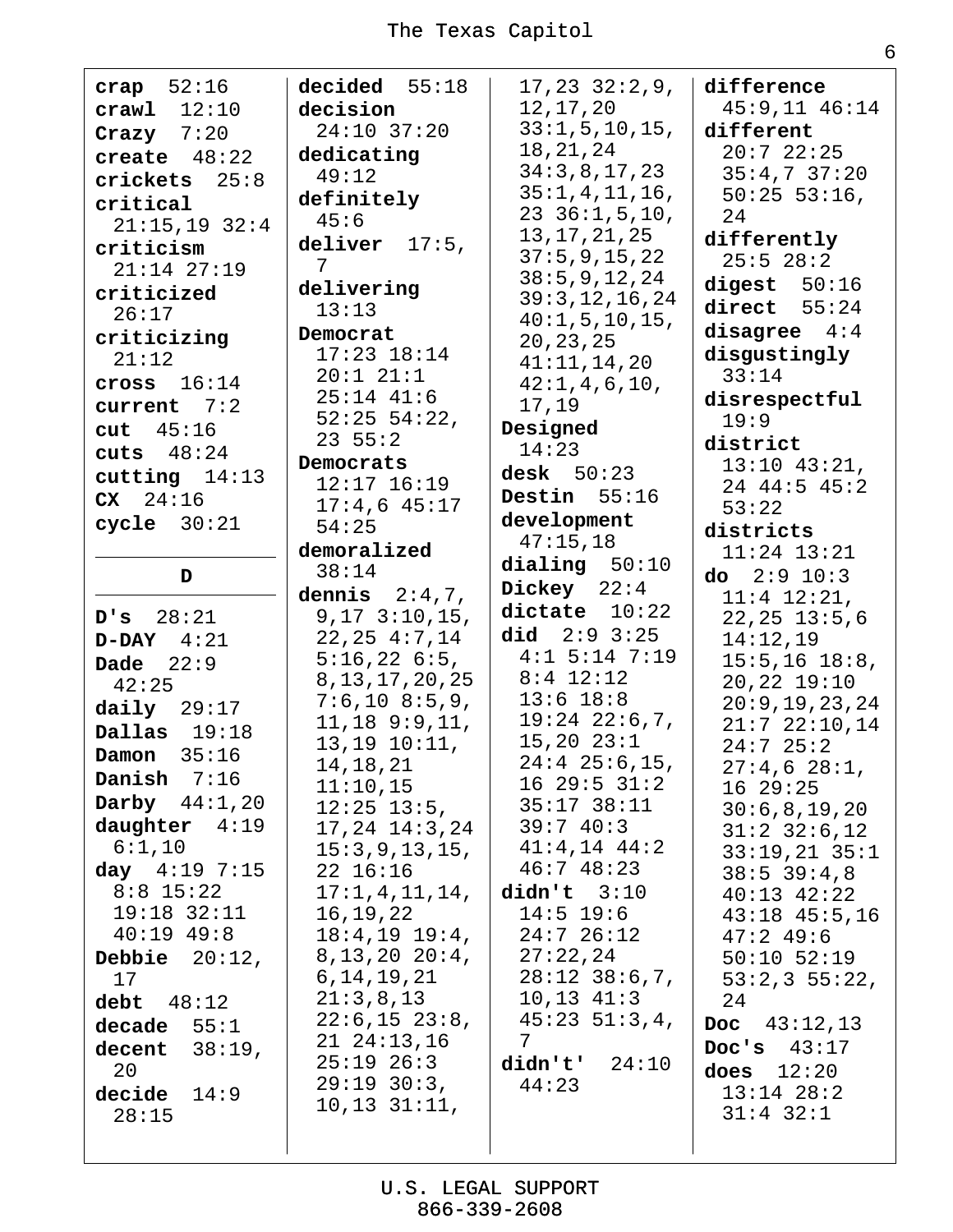| $36:10,11$ 41:7 done 11:4,5<br>46:11<br>doesn't $21:6$<br>53:18 | $12:24$ $14:4$<br>$18:13$ $25:18$<br>$28:5$ 38:14       | 50:5,24<br>51:14,21,24<br>$52:23 \ 54:4,$<br>$18, 21$ 55:3,6, | Elizabeth<br>21:4,6<br>Elkins $41:4$<br>else $5:19$ |
|-----------------------------------------------------------------|---------------------------------------------------------|---------------------------------------------------------------|-----------------------------------------------------|
| $\text{doing}$ 5:9<br>$17:12$ $18:22$<br>24:3,9,11,12           | $46:2,18$ 52:22<br>53:25<br>down $3:5$                  | 10, 12, 17, 23                                                | $8:22,24$ 22:4<br>$41:6$ $43:23$<br>$46:13$ $49:9$  |
| $25:5$ 28:22<br>$33:18$ $37:25$                                 | $11:25$ 34:5<br>38:19 40:12                             | $\bf E$<br>each $4:18$                                        | else's $12:2$<br><b>em</b> $7:6$ 26:11              |
| 39:22 42:13<br>dollars $9:20$ ,                                 | $42:23$ $47:16$<br>$48:15$ 53:6, 11                     | $9:17$ $11:16$<br>$14:10$ 22:16                               | 38:20<br>$emotional$ 4:7                            |
| $21$ $27:15$ $43:2$<br>45:10 47:18                              | drive $35:1$<br>39:10 48:15                             | $26:13$ $42:11$<br>early $5:3$                                | emotions<br>8:3<br>emperor's                        |
| don't $2:10$<br>5:76:257:1                                      | drives $34:20$<br>49:21                                 | easier $15:7$<br>easiest $13:9$                               | 38:1<br>encourage                                   |
| 8:17,18,21<br>$10:4,6$ $11:3$<br>$12:23$ $13:15$                | driving $47:16$<br>drowned $41:15$<br>$du$ 7:5          | 43:6<br>easy $49:7$<br>52:21                                  | 16:20<br>encouraged                                 |
| $14:8$ 15:15,20<br>16:15,23                                     | due $11:22$<br>dues $25:21$                             | eat $8:13,21$<br>economic                                     | 16:19<br>end $28:13$<br>$32:11$ $34:11$             |
| $17:11$ $19:9,13$<br>20:1, 11, 17, 24<br>21:16,17               | 45:14,15,19<br>46:15                                    | 45:11,12<br>$46:20$ $47:15$ ,                                 | $50:22$ 54:24<br>56:3                               |
| $23:9,13$ $24:3,$<br>$10, 19$ $25:1, 2,$                        | dumb $26:21$<br>34:11 44:19<br>dump $32:14$             | 1749:420<br>45:25<br>Ed                                       | ended $27:11$ ,<br>13                               |
| 3, 13, 14, 15, 16<br>$26:20$ $28:14$ ,<br>2429:12,20            | Dustin $2:3,8$ ,<br>14 8:14 10:1                        | education<br>53:24<br>efforts $46:25$                         | ending $45:13$<br>48:17<br>endorsed $33:1$          |
| 30:3,4,6,11,<br>14, 16, 18, 21                                  | 11:11,14,18<br>$15:25$ $16:2,8$                         | Eglise $7:13$<br>eight $44:11$                                | ends $22:3$<br>enemies $24:21$                      |
| $31:9$ $33:20$<br>$34:2,4$ 35:24                                | $17:13$ $18:18$<br>$19:17$ $21:20$<br>$22:7,18$ $23:1,$ | Eisenhower<br>5:2                                             | enemy's $45:16$<br>energy $11:16$                   |
| 36:20,23<br>37:2, 15, 16, 18<br>38:17,18                        | 5, 11, 15, 18,<br>22, 25, 24:15,                        | either $8:18$<br>$10:25$ $13:4$                               | enforce $16:10$<br>English $7:23$                   |
| 39:7,8,16<br>$40:17$ $41:2,6$                                   | $17, 24$ $25:23$<br>26:8,15,19                          | elect $52:24$<br>election                                     | enjoy $31:9$<br>enlisted $4:25$                     |
| 42:10,13<br>43:11,17                                            | 27:2,6,11,16<br>$28:7,19$ $29:4,$<br>10, 15, 30:17,     | $30:21$ $31:22$<br>54:7<br>elections                          | enough $26:19$<br>$32:9$ $34:11$<br>50:2            |
| $44:2,7$ $46:10$ ,<br>$12 \t47:6, 14,$<br>$16, 24$ $49:19$      | 18 34:15<br>42:20,24                                    | 31:15,18,19,<br>25                                            | entire $43:1$<br>equal $26:3$                       |
| $50:14$ $51:2$<br>52:12,17,18,                                  | $43:6,17$ $44:1$ ,<br>14, 18, 22, 25<br>45:4,8,21       | eliminate<br>$27:23$ 48:3                                     | 55:17<br>equally $21:15$                            |
| $19\;53:3,4,13,$<br>14 55:7<br>donations                        | $46:6,20$ $47:1,$<br>6, 9, 12, 23                       | eliminating<br>$21:25$ $27:7$<br>48:1 50:9                    | Ernest $43:18$<br>especially                        |
| 16:9                                                            | 48:6, 11, 14, 24<br>49:3,17,25                          | 51:18                                                         | 43:21 50:14<br>Essentially                          |
|                                                                 |                                                         |                                                               |                                                     |

U.S. LEGAL SUPPORT<br>866-339-2608

 $\overline{7}$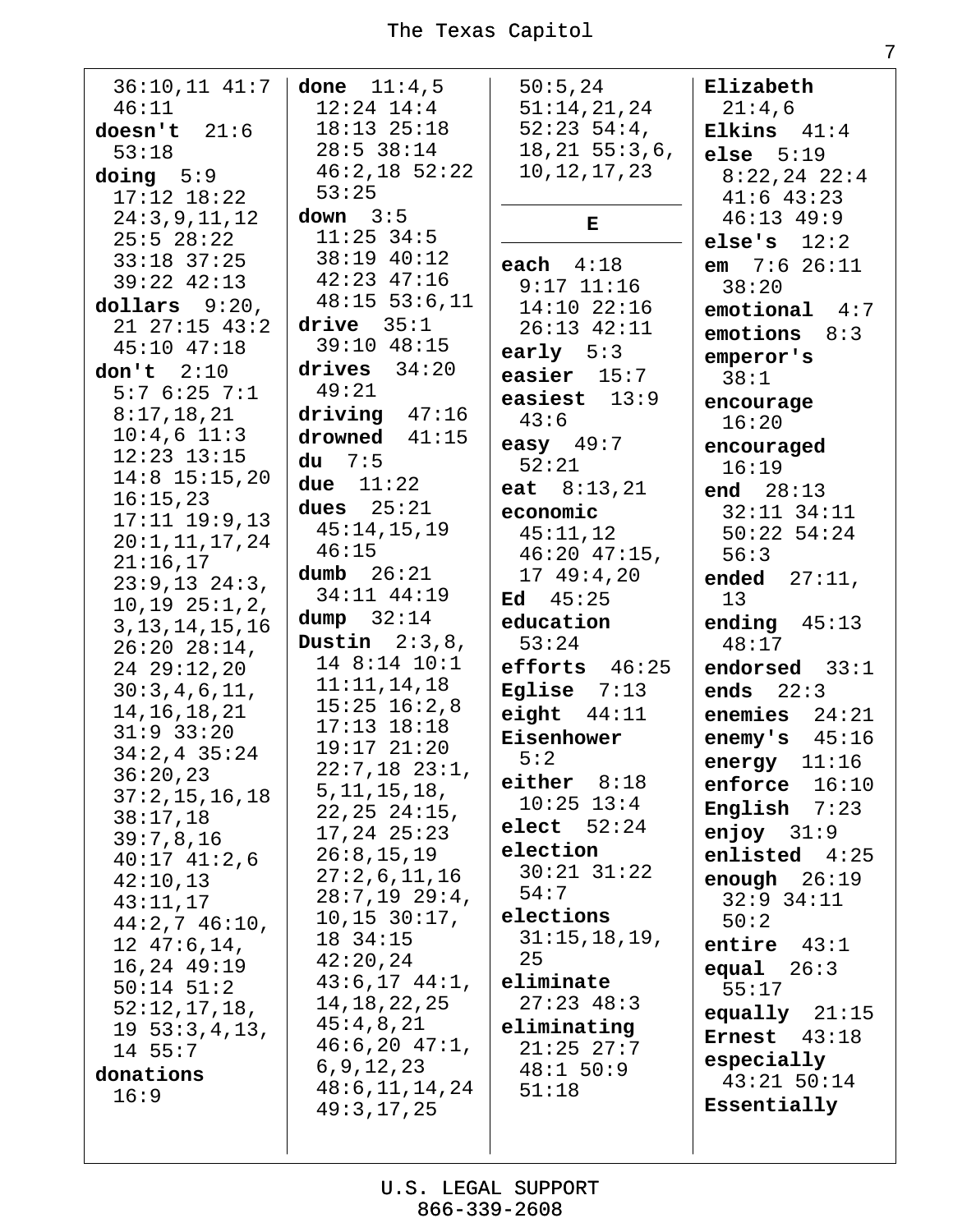| 28:8                                |
|-------------------------------------|
| established                         |
| 9:2                                 |
| estate $18:12$                      |
| even $3:19$                         |
| $5:18$ 11:5,25                      |
| 12:5,17                             |
| $22:15,19$ 28:7                     |
|                                     |
| $30:5, 11$ $32:2$<br>$34:15$ 55:2,7 |
|                                     |
| event $19:24$                       |
| <b>ever</b> $4:3$ $9:1$             |
| $23:2$ 53:25                        |
| every $7:14$                        |
| $11:18$ 19:17                       |
| $25:14$ $26:7,9$ ,                  |
| $11$ $37:1$ $51:5$ ,                |
| $6\;54:2$                           |
| everybody                           |
| $20:15$ $22:4$                      |
| 51:15 52:7                          |
| 55:18                               |
| everybody's                         |
| 16:12                               |
| everyone $12:2$                     |
| 15:850:21                           |
| everything                          |
| $5:19$ $8:24$                       |
| 46:13 49:9                          |
|                                     |
| everything's                        |
| 54:16                               |
| evidence<br>5:1                     |
| 35:15<br>exactly                    |
| 40:20                               |
| 35:19<br>example                    |
| examples                            |
| 11:12                               |
| Excellent                           |
| 41:9                                |
| excited<br>49:20                    |
| 50:23                               |
| 15:5<br>excuse                      |
| 19:12                               |
|                                     |
| existential                         |
| 55:9                                |
| existing                            |
| 48:22                               |
|                                     |

expectation  $17:21$  36:12 experience  $54:6$ experienced  $7:1$ expert  $46:23$ explaining  $50:15$ expose  $43:1$  $46:13$  $extent 24:6$  $25:10$  34:20  $38:8$  47:5  $54:16$ extraordinaril  $y = 29:18$ eye  $3:4$ F face  $14:22$  $45:18$ fact  $27:1$  $37:18$  52:2 factoid  $19:24$ facts  $23:12.$ 23 fair  $11:20$  $14:16$  19:10,  $1323:20$  $31:23$   $32:9$  $34:23$   $35:5$ , 13  $36:9$  37:5  $39:24,25$  $40:23$ fairy  $47:4$  $48:20$ families  $3:8$ fantastic  $2:12$   $3:23$  $32:24$   $33:13$  $41:21$ far  $3:3$ farther  $34:5$ favorites  $12:4$ 

fear  $52:22$ fed  $31:25$ fee  $50:9$ feeble  $6:3$ feedback  $14:10$ feeding  $25:4$ feel  $11:19$  $15:16$   $31:21$  $f$ ellow  $2:21$  $7:24$ fellows  $4:17$ , 19,20 female 19:21 few  $11:1$  $32:13$   $50:1$  $$  $18:1$ fighting  $9:20$  $12:3$ figure 9:24  $19:18$  27:25  $30:5$  54:17  $\texttt{filed}$  28:20  $filing 26:16$  $\text{finallv}$  8:20 finance  $50:20$  $final$   $11:19$  $12:4$  28:5  $30:25$  31:5 finding  $31:3$ fine  $13:4$  $14:16$   $17:2$  $24:6$  26:23  $30:19$   $37:13$  $38:1$ fire  $46:1,5$ ,  $12$ firing  $12:19$ first  $2:14$ , 16, 17, 18  $7:13,16,18,22$  $12:12$   $28:23$  $45:16$  52:4 first-time  $55:18$ 

fiscal  $21:21$ , 23 27:15 Fischer  $14:11$  $16:9$ flag  $52:4$  $flat$  36:19  $37:8,11$  $\texttt{flight}$  55:25  $flip$  39:21  $43:10$ floor  $13:1$  $24:5$  26:1  $45:22$   $46:7$ flop  $46:16$  $$ focused  $54:10.11$ folks  $30:23$ , 24 54:13  $follow 11:8$  $40:12$ food  $8:21$  $9:1,4$ for  $2:11,21$  $5:10$  7:16,19,  $228:20,24$  $9:15$   $12:18$ ,  $21, 22$   $13:10$ ,  $13, 16$   $14:8, 23$  $15:7,10$   $16:2,$  $18, 21$   $18:1, 15$  $19:15$   $26:20$  $27:25$   $28:11$ ,  $14, 15, 21$   $31:5$  $32:4,7,8$  $33:15$   $34:13$ ,  $14, 17, 22$   $40:8$  $41:17,24$  $42:2,11,21$  $43:7,21$   $44:8$ ,  $11 45:4,14$  $47:15$   $48:5$  $49:4,16$  50:2,  $5, 7, 9$   $51:11$  $52:9, 18, 21$  $53:12,14$  $54:1, 2, 15, 25$ 

U.S. LEGAL SUPPORT 866-339-2608

8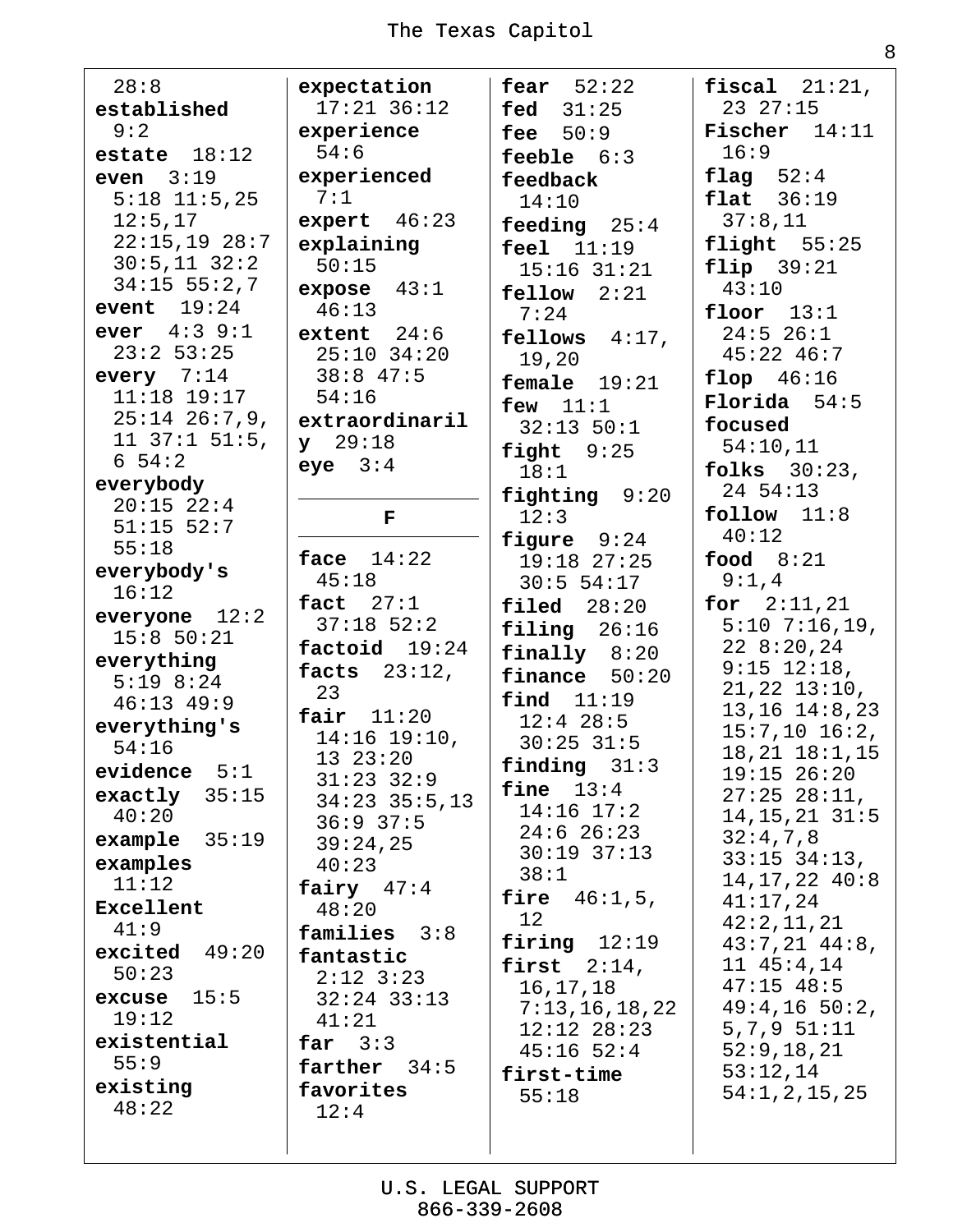| forget $15:6$       | $43:4,8$ $46:8$ ,                | $51:11$ $53:3,6$ ,  | 23, 25, 38:1, 7,                  |
|---------------------|----------------------------------|---------------------|-----------------------------------|
| $39:8$ 41:2,6       | 11 48:17                         | 19, 24, 54:9, 11    | 24 41:23                          |
| forth $22:11$       | 49:12                            | 55:1,3,21           | $42:25$ $43:9$                    |
| fought $10:2$       | funding $31:6$                   | $gets$ $22:2$       | 50:12,21                          |
| 26:2                | 45:14                            | 31:25               | 51:3, 17, 18, 19                  |
| found $45:23$       | funny 8:22                       | getting 26:22       | 52:5, 8, 10, 11,                  |
| four $2:20$         | $11:17$ 20:2,5                   | $27:21$ $31:4$      | $13, 14, 20$ 53:6                 |
|                     | $22:23$ 30:20                    | 37:746:14           | 55:19                             |
| Four's $44:14$      |                                  | 49:11 54:7          | gone $36:24$                      |
| <b>Fox</b> $4:1,2$  |                                  | $g$ ift $24:1$      | 41:22                             |
| <b>France</b> $3:6$ | G                                | give $11:12$        | $good$ $2:8$ $3:20$               |
| 8:15                | gain $11:1$                      | $16:12$ $23:23$     | $8:23$ 9:3                        |
| freakin' 22:3       | 39:19                            | $29:22$ $31:1$      | $12:18$ $17:9$                    |
| freaking            |                                  | given $4:3$         | $19:25$ $40:19$                   |
| $16:12$ $27:11$     | game $22:23$<br>27:17            | giving $15:4$       | 41:11,12                          |
| French $2:21$       | Garden $4:22$                    | 17:12               | $42:18$ $43:10$ ,                 |
| freshman            |                                  | glad 2:6            | 13, 14, 21                        |
| 43:19 44:19         | Gary $41:3$                      | glorious            | 45:3,8,15                         |
| friend $54:8$       | gaslighted                       | 10:16               | $51:10$ $54:15$                   |
| friends $24:21$     | 29:17                            | go $2:14$ $3:17$    | 55:10,13                          |
| frighten 17:6       | Gavin $12:10$                    | $9:2$ 10:5,16       | got $4:5,14$                      |
| from 5:7,12         | gay $12:14$                      | $13:25$ $14:6,14$   | $6:23$ $11:21$                    |
| $7:20$ 10:24        | gazillion                        | 17:1,8,23           | 12:15,16                          |
| 11:6,7,12           | 53:22                            | $18:6, 17$ 22:12    | $13:23$ $18:14$                   |
| 14:10 15:16         | general $13:7$                   | $26:19$ $28:1$      | 19:2 22:8,19                      |
| $17:24$ $28:22$     | 48:754:7,11                      | $29:25$ $30:24$ ,   | $26:6$ $28:19,20$                 |
| 29:8,9,22           | German $7:22$                    | 25 32:14 34:4       | $36:1$ 39:6                       |
| $36:12$ $38:2$      | 8:7                              | 39:1740:6           | $48:250:2,16$ ,<br>17, 53:15, 22, |
| $43:7,23$ $46:22$   | Germans $5:10$                   | $41:21$ $43:9$      | 23 55:12                          |
| 50:18,25            | 7:20                             | 52:13,14,21,        |                                   |
| 54:8,11             | Germany $5:6$                    | $25$ 53:19 55:8     | gotten $40:1$                     |
| frustrated          | get 2:9 3:16,                    | goal $14:8$         | govern $10:23$                    |
| 16:17               | 258:17,18                        | 34:13               | 11:6,7                            |
| frustration         | $11:21$ $13:23$                  | goes $12:13$        | government                        |
| $11:10$ $15:1$      | $14:8,9$ $15:3,9$                | $45:17$ $51:13$     | 45:14,19                          |
| $20:6$ 21:9         | $17:8$ 18:6,10,                  | 54:18               | governments                       |
| $full$ $6:11$       | 17 19:15                         | $going$ $2:23$      | 48:16                             |
| 19:5 50:11          | 20:17,22,23,                     | $3:19$ 5:6 9:10     | governor $18:8$                   |
| $fun$ 9:8 22:10     | 252:23                           | 10:7,21,25          | $21:1$ $47:13$                    |
| fund $30:16$        | $24:4,10$ $26:2,$                | 12:1,6,13           | governor's                        |
| $35:24$ $36:2,5$    | 14 29:25                         | $15:16$ $16:19$     | $50:23$ $51:24$                   |
| 8 45:19             | $30:1,20$ $34:2$                 | 17:23,25            | Graham $21:4,6$                   |
| fundamental         | $37:1$ $38:14,21$<br>39:10 40:17 | $18:11$ $19:1$ ,    | Grappling                         |
| 45:9                | $43:2$ $45:21$ ,                 | $14, 18, 21$ $24:4$ | 7:11                              |
| $f$ unded $22:8$    | 22, 25, 46:1, 8,                 | $27:25$ $28:16$     | grassroots                        |
| 25:22,23            | $16, 18$ $49:5$ ,                | 30:6, 17, 25        | $29:8$ 33:13                      |
| $28:17$ 34:9        | 17, 19, 20                       | $31:2$ $32:14,21$   | gratitude $3:7$                   |
| $35:17$ 42:20       | 50:13,23                         | $33:21$ $37:13$ ,   |                                   |
|                     |                                  |                     |                                   |

 $\overline{9}$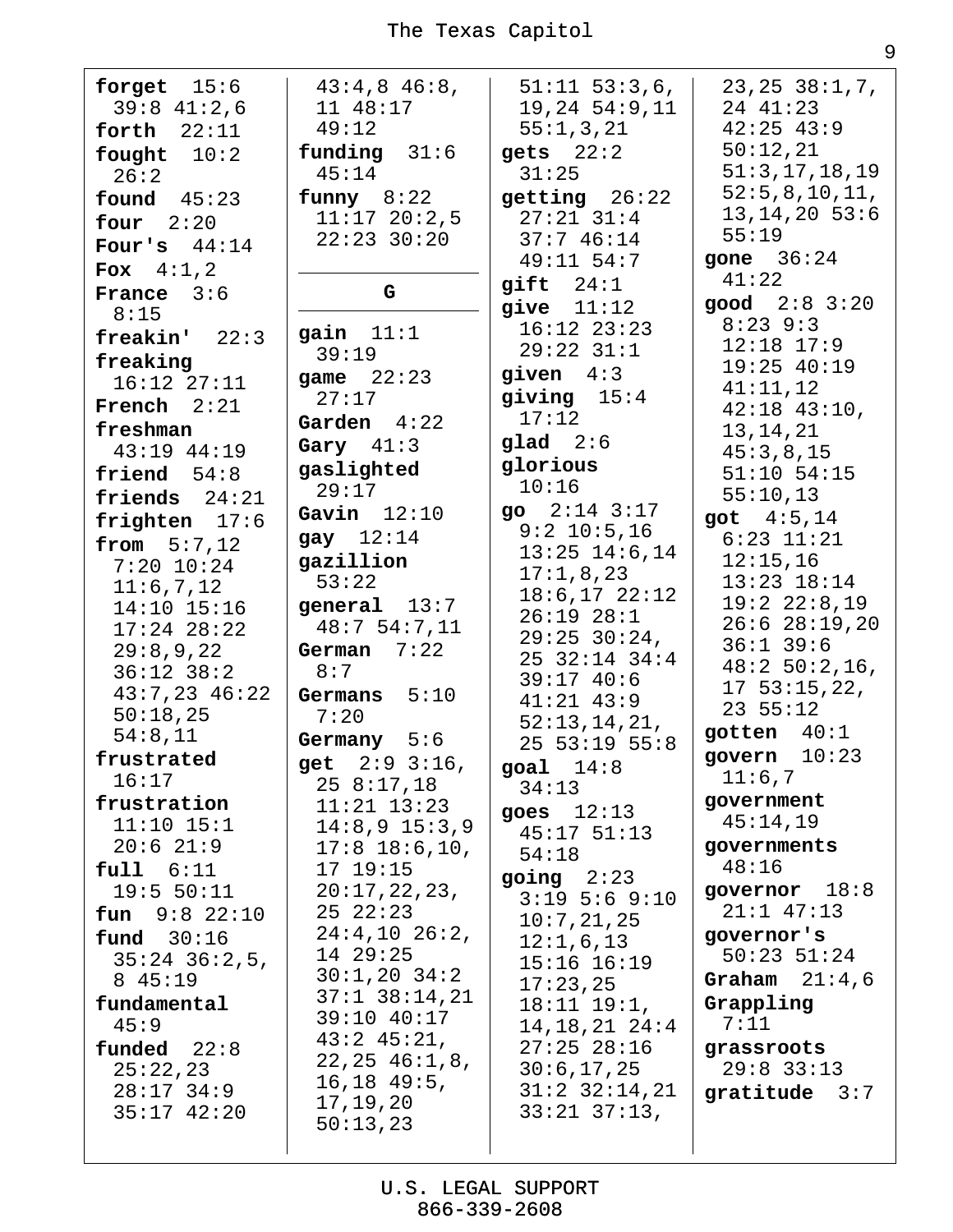| great $2:13$                      | 55:17                               | $31:14$ $34:21$         | heading $55:22$         |
|-----------------------------------|-------------------------------------|-------------------------|-------------------------|
| $17:5$ 19:20                      | hair $10:16$                        | $35:12$ $37:17$ ,       | heads $12:19$           |
| 25:6,726:16                       | 40:4,6                              | 19 38:22 40:1           | hear $4:1$              |
| $34:12$ $49:2,3$                  | hammer 37:1                         | $41:22$ $42:2,11$       | $12:21$ $17:18$         |
| 53:14                             | hand $21:19$                        | $43:11$ $45:23$         | $18:4$ 19:23            |
| Greg $25:13$                      | hands $18:25$                       | 46:4,6,8,16             | heard $2:19$            |
| groundswell                       | happen $22:1$                       | $47:9,23$ $48:16$       | $3:11$ $4:1,2$          |
| 50:14                             | 24:22 50:12                         | 50:14,17                | $28:12$ 47:9            |
| groups $14:6$                     |                                     | $51:1,17$ 52:5,         | 53:17                   |
| 53:7                              | happened<br>$36:24$ $51:22$         | 23, 53:2, 7             | <b>hearing</b> $29:8$ , |
| guarantee                         | 53:12                               | 54:1, 5, 10, 24         | 943:16                  |
| 11:21                             | happening                           | 55:24                   | heartbeat               |
| guess $12:1$                      | 37:14                               | haven't $10:9$          | $21:1,4$ $25:21$        |
| 34:3,18                           | happy $10:7$                        | having $28:8$           | 29:5                    |
| 52:14,23                          |                                     | $45:19$ $51:5$          | heinous $14:16$         |
| gun 49:23                         | hard $22:9$<br>$25:24$ 38:15        | 54:19                   | $hell 14:12$            |
| 50:8                              | 47:19                               | <b>he</b> $3:3,11,13$   | $26:2$ 46:11            |
| guns $12:7$                       |                                     | 4:1,3,9,10,             | $help$ $11:3$           |
| gut $53:16$                       | harder $12:19$                      | 20, 22, 24, 25          | $12:5,7$ 15:12          |
| $guy$ 5:21                        | $harm$ 47:24                        | 5:4,5,8,11,             | 19:2 30:17              |
| $7:21,25$ $18:14$                 | harnesses 7:7                       | $12, 17, 25$ 6:1,       | $31:3$ $51:14,15$       |
| $24:25$ 33:5,13                   | Harris $53:20$                      | 28:710:15               | <b>her</b> $6:11,12$    |
| 53:13,14                          | <b>has</b> $18:24$                  | 12:12,13                | $13:15,23$ $15:6$       |
| guys $5:9,23$                     | $21:14$ $28:23$                     | 14:12,19                | 19:23,24                |
| $6:16$ 7:3 10:5                   | 30:18,22,24                         | 18:12,14,15,<br>1625:15 | $20:14$ 36:2            |
| $13:1,7$ $14:21$                  | $44:11$ 51:6,10                     | $28:21$ $30:22$ ,       | 43:21                   |
| $15:10$ $16:11$                   | 53:11,24                            | 24 33:13 34:8           | here $11:7$             |
| $17:2, 17$ $18:6$ ,               | hasn't $21:15$                      | 35:16,17,19             | $14:25$ $18:1,11$       |
| $13, 22, 25$ $19:1$               | 53:4,5                              | 39:6,743:15,            | $21:17$ 25:7            |
| 22:22:4:19                        | hate $14:18$                        | 1644:10,11,             | $30:5$ $31:1$           |
| $32:23$ $33:9$                    | $47:18$ 55:6                        | $12, 17$ 51:5           | 32:13                   |
| 37:742:12                         | hates $45:2$                        | $52:11$ $53:13$ ,       | here's $10:14$          |
| $46:4$ 49:6                       | have $6:16$                         | 15                      | $13:5, 24$ 19:8         |
| 50:8                              | $7:9,14$ 8:7,                       | he'd 10:16              | $21:9,17$ $24:24$       |
|                                   | $14, 23$ $10:4, 6,$                 | 43:18                   | $29:19$ 30:3            |
| н                                 | $23, 25$ $11:2$<br>13:7, 11, 15, 20 | he'11 36:7              | 46:750:24               |
|                                   | $14:22$ $15:10$ ,                   | he's $2:21$             | hey $22:10$             |
| had $2:25$                        | 19 16:11 17:7                       | 11:23,25                | $24:19$ 36:19           |
| $3:13,18$ 4:3,                    | $18:13$ $19:11$ ,                   | 12:10,14                | $40:25$ $41:9$          |
| 10, 17, 20, 22,                   | 20, 23, 21:6,                       | $14:25$ $18:11$         | 42:1                    |
| 25 5:2 6:10                       | $18,22$ $22:11$                     | $23:21$ $25:2$          | high $29:18$            |
| 7:2,6,16,22                       | 23:10,16                            | $31:3$ 43:13,19         | 41:18                   |
| $8:12$ $9:1,13$                   | 24:8, 18, 21                        | 44:10,19                | $\textbf{hill}$ 7:3     |
| $10:15$ $14:10$                   | $25:3$ $26:7,10,$                   | $52:10$ $53:5,14$       | $him$ 2:19 3:5          |
| $16:18,21$ $25:7$                 | $11 \t27:11,13,$                    | head $2:23$             | $4:11$ 5:20             |
| $33:8,12$ 40:14<br>$41:11$ $42:2$ | 1428:3,5                            | $16:12$ $24:23$         | 12:12,13                |
| $45:9$ $49:7,9$                   | 30:1, 14, 17, 25                    | 34:24                   | $15:17$ $18:10$ ,       |
|                                   |                                     |                         | 1825:1,2                |
|                                   |                                     |                         |                         |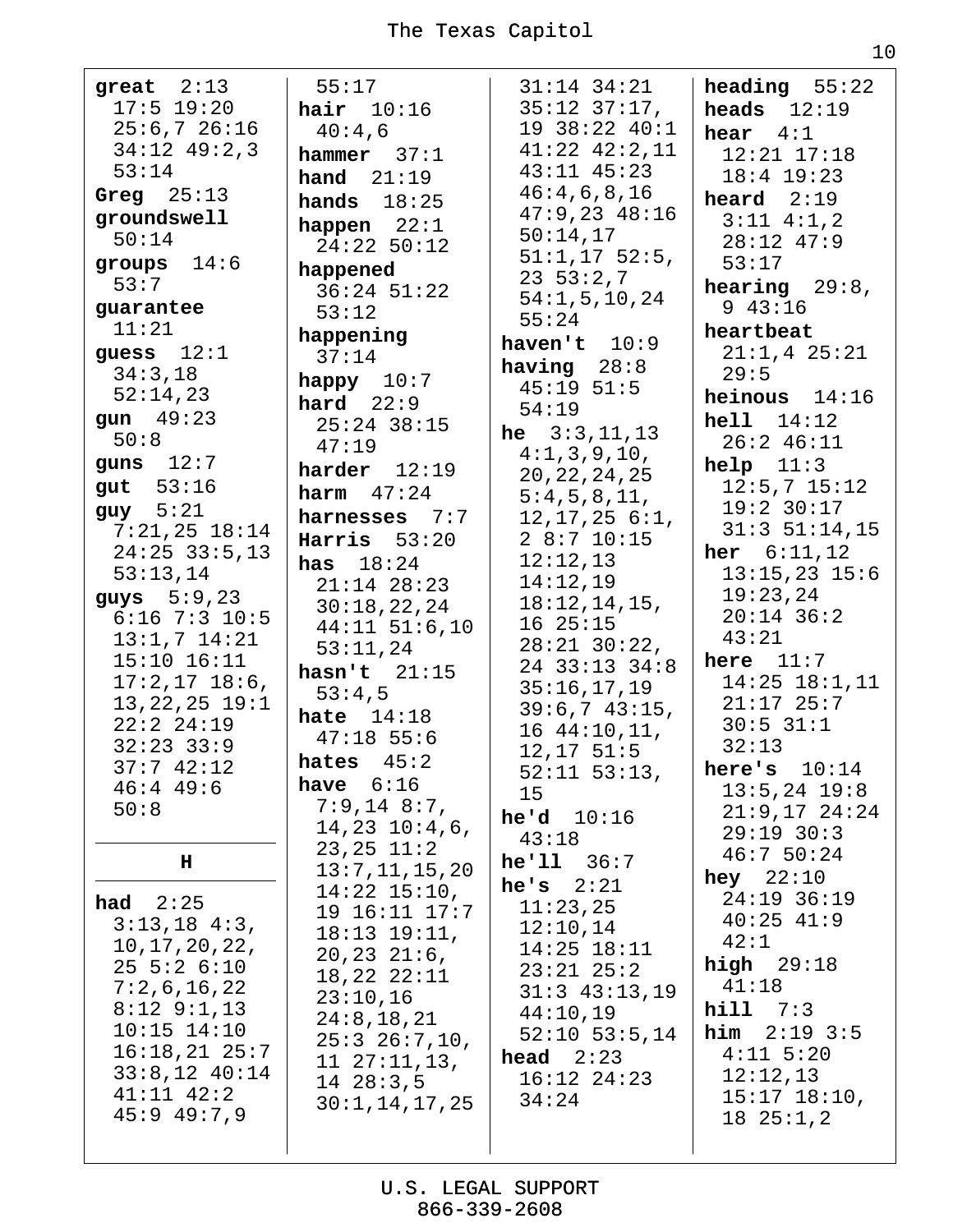| $32:25$ $35:18$ ,<br>$24$ 39:3<br>$44:11,18$ $45:2$<br>$himself$ $31:3$<br><b>his</b> $2:21,23$<br>$3:3,5,16$ 4:9,<br>$13\;\;5:12,24$<br>$7:19$ $10:18,19$<br>$12:13$ $14:13$ ,<br>17 18:11<br>$30:18$ 35:17,<br>$19$ $44:5$ $45:2$<br>Hispanic<br>19:20<br>historically<br>52:6<br>history 34:13<br>hit $6:23$<br>hits $41:16$<br><b>Hmm-mm</b> $42:24$<br>Hoc $7:5$<br>$Holcomb$ 21:23<br>27:17<br>hold 11:21<br>$21:14$ $24:13$ | $horizon$ 48:2<br>horrible<br>$14:18$ $41:2$<br>hours $7:19$<br>39:2<br>house $16:11$<br>$17:25$ $21:12$ ,<br>$14$ 30:8,23<br>$36:20$ 42:2<br>49:751:10<br>54:22<br>Houston 15:20<br>how $13:14$<br>22:10 29:17<br>$38:14$ 41:9<br>$44:8$ 51:12<br>53:2,354:17<br>How'd $21:9$<br>Howdy $2:2$<br>huge $12:3$<br>50:14<br>hundred 8:2<br>54:15<br>hung $7:19$<br>hungry $8:15$ | 15, 16, 23, 25<br>19:9,2121:5,<br>11 22:13<br>23:6,11<br>24:21,25<br>25:5,728:13<br>29:6,7,16<br>30:4,5,15,17,<br>19 31:17<br>32:2,3,14,21<br>$33:5, 21$ $34:3,$<br>$7,8,17$ 35:6,<br>18, 23, 37:2,<br>10,15,23<br>$38:5, 24$ 39:1,<br>5, 17, 40:6, 18,<br>25 41:8 42:11<br>43:9,13,16<br>44:12 46:2,23<br>$47:748:20$ ,<br>21, 25, 52:21<br>54:19<br>$I'VE$ 5:6 9:1<br>$10:11$ $13:10$<br>14:10 18:18<br>19:2 24:1 | $48:14$ 50:11,<br>18, 53:3, 19<br>55:2,7<br><b>ignore</b> $37:13$<br>image 42:12<br>important<br>$16:17$ $21:24$<br>52:15<br>in $2:10$ $3:3$<br>$4:13,22$ 5:3,<br>$5,6,9$ $8:15,23$<br>9:1,2,11,13,<br>16, 20, 21, 24,<br>2510:2,9,16,<br>$22$ $11:17,23$<br>$13:7,9$ 14:6,<br>11 15:6, 17, 20<br>$16:5$ $17:7$<br>$18:9,10$ $19:18$<br>21:6,922:3,<br>24 24:3,23<br>$25:8,12$ $27:12$<br>28:2,4,13,20<br>$29:1$ 30:6,19,<br>$20\ \ 31:3,6,8,$<br>15, 18, 21 |
|------------------------------------------------------------------------------------------------------------------------------------------------------------------------------------------------------------------------------------------------------------------------------------------------------------------------------------------------------------------------------------------------------------------------------------|-------------------------------------------------------------------------------------------------------------------------------------------------------------------------------------------------------------------------------------------------------------------------------------------------------------------------------------------------------------------------------|---------------------------------------------------------------------------------------------------------------------------------------------------------------------------------------------------------------------------------------------------------------------------------------------------------------------------------------------------------------------------------------------------------------------|--------------------------------------------------------------------------------------------------------------------------------------------------------------------------------------------------------------------------------------------------------------------------------------------------------------------------------------------------------------------------------------------------------------------------------------------------------------|
| $H$ olland $13:21$<br>14:14,17<br>$h$ ollow $42:1$                                                                                                                                                                                                                                                                                                                                                                                 | Hunter $44:1,2$<br>hurt $34:25$                                                                                                                                                                                                                                                                                                                                               | $36:1$ $42:24,25$<br>$44:11$ $47:12$ ,<br>13 50:8 52:15<br>53:954:4                                                                                                                                                                                                                                                                                                                                                 | $32:14$ $34:10$ ,<br>$13$ $35:6$ $36:6$<br>$39:1$ 40:17,                                                                                                                                                                                                                                                                                                                                                                                                     |
| Holm 54:8<br>holy $6:4$<br>home<br>8:8<br>55:22                                                                                                                                                                                                                                                                                                                                                                                    | I.<br>48:3,5,9<br><b>I&amp;s</b><br>$I'$ 2:10,19                                                                                                                                                                                                                                                                                                                              | 55:18<br>$i$ dea $5:1$<br>$48:25$ $49:2$                                                                                                                                                                                                                                                                                                                                                                            | $19, 21$ $41:8$ ,<br>$17, 24$ $42:2, 6$<br>$44:5$ 45:2<br>46:17,23                                                                                                                                                                                                                                                                                                                                                                                           |
| honest $14:17$<br>44:3<br>honestly 9:23<br>30:4,10<br>hook $7:11$<br><b>hope</b> $6:4,5,6$<br>$11:19$ $32:18$<br>$34:15$ $36:2,5$ ,                                                                                                                                                                                                                                                                                                | $15:12$ $19:2$<br>$39:12$ 44:25<br>$I'LL$ $12:21$<br>13:1,5,6<br>$37:12$ 39:3<br>$40:14$ $47:18$<br>$50:6$ 55:12<br>$I'M$ 2:5 3:15                                                                                                                                                                                                                                            | $51:2$ 55:4<br>if $2:10$ $3:16$<br>$7:1$ 9:23,25<br>10:1,5,22<br>11:2,17,21<br>$12:25$ $14:14$<br>$15:25$ $16:12$ ,<br>15 19:4<br>24:11,19                                                                                                                                                                                                                                                                          | 47:4,19,24<br>$48:4,23$ $49:7$ ,<br>8, 10, 50:5, 12,<br>$15\;\;51:5\;6\;7$ ,<br>15 52:3 53:9,<br>$20\;\;54:9,25$<br>$in$ -laws $42:2$<br>increased<br>29:2                                                                                                                                                                                                                                                                                                   |
| $8\ 51:14,15$<br>54:18<br>hopefully<br>37:751:12<br>52:24<br>hoping $13:15$                                                                                                                                                                                                                                                                                                                                                        | $6:4,6$ $9:11,16$<br>10:12,13,25<br>$11:3,17$ $12:1,$<br>$8\;13:4,15$<br>$14:16$ $15:23$<br>16:17,24<br>$17:23$ $18:13$ ,                                                                                                                                                                                                                                                     | 25:13,15,16<br>$26:5$ 30:16,<br>$19, 24$ $31:2$<br>$32:6$ 35:6<br>$37:2$ $39:18,22$<br>$41:6$ $42:6$ , 22<br>$45:8$ 46:8                                                                                                                                                                                                                                                                                            | increasing<br>5:1<br>incredibly<br>29:16<br>incremental<br>50:16                                                                                                                                                                                                                                                                                                                                                                                             |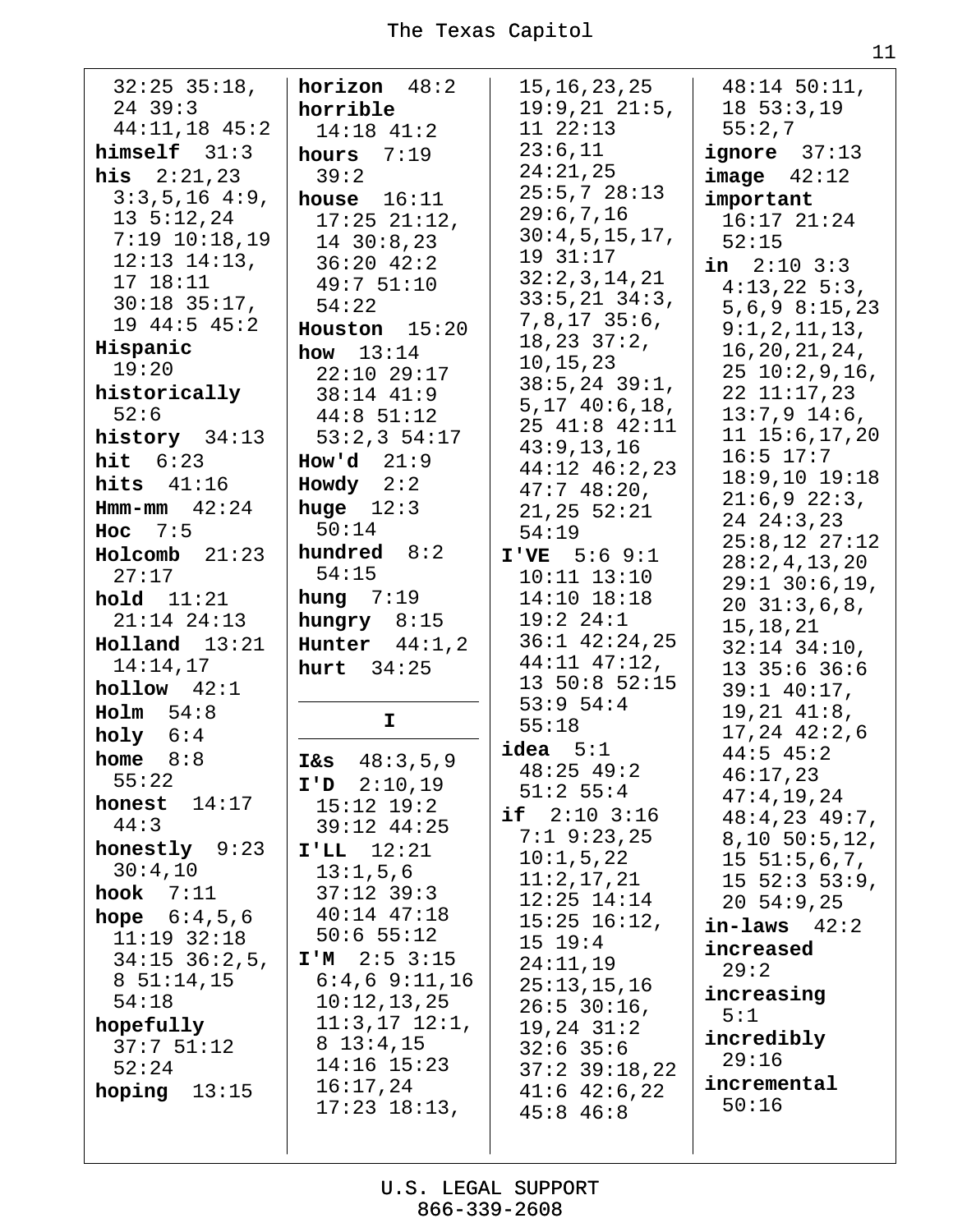| incumbent<br>13:11<br>Indian $8:25$<br>infallible<br>24:2<br>information<br>25:4<br>Ingraham $3:14$<br>initiatives<br>25:17<br>$instead$ $11:15$<br>interested<br>49:10<br>interesting<br>$2:20,24$ 3:2<br>5:206:9<br>$19:24$ $45:1$<br>$\texttt{interim}$ 43:1<br>47:19<br>interview<br>3:14<br><b>into</b> $4:22,25$<br>$7:17$ 17:24<br>$26:22$ 35:7<br>$37:16$ 45:22<br>$47:16$ 51:2<br>involved<br>31:8, 15, 18<br>inwardly<br>26:13<br>is $2:23:5:7$ ,<br>$21$ 7:13 8:23<br>9:1,6,15,18,<br>$19\ 10:3,25$<br>$11:15$ $12:1$ ,<br>11, 15, 17<br>$13:11$ $14:8$ ,<br>$11, 15$ $15:4, 5$ ,<br>7 16:16<br>17:15,21<br>18:12,22<br>20:7,11,12 | 28:16,25<br>29:4,8,9,16,<br>$17, 21$ $30:13$<br>31:3, 10, 13, 14<br>$32:10$ $34:13$<br>35:4,13,23<br>36:15,18<br>$37:19,25$ 39:9<br>$40:14$ $41:5$ ,<br>17, 19, 23<br>42:1, 4, 20, 24<br>43:15,16<br>44:17,22<br>$45:7,16$ $46:4$<br>$47:4$ $48:6,7$ ,<br>10, 19, 50:11,<br>20 51:10<br>52:4,9,13<br>53:4, 13, 15, 16<br>54:1<br>$isn't$ $14:12$<br>$19:15$ 34:21<br>issue $13:24$<br>$40:11$ $46:22$<br>54:7<br>issues $21:21$<br>$25:11$ $38:2$<br>49:15,20,21,<br>22, 23, 50:8<br>it $2:10,12$ ,<br>$13, 24$ $3:2, 17$ ,<br>$19,22$ $4:2,14$ ,<br>$16\;5:4,20$<br>6:3,7,9,17,22<br>$7:1,2,11$ 8:6,<br>$17,22$ 9:6,16<br>$10:1,7$ $12:10$<br>$13:18$ $14:22$<br>$15:3,9$ $16:24$<br>17:12,22<br>$18:8, 16$ 19:16<br>$20:10$ $22:1,2,$<br>3, 6, 7, 9, 10, | 13, 25, 30:14,<br>$16, 20$ $32:10,$<br>21 33:11 35:2<br>36:15,23<br>$37:10$ $38:11$ ,<br>$12, 14$ $39:18$<br>$40:9$ $41:3,19$<br>42:13,14,15<br>43:3,12,19,21<br>44:1, 2, 3, 4, 6,<br>7,8 45:7,24<br>46:2,6,9,13,<br>14,16 48:7,25<br>49:1, 3, 6, 7, 16<br>50:5,6,12,15<br>51:9, 19, 20,<br>22, 25, 52:3, 10<br>$53:11$ $54:18$<br>55:8<br>$it's$ 2:6<br>6:15,238:19<br>$9:7$ 10:21<br>$13:7$ $14:21$<br>$15:7$ $16:17$<br>$17:2,17$ 20:10<br>$22:24$ $26:24$<br>$27:1$ 32:4,5,<br>$6, 7$ 35:5,7<br>38:12,15,16<br>40:18,19<br>$43:18$ $46:5,7$ ,<br>12 47:17<br>48:11,12<br>$50:12$ $52:20$<br>$53:12$ $55:8$ ,<br>15,16<br>J<br>Jackson<br>10:17<br>41:17<br>jail 40:19<br>Jane<br>25:24 | Joe 11:6<br>$19:22,24$ $31:2$<br>33:18<br>$\text{John}$ 19:21<br>44:5<br>joke $12:8$<br>joking $18:16$<br>40:6<br><b>Jon</b> $12:9$ $18:6$<br>judge 34:11<br>$j$ udges $52:16$<br>53:22,23<br>$jump \quad 4:22$<br>jumped $4:21$<br>5:25<br>June $7:15$<br>just $2:22$<br>3:5,6,9,22,<br>23, 24 4: 18, 24<br>5:6, 19 8:3, 7,<br>8, 17, 9:7, 23<br>$11:1,20$ 15:7,<br>23 18:19<br>$19:19$ $21:21$<br>$23:6,11$ $25:20$<br>$26:3$ $28:24$<br>$34:24$ 35:8<br>$37:24$ 40:11,<br>16 44:19<br>$46:6, 15$ $47:7$ ,<br>14 48:4,16<br>$50:9$ $51:23$<br>$52:4,21$ $53:11$<br>$54:9$ 55:8,18,<br>19<br>justify $45:18$<br>Justin $13:20$<br>14:14,17<br>K<br><b>Kacal</b> $44:3,20$ |
|-----------------------------------------------------------------------------------------------------------------------------------------------------------------------------------------------------------------------------------------------------------------------------------------------------------------------------------------------------------------------------------------------------------------------------------------------------------------------------------------------------------------------------------------------------------------------------------------------------------------------------------------------|------------------------------------------------------------------------------------------------------------------------------------------------------------------------------------------------------------------------------------------------------------------------------------------------------------------------------------------------------------------------------------------------------------------------------------------------------------------------------------------------------------------------------------------------------------------------------------------------------------------------------------------------------------------------------------------------------------------------------------------------------------|--------------------------------------------------------------------------------------------------------------------------------------------------------------------------------------------------------------------------------------------------------------------------------------------------------------------------------------------------------------------------------------------------------------------------------------------------------------------------------------------------------------------------------------------------------------------------------------------------------------------------------------------------------------------------------------------|----------------------------------------------------------------------------------------------------------------------------------------------------------------------------------------------------------------------------------------------------------------------------------------------------------------------------------------------------------------------------------------------------------------------------------------------------------------------------------------------------------------------------------------------------------------------------------------------------------------------------------------------------------------------------|
| $21:25$ $22:22$<br>23:8,20,24<br>25:13,17<br>26:6, 14, 16,<br>23, 25, 27:16,<br>17, 18, 20                                                                                                                                                                                                                                                                                                                                                                                                                                                                                                                                                    | $19,22$ $24:7,8$<br>25:9, 15, 16<br>26:23,25<br>27:8, 10, 11,<br>13, 14, 17, 19,<br>24, 25, 28:1,                                                                                                                                                                                                                                                                                                                                                                                                                                                                                                                                                                                                                                                          | 26:1<br><b>Jared</b> $13:20$<br>job $30:1$<br>39:7,22                                                                                                                                                                                                                                                                                                                                                                                                                                                                                                                                                                                                                                      | <b>keep</b> $53:6$<br><b>keeping</b> $15:5$ ,<br>6<br><b>keeps</b> $44:9,10$                                                                                                                                                                                                                                                                                                                                                                                                                                                                                                                                                                                               |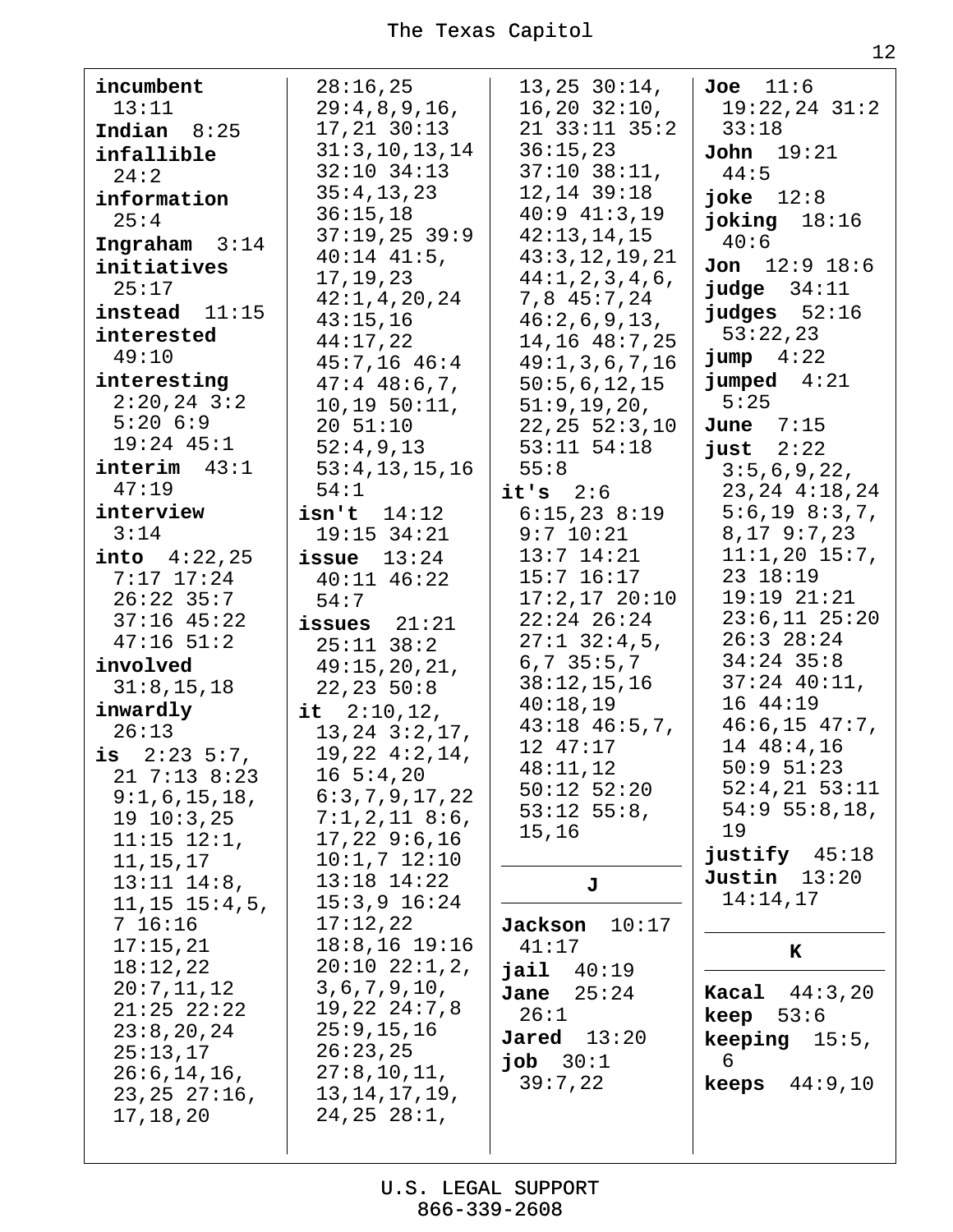**Keith**  $43:19$ ,  $52:6, 12, 18$ less  $51:5$  $38:23$  43:9 20 44:17  $53:3,4,6,12,$  $54:1$  $44:22,25$  $17, 21$  55:1 **kept**  $44:12$  $let 10:6$ listening knowing  $4:25$  $12:20$   $14:15$  $49:10$  $kick$  39:22 known  $44:11$  $16:16$   $18:7$  $literally$   $6:2$ **kid**  $5:7$   $18:14$  $24:1,8,9$ knows  $14:20$  $\text{little} \quad 4:7,13$  $kidding 3:15$  $32:20$   $34:9$  $10:12,13$  33:6  $50:21$  $5:14,25$  7:12  $35:11$   $36:25$  $8:1,2$  9:5  $39:18$  40:25 **Kum**  $26:14$  $39:3$  48:22  $14:3$  35:7  $kil1$  9:17 Let alone  $36:21$   $41:16$  $11:18$   $12:6$ L  $5:19$  $54:5$  $killed$   $25:24$  $let's$  9:19 **live**  $3:18,19$ killing  $lack 19:14$  $12:7$   $14:21$  $51:19$  $11:16,23$  $1$ ady  $36:1$  $21:20$   $26:12$ , lived  $7:21$ **kind**  $3:8,18$  $45:2$  $13, 14$   $30:20$ lives  $30:2$  $4:6,8,12,14$ Lake  $10:16$  $31:11$   $38:21$  $1$ obby  $22:8$  $5:6$  7:24 8:19 Lambert  $44:3$ ,  $39:17$  $33:9$  42:20  $10:3,4$   $12:1$ 21  $level 53:23$  $45:11$   $46:8$  $38:15$  40:6  $landed$   $7:18$  $levels$   $52:11$  $48:17$  $46:23$   $49:23$ lands  $35:13$  $liberal$   $39:20$  $54:21$ lobbying last  $16:18$ liberated  $25:22,23$  34:9 **king**  $6:23$  $27:19$  38:13  $7:14$  $43:4,8$   $46:11$ knew  $5:4$  $50:25$ liberation  $49:12$ knot  $14:12$ **late**  $47:24$  $7:15$ lobbyists **know**  $2:10.22$ later  $7:23$ liberators  $28:18$  $3:2,4,10,18,$  $17:24$  $4:23$  $local$   $13:22$  $20 \; 4:6 \; 5:1,7,$ Laura  $3:14$  $$  $47:14$   $48:16$  $8, 12, 14, 6:3,$  $law$  29:1 life  $9:1$  $49:12$  $257:1,248:1$ learns  $12:14$  $49:15,22$  $lock$   $26:12$  $11:11$   $13:19$ , least  $4:5$  $21, 22$   $14:21$  $lift 50:13$ **London**  $8:19$ , leave  $9:25$  $15:11$   $16:12$ , lifts  $49:11$  $239:1$  $13, 21$   $18:12$ 33:11 41:24  $l$ ong  $13:16$ **like**  $3:14 \t6:3$  $19:19,22$  $44:18$  $14:8$  54:15  $7:48:19$  $20:12$   $21:3$ leaves  $12:12$  $11:25$   $12:17$  $longly$   $28:10$  $22:14$   $23:3,4$  $42:19$  $13:14$   $20:3$  $100k$   $10:5$  $24:3,7,8,9,$  $leaving 18:10$  $25:2,526:2$  $20:25$   $25:13$  $11, 19, 20$   $25:8$  $left 31:5$  $31:8$   $32:23$  $28:13$   $32:7,19$  $26:13,22$  $33:8$   $38:18$  $37:12$   $38:1,17$ **Legion**  $4:18$  $28:15,16$ 39:12 46:7  $40:3$   $42:12$ legislation  $30:15$  33:17  $47:25$  50:7  $47:1951:8$  $24:14$   $28:3$  $34:25$  35:20  $51:8$  $looked$  49:7  $29:14$  50:22  $36:14,15$  $likely$   $36:3$ legislative  $\textbf{looking}$  5:17  $38:14,17$  40:5  $line 3:6$  $28:4$  49:5  $50:19$   $53:2$ 42:14 43:17  $16:14$ legislature  $loosely$  7:25  $44:2,8$  45:15  $lines$  45:17  $28:2,5$  34:14  $1$ op  $16:11$  $46:12,16,24$ list  $14:5$  $53:18$ lose  $11:1$  $47:6$  49:6,15,  $34:5$  36:7  $25 51:3,4$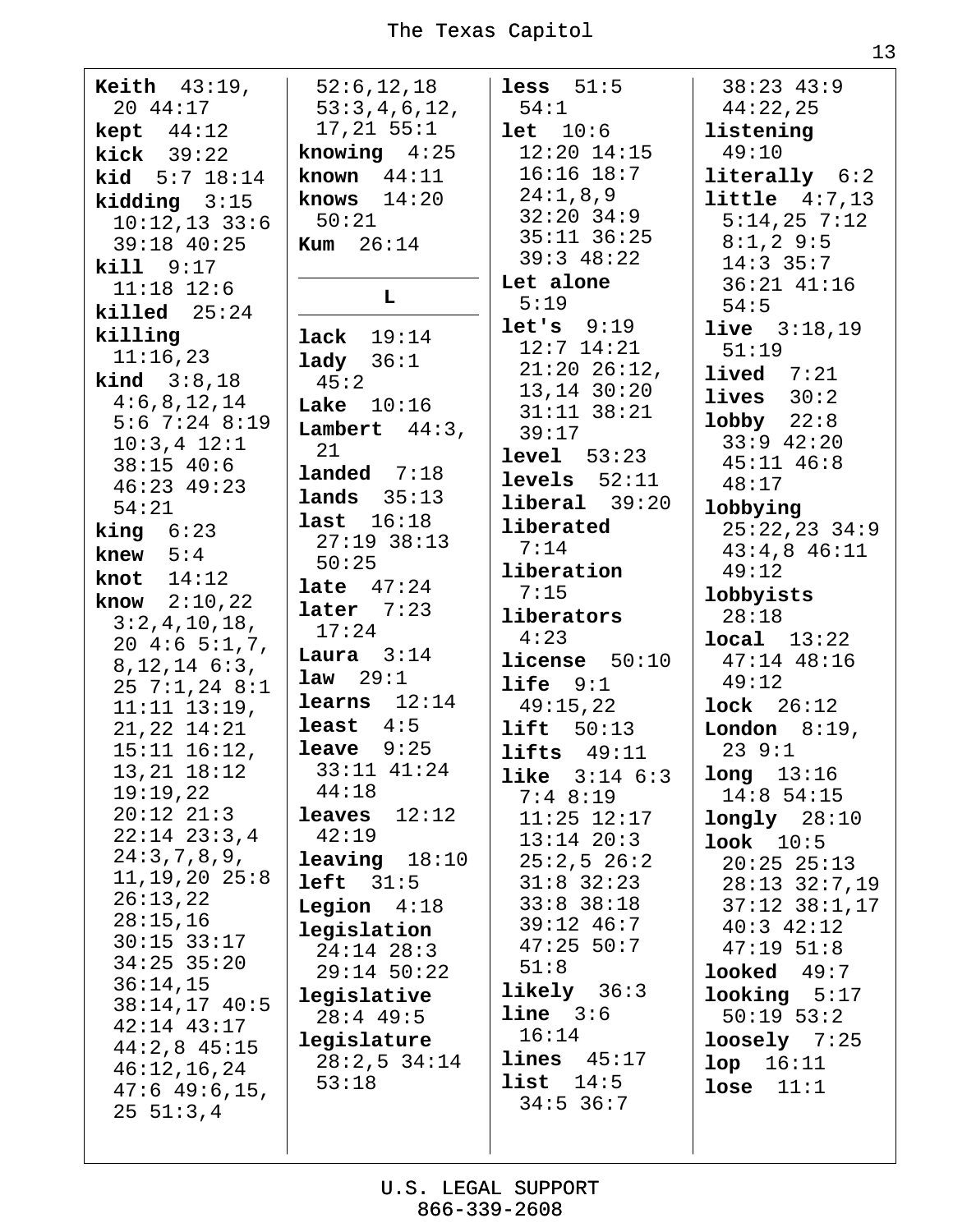| $\text{losing } 5:23$ | mane $10:16$        | $9:24$ $11:24$ , 25 | 17,20,22           |
|-----------------------|---------------------|---------------------|--------------------|
| $lost$ $25:25$        | many $6:17$         | $12:9$ $16:22,24$   | 18:20,21           |
|                       |                     | $17:3$ $18:20$      | 19:4,6,11          |
| lot 11:16             | map $54:23$         | $20:3$ $23:22$      | 20:2,5,9,16,       |
| 25:11,17              | Marie $12:9$        |                     |                    |
| 27:3,452:8            | 41:5                | $25:6$ $26:23$      | $22 \t21:5,8,11,$  |
| $1$ oudly $28:10$     | Mark $21:23$        | 29:19 30:11         | $18\;23:1,13,$     |
| Louisiana             | 27:18               | $31:4$ 35:18        | $16, 25$ $24:13$ , |
| 21:1                  |                     | 39:7,16             | 1825:10,19,        |
|                       | Market 4:22         | 42:11,24            | $20\ 26:5,9,17,$   |
| love $4:14$           | $married 24:22$     | 44:15,24            | $25\;\;27:3,10,$   |
| $10:1,3$ $11:23$      | Martinez            | 48:14 49:9,15       | $13, 24$ $28:9$    |
| $13:25$ $15:12$       | $14:11$ $16:9$      | 51:1,253:9,         | 29:2,6,12,21,      |
| $18:12$ $19:2$        | Massingill          |                     |                    |
| 38:22 42:11           | 12:10               | 21                  | 2530:9,12          |
| 49:1                  |                     | meaning $18:23$     | 31:7, 13, 20, 24   |
| $1$ ovely $42:13$     | Matt $54:2$         | means $31:16$       | 32:3, 10, 16,      |
|                       | matter $38:10$ ,    | 51:4                | 18, 23, 33:3, 7,   |
| Lubbock $29:23$       | 11                  | meet $12:11$        | 12, 16, 20, 23     |
|                       | matters 30:13       | 19:21,24            | 34:1,6,19,24       |
| М                     | $may$ 13:24         | 34:12               | 35:3,8,14,20,      |
|                       | $23:16$ $31:1$      |                     | 21, 25, 36:3, 9,   |
| $M&o$ 21:25           |                     | meeting $52:24$     | 11, 14, 18, 23,    |
| $22:22$ $27:7,23$     | $46:15$ $47:23$     | member $14:6$       | $25\ \ 37:3,6,12,$ |
|                       | maybe $5:7$         | 41:7                | $18, 24$ $38:6$ ,  |
| 48:2 51:4             | $11:4$ $12:6$       | members $12:3$      |                    |
| machine $53:21$       | $14:3$ 24:8         | $17:25$ 38:19       | $11, 22$ $39:1$ ,  |
| Macron 2:19           | $27:19$ $28:1,3$    | Mere $7:13$         | 11, 14, 23, 25     |
| 3:174:5               | 35:33:38:19         | Merit $4:18$        | 40:3,9,13,18,      |
| Macron's $3:3$        | $39:19,21$ 49:7     |                     | $21, 24$ $41:9$ ,  |
| made $24:4,5,9$       | 50:1                | message $17:5$ ,    | 13,19,24           |
| $37:20$ 46:10         | Mayes $42:25$       | 7 18:1 39:10        | 42:3,5,8,15,       |
| $\texttt{mail}$ 14:17 | mayor $5:13$        | $met \quad 2:19$    | 18, 22, 43:5,      |
|                       | $22:11$ $34:11$     | 19:23               | 15, 25, 44:9,      |
| Major $22:2,8$        |                     | Meyer $16:6$        | 16, 20, 23         |
| majority              | mayors $49:8$ ,     | 20:1                | 45:1,6,12          |
| $11:22$ 54:25         | 10                  | Michael $2:2$ ,     | 46:3, 19, 22       |
| make $6:11$           | me $5:25$ 10:6      | 5, 12, 15, 18       | 47:3, 7, 11, 21,   |
| $10:7$ $12:20$        | $11:8,18$ $12:20$   | 3:13,16,23          | 25, 48:9, 13, 19   |
| $13:1,18$ 19:19       | $14:8,15$ 15:16     |                     | 49:1,14,19         |
| $21:21$ $30:18$       | $16:16$ $18:4,7$    | 4:4,8,16            | 50:4,18            |
| $32:20$ $36:10$ ,     | $21:15$ $22:10$     | $5:17,24$ 6:6,      | 51:12,16,22        |
| 11 40:14 41:7         | $23:5$ $24:1,23$    | 9, 15, 19, 22       | $52:2$ 53:1        |
| 45:9,11,20            | $27:18$ 30:13,      | 7:5,8,118:6,        |                    |
|                       | $15$ $31:4$ $32:20$ | 10, 12, 16, 25      | 54:13,20,22        |
| $46:14$ 50:20         | $34:9,12$ $35:11$   | 9:10,12,18          | 55:5, 7, 11, 15,   |
| 51:9                  |                     | 10:9, 12, 15, 19    | 21,24              |
| makes<br>12:9         | $36:25$ $37:1,2$    | $11:9,13$ $12:23$   | Michelle           |
| $34:24$ $44:4$        | $39:17$ 40:12,      | 13:3,9,18           | $12:15$ $13:14$    |
| $\text{making } 12:8$ | 17 41:16 43:7       | $14:2,20$ $15:1,$   | $14:15,18$ 15:6    |
| 16:9                  | $44:5$ 49:16        | 4, 9, 10, 14, 19,   | 18:6               |
| man $4:25$            | 55:15               | $22, 23$ $16:1, 7,$ | $middle$ $9:16$    |
| $18:12$ $41:15$       | mean $6:2,3$        | $23 \t17:3,9,15,$   | 49:23              |
|                       |                     |                     |                    |
|                       |                     |                     |                    |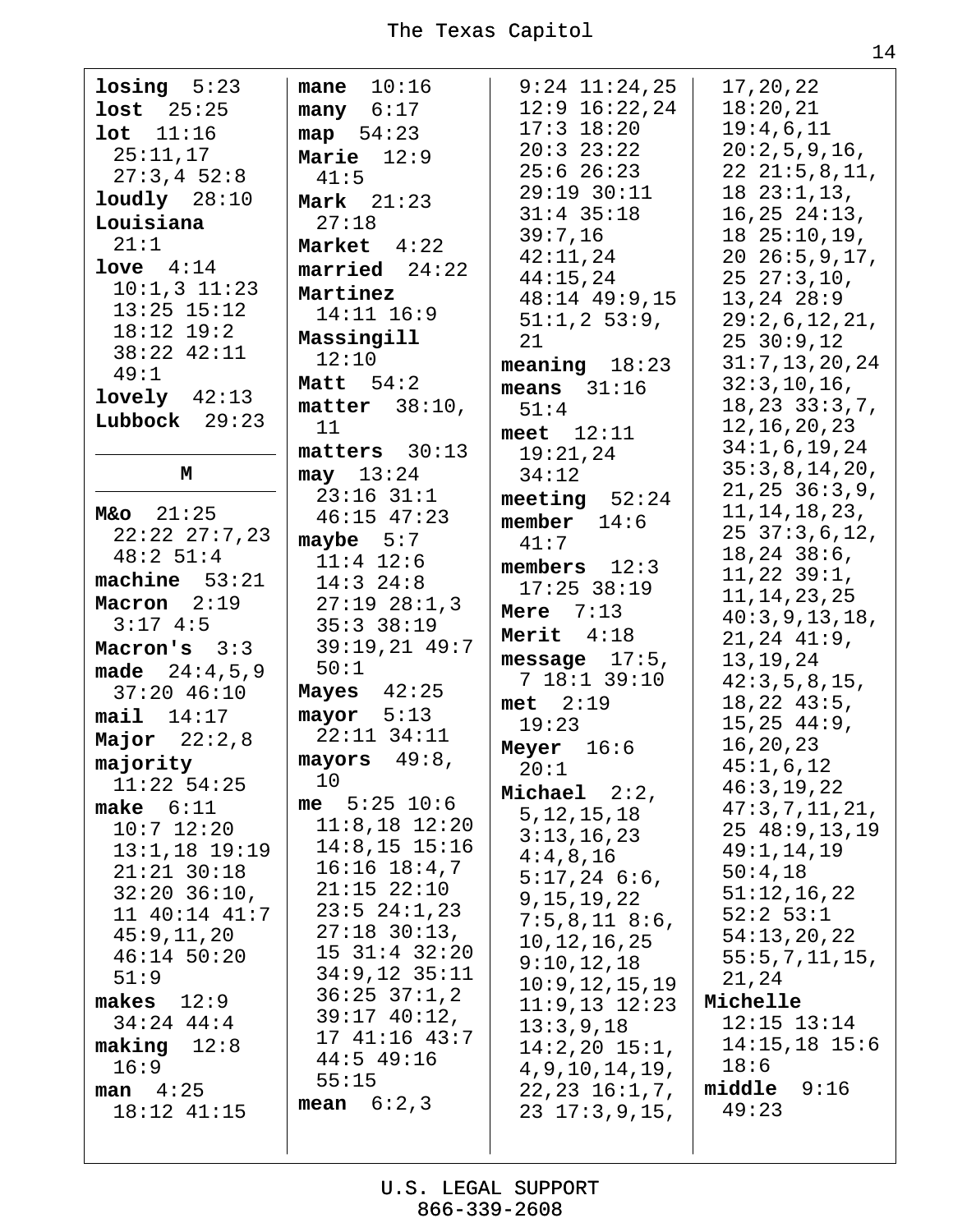| - 1 |         |
|-----|---------|
|     | . .     |
|     |         |
|     | ۰.<br>v |

| $mid$ $12:4$                  | 26:21                           | $\text{neat}$ 4:18                  | $31:25$ $32:1,3$ ,             |
|-------------------------------|---------------------------------|-------------------------------------|--------------------------------|
| $45:11$ $52:14$               | $most$ 18:25                    | $7:12$ 8:6,7                        | 1733:3,7                       |
| $millicn$ $17:24$             | $21:24$ 46:10                   | necessarily                         | $34:1$ $35:11,12$              |
| millions                      | 49:19 52:24                     | 18:23                               | $40:5$ $41:4,11,$              |
| 9:20,21                       | 53:754:9                        | $need \quad 8:21$                   | $14,22$ $44:4$ ,               |
| $mind \quad 42:22$            | $moving$ $22:20$                | $9:21,25$ $10:2$                    | 14, 23 47: 4, 9                |
| $mine$ 12:2                   | 55:19                           | $11:20$ $12:19$ ,                   | 50:21                          |
| $24:6$ 37:10                  | Mr 20:20                        | $21, 23$ $15:17$                    | nonpolitical                   |
| $41:10$ 54:8                  | $much$ $16:21$                  | $17:18$ $18:6,20$                   | 45:18                          |
| Minnesota 5:8                 | $22:10$ 33:10                   | $20:11$ $22:14$                     | normal 5:7                     |
| $minute$ $27:19$              | $34:8$ 44:7                     | $24:20$ 30:21<br>38:18,21           | 52:10                          |
| $missing$ 21:13               | $49:16$ 51:4                    | $42:6,13$ $47:3$                    | Normandy $2:11$                |
| $mission 32:4$                | must 8:14                       | $49:24$ 50:8                        | Northern                       |
| $mistake$ 50:19               | mutual 54:8                     | 54:17                               | 41:19,20                       |
| $Mm-hmm$ $14:2$               | $my$ 2:15 4:19                  | $n$ eeded $17:6$                    | not 2:6,25<br>$3:25$ 4:9,25    |
| 44:9                          | 5:256:99:1                      | $\boldsymbol{needing}$ 31:3         | $6:3,17$ 7:9                   |
| moderate $11:2$               | $10:14$ $11:10$ ,<br>15 12:9,14 | $\boldsymbol{\texttt{needs}}$ 18:14 | 9:16,17,20                     |
| $12:17$ $19:25$               | 17:10, 15, 16,                  | Neither $2:25$                      | $10:2,21$ $11:5,$              |
| $50:15$ $52:24$               | 24 18:21 19:8                   | 21:7                                | $17, 19$ $12:1, 4$ ,           |
| $moly$ 6:4                    | $20:6$ 21:9,13,                 | Nelson $25:24$                      | $5, 8, 16$ 13:13,              |
| money $11:16$                 | 17,24 24:23                     | 26:1                                | $18, 25$ $14:7$                |
| $16:13$ $30:18$ ,             | $25:5$ 29:4                     | <b>never</b> $2:19,22$              | $17:12$ $18:16$ ,              |
| $19,22$ $31:1,$               | $30:3$ $31:25$                  | $5:6$ $6:10$ $12:6$                 | 23 19:10                       |
| $21, 25$ $32:14$              | $33:24$ $34:12$ ,               | $14:4$ 22:22                        | $21:5,11$ $22:7,$              |
| 35:2,6,13                     | $18, 24$ $37:7, 22$             | $23:4$ $24:1,2$                     | 13,20,24                       |
| 37:2,16,19<br>$39:8,10$ 40:14 | $39:22$ 40:6                    | $26:15$ $28:19$                     | $23:23$ $24:4,6$ ,             |
| $41:3,4$ $45:17$              | $41:17$ $42:2$                  | 34:21,22                            | 9, 20, 25                      |
| 53:8                          | 47:6,9,13                       | $40:21$ 53:8,                       | 26:19,22<br>$27:13$ $28:7,8$ , |
| money's $40:11$               | $48:25$ 49:5                    | 10, 17, 55:21                       | 13, 22, 29:6, 14               |
| Monte $50:11$                 | 52:4,22<br>53:16,25             | $new$ 48:22                         | 30:15,20                       |
| month<br>17:24                | 55:12                           | news $51:10$                        | 31:3,9,11,17,                  |
| months $30:6$                 |                                 | newspapers                          | $24$ 32:2,4,6,                 |
| monumental                    |                                 | 25:3                                | 7, 14, 21 33: 21               |
| 11:6                          | N                               | next 4:19 6:1                       | 34:3,7,20                      |
| more $3:3,20$                 | name $9:6$                      | $13:1$ 28:4                         | $35:2,6$ 36:4                  |
| $5:18$ 11:5                   | 13:15,16                        | $30:6$ 34:15<br>$42:21$ $44:8$      | 37:1, 13, 15,                  |
| $16:24$ $27:3,4$              | $14:17$ 15:6                    | $45:5$ $46:14$                      | 19, 25, 38:1, 5,               |
| $36:3,21$ $37:8$ ,            | named $25:20$                   | $48:17$ 50:3,19                     | $19$ 39:5, 17, 22              |
| 1649:950:1                    | 13:19<br>names                  | $night$ 42:6,7                      | 40:6, 18, 25                   |
| $54:6$ 55:13                  | $14:5$ 42:23                    | no<br>$2:15$ $3:15$                 | $41:2,20$ $42:1,$<br>11 43:16  |
| Morgan $16:5$                 | 43:954:8                        | 5:1 6:17                            | 44:10,12,14                    |
| 20:1                          | Nancy $3:11$                    | $10:7,8$ 12:25                      | $45:18$ $46:2$                 |
| moron $23:6,9$ ,              | narrative                       | 14:9,20                             | 47:9,20                        |
| 14,19                         | 46:17                           | $16:10,23$ 17:5                     | 48:11,12,19                    |
| moronic                       | nearly 26:19                    | $20:9$ $22:13$                      | 49:653:12                      |
| 23:15,17,18                   |                                 | $24:21$ $26:17$                     | $54:10$ 55:2,                  |
|                               |                                 |                                     |                                |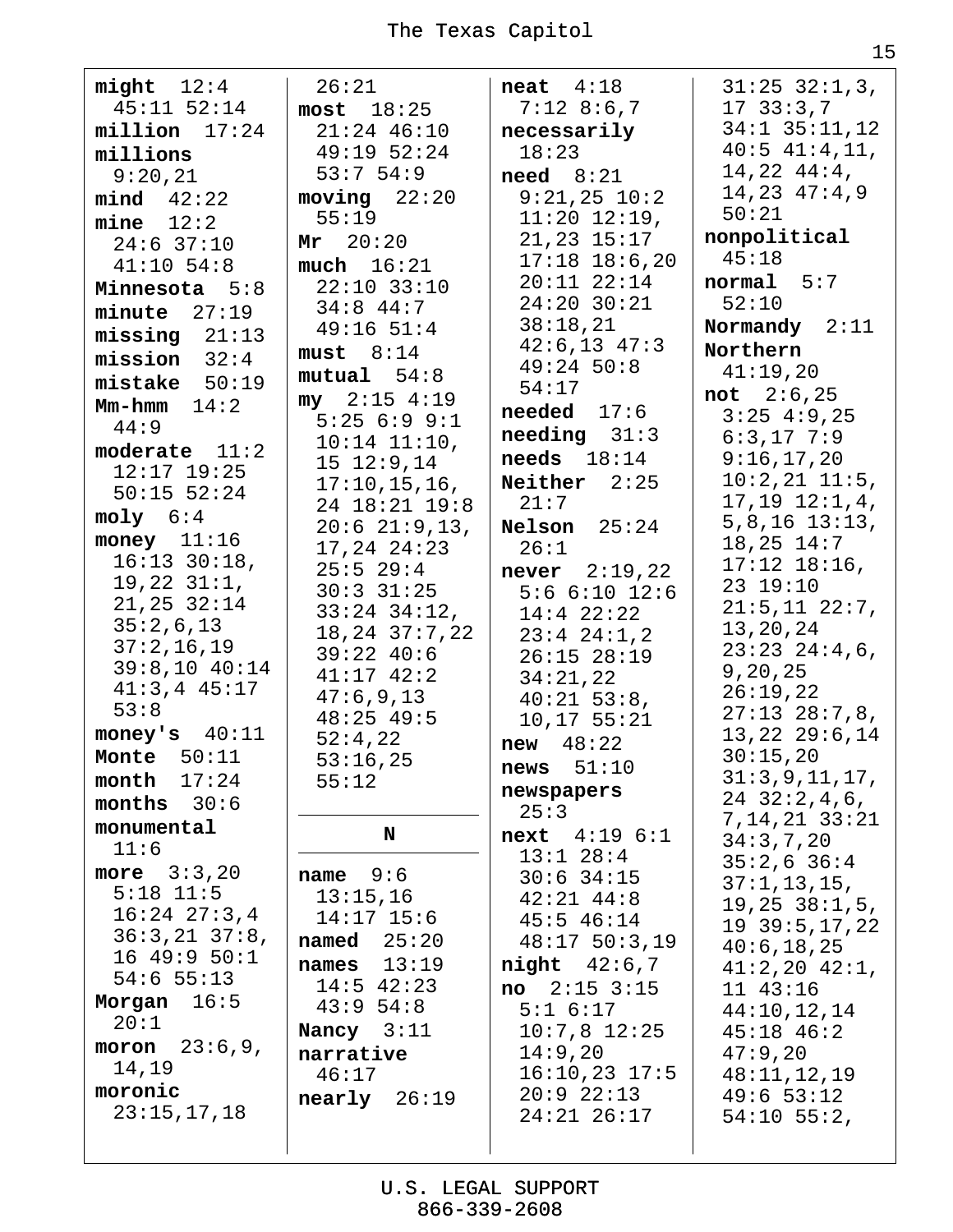| 13,15               | $10, 13$ $13:19$ , | Ohio $54:5$         | 25:20,21          |
|---------------------|--------------------|---------------------|-------------------|
| note $21:23$        | 23 14:24           | okay $2:79:12$      | 26:7, 10, 11      |
| 27:15               | $16:3, 10$ $18:24$ | $10:23$ $11:5$      | 27:7, 16, 20      |
|                     |                    |                     | 28:12 32:1        |
| notes $45:16$       | $19:5, 14$ $21:1,$ | 12:15,17            |                   |
| nothing $5:4$       | 14, 15, 19, 20     | $24:11$ $33:23$     | 36:14 39:19       |
| 15:5 27:8           | $22:9,23$ $24:1,$  | $35:18$ $36:9,22$   | $43:17$ $45:9$    |
|                     | 5, 14, 20, 23      | $37:2,10$ 43:25     | 47:450:10,        |
| 41:4                | 25:3, 11, 17, 18   | $44:16$ $45:3$      | $12, 13, 24$ 51:3 |
| November            |                    |                     |                   |
| $9:13,22$ $31:19$   | 26:7, 10, 11,      | $47:11$ 52:14,      | 54:15             |
| 51:13,15            | 20, 23, 27:8,      | 15                  | one-party         |
|                     | 20, 21, 22         | $old$ $5:21$ $6:16$ | 54:19             |
| now 15:10           | 28:3, 12, 14,      |                     | ones $7:17$       |
| $17:22$ $19:15$     | $17, 19$ $30:23$   | omnipotence         |                   |
| 20:7,24             |                    | 24:2                | 44:7              |
| 21:12,19            | $31:4,11$ $32:5,$  | on $3:5,19$         | only $6:5$        |
| $22:17$ $27:21$     | $11 \quad 33:8,9$  | $4:2,9,21$ 7:2,     | $18:21$ $23:25$   |
|                     | $34:13$ 35:6       | $6,18$ $9:10$       | 45:15             |
| $28:3, 25$ 29:20    | 36:6,7,20          |                     |                   |
| 30:13,14            | $37:21$ $38:15$ ,  | $11:3$ $12:7$       | opponent          |
| $31:14$ 46:8,9      |                    | $13:1$ $14:5,17$    | $18:20$ 39:6      |
| 52:15               | $21$ 39:5, 20, 21  | $17:14$ $18:25$     | opponents         |
| nowhere             | 40:6,741:1         | $19:18$ $21:14$ ,   | 34:21             |
|                     | 43:9,17,22         | 1922:2,8,22         |                   |
| 28:17,18            | 45:9, 10, 14,      |                     | opportunities     |
| number $18:24$      | 15, 17, 19, 25     | $23:6$ $24:5,13$    | 32:13             |
| $21:24$ $22:4$      | 46:1, 4, 9, 15,    | $25:9$ $26:1$       | opposed $21:3$    |
| 27:7,16,20          |                    | 28:13, 20, 21       | opposition        |
| $33:8$ $51:3$       | 16, 23, 47:4, 13   | $29:1$ 30:5         |                   |
|                     | $48:25$ $49:12$ ,  | 31:24,25            | 43:22             |
| nurse $36:15$ ,     | 14, 23, 50:1,      | $34:10$ $35:2$ ,    | or $2:203:11$ ,   |
| 17,18               | 13, 14, 22, 25     |                     | $14$ $4:21$ $7:1$ |
| nuts $26:22$        | 51:1,2,7,10        | $16, 19$ $37:2$     | $8:20$ 11:1,20    |
|                     |                    | $38:21$ $39:3,16$   | $12:6$ 13:3,10    |
|                     | 52:7,853:7,        | $40:12$ $41:15$ ,   |                   |
| $\mathsf{o}$        | 21, 22, 23         | $23 \t42:6,7$       | 14:18 20:4        |
|                     | 54:5,6,7,8,        | 43:2,10             | $22:16$ $23:23$   |
|                     | 10, 12, 13, 21,    |                     | $24:19$ $25:2$    |
| obligation          | 24, 25, 55:19      | 44:22,25            | $29:14$ 34:20     |
| 48:12               | 56:3               | 45:12,13,21         | $35:2$ $37:11$    |
| obvious $3:2$       |                    | $46:6$ $47:19,24$   |                   |
| 41:17               | off 5:25 6:2       | 49:20,21            | $39:5,19$ 40:17   |
| of $2:9,24,25$      | $9:4,7$ 12:6,19    | 51:8,9,20           | $41:22$ $42:7$    |
|                     | $13:3,6$ $14:13$   | $52:3,15$ 53:20     | 46:17 47:20       |
| 3:8,10,18           | $16:12$ $28:8$     |                     | $48:7,22$ 50:20   |
| 4:6,8,10,12,        | 45:16              | 54:2,14             | $52:12$ $55:8,16$ |
| 14, 17, 18, 20,     |                    | once $4:5$          |                   |
| $23\;\;5:4,6,9,13$  | $offer$ $18:21$    | $10:15$ $24:2$      | 22:9<br>order     |
| 6:2,11,16,23,       | 42:1               | 34:22               | organization      |
|                     | $offline 23:2$     |                     | 37:21             |
| $24 \t7:3,14,15,$   | 34:10,22           | one $2:25$          | other 3:1         |
| $24, 25$ 8:12,      |                    | 4:10,18,20,23       |                   |
| $19,25$ $9:1,4$ ,   | 51:24              | $7:18$ 8:15         | $9:17$ $11:16,19$ |
| 6, 14, 15, 16,      | $offices$ $2:25$   | $9:14$ 12:6         | $14:10$ $19:18$   |
| $20, 21$ $10:3, 4,$ | oh $15:11$ $17:3$  | $14:9,20$ $16:24$   | $21:19$ $22:16$   |
|                     | 24:17 29:15        |                     | $25:12$ $26:13$   |
| $16, 24$ $11:12$ ,  |                    | $21:25$ $22:4$      | $38:4$ $42:11$    |
| $15, 16$ $12:1,$    | $42:3,12$ 50:20    | 24:15,22            |                   |
|                     |                    |                     |                   |
|                     |                    |                     |                   |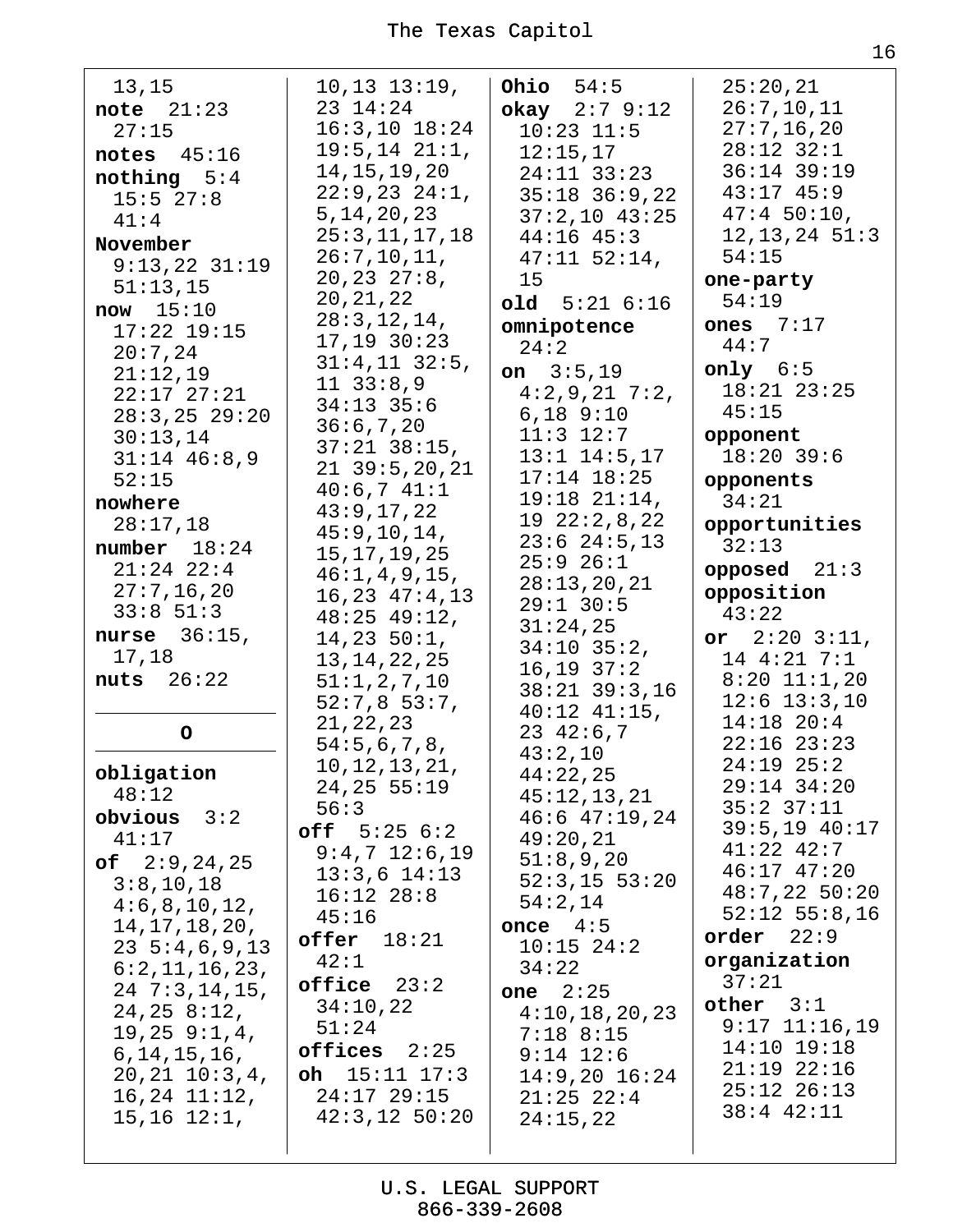$45:8$  46:20  $51:10$   $52:16$  $54:18$ others  $5:13$  $13:23$   $15:17$  $16:9$  36:6  $38:20$  51:25 ought  $12:18$ our  $8:3 10:2$ ,  $24$   $12:2,7,16$  $18:1$  28:23  $29:7$  31:10  $38:2$  51:16  $54:10.13$ ours  $54:8$ out  $5:9$  9:24  $12:5$  13:7  $15:11$   $17:8,21$  $18:4$   $19:2,9$ ,  $1820:12,25$  $21:8,22$   $24:19$  $27:25$  30:6  $31:4$  33:1  $38:24$  39:20  $42:745:23$  $46:10,16$  $49:8,21\ 52:8,$  $9, 11, 21$  53:5  $54:5,17$  55:19 outgrowth  $32:5,6$  $outputier$   $6:20$ outlived  $47:20$ outside  $49:14$  $54:12$ over  $4:11$  $10:24$   $12:3$  $14:8$  18:10  $22:19$   $24:25$ 38:15 40:7  $52:5$ overwhelming  $6:24$  $own 30:25$  $31:5$   $35:17,20$ 

 $\mathbf{P}$  $40:18$  $p.m.$ **PAC** 17:22,24 page  $17:14$  $53:20$ pages  $53:19$  $\text{pairs}$  49:16 parachute  $7:19$ paratrooper  $7:22$ paratroopers  $7:3.17$ Parker  $13:20$  $44:4,22,24,25$ part  $14:24$  $24:13$  37:20 particularly  $12:5 52:6$ party  $28:14$  $53:13,15$  $54:15$ **pass**  $27:5,22$  $28:7,16$  38:6,  $745:5,23$ passed  $22:1.5$  $25:14$   $26:7$ ,  $10, 11$   $27:19$  $46:14$   $49:6$ passes  $29:14$  $passing 34:9$ passion  $45:3$ past  $50:6$ Patrick 13:6  $25:16$ Patterson  $13:20$ Paul 10:18,19 pay  $53:13,14$ peace  $40:7$ Pelosi  $3:11$ pennies  $47:14,22$  $48:18$   $49:13$ 

 $penny$  48:12 people  $8:2$  $12:16$   $13:12$  $14:11,22,23$  $17:6$  18:2  $20:25$   $22:13$  $23:9$   $25:12.16$  $29:8,9,12$  $32:14$   $33:4.8$  $34:2,21$   $38:19$ 39:20 41:1  $46:10$   $49:9$  $50:13.23$  $52:8,11,19$  $55:1$ people's  $13:19$ percent  $22:21$  $29:3$  36:6  $45:17$ perfect 10:8  $33:14$  35:19  $period$  24:22  $36:20$  41:23 permanent  $24:21$ permission  $10:2$  $person 11:19$  $13:12$   $20:20$  $23:19$   $24:22$  $31:24$  51:6  $52:15,21$  53:4 person's  $13:13$   $36:19$ perspective  $10:24$  36:12  $38:2$ Phelan  $22:10$ Phil  $31:2$  $34:4$  35:7  $44:6$ Philmont  $41:25$   $42:4$ philosophicall  $y$  22:25 27:2  $piece$   $12:10$  $14:17$ 

pieces  $39:20$  $50:22$ pissed  $12:14$  $28:21$  $pitched$  47:12 pitching  $47:13$  $pitchance$  31:1 place  $9:5$  $20:740:7$  $51:6$  $plan$   $22:18$  $28:10$  47:6,10  $plank$  27:23 planks  $27:21$ ,  $2.2<sub>1</sub>$ plans  $14:13$ play  $25:5$ point  $5:3$  $6:11$  7:5  $10:14$   $11:15$  $12:15$   $13:18$  $17:16$   $19:8$  $21:13,17$   $22:8$  $30:3$  33:24  $37:22$  54:24 pointable  $16:13$ points  $11:25$ police  $46:1$ , 5,12 policy  $23:24$  $51:5$  $p$ olite  $9:24$ politely  $29:20$  $political$   $3:3$  $14:22$   $45:13$ politically  $2:23$  53:2  $politics$   $2:21$  $53:10$  $polling$   $11:24$ pop  $10:5$  $30:24,25$ pops  $38:19$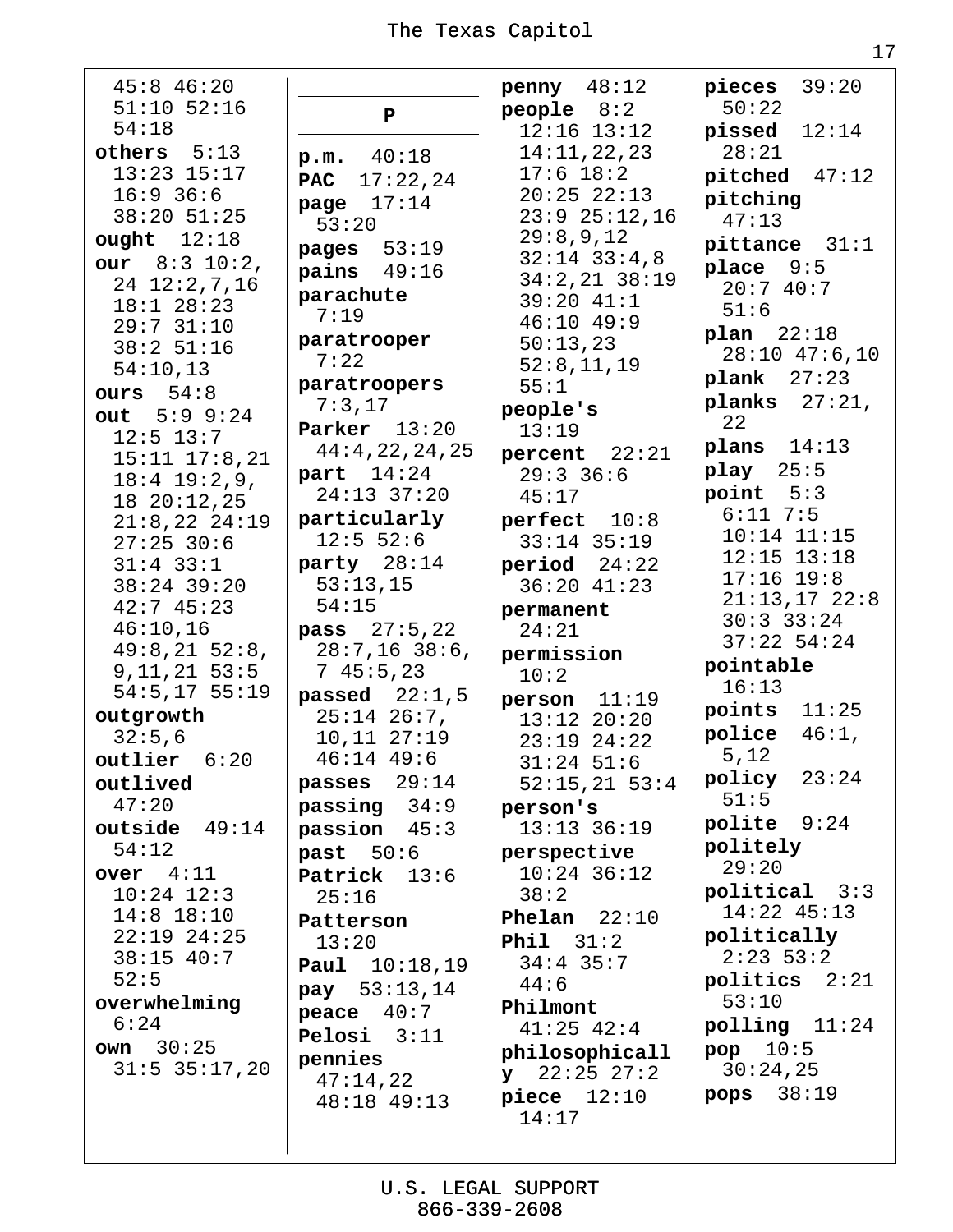| position<br>27:23<br>pound $26:20$<br>practice<br>45:10<br><b>praise</b> $26:13$<br>38:18<br>pre-nda $50:4$<br>prefer $37:1$<br>39:5<br>prepared<br>51:11<br>prerogative<br>26:24<br>presented                                                                                                                                                                                                                                              | $problem$ 10:25<br>$12:3,5$ $13:13$<br>19:2 23:8<br>$26:6$ 45:22<br>46:3<br>process $46:8$<br>produce $54:23$<br>promise $32:20$<br>33:24<br>pronounce 9:6<br>property<br>$21:25$ $27:7,23$<br>$46:24$ $47:8,16$<br>$48:4,15$ $49:13$<br>protect $17:25$<br>32:14                                                                                                                                                                             | quick $12:21$<br>18:721:9,21<br>QUINN $2:2,5$ ,<br>12, 15, 18<br>3:13,16,23<br>4:4,8,16<br>$5:17,24$ 6:6,<br>9, 15, 19, 22<br>7:5,8,118:6,<br>10, 12, 16, 25<br>9:10,12,18<br>10:9, 12, 15, 19<br>$11:9,13$ $12:23$<br>13:3,9,18<br>$14:2,20$ $15:1,$<br>4, 10, 14, 19, 23                                                                                                                                                                                                                                                                                                          | 47:3,7,11,21,<br>2548:9,13,19<br>49:1,14,19<br>50:4,18<br>51:12,16,22<br>$52:2$ $53:1$<br>54:13,20,22<br>55:5,7,11,15,<br>21,24<br>quitting<br>38:13<br>quote $23:23$<br>quotes<br>16:13<br>$\mathbf R$                                                                                                                                                                                                                                         |
|---------------------------------------------------------------------------------------------------------------------------------------------------------------------------------------------------------------------------------------------------------------------------------------------------------------------------------------------------------------------------------------------------------------------------------------------|-----------------------------------------------------------------------------------------------------------------------------------------------------------------------------------------------------------------------------------------------------------------------------------------------------------------------------------------------------------------------------------------------------------------------------------------------|-------------------------------------------------------------------------------------------------------------------------------------------------------------------------------------------------------------------------------------------------------------------------------------------------------------------------------------------------------------------------------------------------------------------------------------------------------------------------------------------------------------------------------------------------------------------------------------|-------------------------------------------------------------------------------------------------------------------------------------------------------------------------------------------------------------------------------------------------------------------------------------------------------------------------------------------------------------------------------------------------------------------------------------------------|
| 4:17<br>president<br>52:7<br>presidential<br>$2:10$ 52:7<br>press $18:23$<br>19:9 55:20<br>pressure<br>15:16<br>presumption<br>31:21<br>pretty $2:20$<br>$3:20$ 4:1 7:12<br>$16:17$ $18:1$<br>$31:6$ 38:14<br>44:7<br>primaries<br>$9:20,25$ 31:8<br>39:21<br>primary 31:3<br>36:754:10<br>priorities<br>29:7<br>priority<br>$21:25$ $25:14$<br>27:17,20<br>privately<br>17:7<br>$probably$ 4:2<br>$22:22$ $31:15$<br>$39:4$ 43:20<br>47:23 | proud $48:25$<br><b>Pub</b> $45:25$<br>public 41:7<br>$42:12$ $43:2$<br>46:4,10<br>Publicly<br>15:15<br>pulled 43:7<br>pulls $52:11$<br>purple $54:6$<br>push $46:17$<br>pushed $22:9$<br>52:3<br>put $10:6$ 13:1<br>14:5, 17 17:24<br>$22:2,24$ $26:1$<br>$28:21$ $32:21$<br>$37:15$ 44:25<br>$45:13$ $46:6$<br>$47:15$ 51:5<br>puts $24:23$<br>putting 16:5<br>$35:2,6$ 48:18<br>Q<br>29:4<br>question<br>30:748:6<br>questions<br>23:327:4 | 16:1, 7, 23<br>17:3,9,15,17,<br>20 18:21<br>19:6, 11 20:2,<br>5, 9, 16, 22<br>21:5, 11, 18<br>23:1, 13, 16, 25<br>$24:18$ $25:10$ ,<br>$20\;\;26:5,9,17,$<br>$25\;\;27:3,10,$<br>$13, 24$ $28:9$<br>29:2,6,12,21,<br>2530:9,12<br>31:7, 13, 20, 24<br>32:3,10,16,<br>18, 23, 33:3, 7,<br>12, 16, 20, 23<br>34:1,6,19,24<br>35:3,8,14,21,<br>$25\ \ 36:3,9,11,$<br>14, 18, 23<br>37:3,6,12,18,<br>$24$ $38:6,11,22$<br>39:1, 11, 14,<br>23, 25, 40:3, 9,<br>13,18,21,24<br>41:9,13,19,24<br>42:3,5,8,15,<br>$18,22$ $43:5$ ,<br>15, 25, 44:9,<br>16,20,23<br>45:1,6,12<br>46:3,19,22 | R's 39:21<br>race $33:15$<br>35:744:15<br>51:9<br>37:4,7,<br>races<br>8,14<br>railroad<br>52:19<br>Rainey $44:5$ ,<br>21<br>$raining$ 2:6<br>raise $47:16$<br>rally $50:6$<br>Rambo<br>35:16<br>12:9<br>Ramos<br>41:5<br>Ramsey $21:23$<br>27:18<br>ran 32:24<br>35:16<br>$reached$ 24:19<br>read $28:3$<br>53:16<br>$\texttt{reading}$ 3:20<br>45:15<br>ready $18:15$<br>$real$ 7:13<br>$12:21$ $18:12$<br>21:8,21<br>$realize$ 38:16<br>55:13 |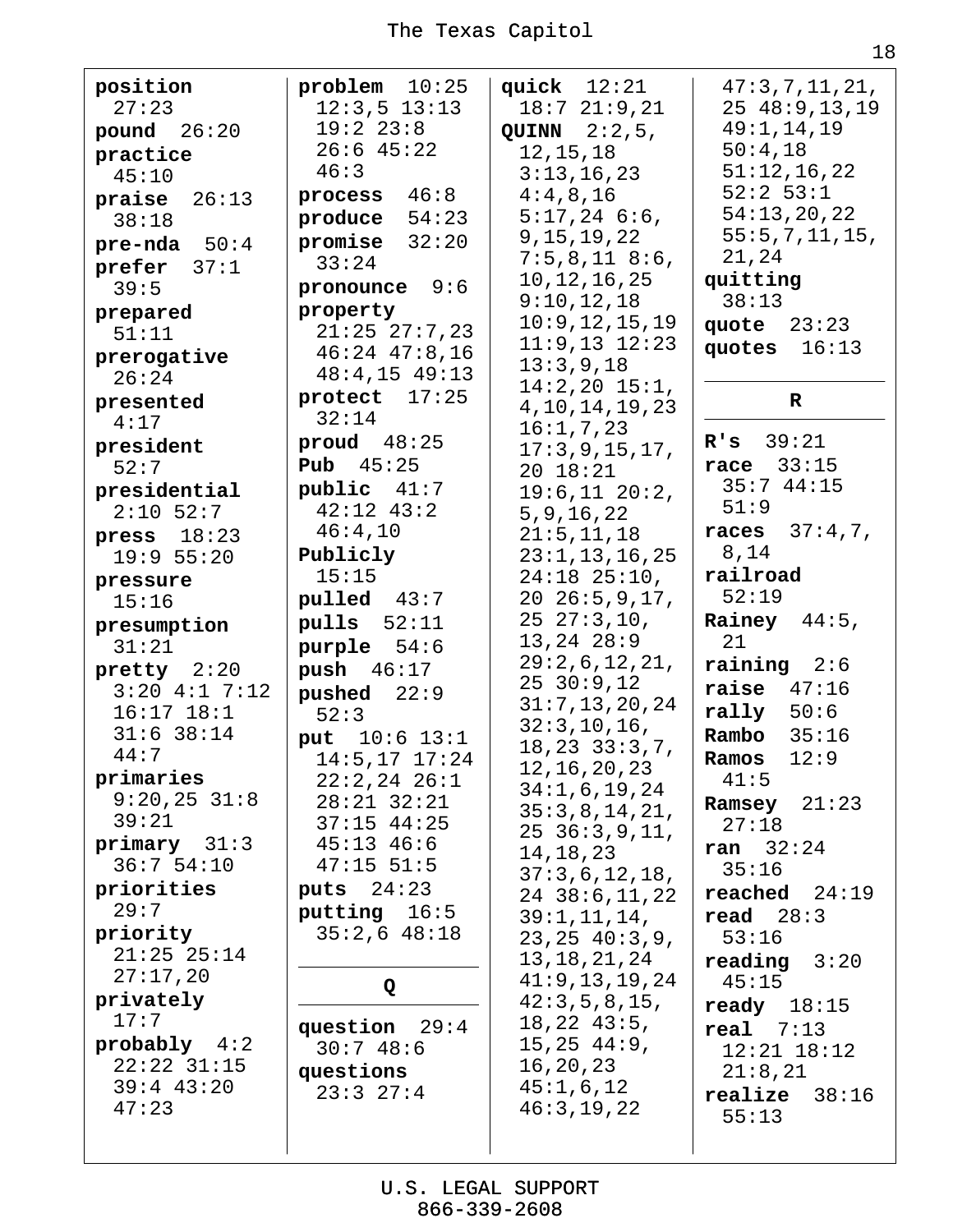| really $3:24$          | $17:25$ 19:1               | $36:15$ 40:5,         | Sainte $7:13$            |
|------------------------|----------------------------|-----------------------|--------------------------|
| $4:18$ $8:6,14$        | $28:14$ 36:6               | 10, 23, 48:9, 13      | salaries $32:1$          |
| $9:16$ $12:3,14$       | 39:19 41:7                 | 50:2                  | sales $48:12$            |
| $16:18$ $19:15$        | $52:23$ $53:8,11$          | ringleader            | <b>Sam</b> $15:11$       |
| $21:16$ 35:17          | 54:2                       | 43:22                 | <b>same</b> $4:9$ $11:2$ |
| $36:23$ $42:3$         | Republicans                | $rip$ 29:22           | $17:14$ $20:24$          |
| 52:12,20               | $11:3$ $12:16$             | River $42:2$          | $25:3$ 30:7              |
| $\texttt{realm}$ 54:12 | $16:3,20$ $17:8$           | rode $18:9$           | 43:18 46:15              |
| $reason$ 22:19         | 26:6,9,10                  | Rodney $19:17$        | sat $6:1$ 25:13          |
| recently $20:3$        | $39:17$ $43:8$             | <b>Ron</b> $10:18,19$ | saw $7:1$ 24:19          |
| recognize              | $45:21$ $46:1$             | 15:11                 | 28:20                    |
| 20:10                  | 50:1,2                     | $room$ $34:10$        | say $2:22$               |
| recognized             | requirement                | 42:19                 | $9:15,16$ $10:4$         |
| $4:10$ $22:22$         | 46:9                       |                       | $11:17$ $13:12$ ,        |
| recognizing            | requirements               | ropes $7:6$           | $22, 25$ $14:15$         |
| 20:8                   | 50:11                      | Rosenthal             | 15:13,25                 |
| recording              | resources                  | $12:9$ 18:7           | 16:3, 16, 24             |
| 56:3                   | 12:2                       | Rotary $13:23$        | 19:1,4,6                 |
| recruited              | respect $11:22$            | RPT 21:24             | $21:24$ $22:13$ ,        |
| 18:19 34:21            | respectedly                | $22:5$ $27:8,16$ ,    | 17 27:22 30:4            |
| recruiting             |                            | 20                    | $38:7,9$ 39:5            |
| 35:5                   | unintelligible             | rule 39:9             | 43:744:16                |
| red $42:2 52:4$        | $\lambda$ . 15:24          | rules $16:10$         | 45:653:8                 |
| refers $23:19$         | responsibility             | rumors $43:16$        | saying $5:5$             |
|                        | 35:12,13                   | run $18:15$           | $7:25$ 15:20,23          |
| reform 46:24           | restaurants                | $20:1$ $22:11$        | $18:5$ 19:16             |
| reforms $25:18$        | 8:23                       | $running$ 19:25       | $23:11$ $27:20$          |
| regret $51:17$ ,       | $results$ 29:22            | $20:12$ $36:1$ ,      | $29:16$ 30:15,           |
| 19                     | reticent 53:7              | $16, 19$ $44:10,$     | 20 31:17                 |
| relationship           | revenue $48:7$ ,           | 12 <sup>°</sup>       | $32:2,3$ 35:6            |
| 3:6                    | 8,10                       | runs 30:17            | $38:1$ 44:10             |
| relationships          | reverse $35:6$             | 35:9,12               | $46:2$ $47:7$            |
| 25:4                   | $review$ 47:19             |                       | says $14:18$             |
| $relcase$ $18:23$      | rhetoric                   | S                     | 18:12,15                 |
| 19:9                   | 40:12                      |                       | $22:10$ $28:22$          |
| $relief$ 46:25         | $rid$ $13:23$              | <b>said</b> $3:10,11$ | $SB$ 49:6                |
| remember               | $22:23$ $38:21$            | $4:2,11$ 5:8,17       | scared $46:1,4$          |
| 13:15,19               | 49:11                      | 12:10, 12, 14         | scary $45:25$            |
| 26:20                  | Riddle $20:12$ ,           | $14:9$ $18:9,10,$     | Schaefer's               |
| removed $22:24$        | 17                         | 15,16,17              | $49:17$ 50:3             |
| rep $29:22$            | $\texttt{ride}$ $10:18,19$ | $19:25$ $23:15$ ,     | Schofield                |
| 53:20                  | right  2:23                | 16,20,22              | 41:2                     |
| representative         | $5:16 \ 6:13$              | 25:6, 14, 15          | $\text{school}$ 27:23    |
| 52:12                  | $9:6,9$ 16:4,7             | $27:8, 24$ 30:10      | 48:2,3,5                 |
| republic               | 20:721:12                  | $32:12$ $36:21$       | 50:20                    |
| 54:24                  | $23:21$ $24:6$             | $37:11$ $38:12$       | schools $22:24$          |
| Republican             | $29:20$ 30:13              | 44:11 48:15           | Scott $25:1$             |
| $13:22$ $14:14$        |                            |                       |                          |
|                        |                            |                       |                          |
|                        |                            |                       |                          |

19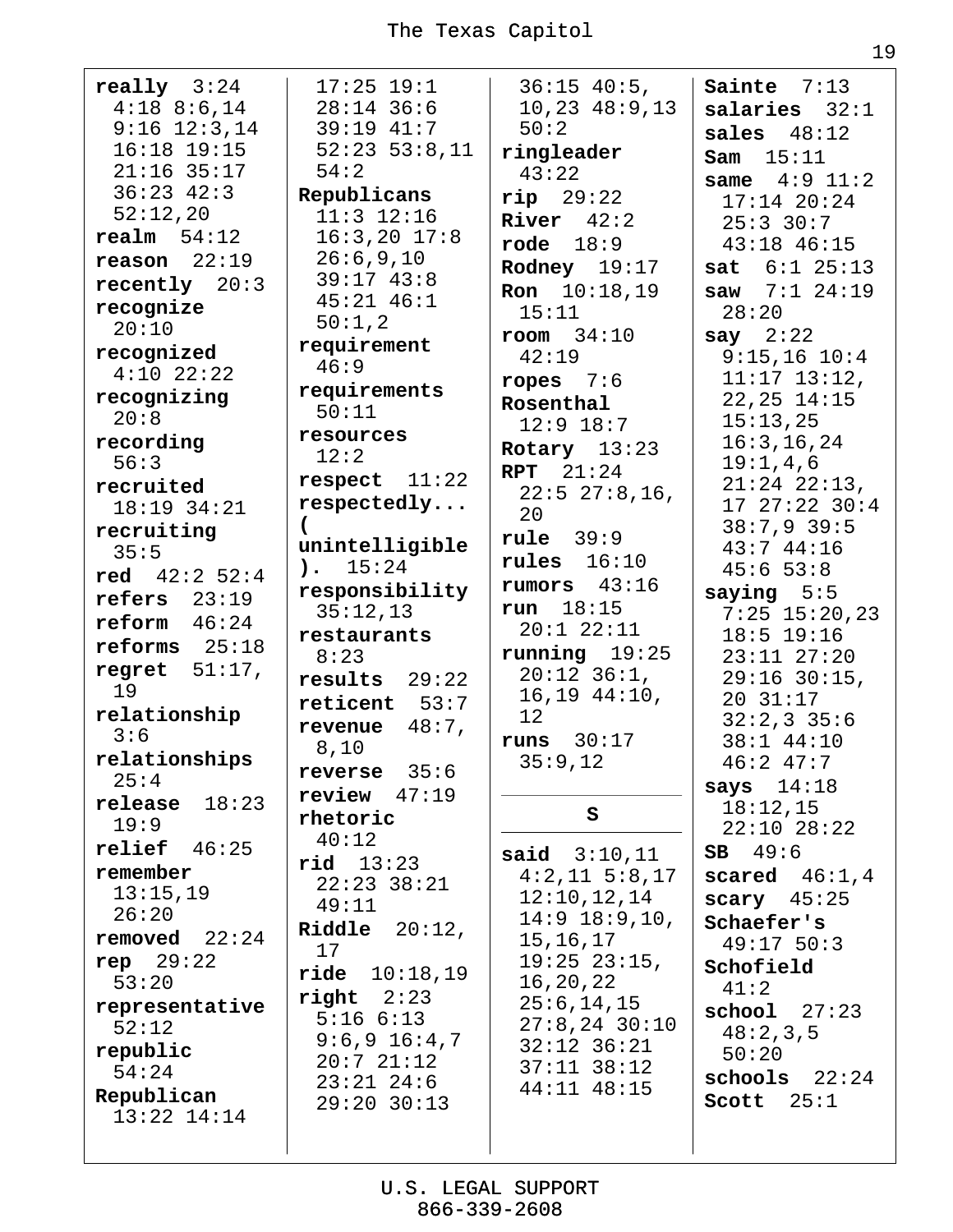Scout  $41:16$  $screw$  11:7  $17:1$ screwed  $14:9$  $20:15$ screwing  $38:16$   $40:8$ seats  $11:1$  $17:21$  39:19  $41:4$ Second  $50:7$ secured  $7:9$ see  $2:24$   $3:2$ ,  $254:129:23$  $16:22$   $17:3$  $20:25$   $21:1.2$  $24:4,20$   $26:3,$ 14 28:24 29:14 30:14  $37:23$  41:15  $43:23$   $45:22$  $47:20$   $48:19$  $51:12$   $55:10$ seeing  $7:2$  $25:17$ seen  $13:10$  $25:12$   $52:15$ Senate  $18:7$  $21:10,15,16$  $22:6,726:15$  $28:20$  30:8  $38:9$ senator  $52:14$ send  $19:8$ sense  $12:20$  $31:8$   $36:10,12$  $44:5$ sent  $18:8$  $52:4$ serious  $18:16$ Seriously  $35:17$  $s$ ervice  $41:22$ session  $13:2$  $28:5$  34:13  $38:13$   $42:21$  $45:5$   $46:15$ 

 $48:16,17$   $49:5$  $50:3, 10, 19,$  $20, 25, 51:1, 8,$  $11 55:14$ session's  $34:15$  $set$   $3:18$  $46:22$ several  $4:17$  $28:11$ **Shaheen**  $54:2$ she  $12:14$  $20:14$   $24:23$  $43:20$ she's  $11:24$  $14:18$  24:23 43:21 sheet  $43:7$ shift  $11:6$ shifting  $33:4,7$ shit  $12:10$  $19:5$  25:1  $39:20$  40:8  $\text{shitty}$  39:7 shoot  $7:20$ shot  $7:9$ should  $11:20$  $16:20$   $24:8,18$  $26:7, 10, 11$  $27:19$   $41:1,5$  $46:951:16$ shouldn't  $14:19$  30:23  $31:17$  39:4 show  $36:6,7,8$ showed  $35:19$ **side**  $7:3$  29:5  $43:10$   $45:13$  $51:10$ sides  $54:14$ signed  $18:7$ significantly 48:15 signing  $21:1$ similar  $2:22$ 

 $similarly$  3:8 simultaneous  $18:3$  20:18  $29:24$ since  $51:25$  $\sin q$  26:14  $single$   $26:7$ ,  $10, 11$   $31:24$  $34:22$  $sir$  40:24  $42:16$  $s$ itting  $6:1$  $14:5$  17:23  $18:25$  24:25  $25:7$  $sixty$  27:15  $skin$   $12:9$  $sl$ azy  $25:2$  $sliced 51:25$  $sliding 50:22$  $small 8:1$  $smell 1$   $4:24$  $5:5, 11, 14, 19,$ 20 Smithee  $44:6.$ 9 snails  $8:13$  $so$   $2:4.24$  $3:174:16$  $5:10,12$  8:10,  $16, 17, 20$  9:7,  $9,23$   $10:10,24$  $11:10, 14, 15,$  $25 \t13:4,7,9,$  $14, 24$   $14:13$ ,  $14$   $15:1,10$  $16:9$   $21:22$  $23:11$   $24:6.11$  $25:10$   $27:6$  $28:7$  32:18  $34:17$  35:23  $36:12,14$  $38:6,8$  39:12  $40:7,11$   $42:20$  $43:6$   $44:9,16$  $47:5$  48:3  $49:21,22$  $50:16$   $52:13$ ,

 $20\;\;53:24$  $54:16$   $55:8$ social  $49:21$ socialized  $50:13$  55:3 some  $5:36:16$  $8:25$   $9:2,3,4$ ,  $6, 25, 10:1, 5$  $16:3$   $21:20$  $25:6,7$  30:22, 24 31:21  $32:13$   $33:9$  $39:20$  41:1  $46:9$   $47:13$  $49:22,23$  $54:4,7,9,11$ somebody  $43:23$  51:9 someone  $4:2$  $6:3$  15:4  $18:19$  35:9  $36:8$  53:17 something  $3:12,14$   $4:11$  $15:25$   $23:17$  $28:2,5,25$  $31:9$   $32:7,10$  $34:10$   $41:6$  $50:7$  $son 18:11$ soon  $19:22$ sorry  $16:24$ sort  $9:15$  $35:5 53:23$ speak  $2:19$  $7:23$  16:2  $28:15$ speaker  $14:5$  $16:10$   $19:3$  $20:2022:1$  $30:23$  36:20  $38:16$   $51:1$  $52:25$ speaker's  $22:12$  51:9  $$  $18:320:18$  $29:24$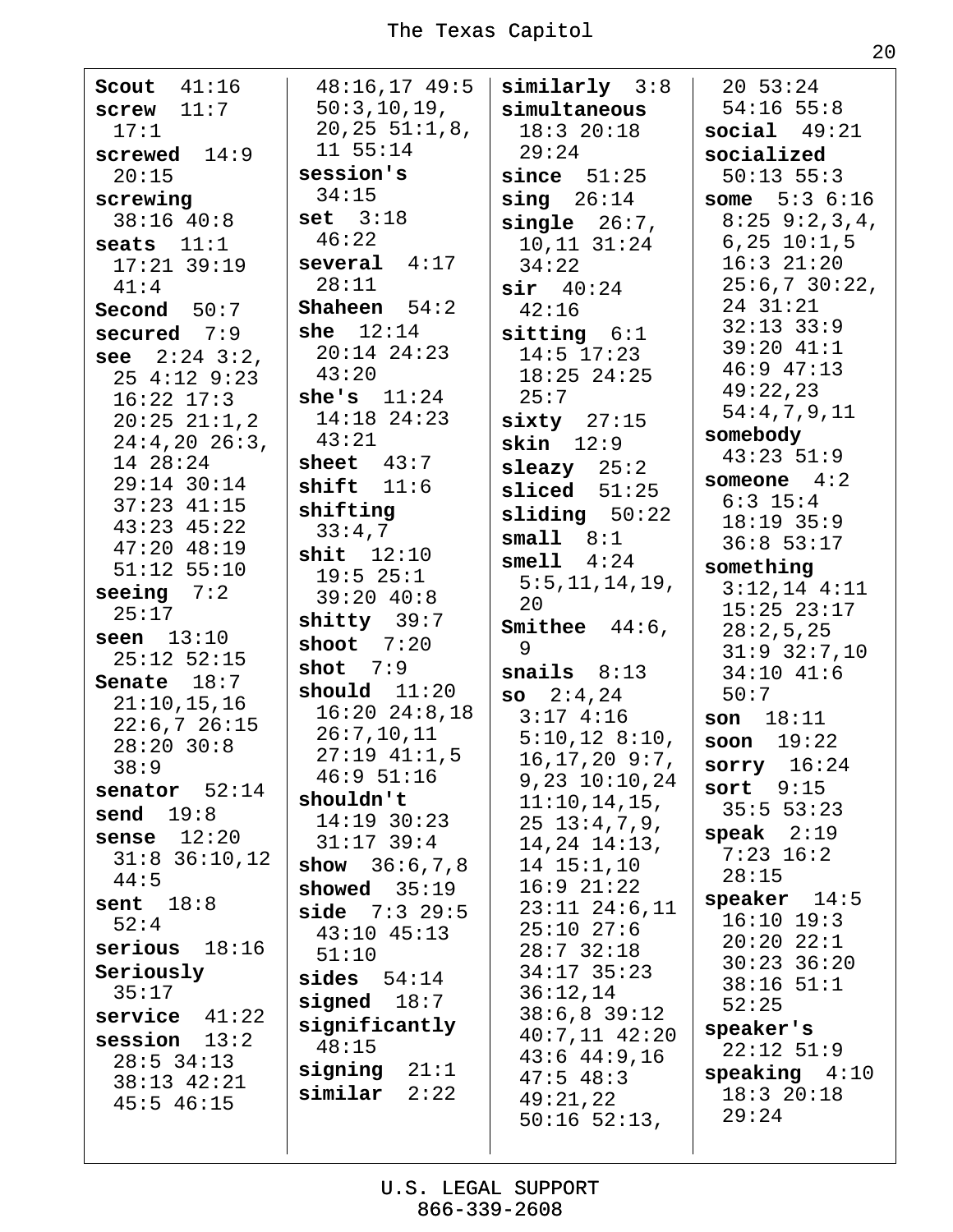specific  $48:7,10$ spectrum  $51:10$ speech  $3:1,3$ , 5, 16, 17, 24  $4:3$  42:18 speeches  $2:21,24$   $3:4$ spend  $9:20,21$  $31:21,25$  $39:8,10$  41:3  $43:1$ spending  $29:3$  $37:19$ spent  $41:4$  $53:9$ spoken  $4:10$ spot  $31:6$  $spring 8:20$ Square  $9:7$ **SREC** 28:14 staff  $31:25$ stage  $5:25$  $6:2$ stagnant  $11:2$  $\texttt{stand}$   $12:9$ standing  $8:2$ start  $50:9$ , 10,25 started  $22:9$ ,  $19$  33:5  $47:13$ starting  $47:24$ starts  $53:20$ state  $22:2,8$  $29:2,22$  38:25  $45:952:12$  $53:20$  54:6, 15,19 statement  $41:7$ states  $3:7$  $25:12$ statewide  $47:17$ 

stay  $11:1$  $55:19$ stayed  $8:8$ stealing  $48:17$ steeple  $7:19$ Stephenson  $31:2$  34:4  $35:744:6,21$ Steve  $43:11$ Stickland  $28:21$  $\text{still}$   $11:2,3$  $19:10$   $49:11$ stinks  $13:12$ stop  $55:8$ stopping  $45:10$ stories 7:20  $11:12$ story  $18:7$ straight  $45:18$   $53:8$ straightticket  $51:18$ Straus  $11:6$  $19:22,24$   $31:2$  $33:19$ stream  $48:7$ ,  $8,10$ strong  $49:4$ strongest  $46:23$ study  $22:3$  $27:9, 10, 14, 25$  $28:13$ stuff  $2:10$  $3:11$   $24:4$  $31:646:2$  $53:23$ stupid  $29:13$ suburban  $13:10$ successes  $25:7$ successful  $39:18$ 

suddenly  $28:15$ suggesting  $29:6$ SULLIVAN  $2:2$ ,  $5, 12, 15, 18$  $3:13,16,23$  $4:4,8,16$  $5:17,24$  6:6,  $9, 15, 19, 22$  $7:5,8,11$  8:6, 10, 12, 16, 25  $9:10,12,18$  $10:9, 12, 15, 19$  $11:9,13$   $12:23$  $13:3,9,18$  $14:2,20$   $15:1,$ 4, 10, 14, 19, 23  $16:1,7,23$  $17:3,9,15,17,$  $20 18:21$  $19:6, 11 20:2,$ 5, 9, 16, 22  $21:5, 11, 18$  $23:1, 13, 16, 25$  $24:18$   $25:10$ ,  $20\ \ 26:5,9,17,$  $2527:3,10,$  $13, 24$   $28:9$  $29:2,6,12,21,$  $2530:9,12$  $31:7,13,20,24$  $32:3, 10, 16,$  $18, 23, 33:3, 7,$ 12, 16, 20, 23  $34:1,6,19,24$  $35:3,8,14,21,$  $25$   $36:3,9,11$ , 14, 18, 23  $37:3,6,12,18,$ 24 38:6,11,22  $39:1, 11, 14,$  $23, 25, 40:3, 9,$ 13, 18, 21, 24  $41:9, 13, 19, 24$  $42:3,5,8,15,$  $18, 22, 43:5,$  $15, 25, 44:9,$ 16, 20, 23

 $45:1,6,12$  $46:3,19,22$  $47:3,7,11,21,$  $25, 48:9, 13, 19$  $49:1,14,19$  $50:4,18$  $51:12,16,22$  $52:2$   $53:1$  $54:13,20,22$  $55:5, 7, 11, 15,$ 21,24 **Sun**  $45:15$ Sunburn  $41:13$ supply  $45:17$ support  $43:2$  $50:6$ supported  $28:9$ supporting  $28:11$ supposed  $52:18$ sure  $14:12$  $19:1920:16$  $21:22$   $24:4,5$  $30:18$  40:14  $44:12$  51:9 surrounding  $13:12$ survived  $7:21$  $22:8$ Suzie  $15:11$ Swanson  $20:13$ swap  $47:4,8$  $48:21$ sweeps  $5:9$ swing  $54:6$ swore  $51:25$ system  $14:23$ T. take  $12:18$  $13:3.6$   $17:11$  $22:21$   $30:16$  $37:12$   $38:17$  $39:20$  43:3

U.S. LEGAL SUPPORT 866-339-2608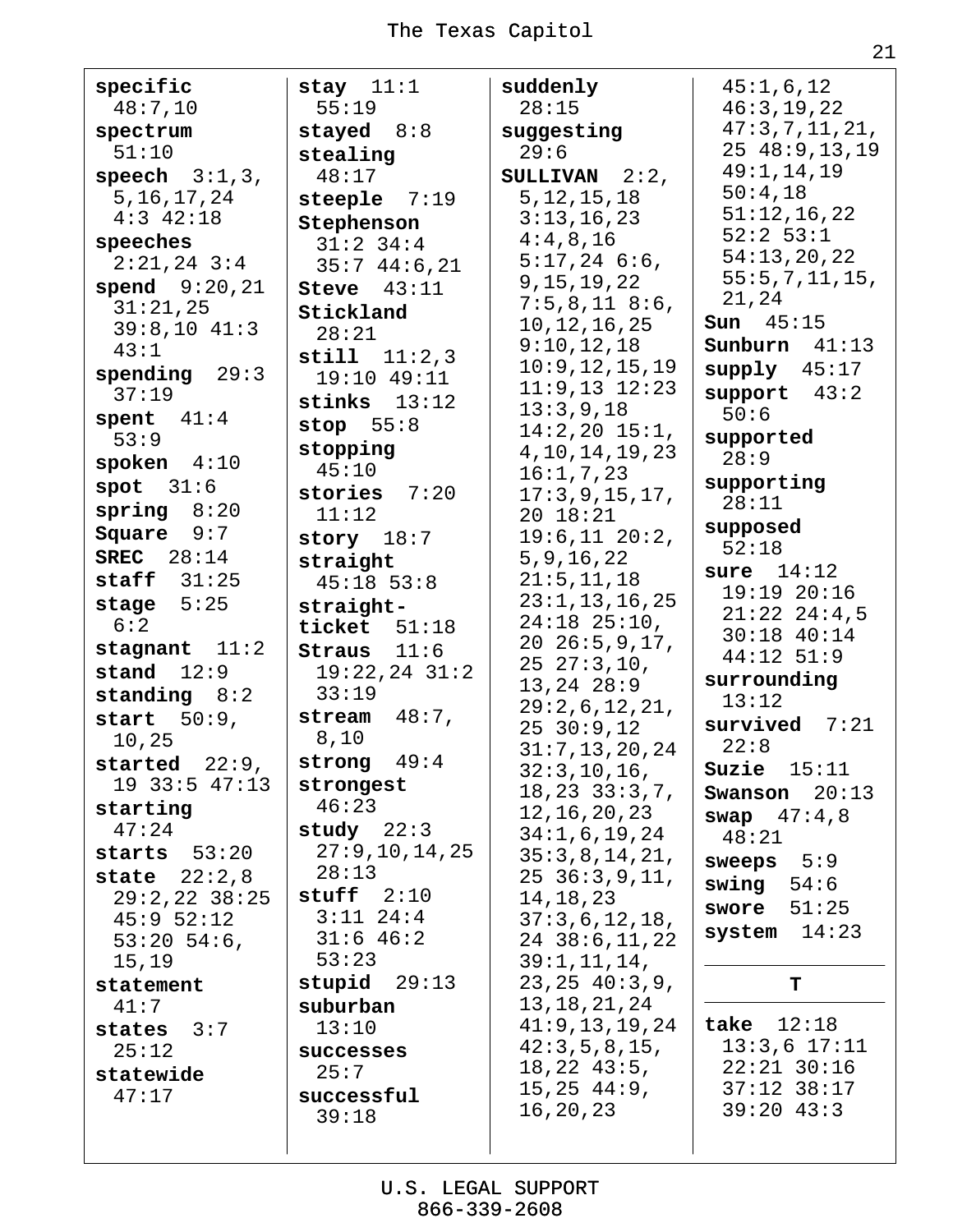| 47:14,19<br>48:24<br>taking $17:21$<br>40:8<br>Talarico<br>18:13<br>talk $4:19$<br>$5:25$ $14:6,14$<br>$19:17$ $21:20$<br>$27:4$ 38:24<br>$40:16$ $48:1,20$<br>50:7<br>talked $38:3$<br>41:10<br>talking $4:24$<br>5:13,206:19<br>$15:18$ $16:4,8$<br>$20:12$ $26:21$                   | $15\;18:7,9$<br>$22:15$ $24:10$<br>$30:23$ $33:11$ ,<br>$21$ 34:9 43:9<br>telling $18:13$<br>$22:13$ $23:6$<br>$25:1$ 29:7<br>ten $11:2$<br>16:18,21<br>tend $29:13$<br>tends $3:3$<br>Terry $21:23$<br>27:17<br>tertiary<br>31:13,14<br>test $46:16$<br>54:21<br>Texas $25:13$                    | 14,15,20<br>17:9, 12, 15,<br>$17, 23$ $18:1$ ,<br>13, 14, 20, 22<br>19:4, 10 20:8,<br>10,11,25<br>21:9,15 22:1,<br>$3, 5, 20$ $23:3$ ,<br>4, 9, 19, 22<br>24:4,5,6,9,<br>$13,22$ $25:6$ ,<br>10, 11, 17, 18,<br>$25\ \ 26:1,6$<br>27:1,8,14,21<br>28:4, 16, 20,<br>22, 25, 29:13,<br>20, 30:10, 11,<br>12, 14, 16, 18,<br>$19, 21$ $31:4, 5,$ | that's $5:11$ ,<br>226:8,13<br>$8:11$ $11:5,11$ ,<br>12 12:1<br>14:13,24<br>17:9, 16, 25<br>$19:13$ $20:2,5$ ,<br>$6, 23, 24$ $22:19$<br>$24:5,6$ 26:14<br>$28:3, 24$ $31:9,$<br>23 33:24<br>$34:23$ $35:3$ ,<br>15,19,21<br>36:9, 16, 22<br>37:13,22<br>39:12 40:23<br>$45:4$ $46:3$<br>$47:25$ $48:21$ ,<br>24 49:1,21 |
|-----------------------------------------------------------------------------------------------------------------------------------------------------------------------------------------------------------------------------------------------------------------------------------------|----------------------------------------------------------------------------------------------------------------------------------------------------------------------------------------------------------------------------------------------------------------------------------------------------|-----------------------------------------------------------------------------------------------------------------------------------------------------------------------------------------------------------------------------------------------------------------------------------------------------------------------------------------------|--------------------------------------------------------------------------------------------------------------------------------------------------------------------------------------------------------------------------------------------------------------------------------------------------------------------------|
| $39:1$ $48:20,21$<br>52:16<br>tall 49:11<br>Tan $13:20$<br>44:4<br>targets $45:3$<br>tarnished<br>13:11<br>$\texttt{tax}$ 21:25<br>27:745:10<br>46:24,25<br>$47:4,8$ $48:12,$<br>20, 21, 22, 23,                                                                                        | $28:14$ $29:13$ ,<br>$15,23$ $45:10$<br>$52:10$ $53:9,10$<br>text $3:21$<br>texted $18:18$<br>texting $22:16$<br>than $3:1$<br>$12:19$ 25:6<br>$27:4$ 35:4<br>$36:3,21$ $37:16$<br>38:20 49:10<br>$53:25$ $54:2$<br>thank $20:21$                                                                  | 8, 10, 16, 21<br>32:5,6,7,11,<br>12,14,24<br>$33:22$ $34:5,8$ ,<br>11,17,20,24<br>35:4,5,12,18,<br>20, 23, 25<br>36:6, 10, 11,<br>14,18,22<br>37:4,11,13,<br>14, 18, 19<br>38:2,5,8,15,<br>19, 21, 23                                                                                                                                         | 50:3,4,24<br>$52:22$ $53:1$ ,<br>15, 21, 25<br>54:16<br>their $2:24,25$<br>$3:1$ 5:9 7:14<br>$9:3$ 12:18<br>$13:21$ $18:25$<br>$19:1$ 26:20<br>27:20,22<br>$30:1,25$ 31:5<br>39:10 43:10<br>$47:20$ $48:18$                                                                                                              |
| $24 \;\; 51:5$<br>taxes $47:16$<br>48:4,15<br>$\texttt{txpayer}$ 22:8<br>25:22,23<br>$28:17$ 34:9<br>$42:20$ $43:3,8$<br>$46:8,11$ $48:17$<br>49:12<br>taxpayers<br>$46:13$ $48:18$<br>49:11,13<br>teacher $46:4$<br>teachers'<br>45:24<br>$\text{tell}$ $10:1,22$<br>$12:8,20$ $14:7,$ | $40:2,24$ $41:11$<br>42:16,17<br>Thanks<br>40:8<br>42:8<br>that $2:5,8$<br>3:8,11,14,25<br>$4:15 \t5:1,8,11$<br>$6:23$ 7:8,13,<br>178:8,10,18<br>9:8,15,24<br>10:1, 2, 25<br>$11:14$ $12:3,6$ ,<br>16, 19, 20<br>13:10, 12, 13,<br>$14, 25$ $14:1, 4$ ,<br>7, 16, 18, 19, 20<br>$15:4$ $16:2,13$ , | 39:4,7,8,9,<br>12, 14, 15, 17,<br>$23 \t40:8,13$<br>42:9,14,24<br>43:16,23<br>44:4,7,22,25<br>45:5,746:4,<br>$9,18$ $47:1,15$<br>48:11,19,23<br>49:6, 22, 24, 25<br>50:7,10,19,<br>20, 22, 51:5,<br>11, 17, 52:2,<br>14, 16, 21<br>$53:23 \ 54:1,5,$<br>17, 23, 24<br>55:13,22                                                                | 49:10,11,12<br>$51:6$ $55:1$<br>them $4:18$<br>$10:2$ 13:3<br>$14:7$ 19:15<br>$25:4$ $26:10,18$<br>31:1,12<br>32:15,21<br>33:11,19,21<br>34:12 37:16<br>$39:1$ $41:8$<br>$43:11$ $47:19$ ,<br>24 48:18<br>49:21 50:15<br>53:6,19<br><b>then</b> $3:20,23$<br>$4:22$ 5:8,10                                               |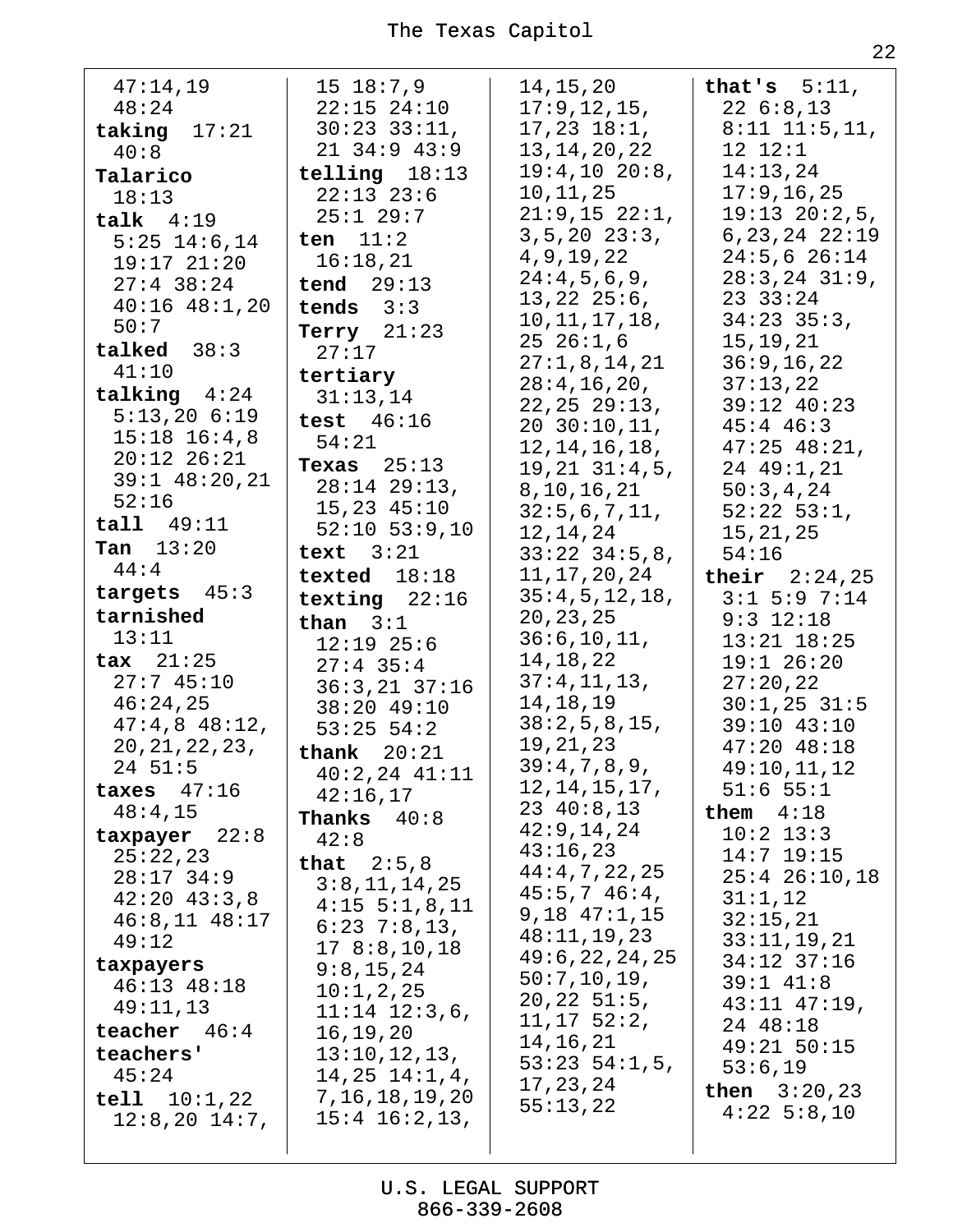| $7:25$ $11:4$       | 16, 22, 23         | $35:22$ $38:4$     | 50:20,25 51:1          |
|---------------------|--------------------|--------------------|------------------------|
|                     |                    |                    |                        |
| $12:7$ $15:19$      | $8:14,23$ 13:25    | $45:8$ $47:1$      | 52:15,16,19            |
| $17:9$ 18:5         | 14:3,6,8           | $53:19$ $55:19$    | 53:12,14,16,           |
| $24:18$ $28:1$      | 15:15,16,19        | think $3:13$       | 25 55:13               |
| $30:17$ 35:17       | 16:3, 12, 14, 15   | $4:1$ 11:20        | those $13:19$          |
| $39:9$ 44:10,12     | 19:4,6,11          |                    |                        |
|                     |                    | $12:13$ $13:7$     | $17:2$ 26:7,16         |
| 46:1, 15, 17        | $20:25$ $21:2$     | $16:2,23$ $18:22$  | $34:2$ $38:21$         |
| $50:10$ $52:13$     | 22:12,13,20,       | $19:13$ $20:9,10$  | $41:4$ $42:12$         |
| $54:23$ 55:3        | 23 23:9 26:11      | $22:10$ $23:13$    | $43:1$ $44:7$          |
| there $2:11$        | 27:3,4,5           | 25:228:12          | $46:23$ $47:1$ ,       |
| $4:5, 12$ $5:11,$   | 28:15,24           | 29:12,15           | 15, 22, 49:3,          |
|                     | $29:25$ 30:1       |                    |                        |
| 12, 6:1, 25         |                    | 30:3,731:4,7       | $11, 15$ 53:3, 22      |
| 7:12,19,20,23       | $32:17$ $33:1$     | 32:12,18           | though $6:17$          |
| $8:1$ 9:1, 4, 5,    | $35:1$ $37:8,9$ ,  | 43:6, 10, 13, 20   | 23:7,11                |
| $15 \t11:6.8$       | 10, 38:6, 7        | 45:4,5,7           | thought $38:13$        |
| $13:8$ $14:6,22$    | $39:9$ $41:3$      | $47:24$ $49:3$ ,   |                        |
| $16:9$ $17:8$       | $42:12$ $46:1,12$  |                    | 54:4                   |
|                     |                    | 14, 17, 22, 25     | thoughtful             |
| 18:23 19:14         | 49:10,20           | 50:3,6,7,18,       | 3:21                   |
| $20:25$ $21:13$ ,   | 50:8, 11, 15       | 19 51:2,17,        | threat $55:9$          |
| 1722:19             | $51:8$ $52:2,3$ ,  | $18, 19$ 52:9      |                        |
| $24:25$ $25:8$ ,    | $17\,53:3\,55:3,$  | 53:1, 16, 20       | three $2:20$           |
| 11, 12, 13, 17      | 6,7,8              | 54:1,9             | $12:6$ 39:19           |
| $26:5, 23$ $31:1$   | they'd $19:10$     | thinking $2:4$ ,   | three-and-a-           |
|                     |                    |                    | half $22:21$           |
| $32:13,24$ 33:8     | they'll $12:4$     | 5                  | threshold              |
| $35:13$ $37:19$     | they're $12:4$     | thinks $52:7$      | 46:9                   |
| $40:15$ $46:10$     | $15:16$ 19:5       | third $2:15$       |                        |
| $47:21$ $49:15$ ,   | 29:10,11,16        | this $2:15$        | thrilled               |
| 22                  | $30:25$ $31:5,6$   | $4:13\ 5:5,7,$     | 43:23                  |
| there's $3:4$       | 38:20 41:1         |                    | throat $4:13$          |
| $5:1,4$ 19:14       | $52:13$ $53:5$     | $10, 25$ $6:11$    | through $2:23$         |
|                     |                    | $7:1,15$ 8:1,2     | $11:21$ $22:2$         |
| $21:19$ $26:5,12$   | 55:2               | $9:5, 24$ 10:7,    |                        |
| 30:4,731:7,         | they've $47:20$    | 15 11:17,21        | $26:20$ 43:9           |
| $20 \quad 32:13,23$ | 53:23              | $12:8,11$ $13:1$   | $52:5$ 53:19,24        |
| $45:1,8$ $47:24$    |                    |                    |                        |
|                     |                    |                    | 55:19                  |
| $49:22$ 50:21       | thing $3:84:9$     | $15:13$ $16:16$    |                        |
|                     | $6:23$ $8:7,23$    | $17:11,24$ 19:2    | tied $47:22$           |
| 53:8,10             | $22:20$ $24:24$    | $20:7$ $22:14$ ,   | <b>Tier</b> $41:19,20$ |
| these $3:18$        | 25:327:7           | $18, 23$ $23:9$    | time $2:14,16$         |
| $5:23$ $6:13$ $7:3$ | $28:13$ $29:19$    | 24:19,20           | $5:18$ 7:16,22         |
| $12:20$ 14:6        | $32:4$ $34:20$     | $26:12$ $27:16$ ,  | $8:15$ 9:5             |
| $16:11$ $17:17$     | $37:25$ 45:16      | 18,20,22           | $12:12$ $16:25$        |
| $21:2,6$ $22:12$    | 46:747:3           |                    | $18:4$ 20:24           |
| $26:1$ $27:21$      |                    | $28:23$ $29:8,9$ , |                        |
|                     | $50:24$ 51:17,     | $17,19$ $30:22$    | $21:8$ 30:5,22         |
| $29:6$ 38:3         | 25                 | $31:20$ $32:21$    | $33:1$ $35:24$         |
| 39:17,20,21         | things $7:8$       | 34:10,13,18        | 36:2,740:8             |
| $41:1$ 52:18,19     | $9:14$ 16:13       | $35:23$ $36:1,7$ , | $41:12$ $44:8$         |
| 53:19               | $20:11$ $22:12$    | 19 38:17           | $50:13$ $51:11$        |
| they $3:17$         | $24:7$ $25:7,11$   | $40:6,21$ $42:1$   | 53:16,25               |
| $4:14$ 5:5,10       |                    | 43:745:23          | times $40:15$          |
| 7:2,4,6,14,         | 26:2, 22 27:5,     |                    |                        |
|                     | $21$ $29:7$ $32:5$ | 47:12,13           |                        |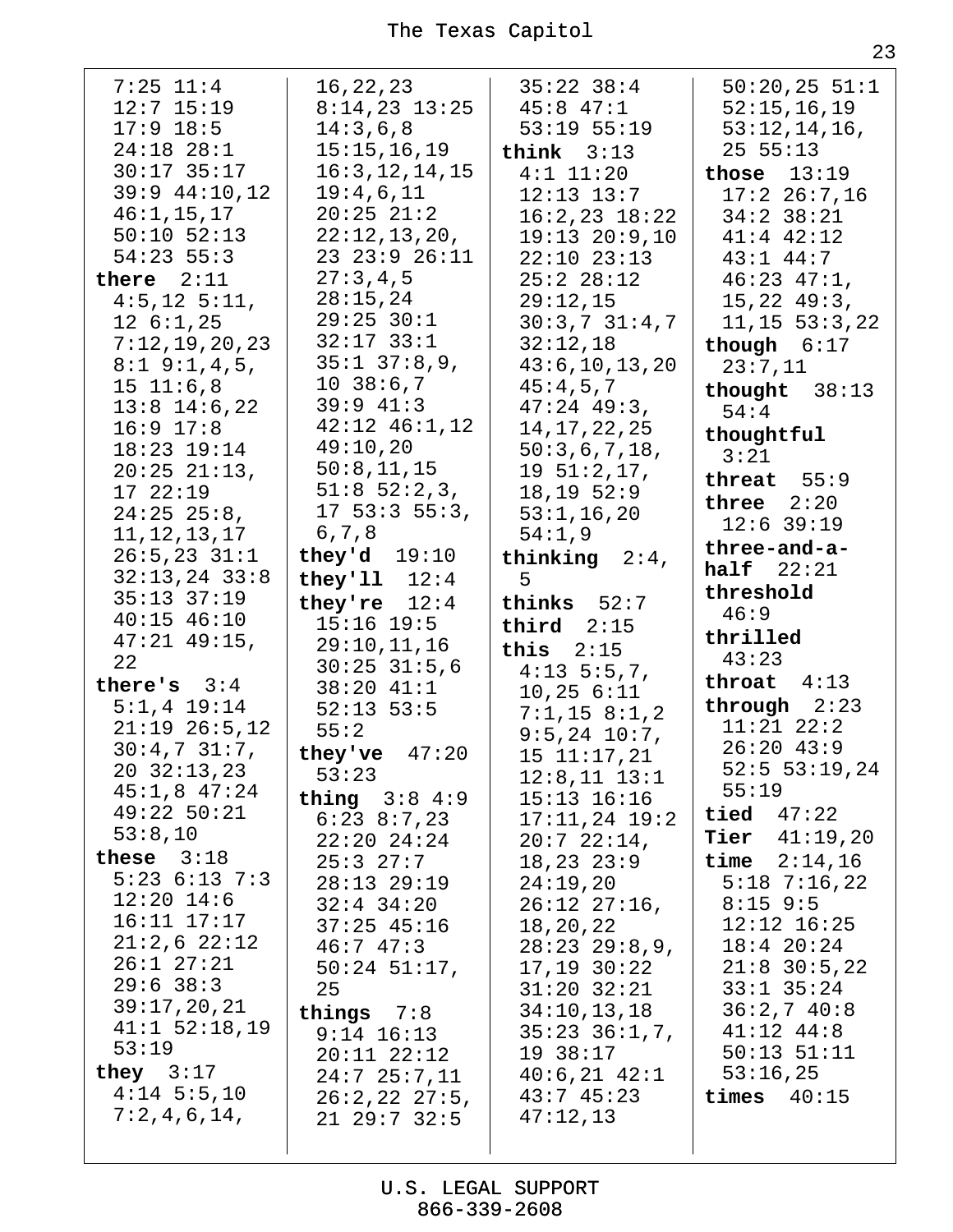| timid $14:21$ ,<br>22,23<br>tired $24:23$<br>40:7<br>TLR $15:17$<br>32:16<br>to $2:9,14,16$ ,<br>$22, 24$ $3:2, 3$ ,<br>$25 \t4:11,19$<br>$5:13,20$ $6:2,$<br>10, 11, 16, 17<br>$7:20$ 8:12,19,<br>219:11,17,<br>21, 23, 25<br>10:3,4,5,6,7,<br>10, 21, 23, 25<br>11:3,4,6,7,<br>18, 20, 21, 22<br>12:6, 13, 17,<br>18, 21, 22<br>13:7,8,11,15,<br>19, 20, 21, 22,<br>$23, 25$ $14:6, 7,$<br>9, 12, 14, 16<br>15:5, 12, 13,<br>$16, 17$ $16:4$ ,<br>10, 11, 18, 19<br>17:5,6,7,10,<br>13, 18, 23, 25<br>18:1,6,8,9,<br>11, 14, 15, 21,<br>$24$ $19:1, 2, 9$ ,<br>14, 17, 18, 19,<br>21, 23, 20:11,<br>17, 22, 23, 25<br>21:16,21,23<br>22:1, 4, 10, 11,<br>12, 14, 16, 21,<br>$24$ $23:3,4,9$ ,<br>$19\ \ 24:2,4,6,$<br>7, 8, 10, 11, 20,<br>$22, 24$ $25:5, 10$<br>26:2,3,14<br>27:18,25<br>$28:5, 16$ $29:1,$<br>11, 13, 25<br>30:1, 5, 6, 8,<br>13, 14, 17, 18,<br>19, 21, 24, 25 | 31:2,5,15,18,<br>$21 \t32:14,21$<br>33:11,19,21<br>34:2,4,7,8,<br>12, 13, 20<br>35:5,8,18<br>37:1, 3, 9, 13,<br>17, 19, 24, 25<br>38:1, 5, 7, 8,<br>10, 11, 18, 21,<br>$22, 24$ $39:1, 5,$<br>$10,18$ $40:16$ ,<br>1741:1,3<br>42:11,12,25<br>43:1,3,7,9,<br>11, 23, 44:2, 5,<br>845:5,9,10,<br>$17,23$ $46:6$ ,<br>13, 14, 16, 17,<br>1847:2,3,5,<br>12, 13, 19, 22,<br>$23 \t48:1,14,$<br>16, 22, 24<br>49:7,10,13,<br>17, 21, 24<br>50:9, 12, 13,<br>15, 16, 17, 21,<br>$23, 25$ 51:3,9,<br>11, 17, 18, 19<br>52:3,8,9,10,<br>11, 13, 14, 18,<br>20, 21, 24, 25<br>53:2,6,7,13,<br>15, 16, 19, 23,<br>$24\ \,54:9,11,$<br>14,16,17<br>55:1,3,10,12,<br>19,22<br>today $18:8$<br>$38:12$ 55:22<br>together<br>42:10,14<br>$\text{told}$ 17:5<br>29:11,17<br>$33:19$ $34:12$<br>$41:2,21$ 50:8<br>ton $21:14$<br>38:18<br>tone | $toned$ $39:12$<br>too $13:17$<br>$15:25$ 40:16<br>$50:13$ $51:21$<br>took $8:19$<br>top $7:9$ 14:8<br>topics $3:1$<br>totally $14:11$<br>touch $13:21$<br>22:6,731:11<br>54:9<br>toward $48:18$<br>towards $3:7$<br>town $5:5,14$<br>7:13<br>TPPF $28:10$<br>track $38:3$<br>Trafalgar 9:7<br>trains $52:20$<br>tranche $50:12$<br>transcript<br>3:19<br>translating<br>7:24,25<br>Travis $32:23$<br>$33:2$ $34:4$<br>treatment<br>$26:4,23$ 55:17<br>tree $37:20$<br>Trey $14:11$<br>16:8<br>tried $6:11$<br>10:10,11<br>22:21<br>trip $41:10$<br>$trouble$ 40:17<br>true $35:3,15$<br>Trump $2:22$<br>$3:8,10$ 4:9,12<br>$11:22$ 52:9,<br>13,21<br>Trump's $3:24$<br>Trumper $53:6$<br>trust $14:11$<br>$23:9$ $25:2$<br>48:23 | trusted $51:24$<br>$truthful$ $13:8$<br>truthfully<br>$30:15$ $32:22$<br>try $9:24$<br>$11:18,21$ 43:2<br>$46:17$ 55:12<br>trying $7:20$<br>9:11,17,21<br>$12:17$ $17:5$<br>$22:11$ $24:7$<br>$30:5$ 43:1<br>$46:13$ 53:16<br>54:9<br>turn $12:7$<br>44:8<br>turned $3:4$<br>14:11<br>Turner<br>16:5<br>19:21<br>turning $52:9$<br>TV $7:2$ 52:15<br>$TV's$ 3:18<br>Twitter 23:6<br>two $5:8,9$<br>$7:19$ 8:20<br>12:6 20:4<br>$21:6, 17$ $22:3,$<br>$12, 16$ $27:12,$<br>$25\ \ 28:2,13$<br>$39:2,19$ $41:4$<br>42:12 46:23<br>47:1,14,22<br>48:18 49:12<br>$51:22$ $55:16$<br>two-cycle<br>46:7<br>two-year<br>28:12<br>type $46:15$<br>54:7<br>45:15<br>Tzu<br>$\mathbf U$<br>52:14<br>U.S.<br>54:25 |
|--------------------------------------------------------------------------------------------------------------------------------------------------------------------------------------------------------------------------------------------------------------------------------------------------------------------------------------------------------------------------------------------------------------------------------------------------------------------------------------------------------------------------------------------------------------------------------------------------------------------------------------------------------------------------------------------------------------------------------------------------------------------------------------------------------------------------------------------------------------------------------------|---------------------------------------------------------------------------------------------------------------------------------------------------------------------------------------------------------------------------------------------------------------------------------------------------------------------------------------------------------------------------------------------------------------------------------------------------------------------------------------------------------------------------------------------------------------------------------------------------------------------------------------------------------------------------------------------------------------------------------------------------------------------------------------------------------------------------------|-----------------------------------------------------------------------------------------------------------------------------------------------------------------------------------------------------------------------------------------------------------------------------------------------------------------------------------------------------------------------------------------------------------------------------------------------------------------------------------------------------------------------------------------------------------------------------------------------------------------------------------------------------------------------------------------------------------------------------------|---------------------------------------------------------------------------------------------------------------------------------------------------------------------------------------------------------------------------------------------------------------------------------------------------------------------------------------------------------------------------------------------------------------------------------------------------------------------------------------------------------------------------------------------------------------------------------------------------------------------------------------------------------------------------------------------------------|
|--------------------------------------------------------------------------------------------------------------------------------------------------------------------------------------------------------------------------------------------------------------------------------------------------------------------------------------------------------------------------------------------------------------------------------------------------------------------------------------------------------------------------------------------------------------------------------------------------------------------------------------------------------------------------------------------------------------------------------------------------------------------------------------------------------------------------------------------------------------------------------------|---------------------------------------------------------------------------------------------------------------------------------------------------------------------------------------------------------------------------------------------------------------------------------------------------------------------------------------------------------------------------------------------------------------------------------------------------------------------------------------------------------------------------------------------------------------------------------------------------------------------------------------------------------------------------------------------------------------------------------------------------------------------------------------------------------------------------------|-----------------------------------------------------------------------------------------------------------------------------------------------------------------------------------------------------------------------------------------------------------------------------------------------------------------------------------------------------------------------------------------------------------------------------------------------------------------------------------------------------------------------------------------------------------------------------------------------------------------------------------------------------------------------------------------------------------------------------------|---------------------------------------------------------------------------------------------------------------------------------------------------------------------------------------------------------------------------------------------------------------------------------------------------------------------------------------------------------------------------------------------------------------------------------------------------------------------------------------------------------------------------------------------------------------------------------------------------------------------------------------------------------------------------------------------------------|

24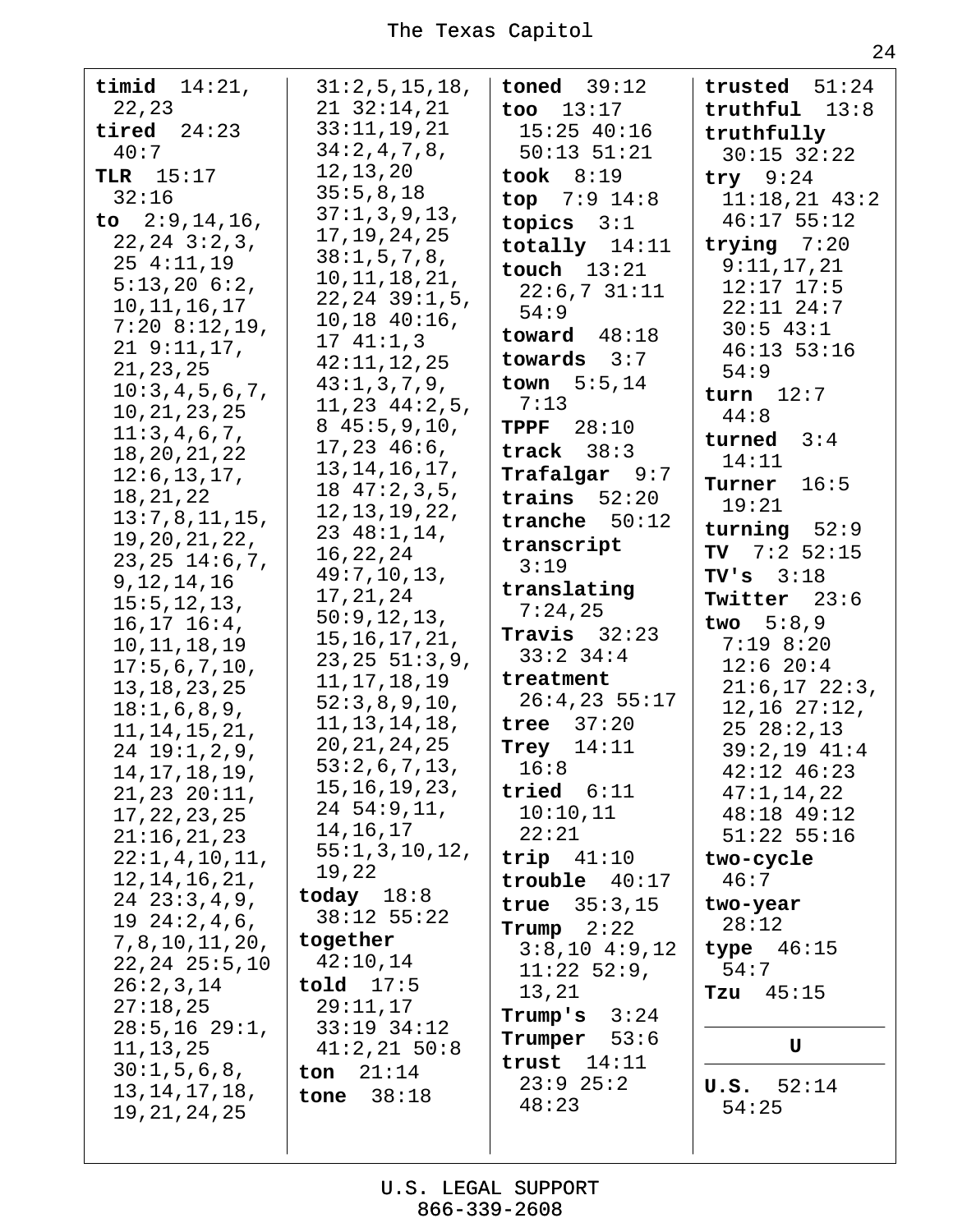| ultimately           | upon $48:7$                  | voted $43:8$ ,                    | $22, 24$ $4:1, 2,$              |
|----------------------|------------------------------|-----------------------------------|---------------------------------|
| 49:16                | upset $29:8$ ,               | 11, 12, 19, 20                    | 5, 9, 11, 16, 22,               |
| unable $11:4$        | 10,11                        | 44:1, 2, 3, 4, 5,                 | $24, 25$ 5:5, 11,               |
| under $52:5$         | urban-suburban               | 650:553:5                         | 12, 15, 18, 20                  |
| understand           | 11:23                        | voter $53:24$                     | 6:3,7,9,11,                     |
| 16:14,15,24          | urge $31:21$                 | voters $29:13$ ,                  | 17, 22, 7:1, 12,                |
| $20:11$ 34:1,6       | us $6:2$ 7:24                | 15 49:19                          | 13, 15, 24, 25                  |
| $35:9$ 44:23         | $10:6$ 11:23                 | votes $45:23$                     | 8:1,6,7,10,22                   |
| 46:10 52:17          | 12:5, 12, 18                 | 49:850:2                          | $9:8,14$ $14:4,$                |
| 53:18                | $13:13$ $23:2,4$             | 52:5                              | $13 \t16:4,10$                  |
| understanding        | 24:8,9,10,11                 | voting $49:20$                    | $17:4,5$ 22:3,                  |
| 10:5                 | 28:12 32:4                   | $51:18$ $53:21$                   | 18 23:17                        |
| undo $8:3$           | $34:21$ $36:13$              | 55:8                              | $24:4,13$ $26:23$               |
| undone $27:14$       | 38:11 43:18                  |                                   | 27:8, 10, 14,                   |
| unequal 26:23        | 48:22,23                     | W                                 | $15, 22$ $28:10$ ,              |
| unintelligible       | 51:1, 2, 14, 15              |                                   | 2132:24                         |
| $2:11$ $3:15$        | used $43:2$                  | Wait $33:1$                       | 33:3,7,13,18                    |
| 5:14,18,22           | $45:10$ $46:12$              | walk $38:24$                      | 34:11 35:25                     |
| $6:21$ $8:3,21$      | $47:15$ 55:1                 | walked $4:11$                     | 36:15,24<br>38:14 40:7          |
| $9:4$ 10:10          | usefulness                   |                                   | $41:9,21$ $45:25$               |
| $14:24$ $15:18$      | 47:20                        | walking $10:16$                   | 49:651:1,3,                     |
| $19:22$ $23:6$       |                              | Wally's $18:11$                   | 4, 19, 21, 25                   |
| $28:8,11$ 30:9       | $\mathbf v$                  | <b>want</b> $10:4,5$              | 54:755:13,19                    |
| $41:14$ 55:23        |                              | 11:3,4,5,18                       | wasn't $37:10$                  |
| 56:1                 | Valoree 20:13                | $12:22$ $14:16$                   | $39:6$ 44:11                    |
| union $25:21$        | $value$ 13:7                 | $15:20$ $17:13$                   | 51:9                            |
| 45:14,17,19          |                              | 19:9,23                           | waste $12:2$                    |
| 46:15                | versus $30:8$                | 21:16,21                          | $30:5,18$ 37:2                  |
| unions $45:24$       | <b>very</b> $2:24$ $3:2$     | $22:15$ $24:11$ ,                 |                                 |
| 46:5                 | $5:20$ 13:16                 | 24 25:12,14<br>26:327:18          | wasting $11:16$                 |
| $unique$ 30:21       | $18:24$ $24:1,25$            |                                   | watch $3:17$                    |
| $unit$ 7:22          | $26:12$ 35:5<br>$36:25$ 40:7 | 30:4,14,18,                       | watching $7:2$                  |
| United $3:6$         | $41:12$ $45:2$               | $19,25$ $31:18$<br>$34:4$ 35:5,8, | $44:14$ 53:9                    |
|                      | 54:14                        | 18 36:13                          | <b>way</b> $9:15,24$            |
| <b>UNKNOWN</b> 20:20 | $veterans$ 3:7               | 37:3,9,24                         | 10:7,8,25                       |
| unless $28:1$        | 4:11                         | $38:20$ 40:16,                    | $11:23$ $12:19$                 |
| unload $38:21$       |                              | $17$ $43:3$ $47:2$                | $13:4,9$ 16:19                  |
| until 24:22          | $veto$ $41:23$               | 48:14,16,24                       | $17:11$ $27:25$                 |
| unwritten            | $viable$ 35:2                | $50:12$ $54:11$                   | $29:4$ 30:16<br>$32:21$ $35:21$ |
| 16:10                | $vile$ $12:15$               | wanted $9:23$                     |                                 |
| $up$ 3:18 4:8        | $visibly 4:5$                | 11:6,752:3                        | 37:8,9,10<br>$38:17$ 40:4       |
| $7:9,20$ 14:9,       | $visited 9:14$               | wants $14:14$                     | 42:6,743:6                      |
| 13 18:15             | $visiting 4:20$              | 22:1                              | $50:15$ $54:19$                 |
| $21:16$ 30:22        | vote $21:6$                  | war $7:21$                        | ways $12:20$                    |
| $35:19$ $36:6,8$     | $43:7,10$ $44:8$             | 52:25                             | 51:3                            |
| $50:22$ 52:4         | $46:16$ 52:9,18              | <b>was</b> $2:8,12,$              |                                 |
| 53:11                | 53:8,10,12,13                | $13, 15, 24$ $3:2,$               | we $6:58:3$ ,                   |
|                      | 54:1,2                       | 5, 8, 11, 19, 20,                 | 12,19,21<br>9:13,15,16,         |
|                      |                              |                                   |                                 |
|                      |                              |                                   |                                 |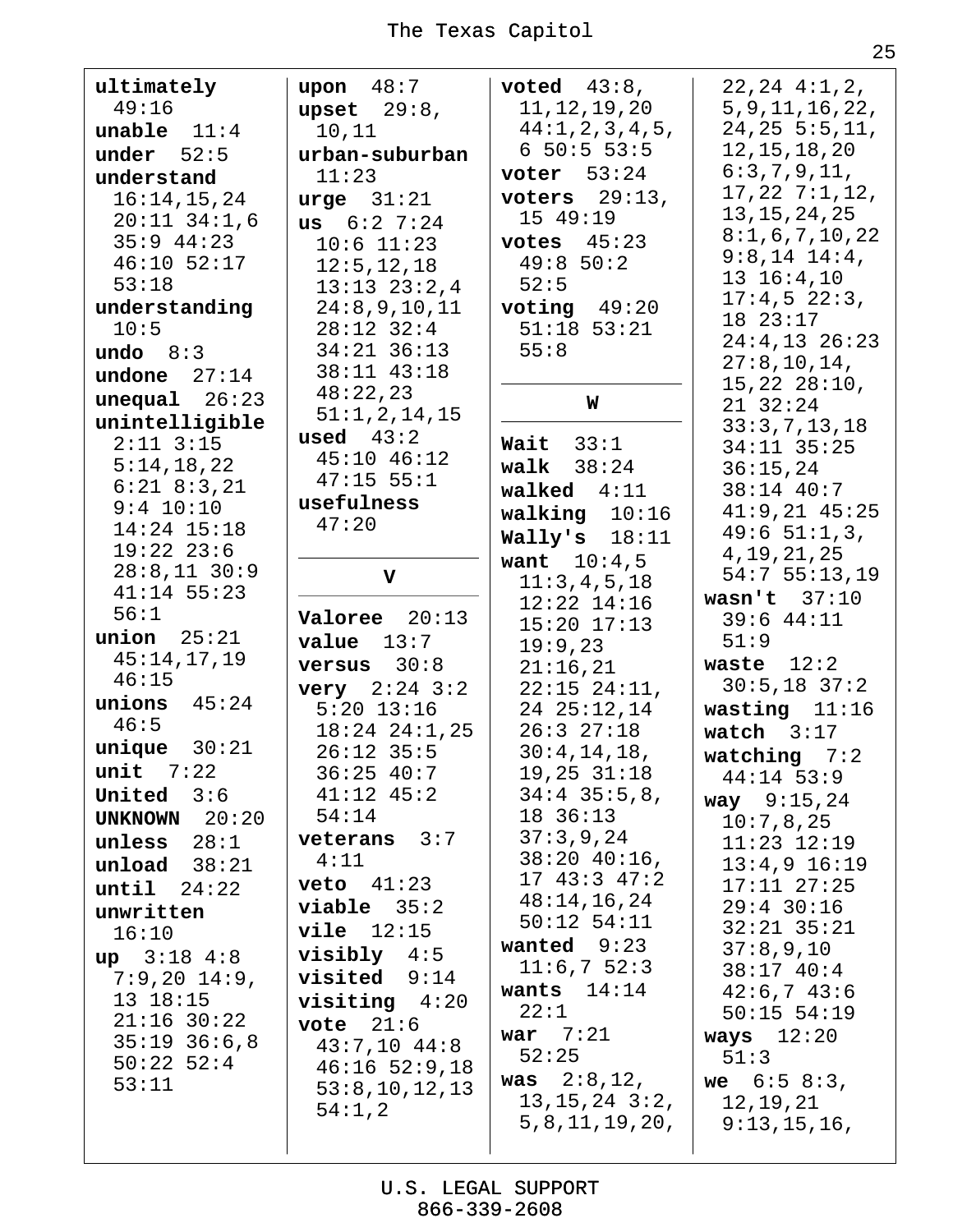| 18, 19, 21, 23<br>$10:1$ $11:1,21$<br>12:1, 11, 18, 25<br>$13:17$ $14:5$ , 22<br>$15:22$ $16:13$ ,<br>$21 \t17:6,7,13$<br>18:5,7,9,10<br>$19:20$ $20:9,11$<br>21:18,22,25<br>22:5, 20, 24<br>23:2,13,16,25<br>24:3,4,7<br>25:6, 24, 25<br>$26:2,14$ 27:6,<br>$18, 22$ $28:9, 10$<br>$29:2$ 30:10,<br>$19, 21$ $31:14$ ,<br>$21, 25$ $32:5, 6,$<br>$7\,33:12\,36:3,$<br>$7,8$ 37:4,6,18<br>38:2,14,21<br>39:18,19,21<br>40:13,25<br>41:4,5,10,11<br>42:10,11,14<br>$43:3$ $45:21,22$<br>46:6,7,8<br>47:14,16,18,<br>25 48:23<br>49:17,25<br>50:6,7,20<br>$51:1,19$ 53:1,<br>2,3,4 54:1,17<br>we'd $43:13,22$<br>we'll 51:12<br>52:23<br>we're $5:22$<br>$9:17$ $16:4,8$ ,<br>19 17:12,14,<br>$21$ $18:1$ $22:17$<br>$27:21,25$ $28:8$<br>$29:8,9$ 30:6,<br>2032:7<br>37:13,19,25<br>$38:7$ 39:18,22<br>$40:11$ $42:25$<br>48:1, 451:17,<br>18 | we've $11:20$<br>12:15,16<br>$13:23$ $14:4$<br>18:14 26:17<br>$34:21$ $35:22$<br>38:350:2,17<br>$53:25$ $54:14$<br>wealthy $45:2$<br>week $20:4$<br>41:24<br>weird $5:5$<br>49:23<br>$well$ $12:11$ ,<br>$13, 25$ $13:5$<br>$21:5$ 23:5<br>$31:11$ $45:22$<br>55:15,21<br>went $9:5$<br>28:17,18<br>were $2:11$ $3:1$<br>$4:20$ 5:5 6:1<br>$7:4,17$ 8:1<br>$10:22$ $16:19$<br>$17:4,6$ $18:10$<br>$22:20$ $24:7,9$<br>$25:8$ 26:2<br>$28:10$ $33:12$<br>49:8,951:8<br>weren't $19:7$<br>$25:18$ 52:3<br>what $2:4$ $3:1$<br>$5:14,18$ 7:25<br>$10:3,22$ $11:4$ ,<br>$5\;12:12,20,21$<br>$13:5,6$ $14:12,$<br>$13\;16:3,21,$<br>$22, 24$ $17:3, 4$ ,<br>$21 \t18:8,13,22$<br>$19:15$ $20:10$ ,<br>17, 22, 23<br>22:14,15<br>24:3,9,10,11<br>25:5, 15, 16<br>$27:18$ $28:10$ ,<br>$15, 16$ $29:8, 9,$<br>$16\ \ 30:4,6,7,$<br>8, 13, 31:2, 4,<br>$13 \t33:18 \t34:3$ | 43:1,6,18<br>$44:2, 24$ $45:5$<br>46:11,20<br>48:20,21<br>49:21 50:11<br>51:4,752:4,<br>12, 17, 18<br>53:13,15<br>54:16<br>what's $9:10$<br>19:18<br>whatever $2:23$<br>$4:21$ 8:22<br>31:14,16<br>$50:21$ 52:6<br>whatsoever<br>50:9<br>when $2:11 \ 3:4$<br>4:5, 9, 10, 12,<br>246::468:19<br>9:2,13,15,20<br>$11:17$ $12:8,14$<br>$13:11$ $14:4,9$<br>$16:3,9$ $23:1,$<br>$2,8$ $24:23$<br>$26:6$ 29:4<br>$35:9,16$ $38:15$<br>$39:8,18$ 47:25<br>48:20 50:7,14<br>51:22<br>where $5:11$<br>$11:12$ $12:1$<br>$16:17$ 30:21<br>$37:23$ $41:22$<br>53:1<br>whereas $48:9$<br>whether<br>10:25<br>$19:8$ $23:23$<br>29:14 34:20<br>$35:1,13$ $47:20$<br>which $7:13$ ,<br>$15, 17$ $10:6$<br>$11:22$ $12:17$<br>$18:5$ 22:22<br>$23:19$ $24:15$<br>$26:23$ $28:10$<br>$33:15$ $38:3$<br>$39:9$ 41:16 | $49:23$ 52:3<br>55:18<br>while $2:3$<br>$31:5$ 36:24<br>41:23<br>whip $49:7$<br>who $4:17 \t6:23$<br>$7:24$ 11:3,22<br>$12:16$ $13:21$<br>$14:9$ 15:10<br>18:12,22<br>$19:1,21$ $21:3$<br>$29:22$ $32:24$<br>$33:12$ $35:12$<br>36:743:8,9<br>$45:2$ $49:9$<br>$51:6,25$ 52:12<br>53:3,4,17<br>55:15<br>who's $12:15$<br>38:16 53:17<br>whoever $9:18$ ,<br>19 15:11<br>whole $20:7$<br>22:18,19<br>$51:16$ $52:8$<br>wholly $37:19$ ,<br>20<br>whom $2:25$<br>why $10:18$<br>$14:25$ 19:25<br>$20:1, 24$ $27:19$<br>$28:24$ 29:7<br>$39:12 \ 46:4$<br>$47:14$ 52:17<br>wife's $12:13$<br>will 9:3,25<br>$10:1,23$ 13:5<br>$16:15$ $17:23$<br>$18:5$ 22:10<br>$23:17$ $24:22$<br>$28:1, 22$ 30:14<br>$31:15$ $32:16$<br>$33:11$ $36:8$<br>$37:4,6$ 43:12<br>$46:14$ 51:15<br>54:22,23 |
|----------------------------------------------------------------------------------------------------------------------------------------------------------------------------------------------------------------------------------------------------------------------------------------------------------------------------------------------------------------------------------------------------------------------------------------------------------------------------------------------------------------------------------------------------------------------------------------------------------------------------------------------------------------------------------------------------------------------------------------------------------------------------------------------------------------------------------------------|--------------------------------------------------------------------------------------------------------------------------------------------------------------------------------------------------------------------------------------------------------------------------------------------------------------------------------------------------------------------------------------------------------------------------------------------------------------------------------------------------------------------------------------------------------------------------------------------------------------------------------------------------------------------------------------------------------------------------------------------------------------------------------------------------------------------------------------------------------------------|-------------------------------------------------------------------------------------------------------------------------------------------------------------------------------------------------------------------------------------------------------------------------------------------------------------------------------------------------------------------------------------------------------------------------------------------------------------------------------------------------------------------------------------------------------------------------------------------------------------------------------------------------------------------------------------------------------------------------------------------------------------------------------------------------------|---------------------------------------------------------------------------------------------------------------------------------------------------------------------------------------------------------------------------------------------------------------------------------------------------------------------------------------------------------------------------------------------------------------------------------------------------------------------------------------------------------------------------------------------------------------------------------------------------------------------------------------------------------------------------------------------------------------------------------------------------------------------------------------|
|                                                                                                                                                                                                                                                                                                                                                                                                                                                                                                                                                                                                                                                                                                                                                                                                                                              | 35:640:6                                                                                                                                                                                                                                                                                                                                                                                                                                                                                                                                                                                                                                                                                                                                                                                                                                                           | $42:4$ $45:25$                                                                                                                                                                                                                                                                                                                                                                                                                                                                                                                                                                                                                                                                                                                                                                                        |                                                                                                                                                                                                                                                                                                                                                                                                                                                                                                                                                                                                                                                                                                                                                                                       |

U.S. LEGAL SUPPORT 866-339-2608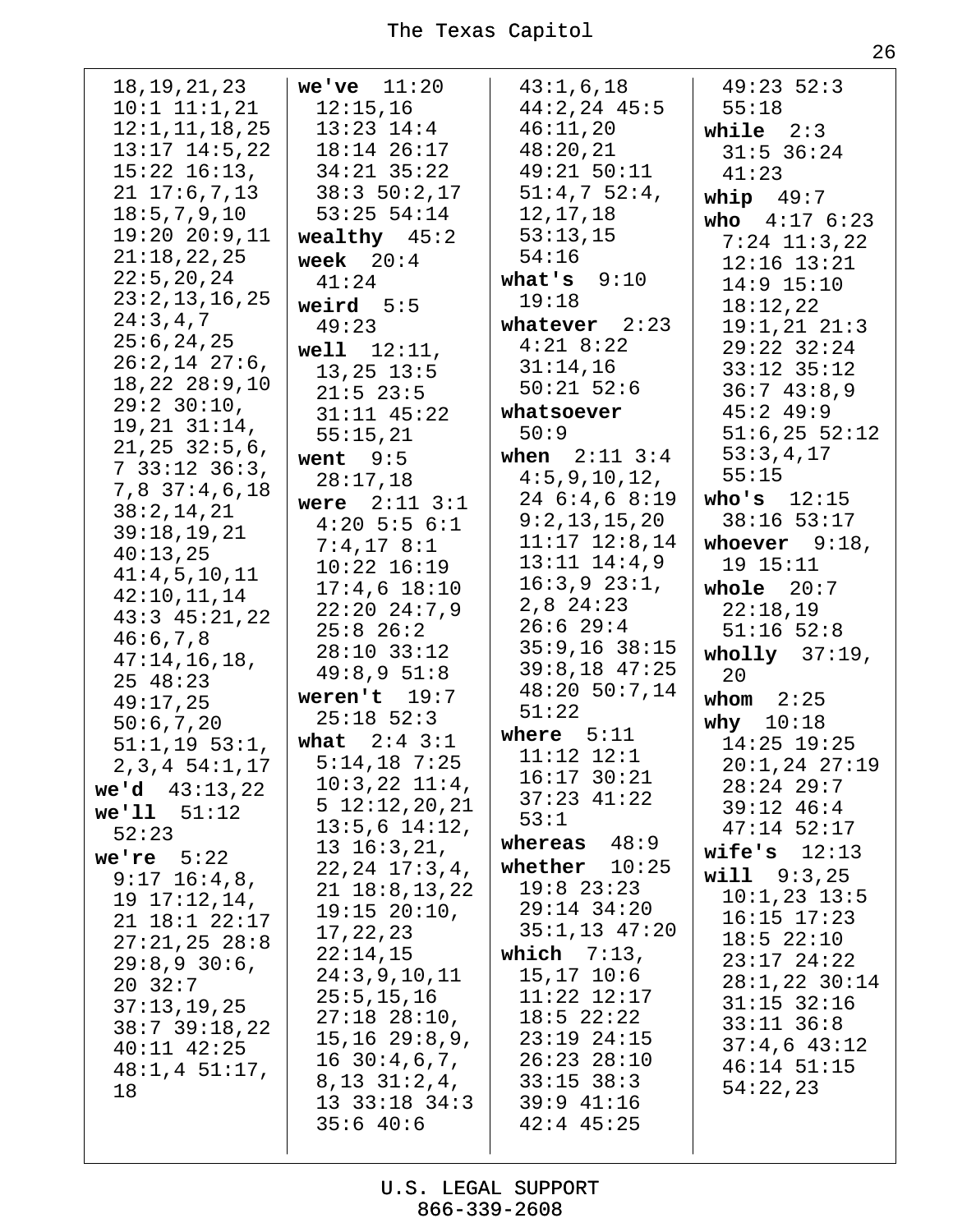| <b>win</b> $9:11,21$<br>$17:13$ 38:12<br>41:5 52:10<br>with $3:18$<br>4:17,19,20,21<br>$5:12$ 7:9,24<br>$9:14$ $11:22$<br>$12:12$ $13:14$<br>$14:16$ $16:14$ ,<br>17, 17:1, 5<br>19:16,22,23<br>25:1,3,4<br>29:17 30:10<br>$32:12$ $33:5$<br>34:12,18<br>$35:11$ $37:11$<br>39:340:3,8,<br>13 43:13,18<br>$44:3$ $45:2,18$<br>$48:450:1,9$ ,<br>$14 \ 51:2,7$<br>$52:6$ 54:6<br>55:8<br>woman $3:11$<br>36:15<br>women's $19:1$<br>won't $14:19$<br>$17:22$ $19:11$<br>$32:17$ $36:2,5$<br>wonderful<br>3:24<br>wondering<br>25:8<br>word $16:4$<br>28:12<br>words $4:9$ | worst $34:13$<br>would $6:20$<br>$7:8$ 10:1,3,<br>18, 19, 22<br>11:4,5,19<br>$17:10$ $19:14$<br>27:11,13,14<br>$28:5$ 36:4<br>$37:1$ $38:18,22$<br>$39:4$ 40:6<br>43:10,20<br>$45:6,13$ $48:11$<br>51:8<br>wouldn't $4:4$<br>19:22<br><b>wow</b> $7:4,10$<br>8:5,9<br><b>write</b> $37:4,6$ ,<br>$8,16$ 42:22<br>wrong $17:11$<br>$33:5$ $38:17$<br>wrongs $8:4$<br>wrote $37:10$<br>Υ<br>$y$ 'all $16:17$ ,<br>$20\ \ 20:8,14$<br>$22:22$ $24:4,5$<br>$27:4$ 29:5<br>$30:16$ $36:21$<br>39:8<br>$\text{yah}$ 26:14<br>yard $17:7$<br><b>yeah</b> $2:12,18$<br>$3:13$ 4:8 5:24 | 17, 37:5, 7<br>$39:11$ $42:5$<br>$43:5$ 46:19<br>49:1 50:5<br>$51:14$ $54:13$ ,<br>20, 55:5, 11<br><b>year</b> $7:14,15$<br>52:3<br>$years$ $2:20$<br>$5:21$ $8:20$<br>$10:9$ $16:18,22$<br>$22:3$ $27:12,25$<br>28:2,11,13<br>$42:2$ $44:11$<br>48:5 51:23<br>$53:9$ $54:15$<br>$yep$ 11:9<br>12:14<br>yes $7:10$<br>$19:11$ $20:6$<br>$26:25$ 41:20<br>45:12,13<br>yet 3:5 33:16<br>47:653:4<br><b>you</b> $2:4,9,11,$<br>$22 \t3:2,4,16,$<br>$18,20$ $4:6,12$<br>5:1,8,12,14<br>$6:3,16$ 7:1,24<br>$8:1,4$ 9:2,14,<br>2510:1, 2, 5,<br>6,7,9,22<br>11:4,5,8,11,<br>12, 14, 18, 19,<br>$20 \t12:4,8,12,$<br>19, 20, 21, 22,<br>$25 \t13:19,21,$ | 14, 15, 16, 17<br>23:1,4,5,7,8,<br>9, 14, 15, 23<br>24:7,8,9,11,<br>18, 19, 20<br>25:8,15<br>26:13,22<br>27:6,828:3,<br>15, 16, 20, 24,<br>2529:7<br>30:14,15,22,<br>24 31:17,18<br>$32:20$ $33:8$ ,<br>$17, 25$ $34:1, 7,$<br>$9,18,25$ $35:1$ ,<br>8, 11, 12, 17, 24<br>36:2,5,7,8,<br>14, 16, 19<br>37:1, 2, 15, 17,<br>$23$ $38:5,9,10$ ,<br>16, 17, 18, 20<br>39:3,5,8<br>40:1, 2, 3, 5,<br>12, 15, 17, 24<br>41:11,15,22<br>42:6, 13, 14,<br>$16, 17, 22$ $43:9$<br>$44:3,24$ $45:5,$<br>15, 16, 18, 25<br>46:3, 4, 8, 15,<br>16, 23, 47:3, 6,<br>9, 23, 48:2, 3,<br>$14, 19$ $49:6$ ,<br>15,25,50:14<br>$52:6, 17$ 53:2,<br>6, 12, 17, 21<br>55:1, 10, 17, |
|--------------------------------------------------------------------------------------------------------------------------------------------------------------------------------------------------------------------------------------------------------------------------------------------------------------------------------------------------------------------------------------------------------------------------------------------------------------------------------------------------------------------------------------------------------------------------|--------------------------------------------------------------------------------------------------------------------------------------------------------------------------------------------------------------------------------------------------------------------------------------------------------------------------------------------------------------------------------------------------------------------------------------------------------------------------------------------------------------------------------------------------------------------------------|---------------------------------------------------------------------------------------------------------------------------------------------------------------------------------------------------------------------------------------------------------------------------------------------------------------------------------------------------------------------------------------------------------------------------------------------------------------------------------------------------------------------------------------------------------------------------------------------------------------------------------------------------|-------------------------------------------------------------------------------------------------------------------------------------------------------------------------------------------------------------------------------------------------------------------------------------------------------------------------------------------------------------------------------------------------------------------------------------------------------------------------------------------------------------------------------------------------------------------------------------------------------------------------------------------------------------------|
| work $13:1,14$<br>$28:14$ 39:3<br>42:10,14<br>worked $25:24$<br>working $51:8$<br>works $49:3$<br>worried $18:25$<br>worry $41:3$<br>43:11<br>worse $34:16$<br>48:16                                                                                                                                                                                                                                                                                                                                                                                                     | 6:15,16,22<br>$7:5,11$ 8:10,<br>$16, 17$ 9:19<br>11:13,25<br>14:7,20<br>$15:14,17$ $16:1$<br>$18:17$ $20:1,16$<br>21:5, 11, 18<br>$23:5$ $24:17$<br>$26:25$ $33:3,18$<br>$34:19$ $35:14$ ,<br>$25\ \ 36:11,13,$                                                                                                                                                                                                                                                                                                                                                                | $22, 24$ $14:15$ ,<br>$21 \t15:11,12,$<br>13, 17, 20<br>16:11, 12, 13,<br>21, 22, 24<br>$17:3,10$ $18:6,$<br>7, 9, 11, 12, 13,<br>15, 16, 22<br>19:2,22,23,25<br>20:1, 3, 10, 11,<br>$19, 21$ $21:3, 16$<br>22:2,10,13,                                                                                                                                                                                                                                                                                                                                                                                                                           | 22,24<br>you'd $44:16$<br>$you'11$ $9:3$<br>$51:14$ 54:24<br>55:21<br>you're $6:19$<br>$10:6$ $13:11$<br>$17:11$ $18:22$<br>$19:15$ $21:13$<br>24:3,10,11<br>$38:15$ 40:5<br>$50:19$ $52:16$                                                                                                                                                                                                                                                                                                                                                                                                                                                                      |